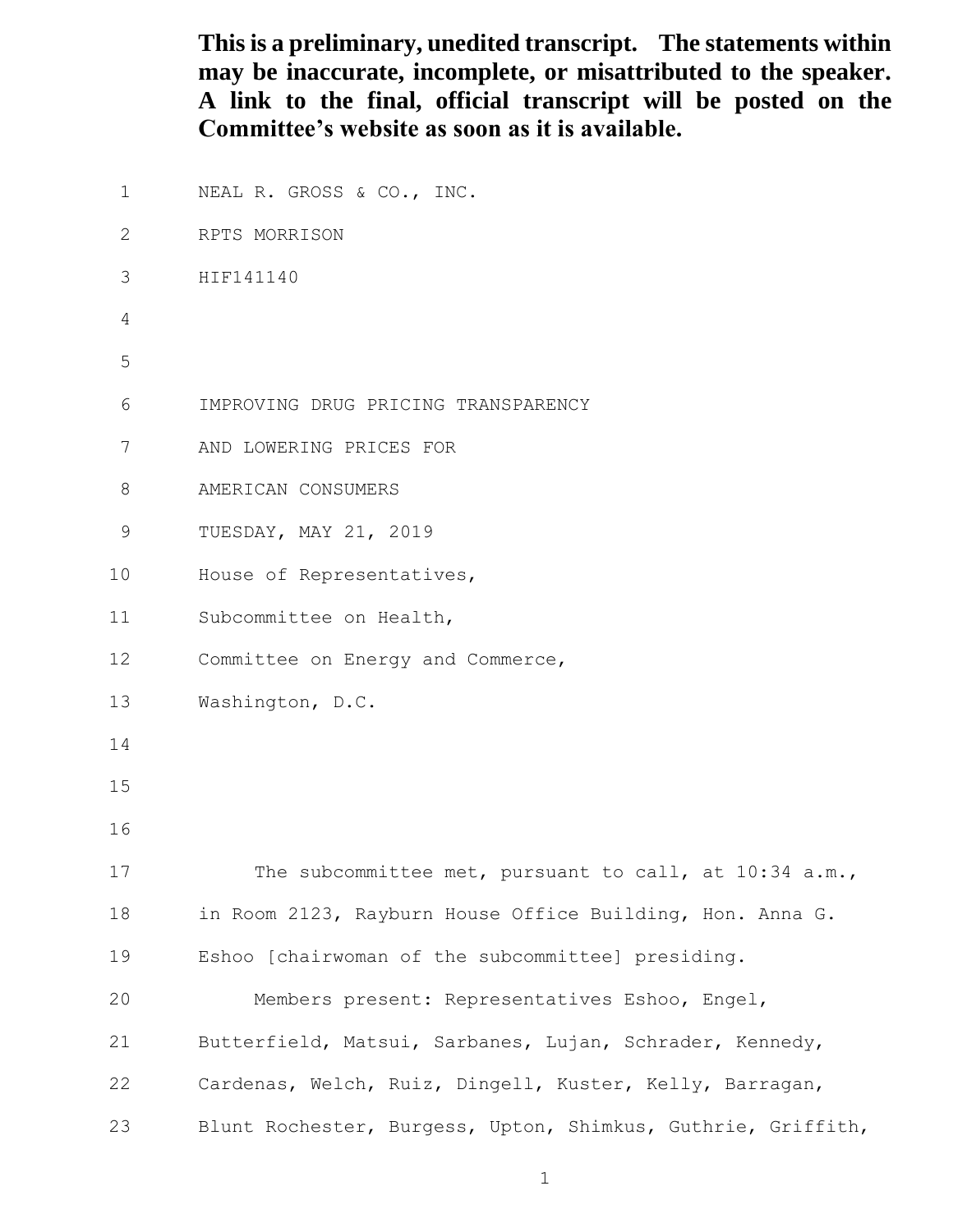Bilirakis, Long, Bucshon, Brooks, Mullin, Hudson, Carter,

Gianforte, and Walden (ex officio).

Also present: Representative Schakowsky.

 Staff present: Jacquelyn Bolen, Professional Staff; Waverly Gordon, Deputy Chief Counsel; Tiffany Guarascio, Deputy Staff Director; Josh Krantz, Policy Analyst; Una Lee, Senior Health Counsel; Aisling McDonough, Policy Coordinator; Joe Orlando, Staff Assistant; Alivia Roberts, Press Assistant; Tim Robinson, Chief Counsel; Samantha Satchell, Professional Staff Member; C.J. Young, Press Secretary; Mike Bloomquist, Minority Staff Director; S.K. Bowen, Minority Press Assistant; Margaret Tucker Fogarty, Minority Staff Assistant; Peter Kielty, Minority General Counsel; Ryan Long, Minority Deputy Staff Director; James Paluskiewicz, Minority Chief Counsel, Health; and Brannon Rains, Minority Staff Assistant.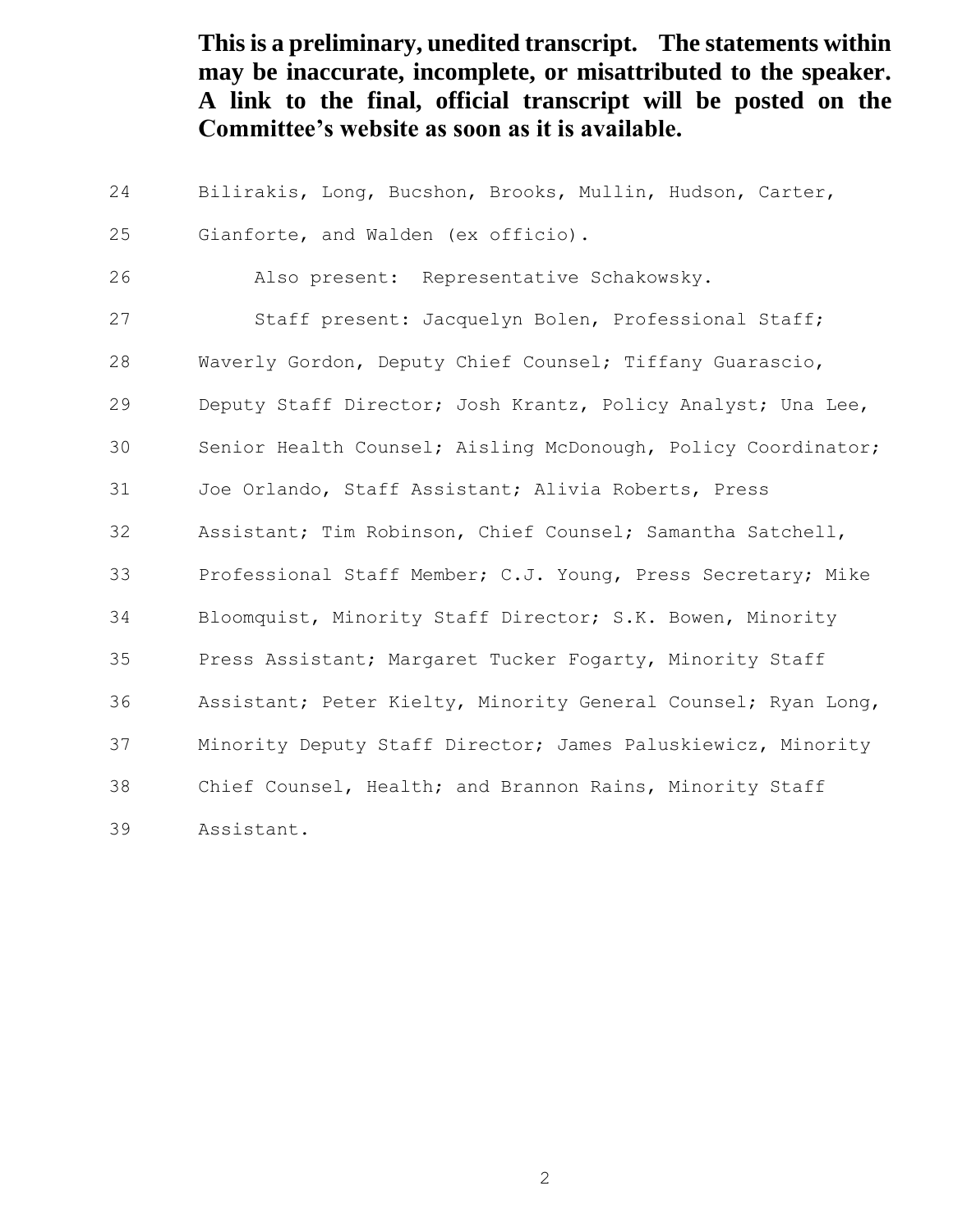Ms. Eshoo. [Presiding] Good morning, everyone. The Subcommittee on Health will now come to order. The chair now recognizes herself for 5 minutes for an opening statement. Last week, our subcommittee held a hearing to essentially follow the money in the drug supply chain. We came away with much valuable information, but we also found there are many secrets, secret decisions about how drugs are priced, secret deals between drug companies and the PBMs, and secret agreements between PBMs and insurers.

 Today, we're considering seven bipartisan bills that essentially unmask the secrets, that secret process, and ensure that low-income seniors can afford their medications and build on the drug-pricing package passed by the House last week.

 The first and very important bill ensures that seniors can afford their drugs. Representatives Cunningham and Bilirakis introduced the Creating Lower Cost Alternatives for your Prescription Drugs Act. The bill eliminates cost- sharing for generic drugs for low-income Medicare enrollees and caps their out-of-pocket costs for other drugs. Nearly 25 percent of seniors who take drugs report it is difficult for them to afford their medications. This bill will not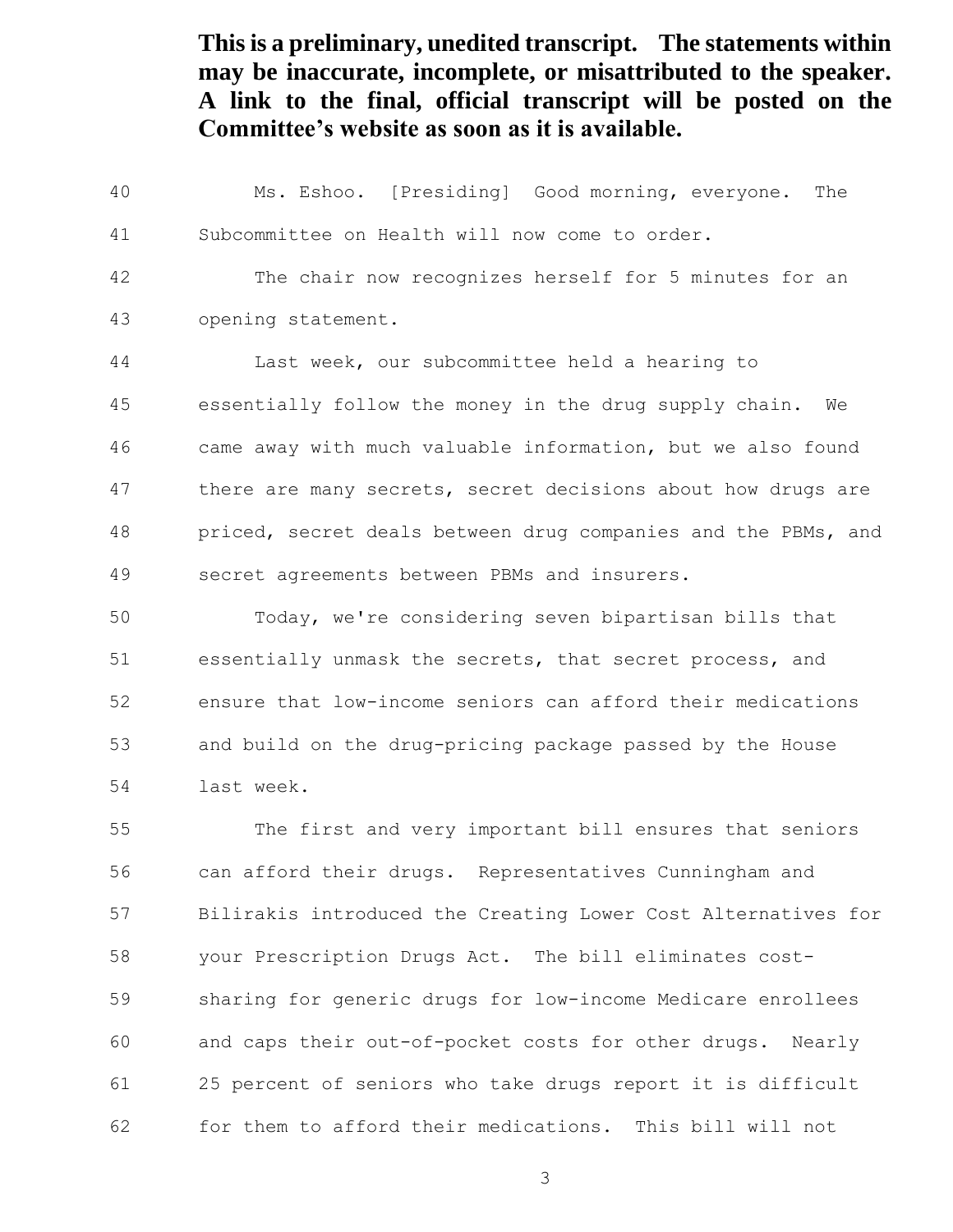only save seniors money, it will also help save their lives in many instances. The second group of bills exposes how drug prices are 66 set. The SPIKE Act, proposed by Representatives Horsford and Reed, and the Fair Drug Pricing Act, proposed by Representatives Schakowsky and Francis Rooney, require drug manufacturers to justify large spikes in drug prices. The Reporting Accurate Drug Prices Act, proposed by Representatives Doggett and Buchanan, requires manufacturers to report the average sales price of Medicare Part B, "B" as in boy, drugs. This bill makes sure Medicare is paying the right price for Part B drugs. The Sunshine for Samples Act, proposed by Representatives Chu and Nunes -- all kinds of partners in this -- directs companies to report the price and quantity of 78 the free samples of drugs, devices, and medical supplies they

 give to healthcare providers. The bill does not prohibit free samples. Instead, it will help us to see how free 81 samples influence drug pricing and distribution.

 The third group of bills exposes the deals between PBMs and the other stakeholders in the drug supply chain. The Public Disclosure Act of Drug Discounts Act, authored by Representatives Spanberger and Holding, requires PBMs to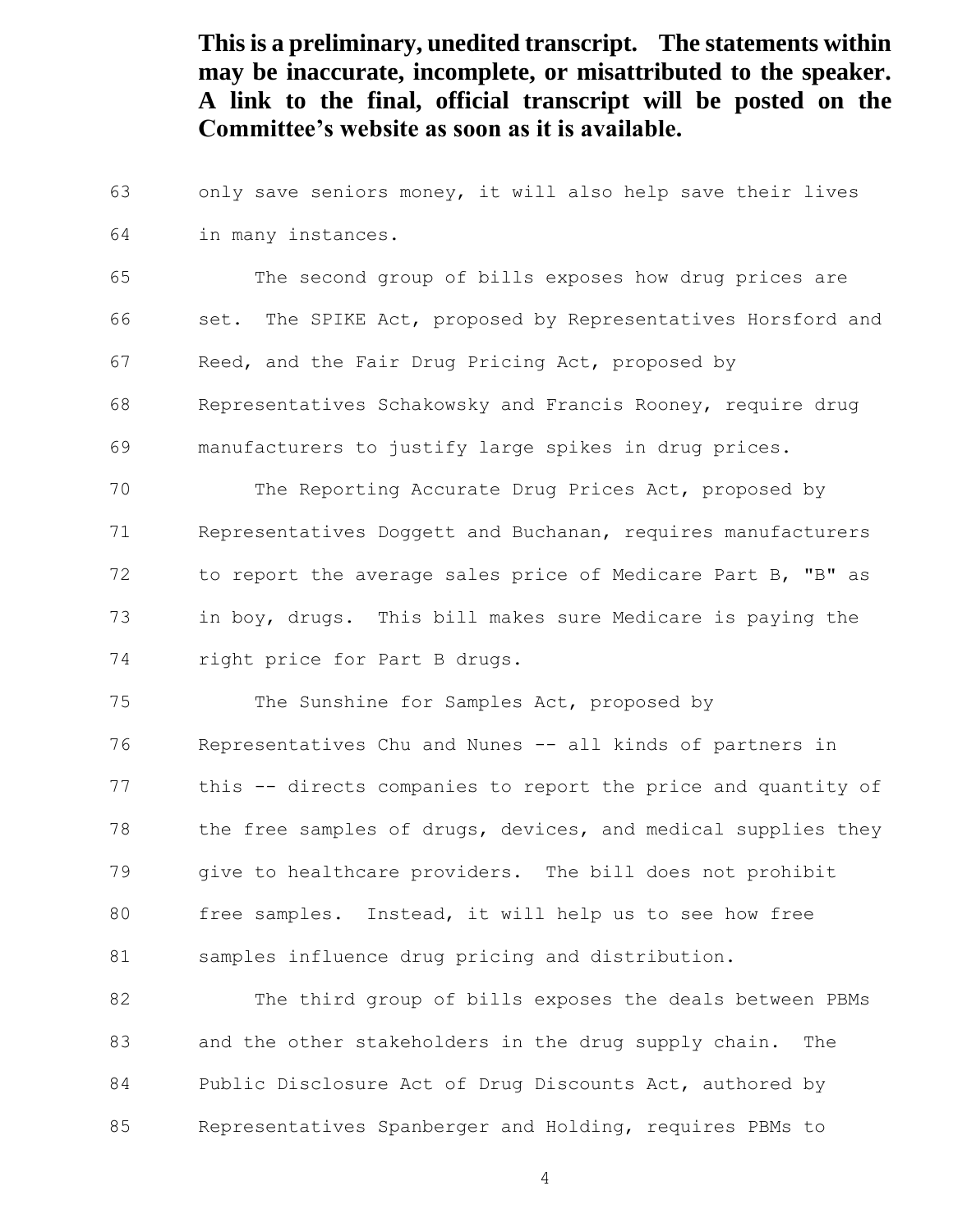86 report the discounts they negotiate with drug manufacturers. This transparency will help to ensure the discount is passed down through the chain to patients. To patients -- I want to underscore that.

 The Prescription Pricing for the People Act, authored by Representatives Nadler and Collins, directs the FTC to review PBMs' behavior and whether it is anticompetitive or not. At our hearing last week, we learned that three PBMs control the majority of the market, and those PBMs own large pharmacy chains and specialty pharmacies, and we believe that has potential conflicts of interest. With this bill, the FTC will scrutinize PBMs to ensure there are not any distortions of the market.

 Last week, I said we needed to examine the system from beginning to end because, in order to fix it, we have to 101 understand all the parts of it first, and<sub> $\tau$ </sub> then $\tau$  act. With these seven bills today, I think we are taking important action. Each bill is directed to reform the drug supply chain, and transparency is only as good as the accountability and enforcement that has to follow.

 So, I want to welcome our witnesses, thank them for being here today with us. We look forward to your important testimony.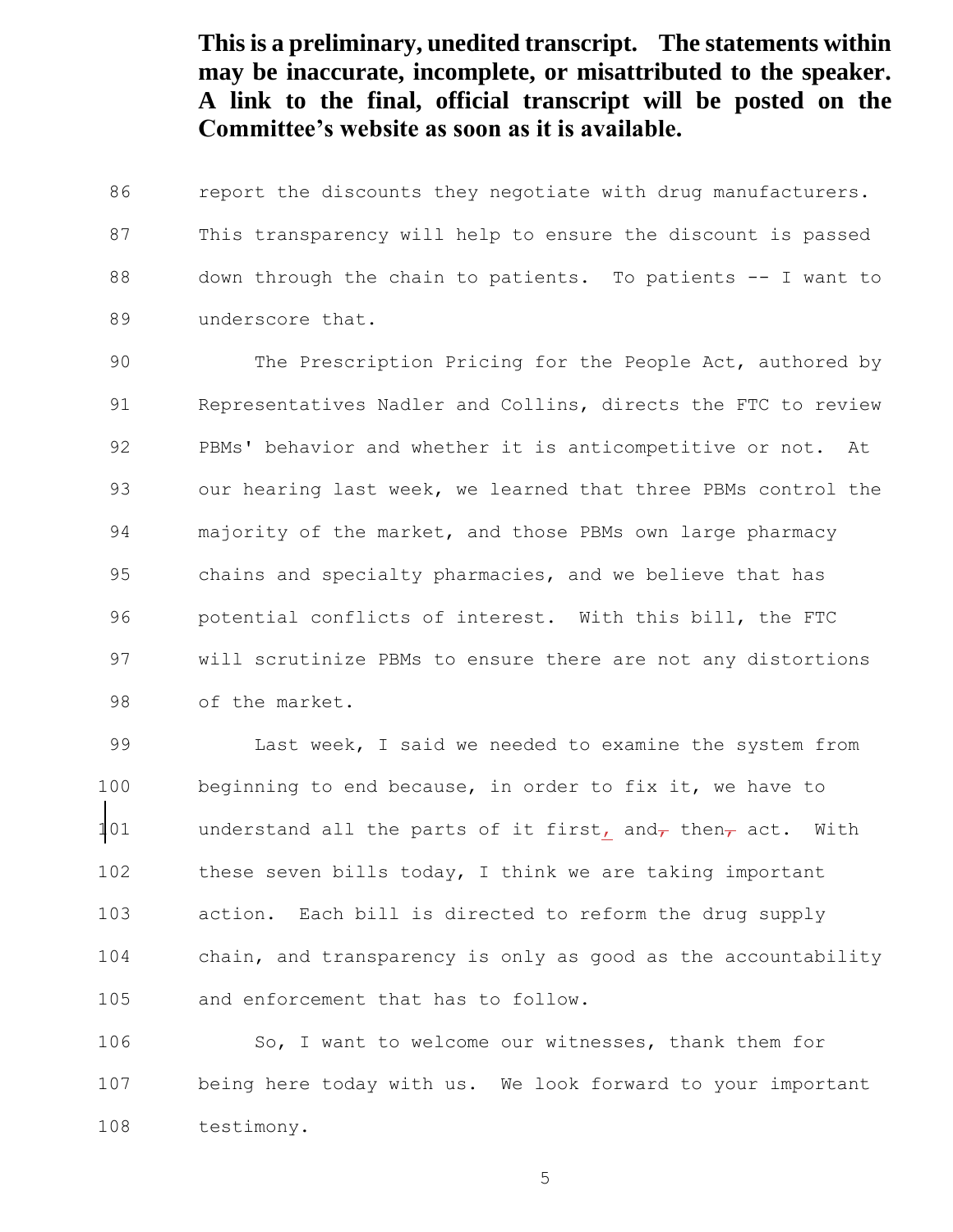And the chair now recognizes the ranking member of the Subcommittee on Health, Dr. Burgess, for 5 minutes for his opening statement.

 Mr. Burgess. I thank the chairwoman for the recognition.

 We have convened this morning once again to address an issue that affects and complicates the lives of many of our constituents, that of drug pricing. When I return home to north Texas and conduct meetings in my district office, I frequently hear the very personal stories of individuals and families who are struggling to afford their medications.

120 Unfortunately, solving this problem is not as straightforward as you might hope. As exemplified by our recent drug supply chain hearing, there are a number of stakeholders and they are interwoven throughout the supply chain, making up the existing convoluted system.

 Our counterparts on the Ways and Means Committee have taken a first pass at addressing transparency in H.R. 2113, the STAR Act. On its face, transparency sounds like a useful and good thing. In other markets in the United States, people can shop around for goods and seek the best price or value. In health care, that is more easily said than done because of the intricate nature of the system, especially the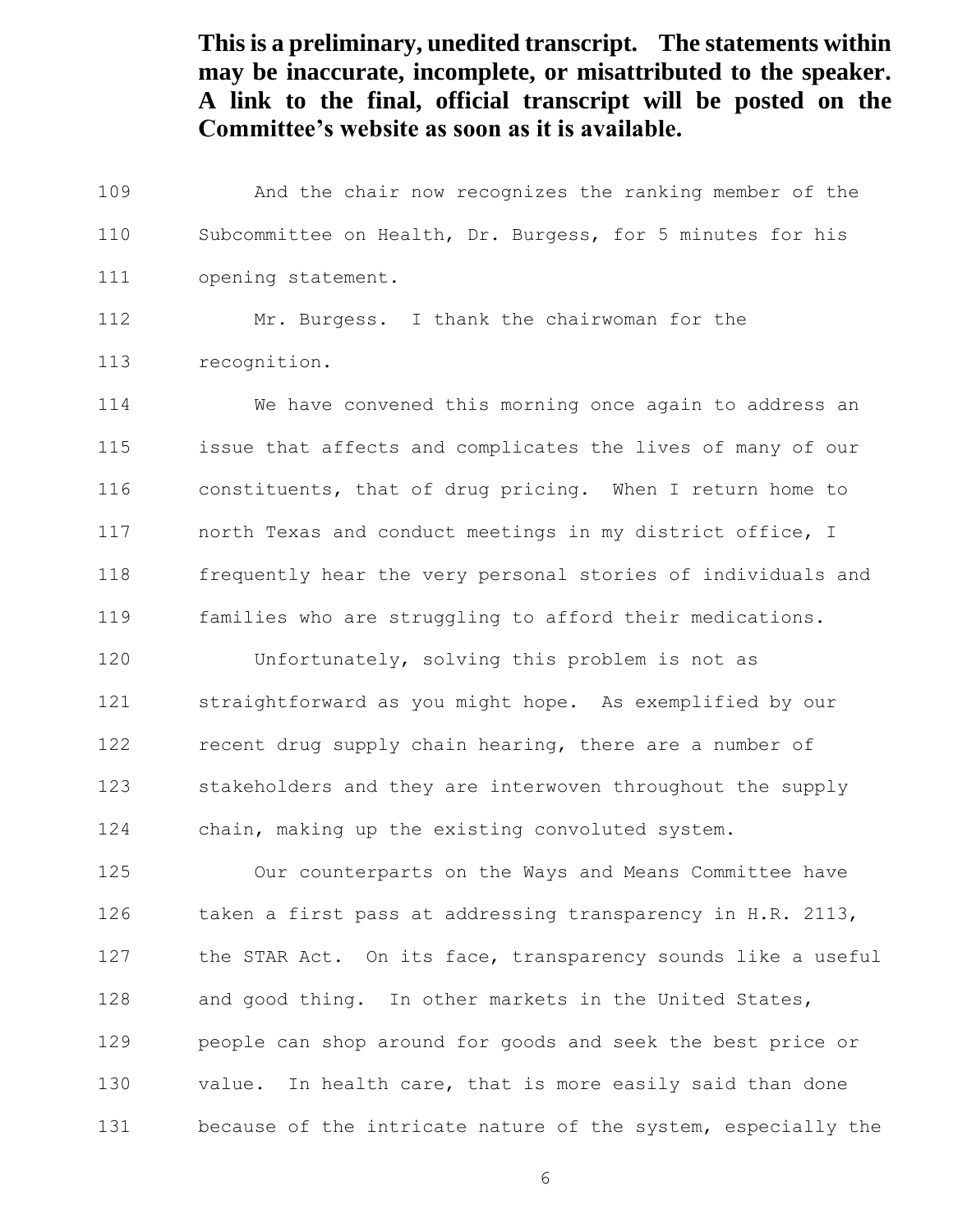132 drug supply chain. It is especially important that, as we evaluate this legislation, we consider the possibility of unintended consequences for both the patient and for the market.

 This committee laid the groundwork in 21st Century Cures 137 for the development and treatments and cures that really, until the passage of that bill, some of those things were science fiction and now they are becoming reality. Two and a half years after Cures was signed into law, I am receiving meeting requests from stakeholders who bring good news about how this law is producing real results for patients.

 We must strike this delicate balance with the policies that we pass through this committee to ensure that they do not dampen the success or deter future investment in biomedical research and innovation. No surprise, I do have some thoughts about Section 2 of H.R. 2113, which requires a notification and public posting of companies that launch a drug at a price of \$26,000 or more. So, there are some newer therapies, and these may be a single dose or a single shot, that can cure an individual of a rare disease. The cost of research and development and clinical trials that goes into these treatments is immense. We must consider the potential impact that this requirement could have on the industry. The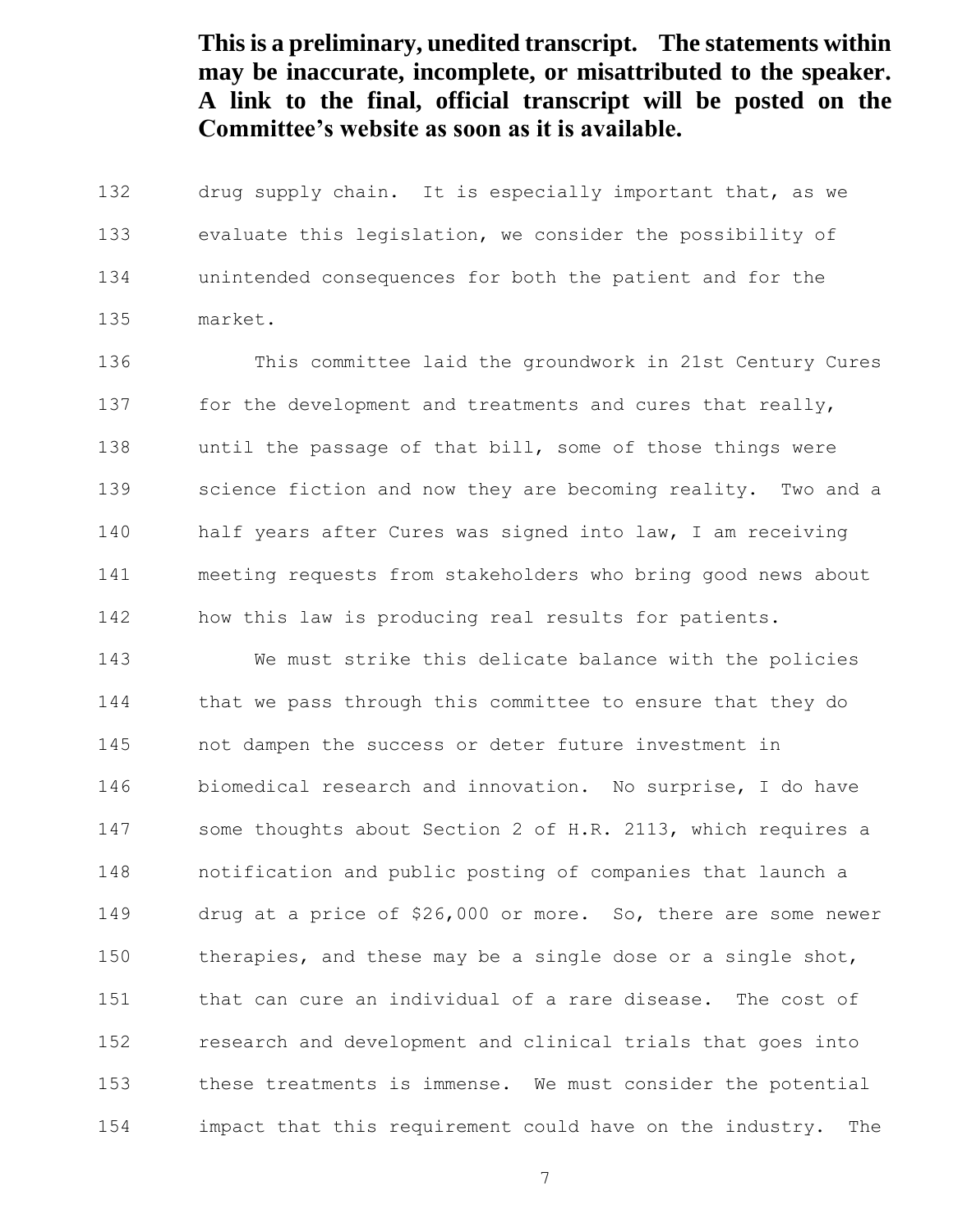incentives for drug development in this space are working, but scaring companies away from investing in such drugs does not serve patients who might benefit from this innovation. I am reminded of the comments of a former colleague who served before I got here, J.C. Watts of Oklahoma, who said, you can attribute a lot of things to capitalism and capital, 161 but it's not necessarily courageous. So, if we make it difficult, capital will go elsewhere. And yet, we want the innovations in this space. So, the FAIR Act does not include this launch-price trigger, and I think that is a good place to start.

 I would also like to take a minute and express some concerns about Section 3 of H.R. 2113. This policy would require manufacturers of drugs, devices, biologics, and medical supplies to report on the samples they give to healthcare providers each year, and this information would be publicly posted. I fear that this policy could lead to a sort of public shaming of companies that are trying to benefit patients. Should such a policy deter manufacturers from providing samples to physicians, I promise you, patients will be harmed.

 As a physician, I can say that I have seen the benefits of samples for patients firsthand. Sometimes a patient's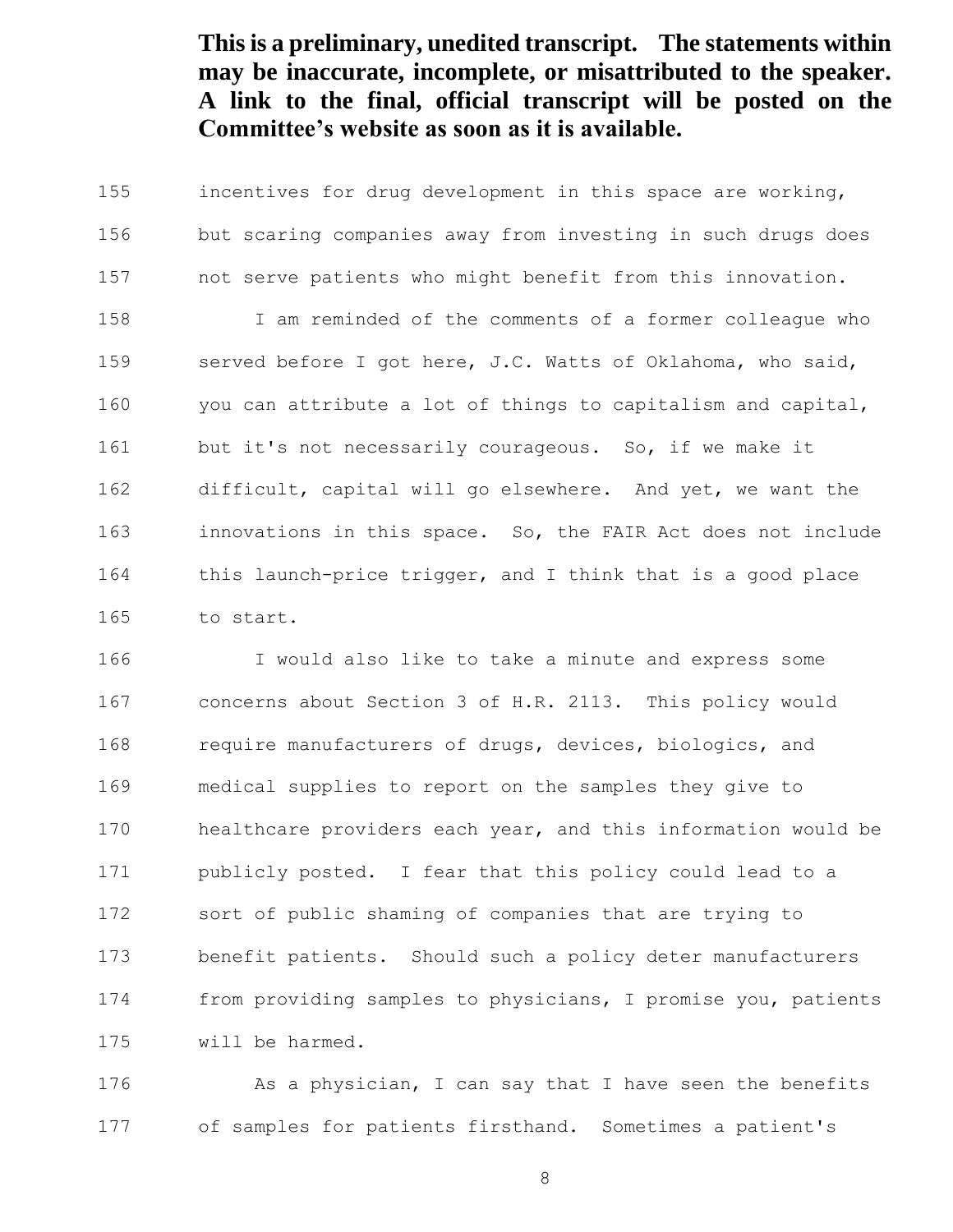insurer requires a prior authorization process that delays the patient's access to medication. A sample of the medication allows the patient to begin receiving timely treatment. Additionally, physicians may use samples in clinical decision making. For example, if a new drug has come to market that may work better for a patient, the doctor can use the sample to establish whether or not the patient responds in an improved way to the new drug without subjecting the patient to financial burden or, if side effects develop, to an unnecessary purchase.

 Again, I appreciate the bipartisan work that the Ways 189 and Means Committee has done. However, we are the Energy and Commerce Committee. We should be in the vanguard. We should be in the lead. And I believe there are some areas in this policy that we need to think through a little more

thoroughly.

 I want to thank all of our witnesses in advance for their thoughts on this legislation, and I look forward to working in a bipartisan fashion.

197 I yield back my time.

 Ms. Eshoo. The gentleman yields, and I thank him for his opening statement.

I now would like to recognize the gentleman from South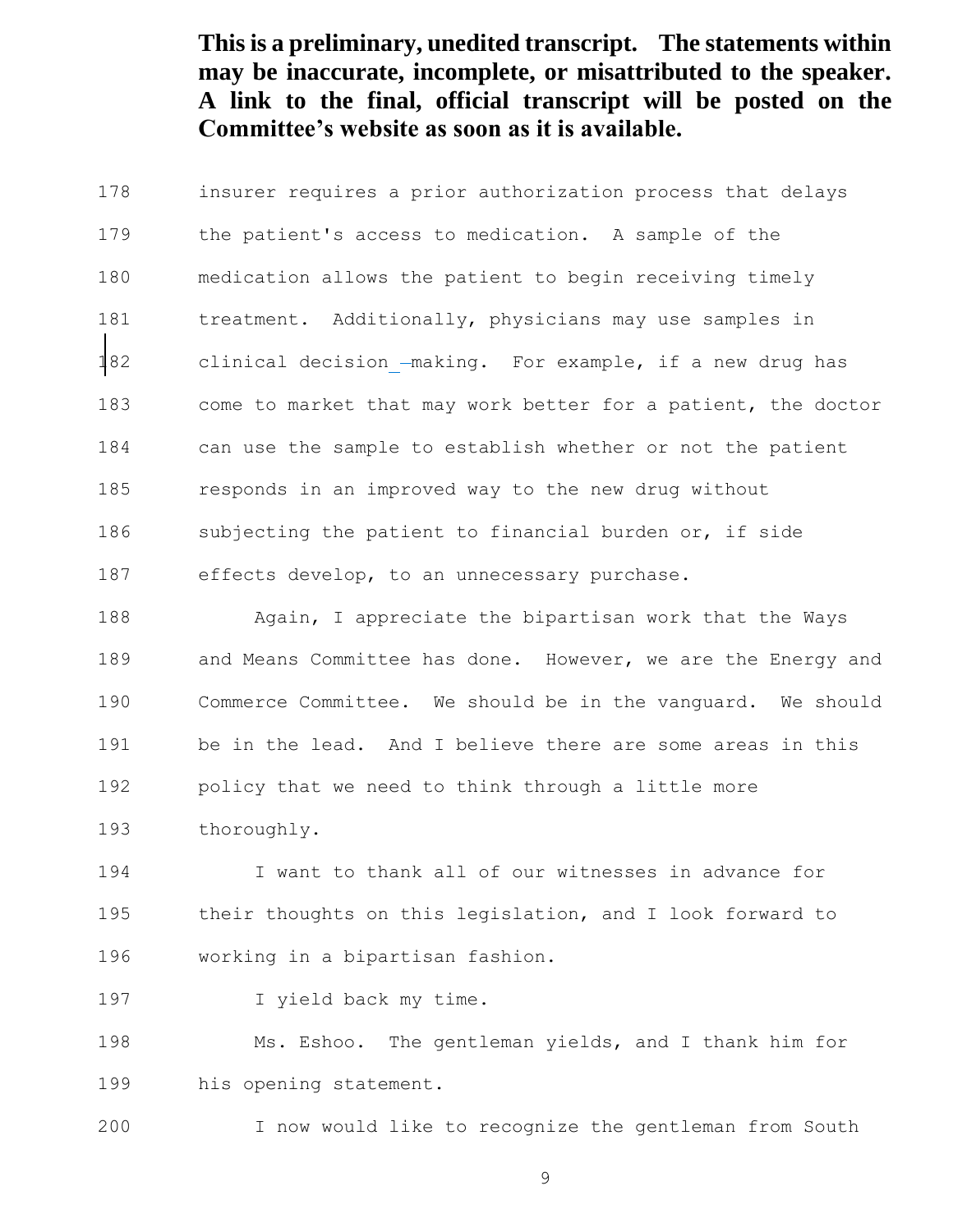Carolina, who is going to offer the chairman of the full committee's opening statement. Mr. Butterfield. Thank you, Ms. Eshoo. Let me correct the record. I am from North Carolina. Ms. Eshoo. I am sorry. Mr. Butterfield. I know you Californians, whenever you hear the word "Carolina," you think of the South. Ms. Eshoo. Well, we have north and south in California, too. So, I should have been -- I am sorry for not being accurate. Mr. Butterfield. Thank you for your friendship. Ms. Eshoo. A great state. Mr. Butterfield. Thank you. Ms. Eshoo. The great state of, right? Mr. Butterfield. Thank you, Ms. Eshoo, for holding this latest hearing in our series on prescription drug pricing. I say "latest hearing" because this is not the first and certainly will not be the last. Democrats are serious about the problem of rising drug prices. It is a complicated problem, I acknowledge that. Its consequences are very far-reaching. I represent the 1st District of North Carolina, where many hard-working families are struggling every day to afford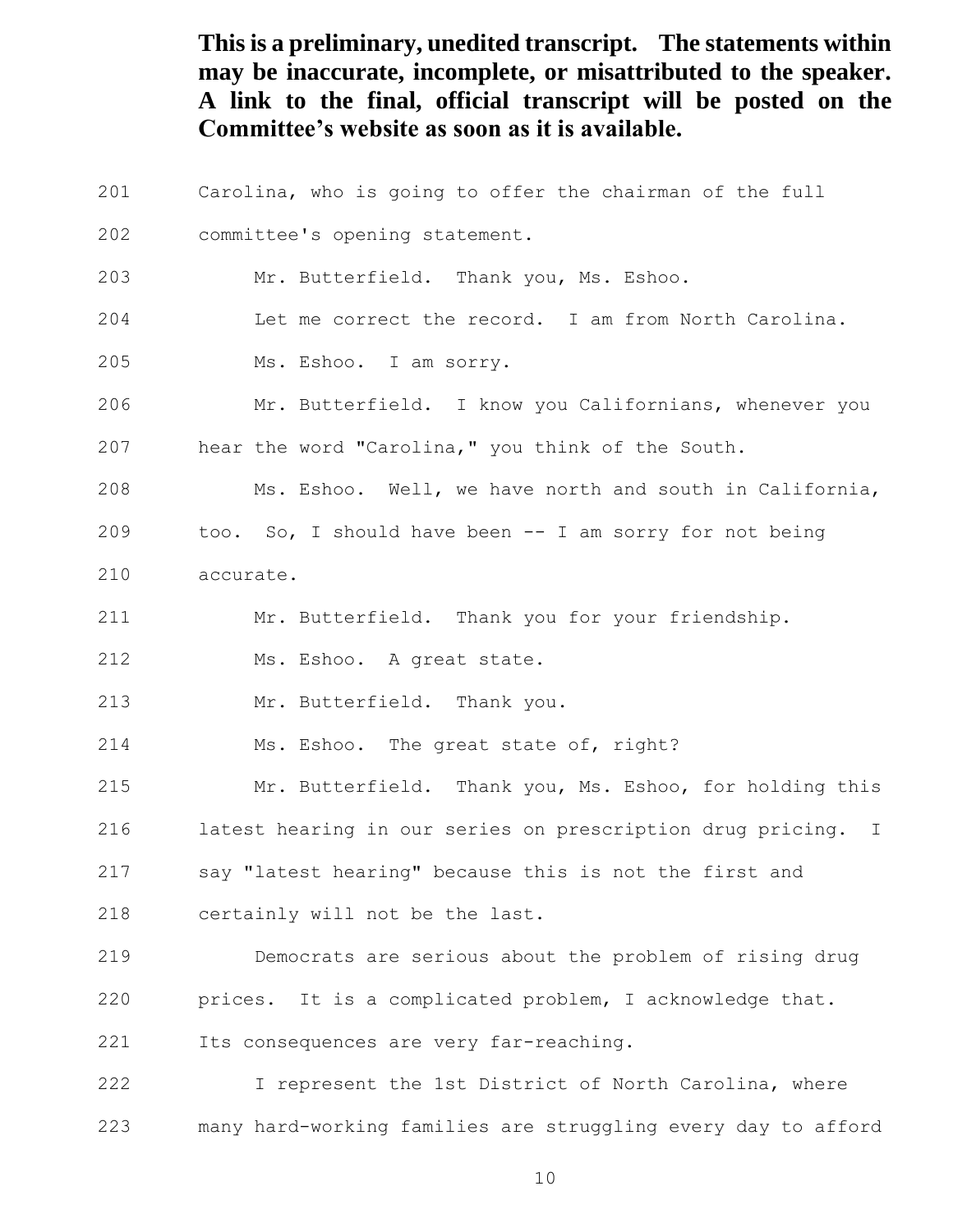the basic necessities of life. Steep price hikes have the potential to force these communities into decisions between paying their bills and purchasing medications that are vital to their health. All too often, these circumstances result in rationing prescription drugs or the abandonment of treatment altogether.

 And so, Madam Chair, I have long held that quality and affordable health care is a basic necessity, a right that every American must have equal access. Consumers should be able to anticipate the price of their prescriptions and must be able to rely on those prices to remain stable from year to year.

 All of us understand that corporations exist to make a profit. I have acknowledged that in many hearings and I understand that dynamic. Pharmaceutical investment and innovation have led to unprecedented breakthroughs in treatments that have improved health outcomes and patient quality of life.

 However, unlike most consumer products, for many a prescription is the literal difference between life and death. Therefore, the need to fund new innovations must be balanced. It must be balanced with the obligation to make medications widely available and affordable to the public.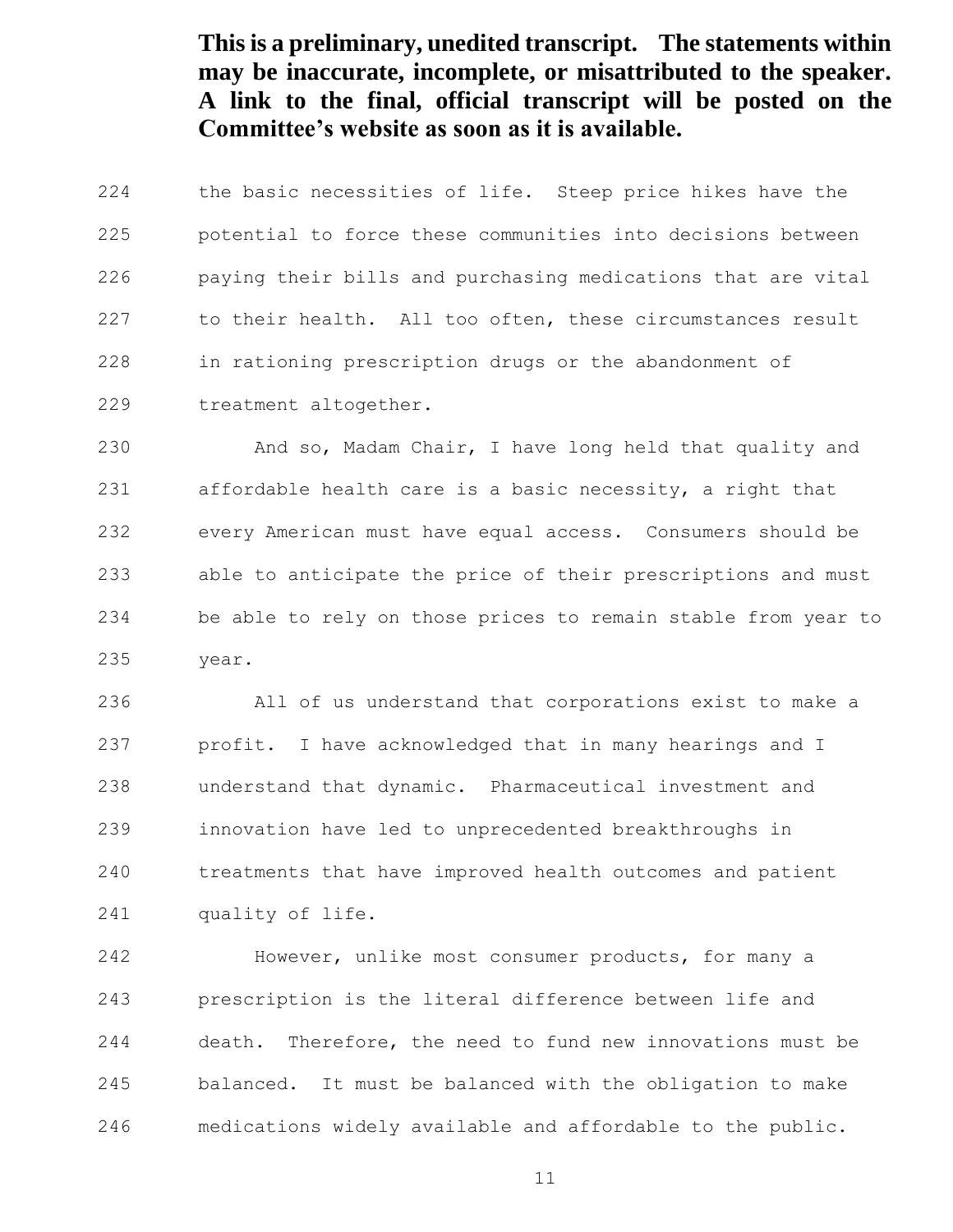And so, we find ourselves here today, hopefully in a bipartisan way, in pursuit of that goal, as Congress continues to work with every entity along the pharmaceutical supply chain to find practical solutions to the pricing issue that both support innovation and reduce costs for consumers. I look forward to today's discussion. I thank those who have authored these amendments. And, in particular, I thank the gentlelady from Illinois for her passion and her leadership on this issue. I yield at this time to the gentlelady from Illinois, Ms. Schakowsky. Ms. Schakowsky. I thank the gentleman for yielding. And I thank the chairwoman of this subcommittee for allowing me to wave onto this hearing on a topic so important to all of us. The pharmaceutical industry is worth almost \$1 trillion, and I believe they are holding American consumers hostage. Our constituents are suffering and some are dying -- we actually have the names of the dead, some of them -- because they can't afford lifesaving and life-enhancing drugs that they need.

 And why have drug prices skyrocketed, sometimes a thousand percent? Well, that is a really good question. And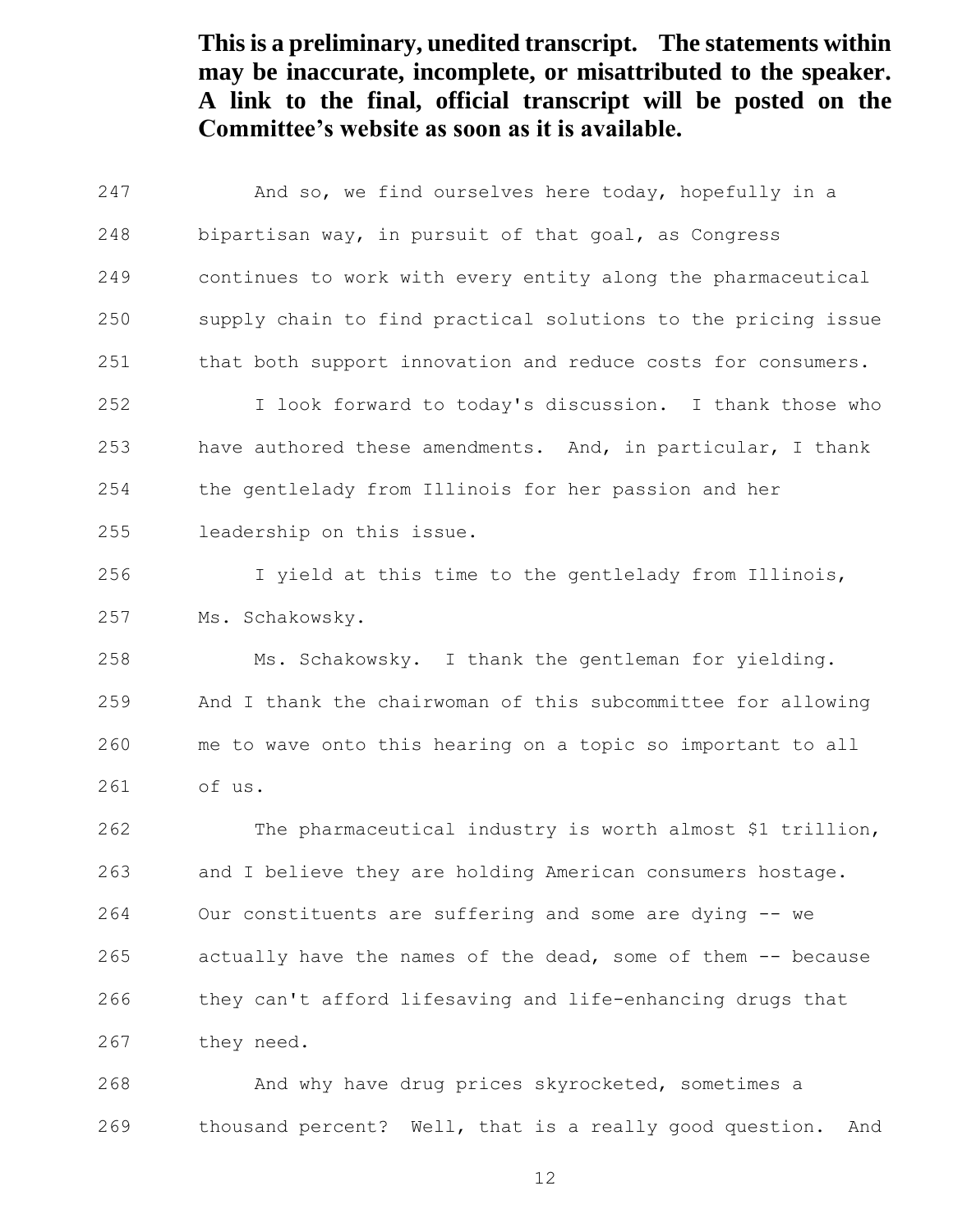because drug companies have hidden the price policies, consumers have no choice but to pay the price, if they can -- until now. My legislation, the Fair Drug Pricing Act, H.R. 2296, is a bipartisan, bicameral bill that will force the drug companies to be transparent, which is the very least that we can expect from them.

 The bill does two things. Pharmaceutical manufacturers must notify HHS and submit a transparency and justification report 30 days before they raise the price of certain drugs by more than 10 percent or by more than 25 percent over three years. The report will require manufacturers to provide the manufacturing, research, and development costs for the drug, net profits attributed to the drug, marketing and advertising spending on drugs, and others.

 Unlike H.R. 2069, the SPIKE Act, which is also being considered today, my bill does not allow manufacturers to pick and choose what information that they would like to disclose. And unlike the SPIKE Act, my bill requires HHS to make all of the nonproprietary information from these reports public and available to everyone online for everyone to see. For the first time ever, this bill will offer taxpayers nationwide notice of price increases and bring basic transparency to the market for prescription drugs. The bills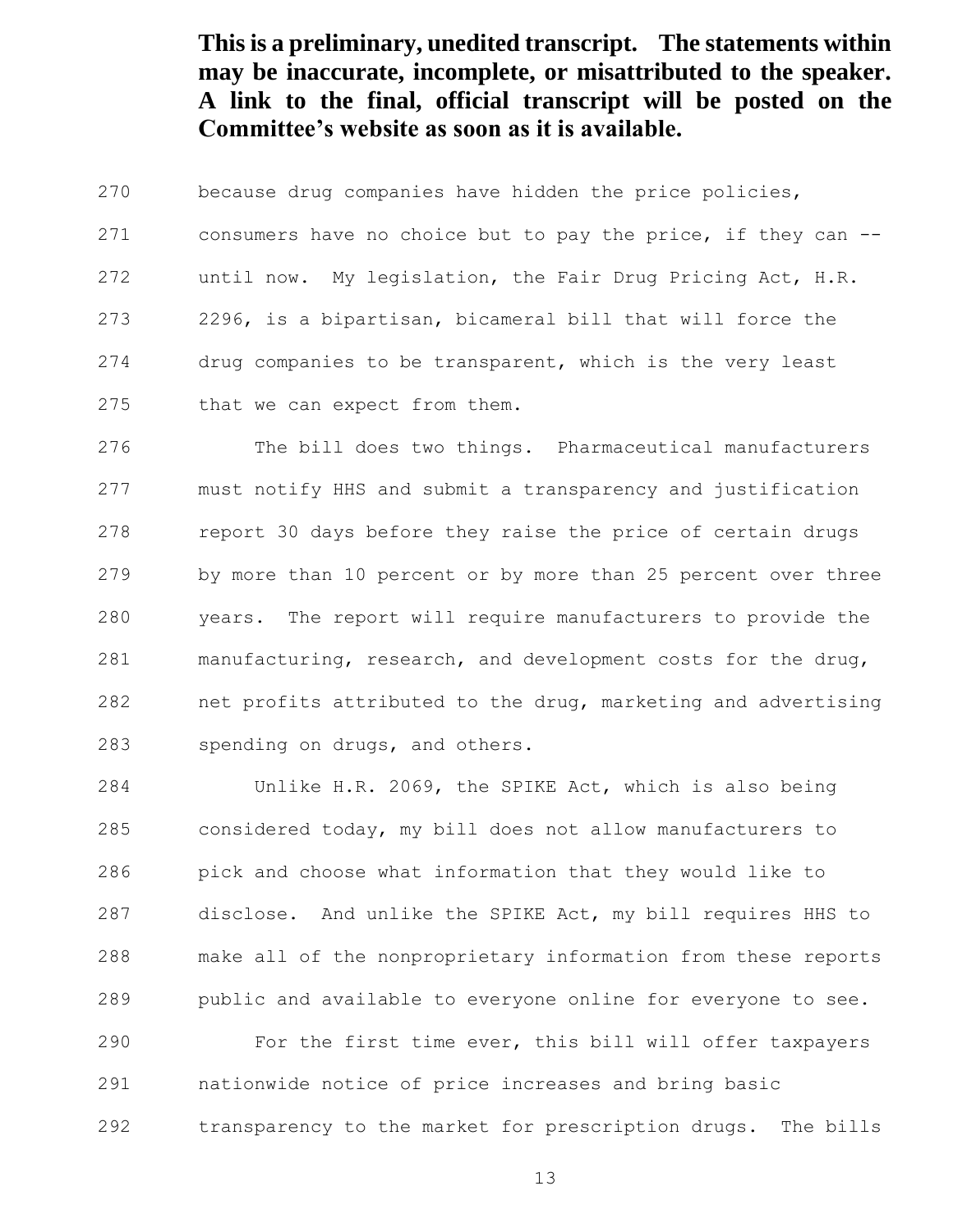being considered today are only a start, and transparency is only a piece of the puzzle in bringing down the cost of prescription drugs. These bills are all bipartisan, and I am proud that Representative Rooney joined me in reintroducing this. Senator Baldwin and Senator Braun in the Senate are also doing this bill. So, I hope that we will have positive consideration of it. And let me also enter into the record a very important letter from the National Multiple Sclerosis Society, representing people who are having trouble paying for the spiked prices in their drugs. And I yield back. Ms. Eshoo. The gentlewoman yields back. And now, I would like to recognize the ranking member of the full committee, and offer my condolences to him on your Trailblazers. They played well, but not good enough. [Laughter.] Mr. Walden. Really? This is how we are going to start? [Laughter.] Yes. Boy, and I was going to say nice things about you this morning. [Laughter.]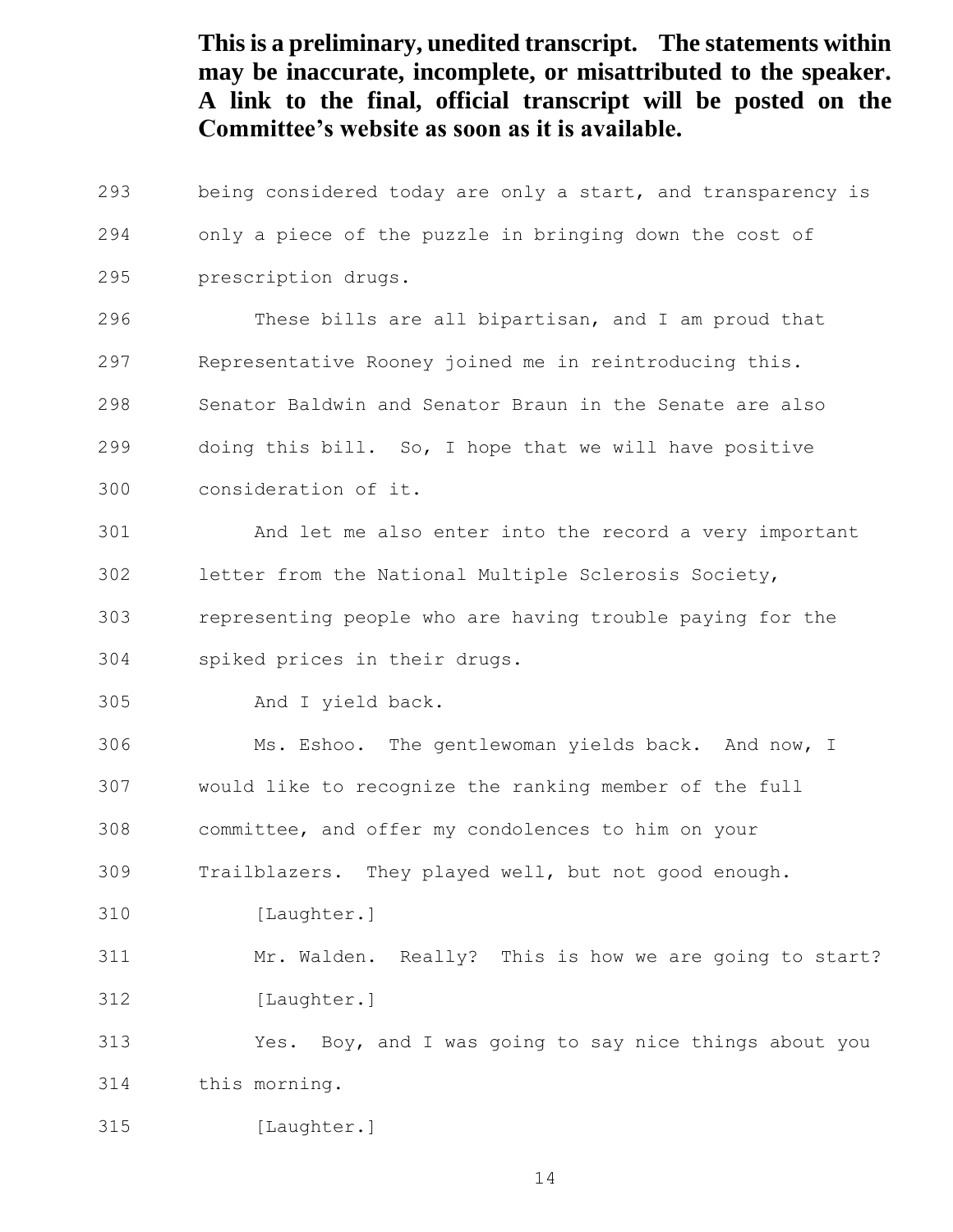Ms. Eshoo. The gentleman is recognized for 5 minutes for his opening statement. Mr. Walden. It was tough in overtime last night. Ms. Eshoo. It was. It was. Mr. Walden. And it was close. Ms. Eshoo. It was a great game. It was a great game. Mr. Walden. "Close" only counts in horseshoes, not basketball, but we appreciate that, Madam Chair. Yes, thanks for that reminder this morning. [Laughter.] Now let's get on about our serious business. Patients need our help. They need our help to force down the price of their medical care, especially when it comes to the cost of drugs. And what good is a prescription if a patient cannot afford to pay for their medicine? I mean, that is how it kind of comes down. Drug pricing is, obviously, of great concern to all Americans and to our President. It has come up at nearly every one of the 20 townhalls I have done so far this year in my district. Blockbuster drugs come with budget-busting prices. Too often, prices continue to rise, and while there are numerous reasons given, patients rely on these medications. When market forces weaken or fail, then we need to step in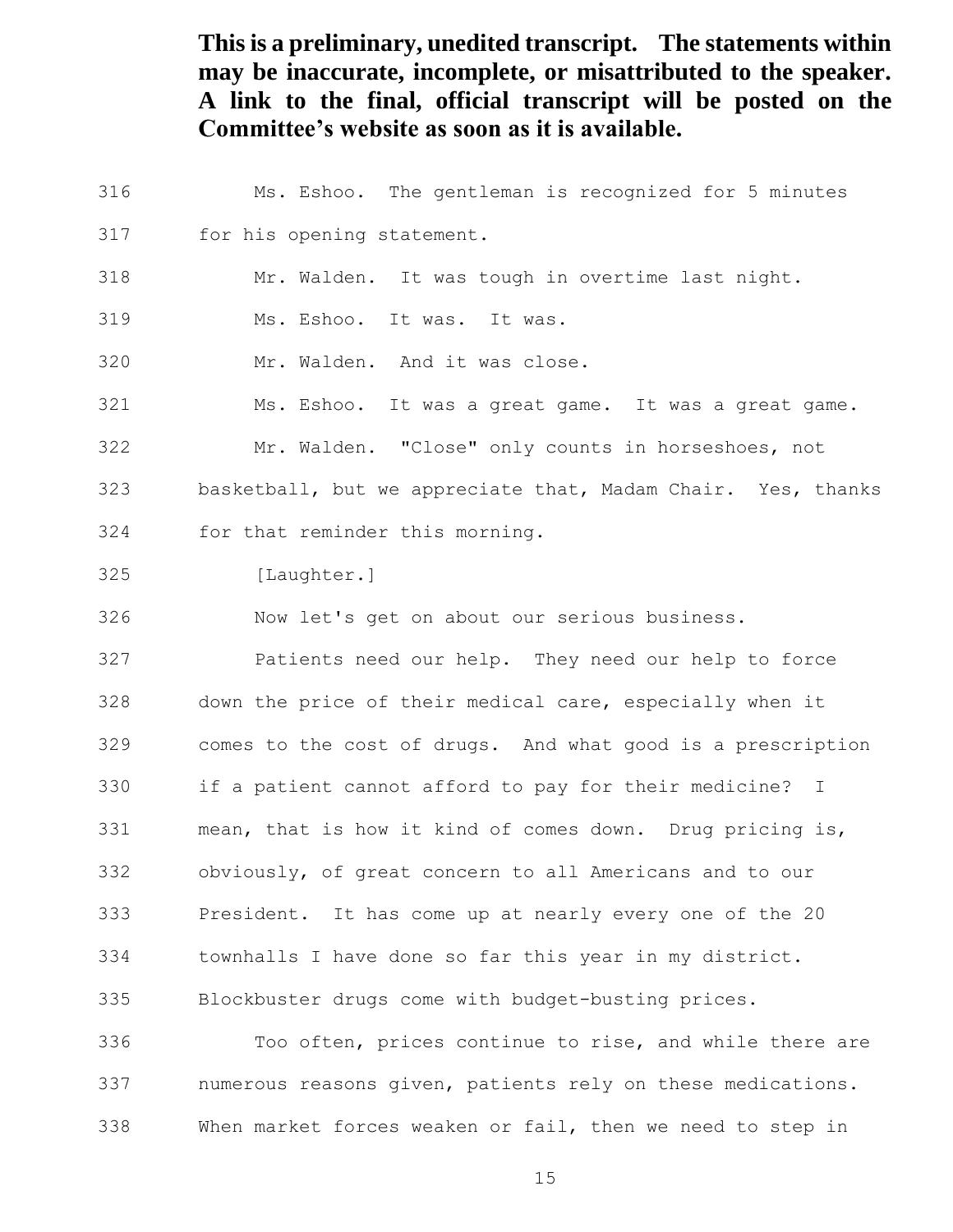with federal common-sense legislation.

 And we have taken steps recently by passing into law a requirement that companies pay the proper rebate under the Medicaid program. We have passed the Orange and Purple Book reforms on the House Floor. And while I remain dismayed by the unnecessarily partisan approach, when the bill came to the Floor, we did reach agreement here through bipartisan negotiations on several other provisions that will increase the availability of generic drugs.

 This subcommittee has also built off the foundation we laid last Congress by examining how the Medicare program pays for drugs and peeling back the layers of pharmaceutical pricing and supply chain. And I thank the Chair for her leadership in that regard.

 I am glad we are examining legislation I hope we can find bipartisan agreement on, but we must also ensure that in these efforts we are actually pursuing policies that will provide a benefit for patients. We have got to put the patient first. We need to ensure that, as we work to shine a light on how drugs come to market and are priced, that we realize that the market must also be sustainable to produce the next generation of cures and treatments.

We are living in an amazing time of innovation. It is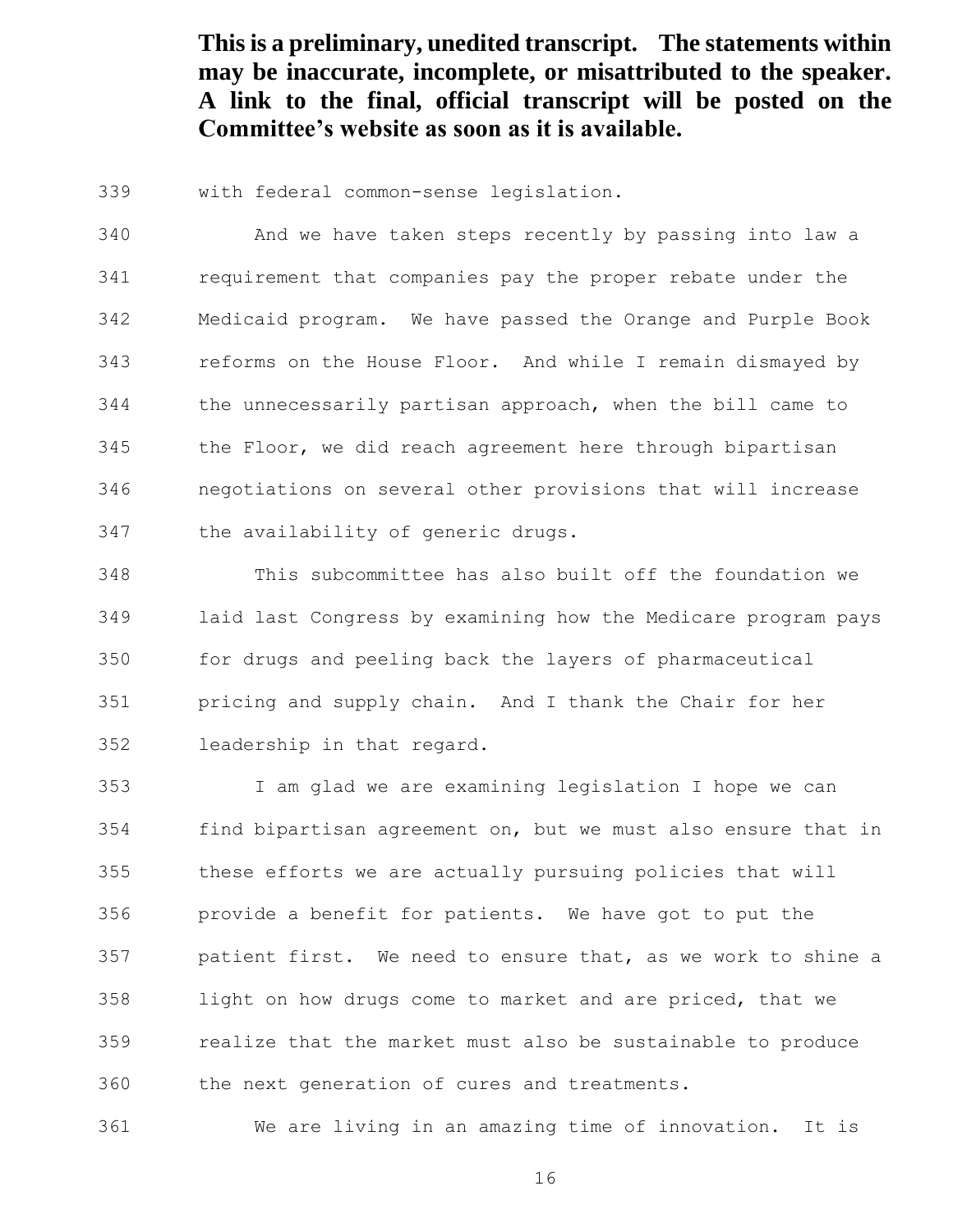producing cures for conditions we didn't even have a name for 30 years ago. The promise of what lies ahead is truly staggering in their ability to relieve human suffering from conditions from hemophilia, to sickle cell, to muscular dystrophy. We are on the cutting edge of solving all of those.

 So, in our efforts to bring more transparency to the system, which I support, we must inherently first do no harm. For example, I am concerned that provisions of some of the bills before us could actually allow manufacturers to back in the rebates paid by their competitors or allow wholesaler stockpiling that could lead to shortages in an attempt to provide notification of price increases.

 As I mentioned, this committee has been a leader, a leader in encouraging the innovation that patients are benefitting from today through our work on the FDA user fees and from the work to pass the 21st Century Cures, led by my friend and colleague, Fred Upton. While the results of those efforts are truly remarkable, we also know that the cost of bringing a drug to market, especially one that targets an orphan or neglected disease, is high. We cannot ignore that. We should not randomly categorize as bad actors those who have done what this committee has, frankly, encouraged them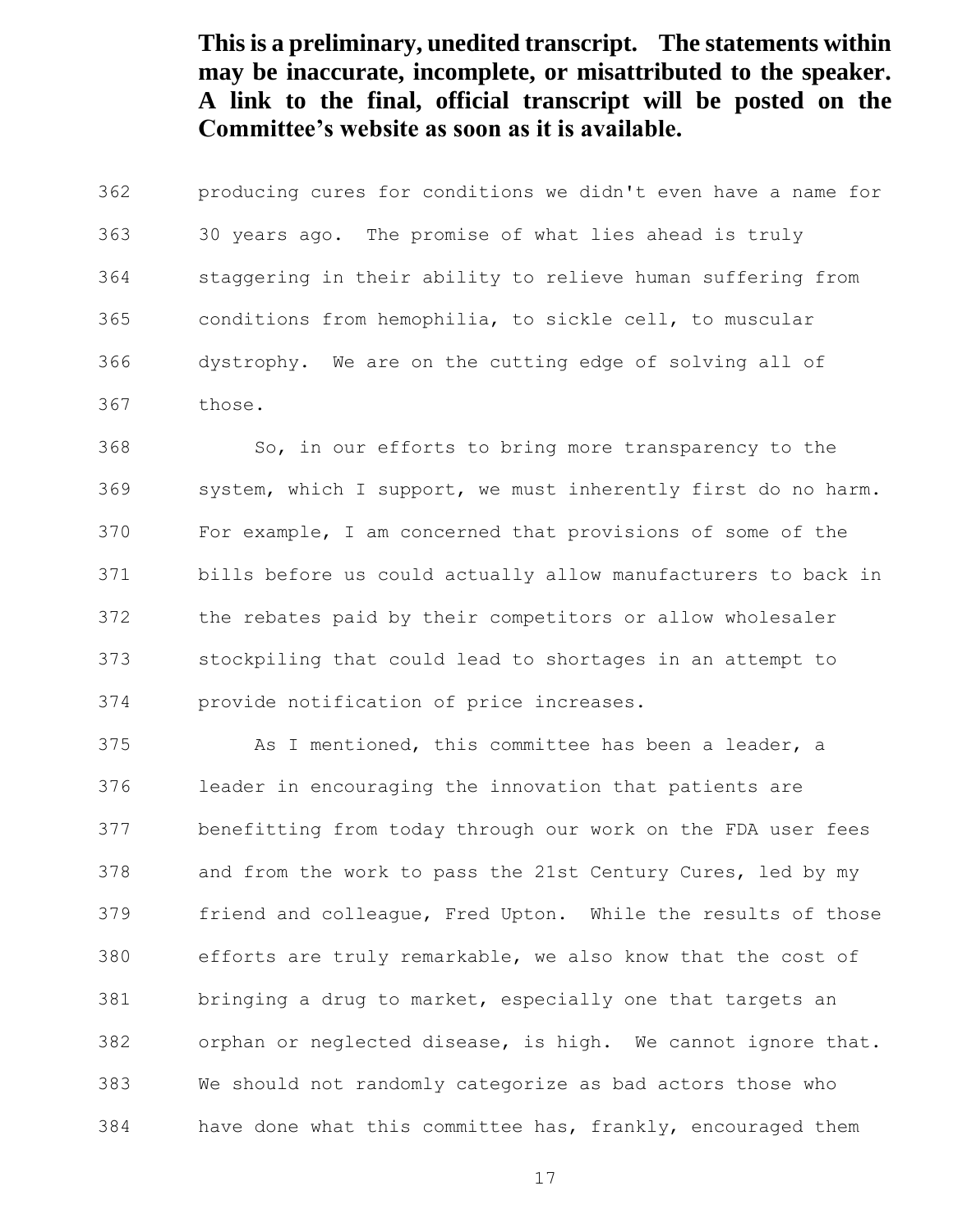to do, investing in cutting-edge therapies like gene editing and regenerative medicine, because their list price is over an arbitrary amount. Because I can tell you, these new drugs improve or save lives, and that is better than investing in just another me-too drug.

 In that light, I believe any policies pursued by this committee must put the patient front and center. That is why, as currently drafted, I am concerned about some of the policies that could have the risk of decreasing the ability of physicians to provide patients samples of drugs to help those who cannot afford their medication, those who have prior-authorization or coverage issues, from starting treatment, to inform medical judgment, or help patients manage side effects related to their current medication. Now I think working in a bipartisan spirit, as we have done before, with the help of our witnesses today, I am hopeful we can address these concerns.

 And on a final note, thanks to Chairman Eshoo and thanks to Chairman Pallone for exercising our committee's jurisdiction on these bills. That is important, too. While most have been marked up by other committees, we are, after all, the committee of primary jurisdiction.

So, with that, Madam Chair, thanks for the hearing.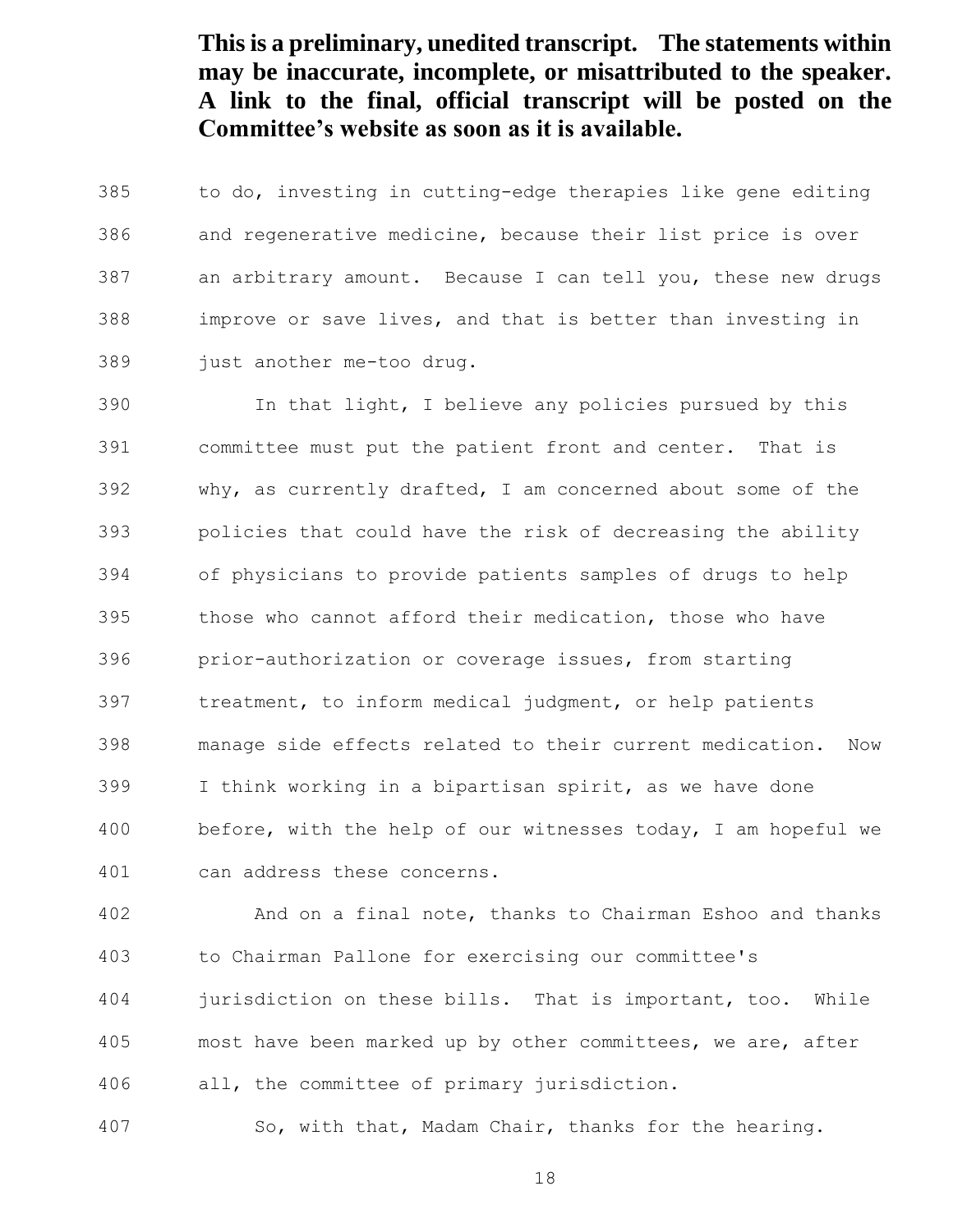Thanks for your condolences on the Blazers. And I will yield back the balance of my time. Ms. Eshoo. I thank the gentleman and he yields back. And the chair would like to remind all members that, pursuant to committee rules, all members' written opening statements shall be made part of the record.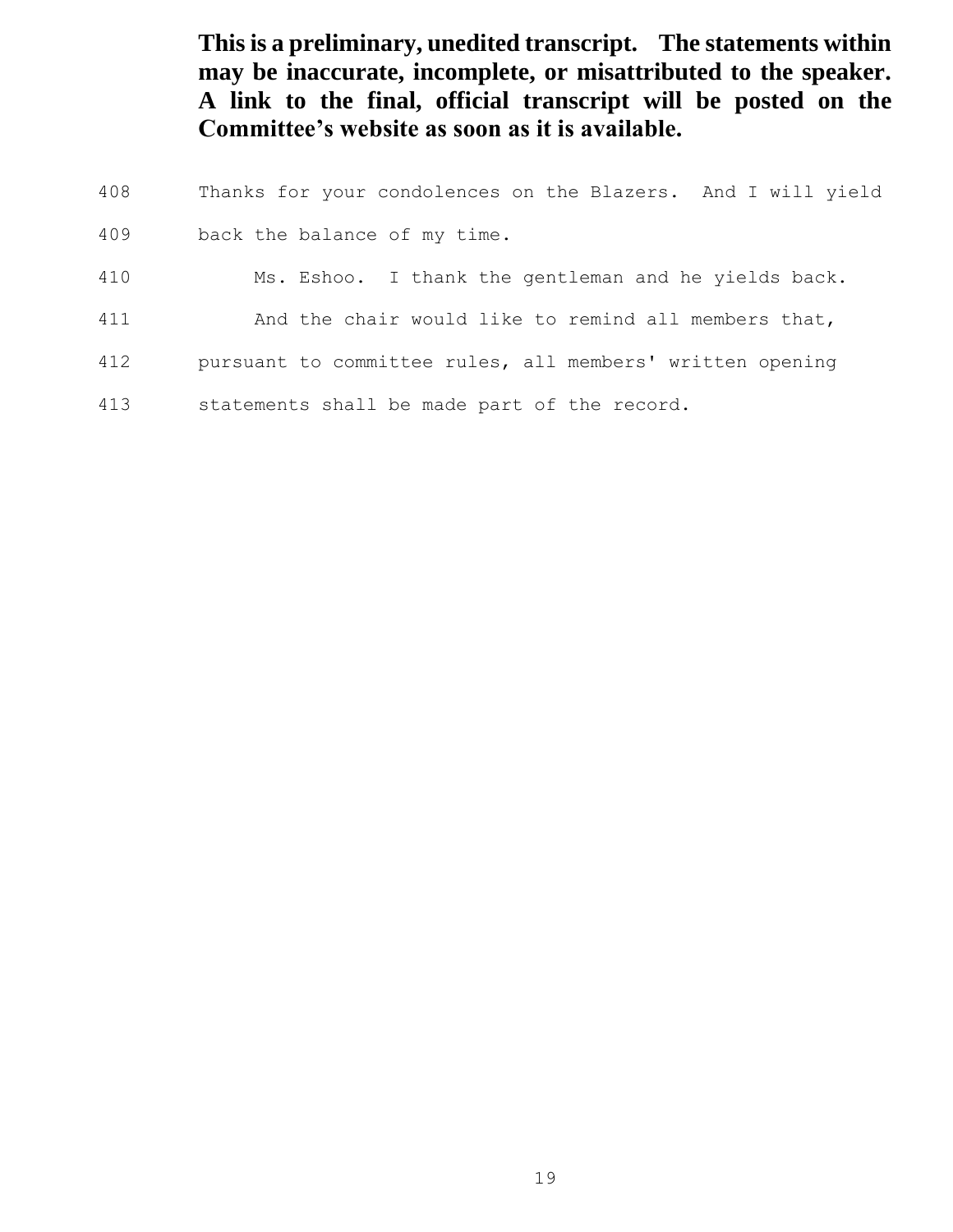I now would like to introduce our witnesses that have willingly come forward today, and we appreciate each one of you being here. Ms. Lisa Joldersma -- did I pronounce your name correctly? -- is here. She is the senior vice president, insurance and state issues, for the Pharmaceutical Research and Manufacturers of America. And her son Garrett is here with us, too. So, I hope 422 you find this interesting, Garrett. If nothing else, you will know the complicated business your mother is in. So, welcome to both of you. Ms. Kristin Bass, the chief policy and external affairs officer with the Pharmaceutical Care Management Association, welcome to you. Dr. Madelaine Feldman, she is the president of the Coalition of State Rheumatology Organizations, the Alliance of Specialty Medicine. Thank you to you. Mr. Frederick Isasi, executive director of Families USA, welcome to you. Dr. Mark Miller, the executive vice president of health care, Arnold Ventures, welcome to you, sir. And Dr. Douglas Holtz-Eakin, president of the American Action Forum, welcome to you.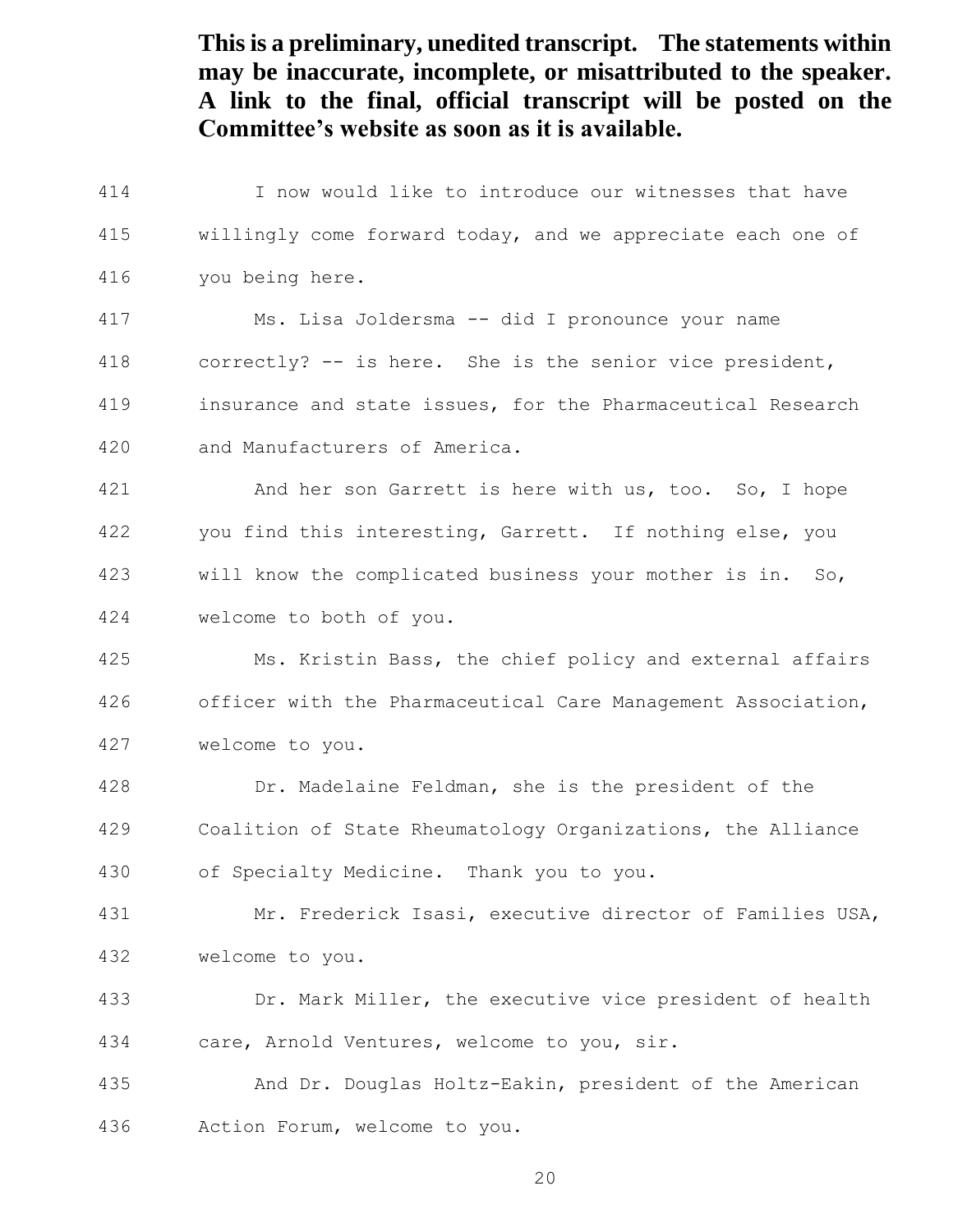| 437 | And our thanks to each one of you again for joining us        |
|-----|---------------------------------------------------------------|
| 438 | today.                                                        |
| 439 | At this time, the chair will recognize reach witness for      |
| 440 | 5 minutes. So, the light that means the most is the red       |
| 441 | light. That means, like when you are driving, you stop.       |
| 442 | I think several of you have already testified. So, you        |
| 443 | know what the system is.                                      |
| 444 | Now I would like to call on Ms. Joldersma. You are            |
| 445 | recognized for 5 minutes for your testimony, and we thank you |
| 446 | again for being here with us today. You may begin.            |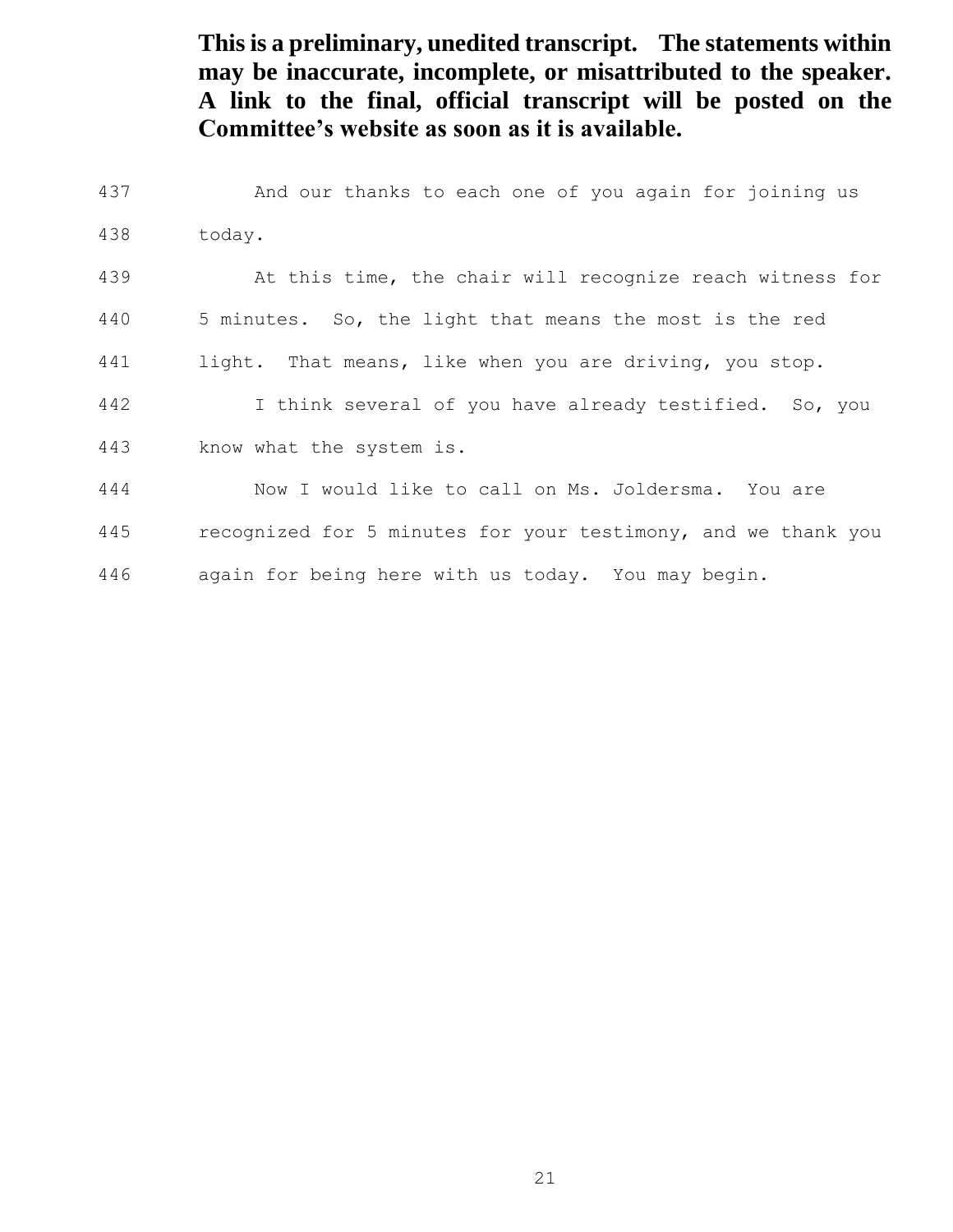STATEMENTS OF LISA JOLDERSMA, SENIOR VICE PRESIDENT, INSURANCE AND STATE ISSUES, PHARMACEUTICAL RESEARCH AND MANUFACTURERS OF AMERICA; KRISTIN BASS, CHIEF POLICY AND EXTERNAL AFFAIRS OFFICER, PHARMACEUTICAL CARE MANAGEMENT ASSOCIATION; MADELAINE FELDMAN, PRESIDENT, COALITION OF STATE RHEUMATOLOGY ORGANIZATIONS, ALLIANCE OF SPECIALTY MEDICINE; FREDERICK ISASI, EXECUTIVE DIRECTOR, FAMILIES USA; MARK MILLER, EXECUTIVE VICE PRESIDENT OF HEALTH CARE, ARNOLD VENTURES; AND DOUGLAS HOLTZ-EAKIN, PRESIDENT, AMERICAN ACTION FORUM

STATEMENT OF LISA JOLDERSMA

 Ms. Joldersma. Okay. Thank you very much and good morning, distinguished members of the subcommittee. And thank you, Chairman Pallone, Chairwoman Eshoo, Ranking Member Walden, and Ranking Member Burgess, for the invitation to testify today.

 I am Lisa Joldersma, and I am senior vice president at the Pharmaceutical Research and Manufacturers of America, or PhRMA. As many of you know, PhRMA represents the leading research-based biopharmaceutical companies.

Since the year 2000, our companies have collectively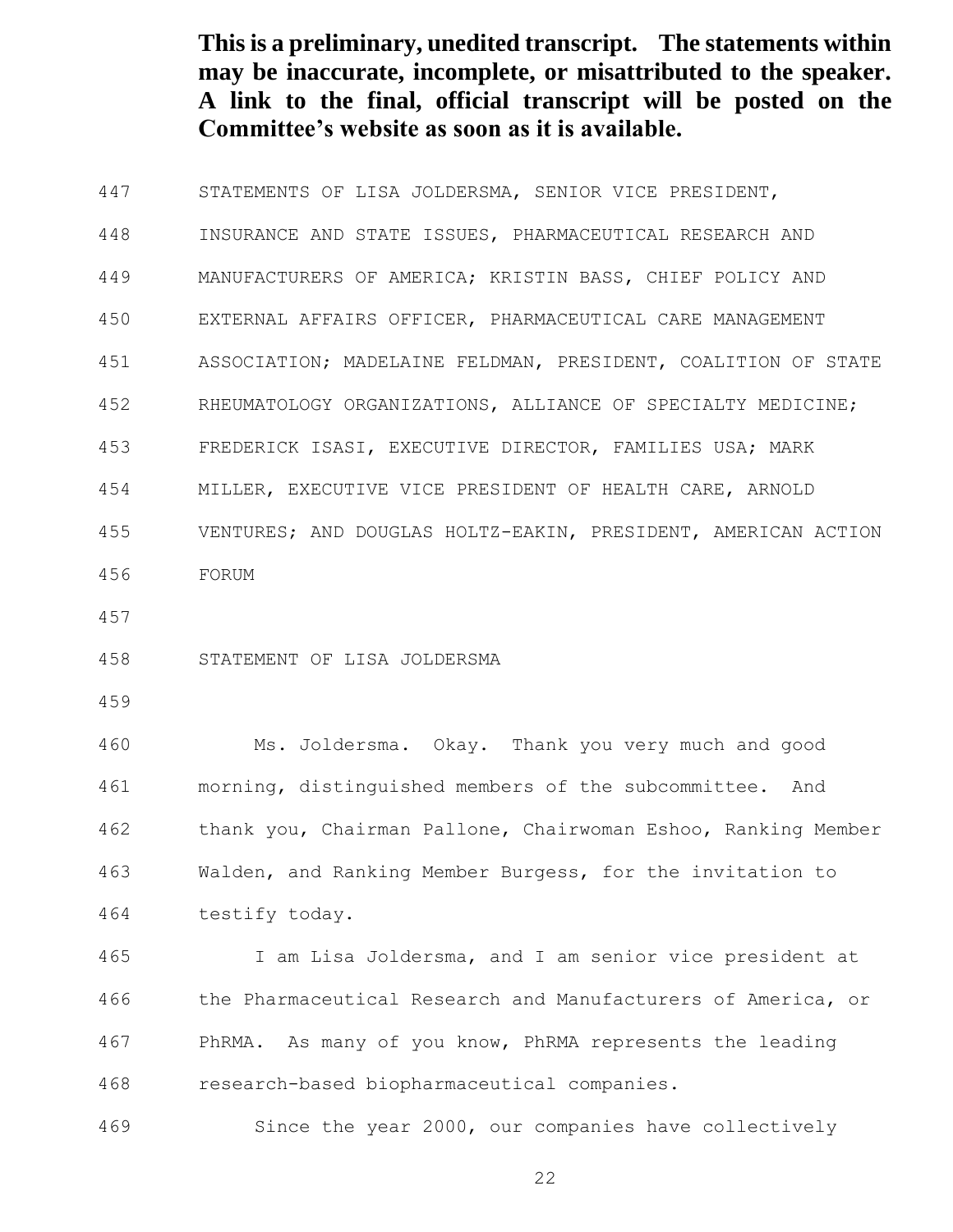invested half a trillion dollars in the search for new treatments and cures, including more than \$70 billion in 2017, which I would note is an amount twice the entire operating budget of the NIH. These investments yield breakthroughs and continuous progress against both chronic and acute conditions.

 Creating, discovering, and developing a new therapy is a challenging, high-risk endeavor, with just 12 percent of those molecules that enter clinical trials ultimately securing FDA approval. In other words, of those molecules entering the clinical trial phase, 9 times out of 10 we fail, and it is not for lack of trying. The average cost to develop a new medicine is \$2.6 billion, and the entire process takes an average of 10 to 15 years from start through FDA approval. Despite these difficult odds and increasingly challenging science, PhRMA members persist, supported by private investment, and in collaboration with others, including the NIH.

 While medicine's importance to health care has grown considerably over the years, the share of U.S. healthcare spending attributed to drugs has been largely stable. Prescription drugs consume roughly 14 percent of national health expenditures today. That includes both drugs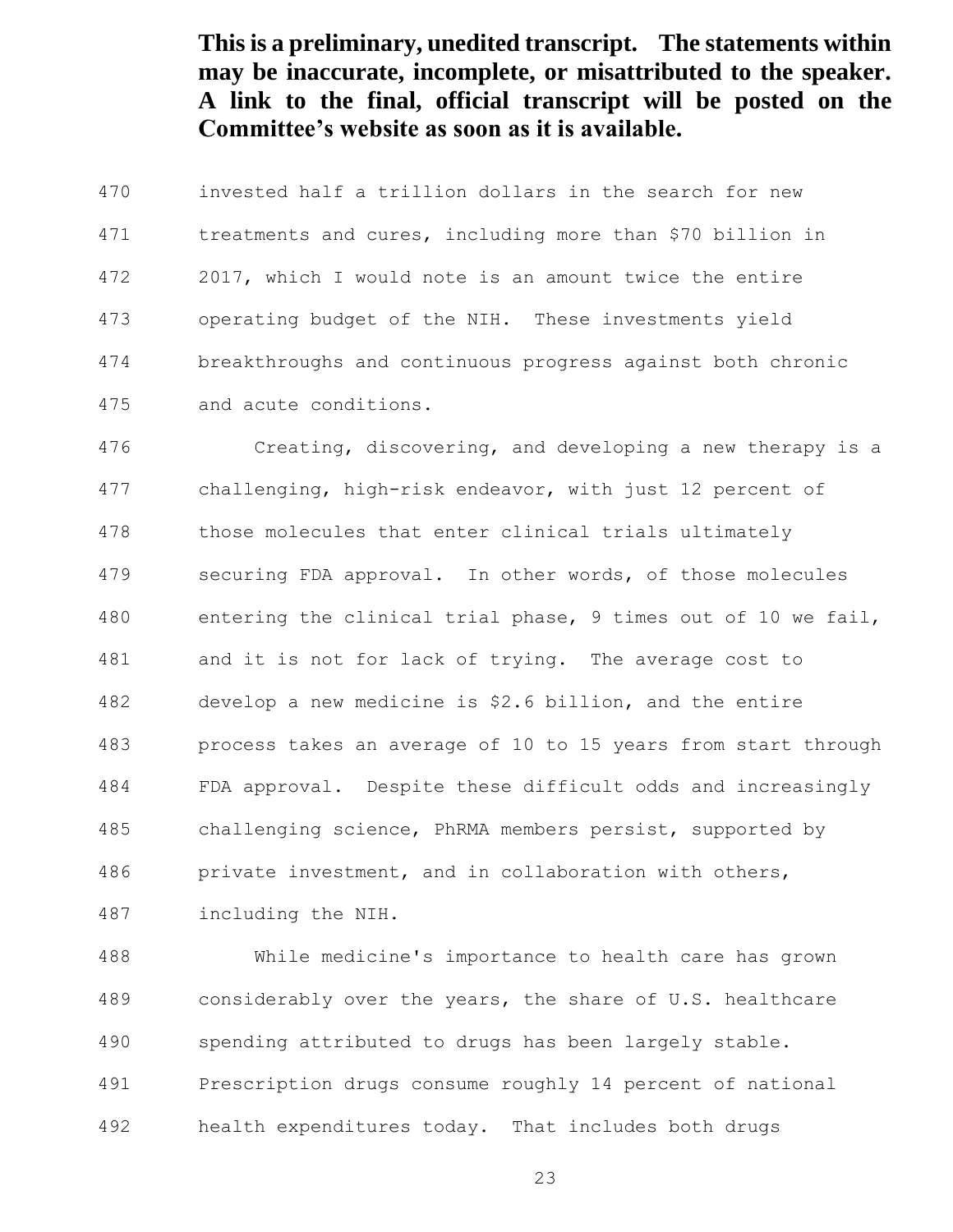dispensed at retail and administered in the hospital, and these are CMS numbers from the National Health Expenditures data.

 Growing reliance on generic medicines, which currently represent 90 percent of all prescriptions filled in this country, is a key element to keeping our prescription drugs system affordable overall. And I would note that growth in biosimilars, thanks to the leadership of many on this committee, is expected to further help constrain costs moving forward.

 And yet, patients are really, really struggling to afford their medicines. And I want to be really clear today that, for our part, PhRMA accepts that a product's list price does influence what patients pay. In today's world of multi- tiered formularies, drug exclusion lists, and rising cost- sharing, however, there are other entities that play a significant role in what patients pay as well.

 PhRMA is focused on changing the status quo and bringing forward solutions that will sustain innovation, ensure safety, and help patients. For too many patients today, even those with insurance, they are struggling to afford their medicines, as you all know well. This is the most pressing issue that we need to work collectively to solve.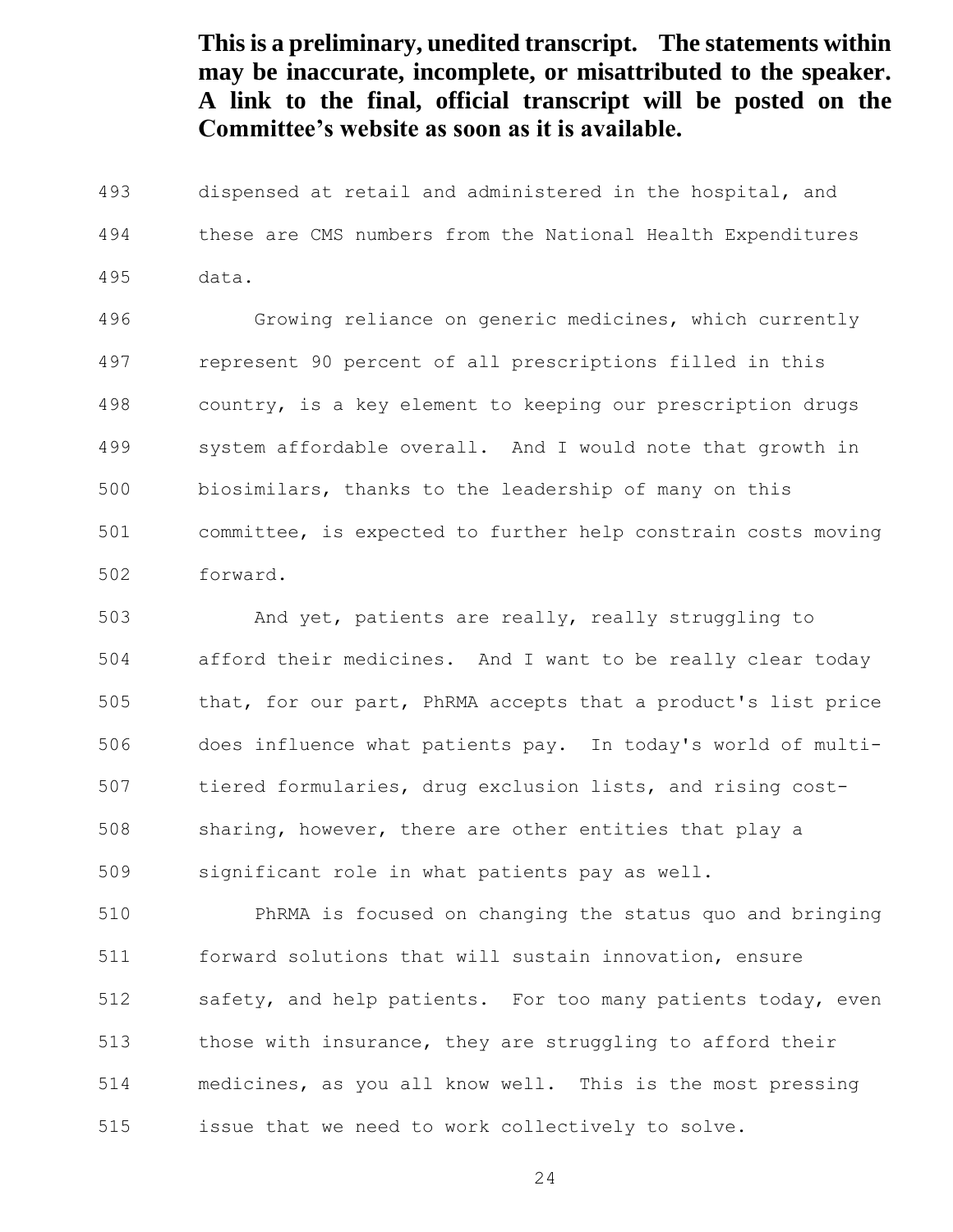With regard to specific measures before the subcommittee today, I will say that PhRMA supports greater transparency across the healthcare system. We believe our industry already makes a fair amount of information publicly available, but we do understand that policymakers and purchasers are looking for more from us. We will come to the table to help shape meaningful transparency across the drug supply chain.

 When evaluating alternative proposals, we really have three questions in mind that help shape specific feedback that we provide. First, is the measure likely to yield information that will be helpful or meaningful to patients? Always patients first. Second, does the measure give companies a reasonable opportunity to comply? Is it prospective in nature? And finally, are there appropriate protections for confidential and proprietary information, so we can prevent harmful interference in the market?

 In closing, I would like to say that we do believe greater transparency is an important part of the solution to the problems we are discussing today, but they will not be enough on their own. We also need to take steps to promote competition, to address misaligned incentives in our current system, and to explore ways to make insurance work better for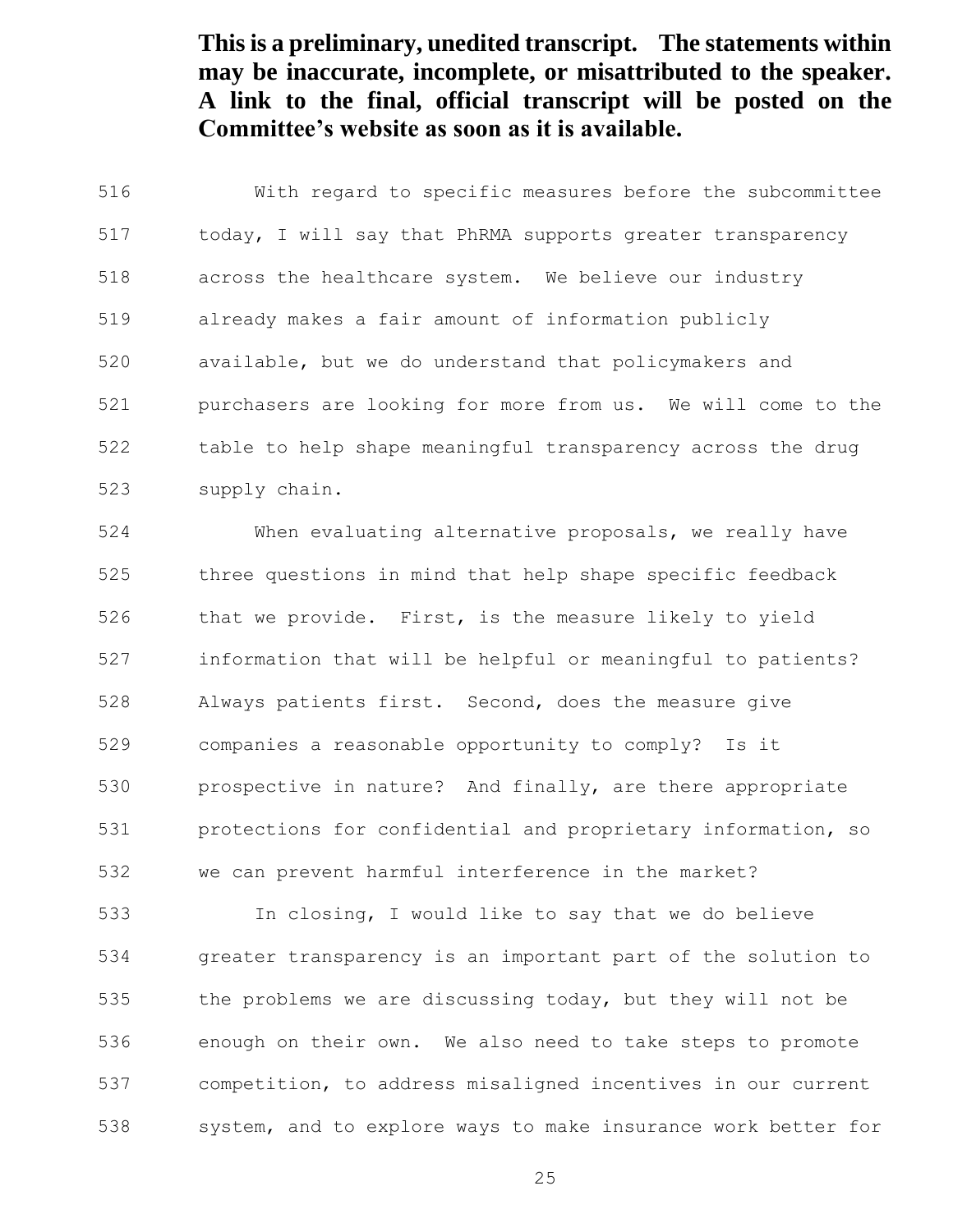sick patients who need today's medicines and those who are waiting for tomorrow's. Thank you very much. [The prepared statement of Ms. Joldersma follows:] 543 544 \*\*\*\*\*\*\*\*\*\* INSERT 1\*\*\*\*\*\*\*\*\*\*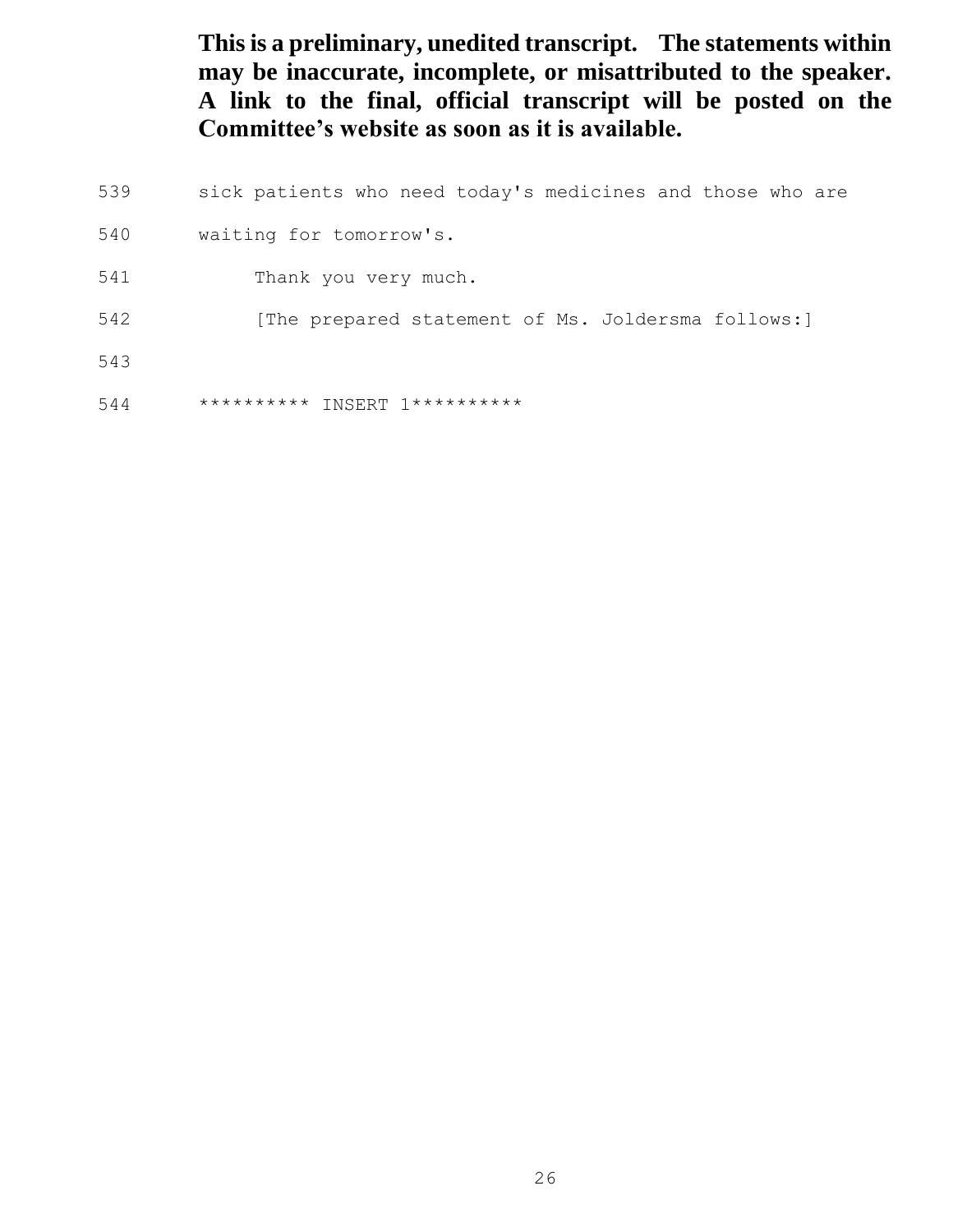Ms. Eshoo. We thank you, Ms. Joldersma. And now, I would like to recognize Ms. Kristin Bass for 5 minutes of her testimony. Welcome again and thank you. STATEMENT OF KRISTIN BASS Ms. Bass. Thank you, Chairwoman Eshoo, Ranking Member Burgess, and members of the subcommittee. I am Kristin Bass, the chief policy and external affairs officer for PCMA, which is the trade association for the PBM industry. I am pleased to be here today to talk about the important transparency bills before the subcommittee and to discuss how PBMs lower prescription drug costs for 200 million Americans with health coverage through employers, labor unions, health plans, Medicare, and Medicaid. Every day in this country, people go to the pharmacy to get needed drugs to make their lives better. PBMs' only mission is to increase affordability and access to those drugs for consumers and our clients. PBMs are an important link in a chain that includes manufacturers, wholesalers, physicians, pharmacies, and pharmacy service administrative organizations, all working to get needed therapies to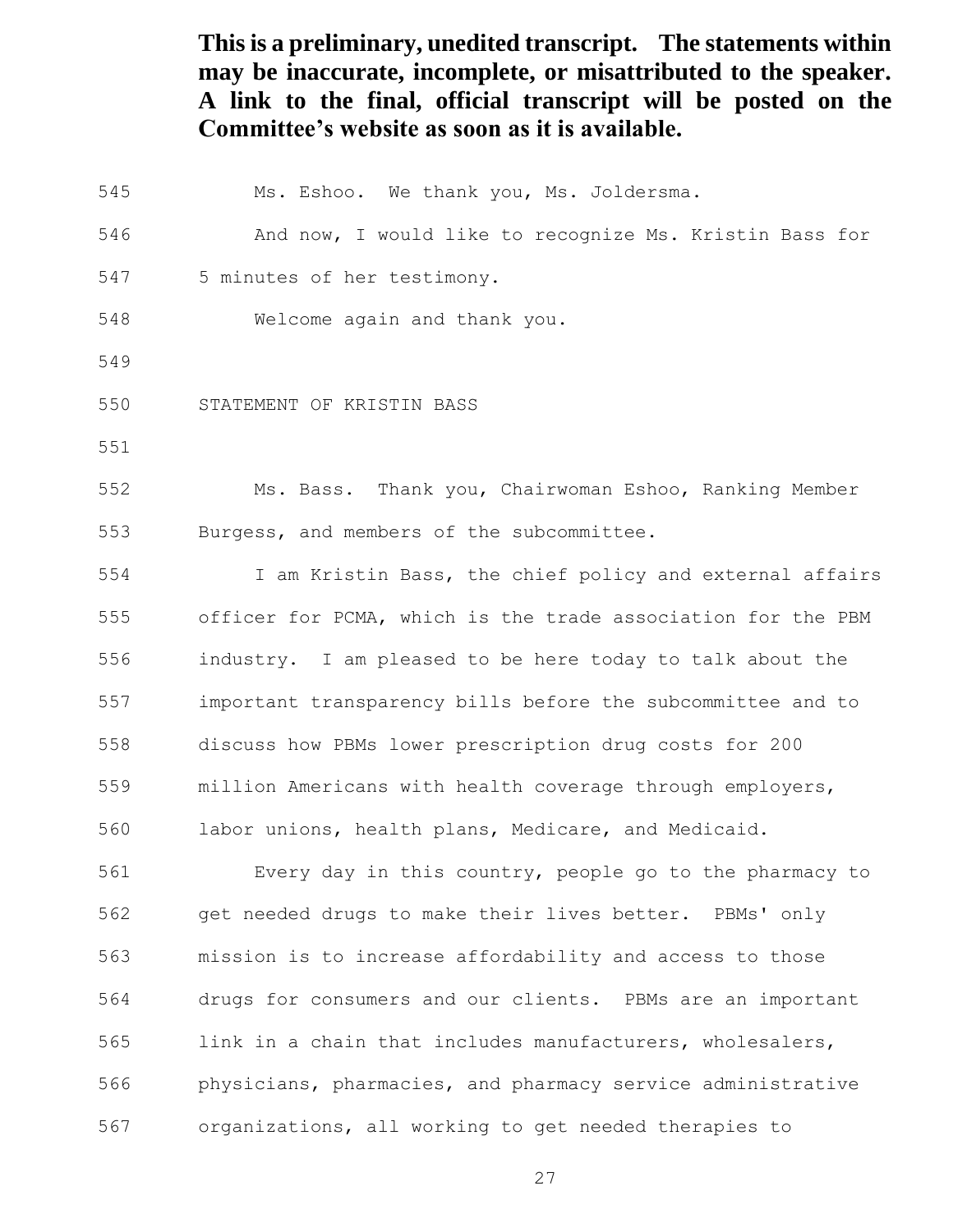patients.

 Within that chain, our companies are the only ones whose mission is to help control costs. PBMs can only help lower prescription drug costs for patients when there is sufficient competition among drug companies. Where there are competing clinically-equivalent brand drugs that will work equally well for patients, PBMs negotiate rebates or discounts off the manufacturer's list price to arrive at the lowest net-cost drug. The rebates are, then, used by health plan sponsors to reduce patient premiums, out-of-pocket costs, or both. We are proud that our industry has delivered results.

 According to federal data, in 2018, overall U.S. spending on drugs increased only 3.3 percent and, in 2017, 4 percent. One large PBM reported a decline in costs for its clients in 2017. That is our industry's mission.

 Yet, we know that today too many individuals still find their drugs unaffordable. Driving more competition among drug companies is the key to providing relief for patients. I want to commend the subcommittee for your work on the CREATES Act and legislation limiting pay-for-delay

agreements.

 Greater transparency can also be part of the solution, and the PBM industry is supportive. We support transparency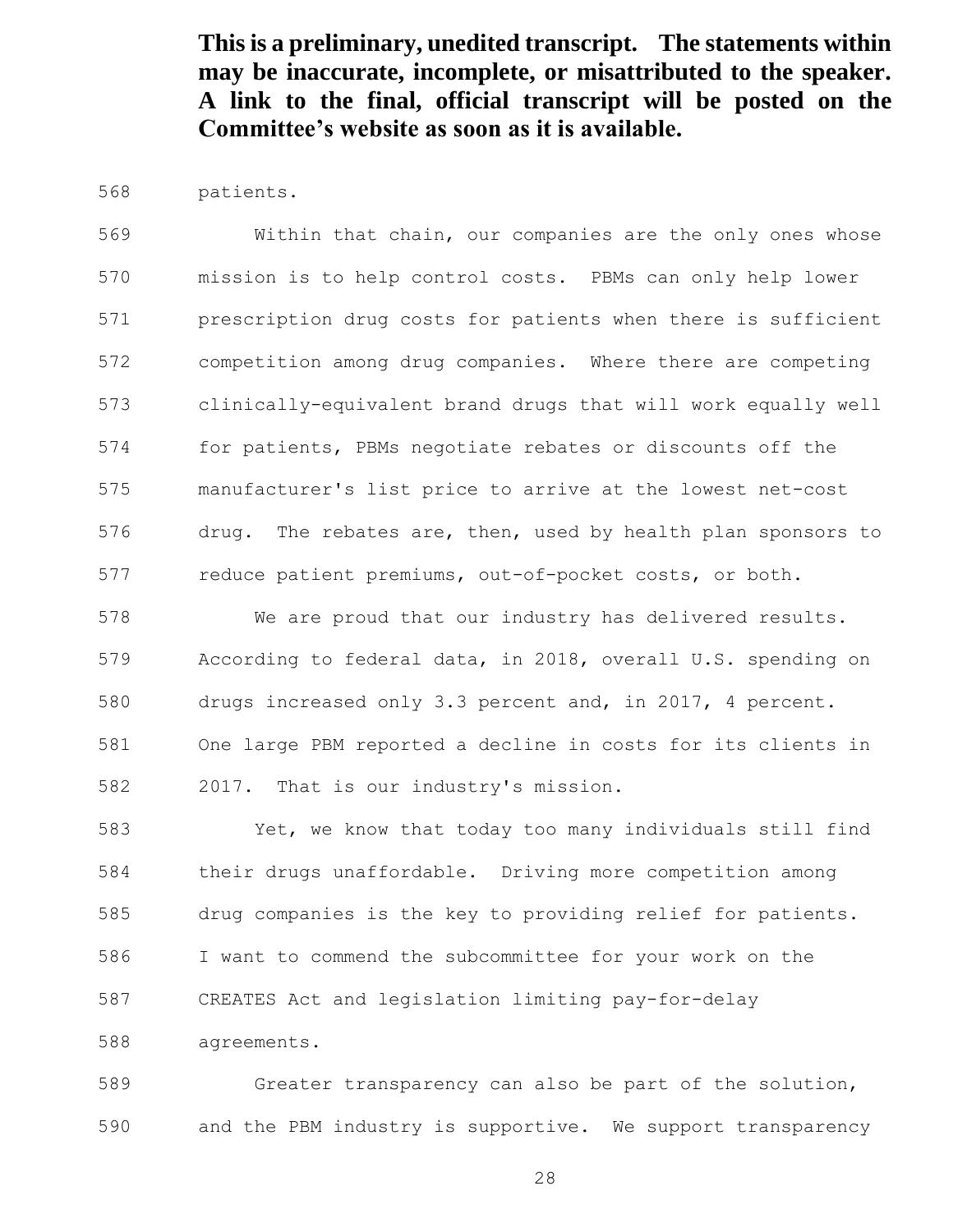to empower patients and their physicians. Our industry provides real-time benefits tools, so physicians and patients know immediately in the doctor's office what drugs are on formulary and what the patient's cost-sharing will be.

 PBMs are transparent to our clients, including how the PBM is paid for its services and the negotiated rebates. And we support transparency to policymakers. PBMs already report on all price concessions, costs and fees in Medicare to CMS, and we support legislation that would provide that data to congressional advisors at MedPAC and MACPAC. And that is just for our industry.

 We would support additional transparency for others in the supply chain, manufacturers, wholesalers, and the PSAOs. And this gets us to the bills under consideration today. With respect to H.R. 2115, we support aggregate reporting of rebates. We urge the subcommittee to make sure manufacturers cannot use public reports to calculate competitor's discounts and avoid competition, and, thus, keep drug costs high, a risk that has been validated by the FTC. We want to empower patients, not drug companies. We have some ideas for how to ensure maximum transparency without risking higher drug costs, premiums, and cost-sharing, and are happy to work with subcommittee staff on those.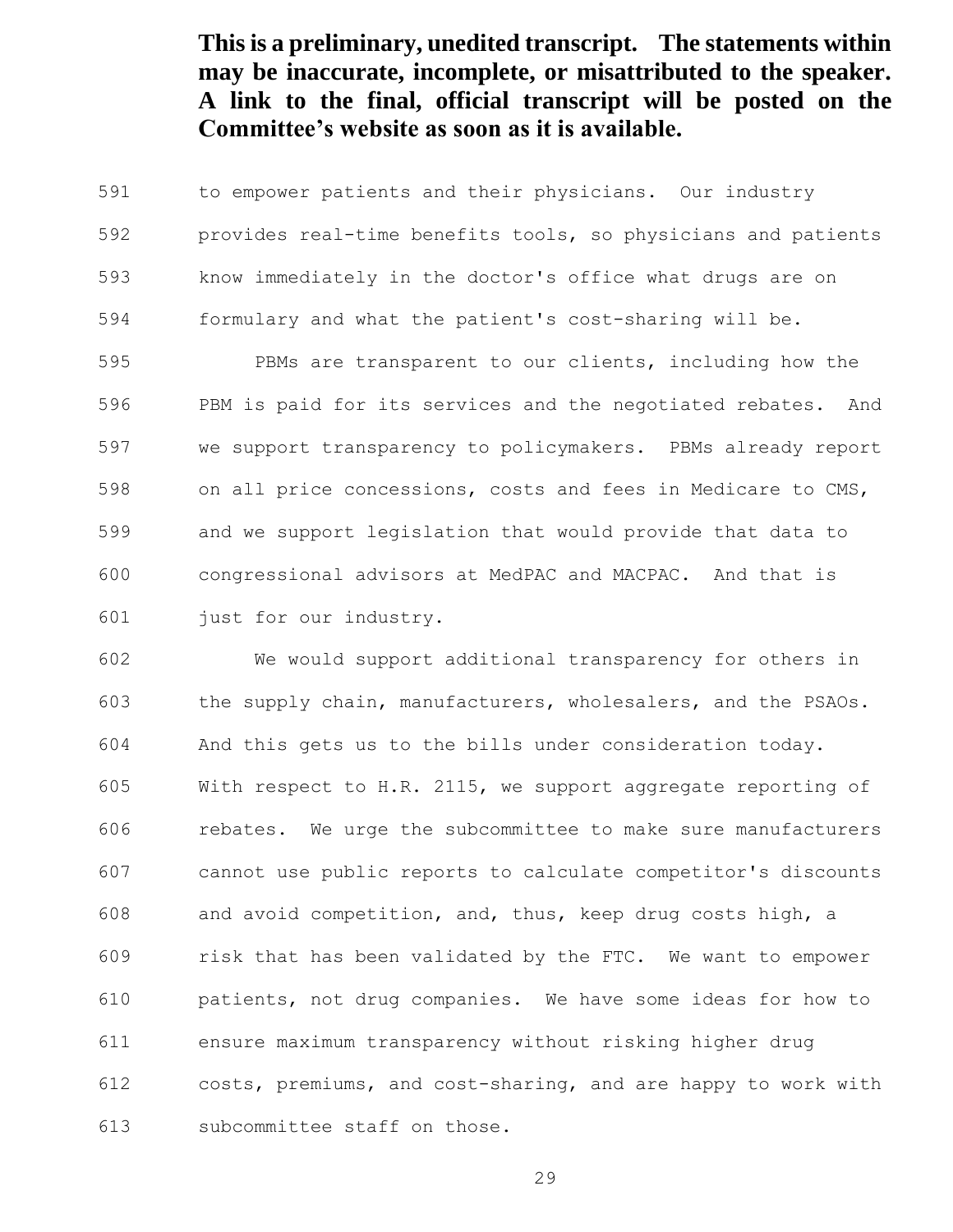With respect to H.R. 2376 and its provisions to direct FTC to scrutinize our industry's business practices and level of competitiveness, we welcome and support this review. While the FTC has previously examined PBMs extensively and concluded that we operate in a competitive market, to the benefit of consumers and our clients, we are confident that additional FTC study of our industry will further validate previous conclusions.

 We strongly encourage the subcommittee to expand FTC's review to all others in the prescription drug supply chain to ensure a complete and transparent picture of all those who play a role. In addition, increased manufacturing reporting can help bring sunshine into their pricing and marketing practices, as addressed in the bills that are the subject of today's hearing.

 I will conclude by again commending the subcommittee for considering ways to reduce prescription drug costs. We appreciate the opportunity to testify, and I look forward to answering your questions.

633 [The prepared statement of Ms. Bass follows: 

\*\*\*\*\*\*\*\*\*\* INSERT 2\*\*\*\*\*\*\*\*\*\*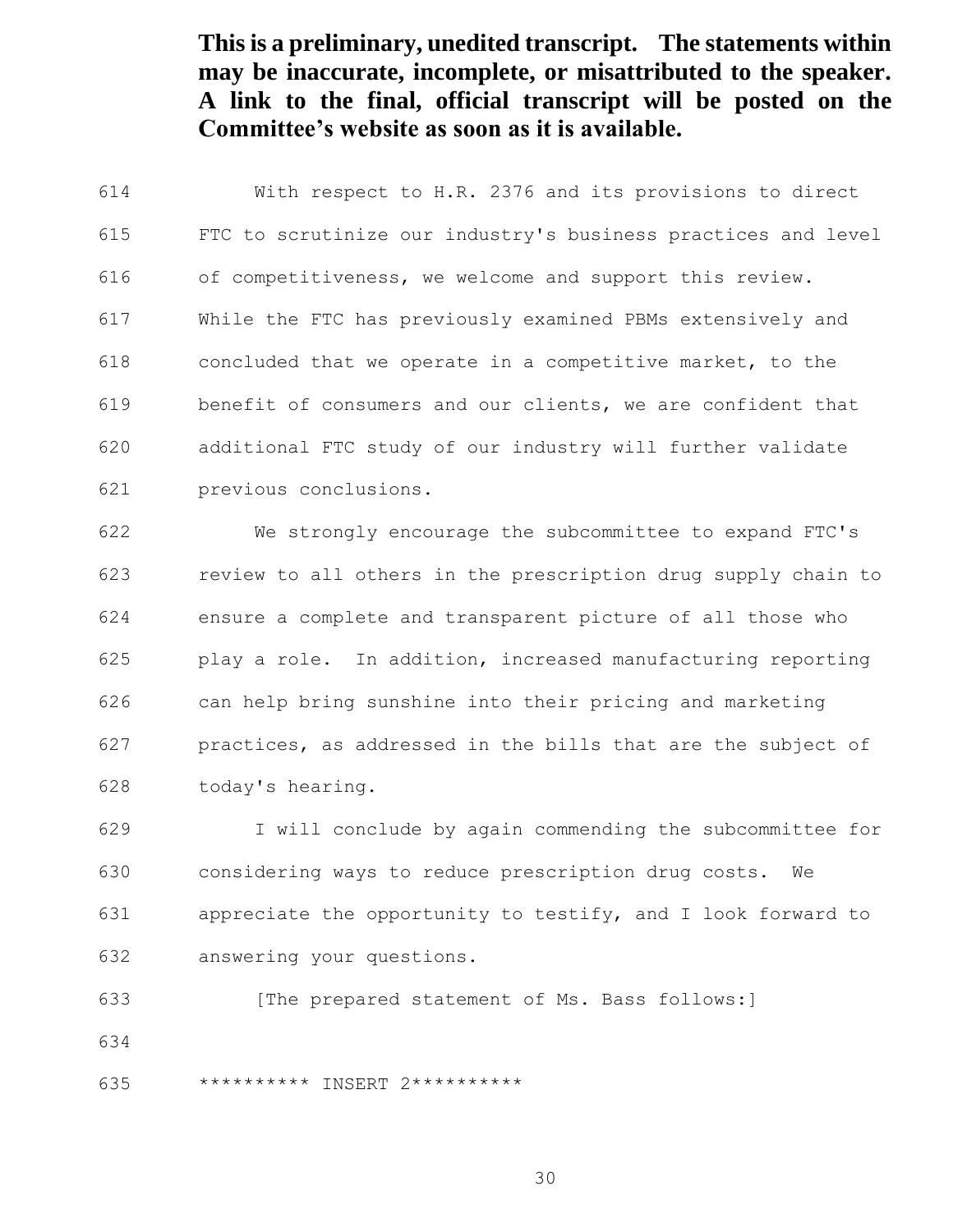Ms. Eshoo. Thank you, Ms. Bass. I now would like to recognize Dr. Feldman. You have 5 minutes for your testimony, and thank you again for being here today with us. You can proceed. STATEMENT OF MADELAINE FELDMAN Dr. Feldman. Chairman Eshoo, Ranking Member Burgess, and distinguished members of the subcommittee, thank you for inviting me to testify on behalf of the Alliance for Specialty Medicine, a nonpartisan coalition of national medical societies representing more than 100,000 specialty physicians. My name is Madelaine Torregano Feldman. I am president of the Coalition of State Rheumatology Organizations and have been a rheumatologist for 30 years. I practice full-time in New Orleans.

 I treat a variety of autoimmune diseases, but perhaps the one I see the most often is rheumatoid arthritis, or RA. Treatment for RA has changed dramatically since I graduated from medical school. We used to be able only to provide symptomatic relief, but now there are therapies that actually help us halt the disease activity, stop joint destruction,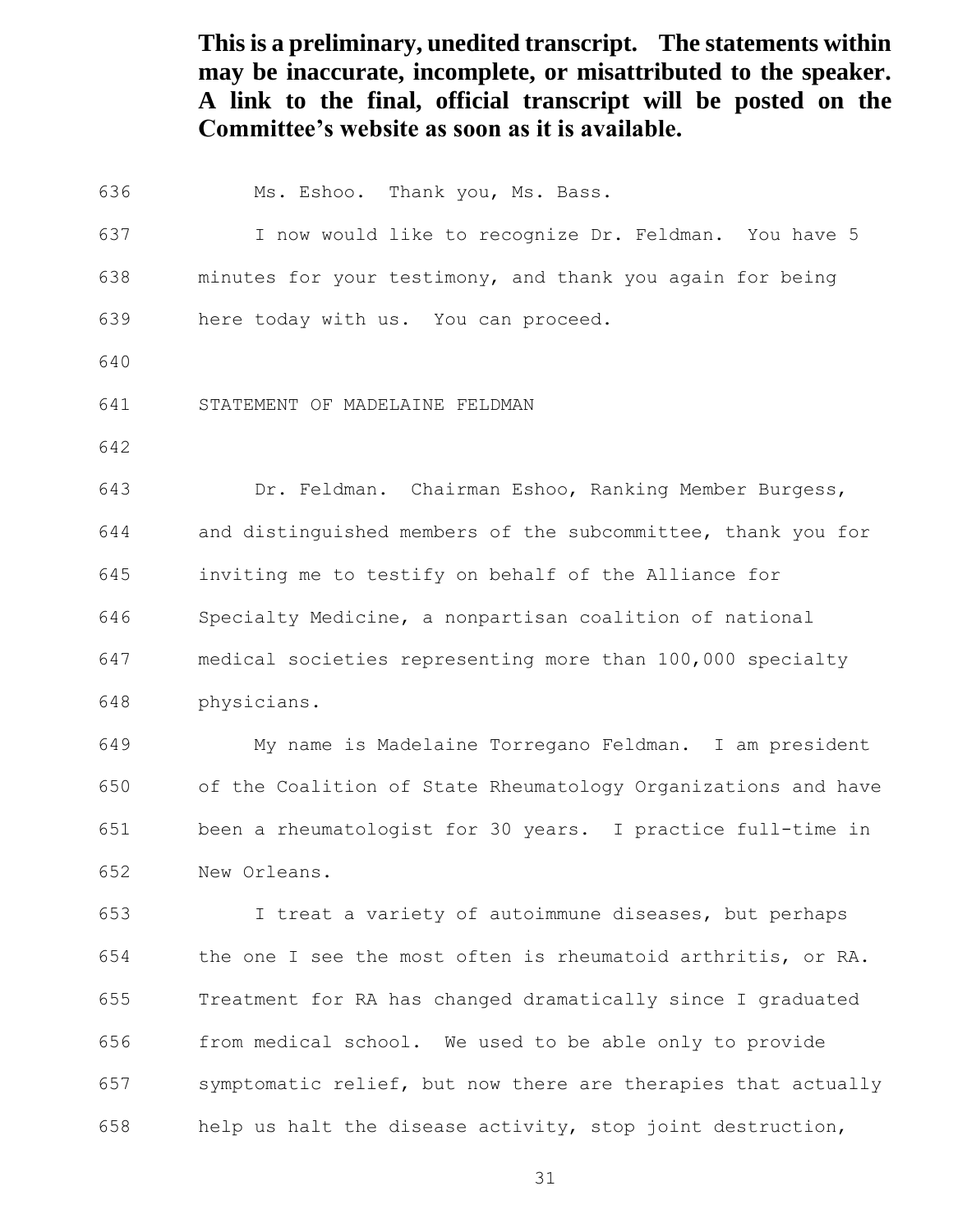and even reduce the cardiovascular risks associated with

rheumatoid arthritis.

 Lower-priced generics are always used first before the specialty drugs. Now the list prices of these specialty drugs have risen to the point where many patients can no longer afford even their co-insurance, based on that list price. I hope you will find it helpful my feedback as a practicing physician.

 I would like to first talk about the samples provision in the prescription drug STAR Act. Section 3 would broaden the scope of the Sunshine Act to include the total quantity and value of samples in manufacturers' reporting. We are concerned that this provision might have serious unintended consequences for patient care. Let me tell you how we use these samples in rheumatology.

 It is important to stress the physicians, we derive no financial benefit from the samples and, in fact, it costs us resources in staffing and managing this very complex inventory. Because patients can wait weeks to over a month before getting final approval and, then, actually getting the prescribed medicine, it is extremely important to have on hand these samples to start the patients right away. I mean, it can make the difference between saving a joint or not. We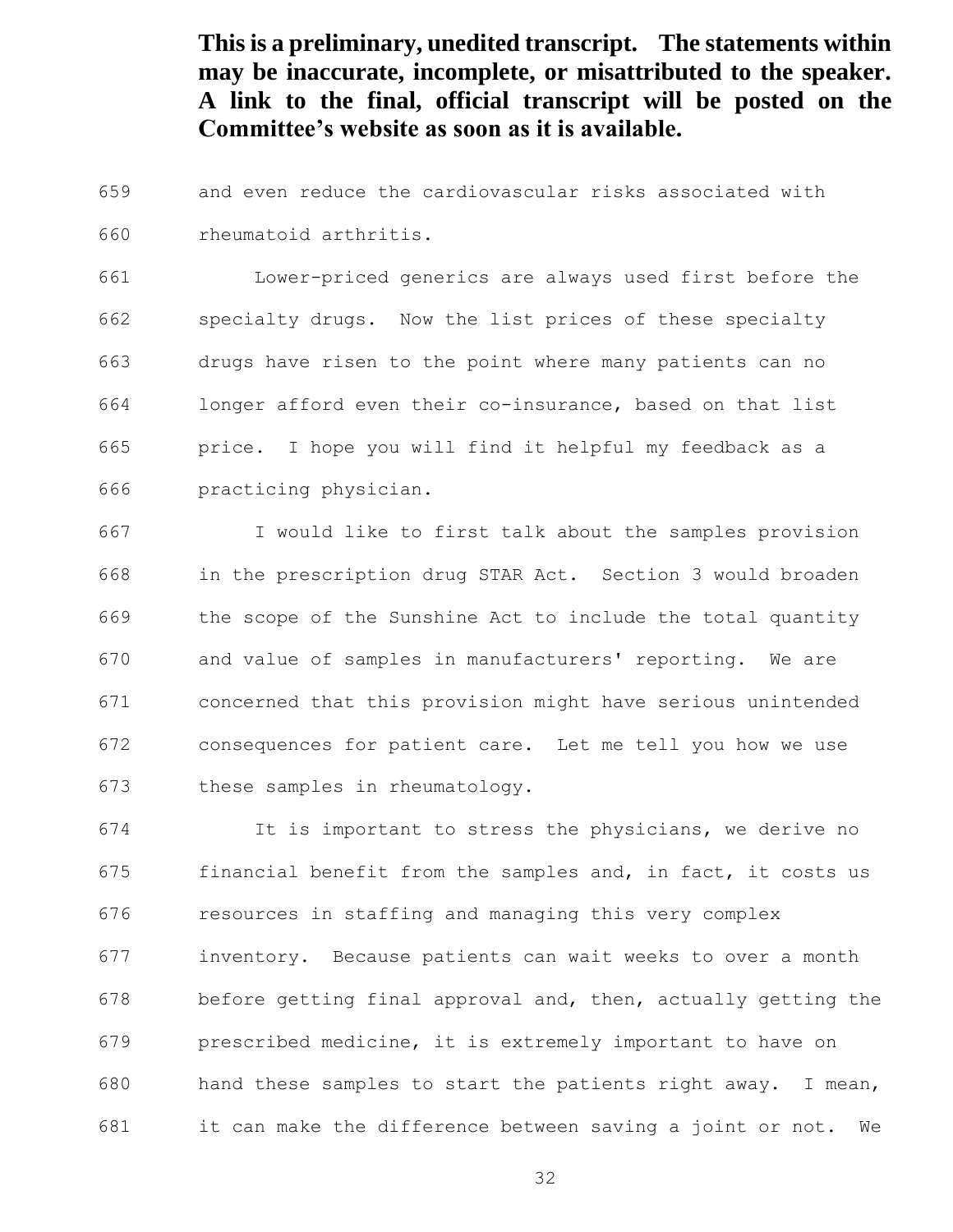are also able to see if the drug causes any tolerability issues, and all of this at no cost to the patient or the payer.

 In its June 2017 report, MedPAC recommended reporting on 686 samples to oversight agencies, researchers, payers, and health plans under confidential data use agreement. They did not recommend publishing it publicly online. I fear that broadening MedPAC's recommendation to public online publishing will have a chilling effect on manufacturers' willingness to provide us with these samples because of the potential of false shame campaigns on Twitter and the like. This can be harmful to the doctor-patient relationship and undermines patients' trust in their physicians. And I can tell you, sometimes that trust is more important than the medication itself. In light of these concerns, we urge Congress to more closely follow MedPAC's recommendations to accomplish the important goals of H.R. 2113 without the bill's unintended consequences.

 Next, I would like to briefly discuss Section 5 that would increase transparency of PBMs. The current rebate system creates perverse incentives to increase list prices that everyone in the drug delivery system profits on except for the patients. I would be happy to explain why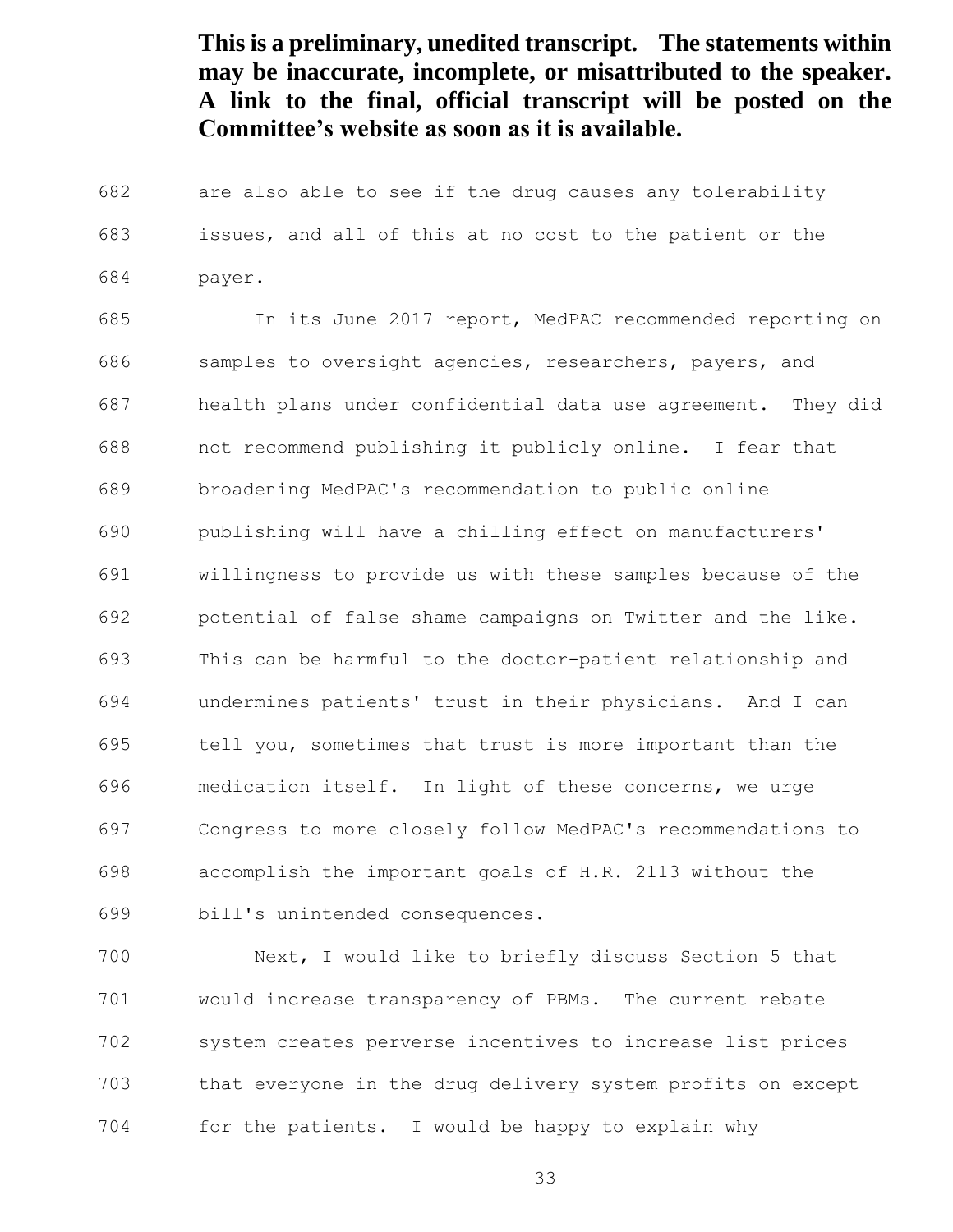competition actually increases prices as opposed to decreasing them. I have seen where some drugs with lower list prices are not allowed to be on the preferred formulary. Full transparency of price concessions to PBMs would shed light on how the preferred formularies are designed and why they can change every 6 to 12 months for no clinical 711 reason and actually stop payment for drugs that have stabilized my patients.

 Less egregious than that behavior is something that happened a week and a half ago to one of my patients who it took us nearly two years to find the right drug for his 716 rheumatoid arthritis. We had given him the generics and even other specialty drugs. He was sent a notification from his PBM asking him to switch to a completely different specialty drug, one that had a completely different mechanism of action, like asking a cancer patient in the middle of successful treatment to change their drug.

 In order to help us fully understand the financial considerations that are overriding the clinical ones, we support transparency, not only for the formulary rebates, but all of the price concessions, admin fees, price-protection 726 fees, even if disclosures are only to regulatory agencies. I have provided comments on two additional policies and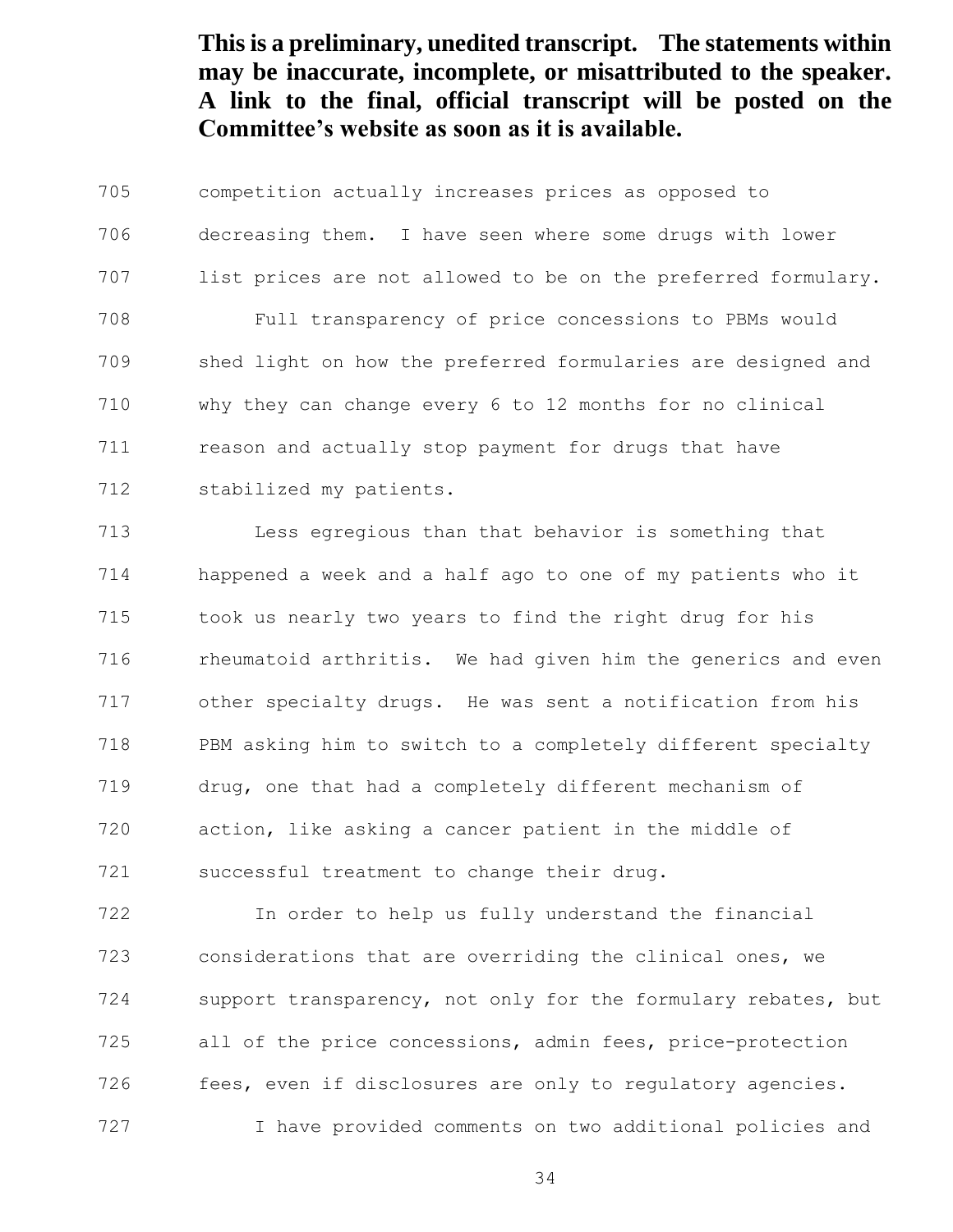| 728 | would be happy to answer any questions on those.              |
|-----|---------------------------------------------------------------|
| 729 | The Alliance for Specialty Medicine is truly encouraged       |
| 730 | by Congress' bipartisan attention to drug pricing. While we   |
| 731 | believe some policies under consideration may need changes to |
| 732 | avoid unintended consequences, we are supportive of increased |
| 733 | transparency in the drug supply chain.                        |
| 734 | Thank you so much for your consideration of our               |
| 735 | viewpoints.                                                   |
| 736 | [The prepared statement of Dr. Feldman follows:]              |
| 737 |                                                               |
| 738 | ********** INSERT 3**********                                 |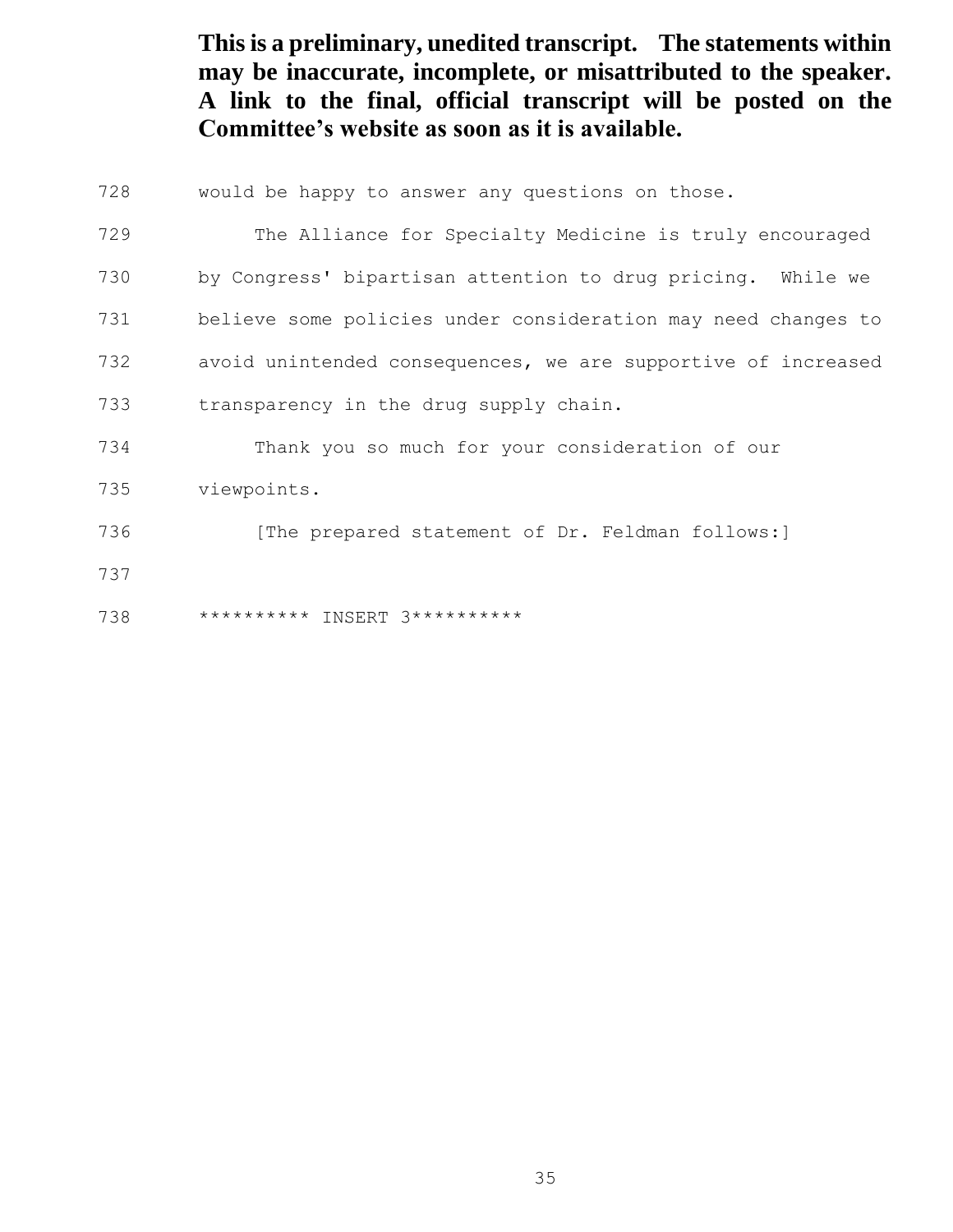Ms. Eshoo. Thank you, Dr. Feldman. I now would like to recognize Mr. Frederick Isasi for 5 minutes for your testimony. Welcome and thank you. STATEMENT OF FREDERICK ISASI Mr. Isasi. Thank you so much, Chairman Eshoo and Ranking Member Burgess. And members of the Subcommittee on Health, thank you for this opportunity to speak with you today. I am Frederick Isasi, executive director of Families USA. For nearly 40 years, we have served as one of the leading national voices for healthcare consumers, both in D.C. and on a state level. We are here today because American people are hurting. Families across this nation are being put in terrible positions, choosing between securing prescription drugs for themselves and their children and their financial security. The problem is growing worse every year. And what is most important to say is that this problem was created by Congress in our federal patent and exclusivity laws, and only Congress can solve it. Our families need you to act. Today's bills are a step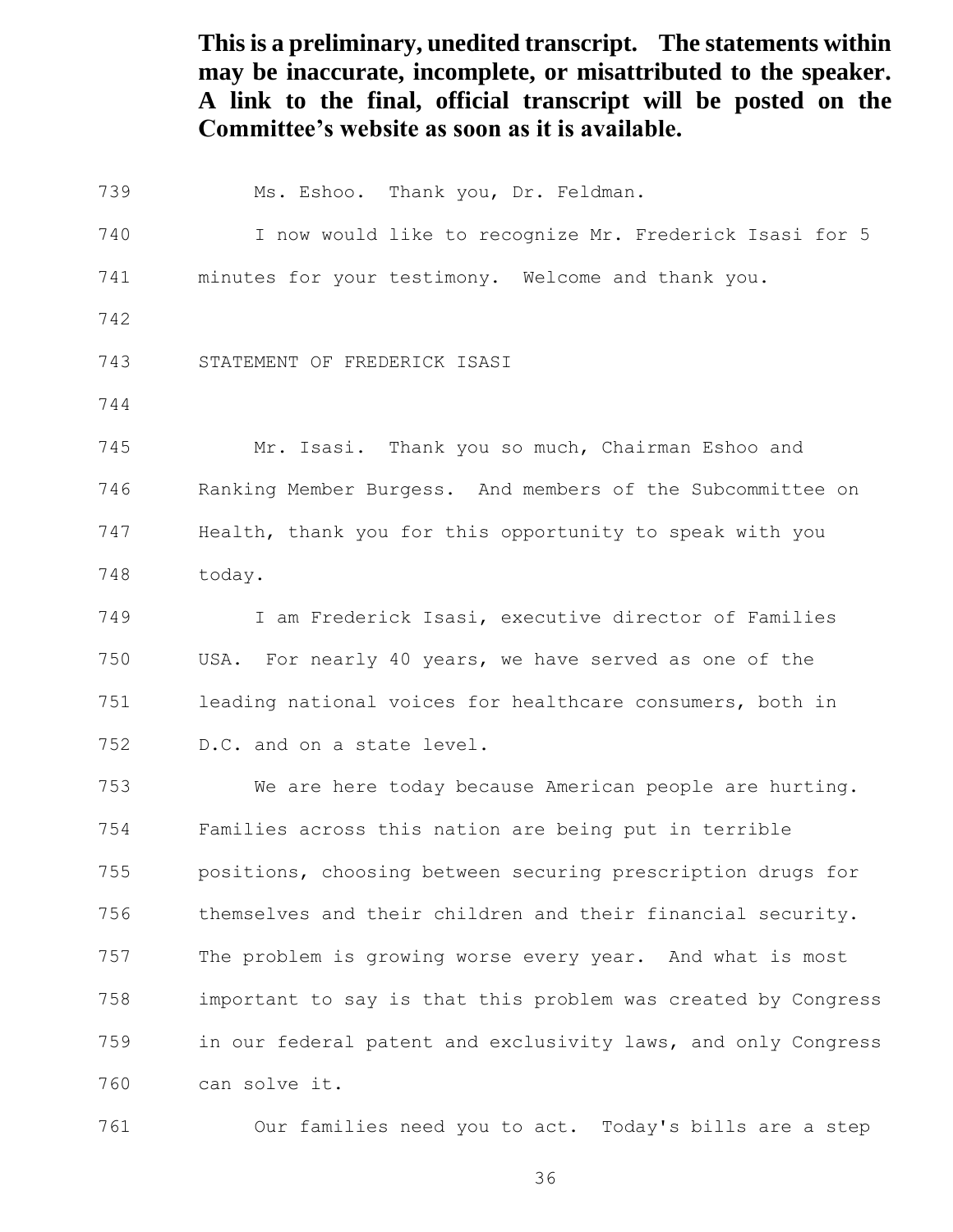in the right direction, and we need much bolder action as well. Let me give you a sense of what the suffering of our families looks like.

 Approximately one in three families, 80 million people, have not taken prescription drugs as prescribed because they simply cannot afford them. Some skip a dose, cut their pills in half, and others simply get sicker.

 We are one of the wealthiest nations in the world. We are spending two or three times more than other wealthy nations on health care. And yet, this is the life to which we subject our nation's families.

 So, what does it look like to be a family struggling with drug costs? Let me tell you about Catherine from Wheeling, Illinois. She worked hard. She had a career as a secretary. And then, in her late fifties, she developed a cough and it wasn't going away. How many of us have had similar problems? But, then, within three months of going to the doctor for the cough, she was told she had a rare lung disorder and that, without a lung transplant, she wouldn't live to see the end of the year. Her condition worsened. Her doctors prepared her to die and Catherine prepared

 herself to die. And then, she got the call; a new lung had been found. She was going to live. This all happened about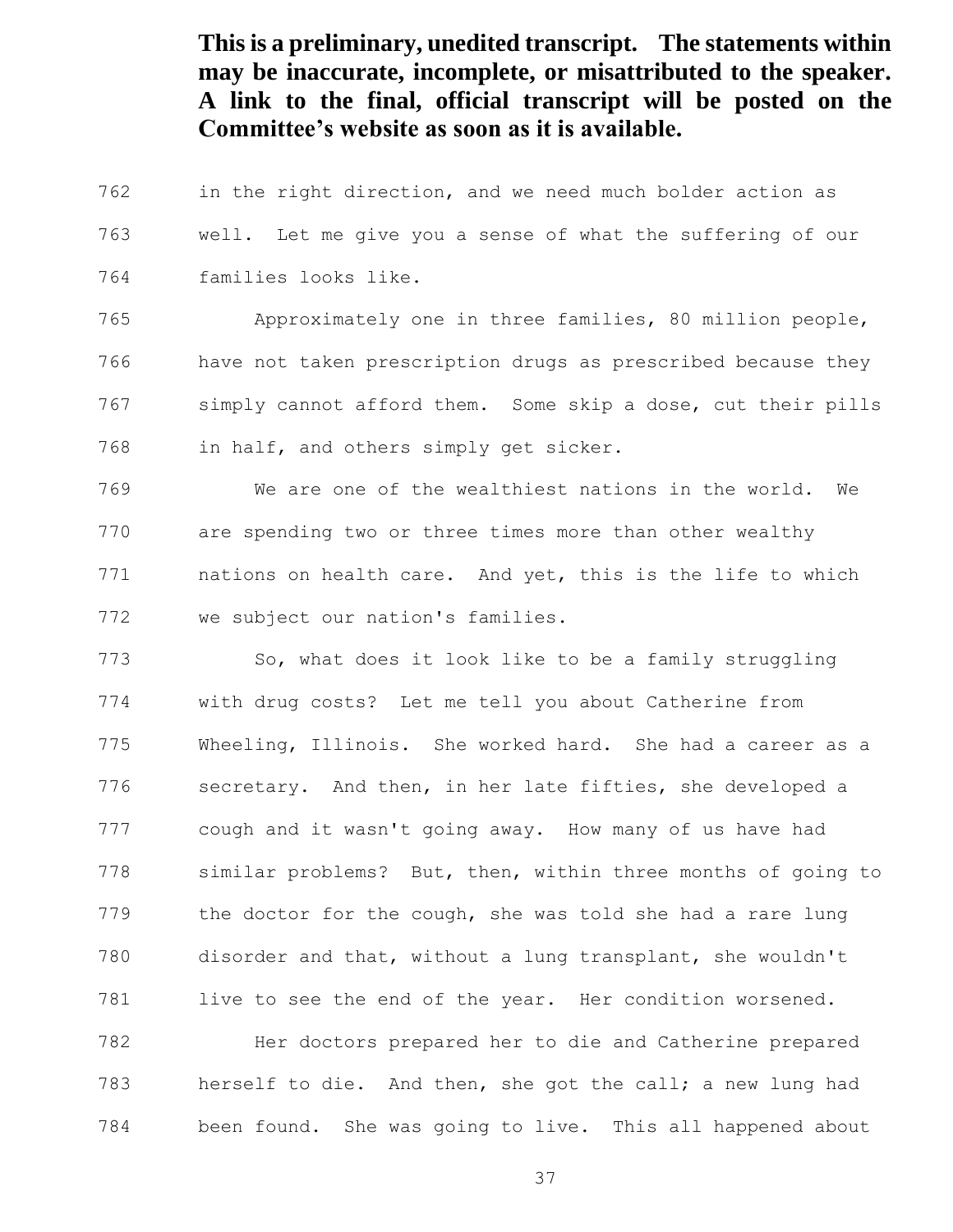five years ago, this incredible gift and a new chance at

life.

 But, unfortunately, her experience has turned into something else. Catherine takes 36 pills a day, including anti-rejection and pain medication. Catherine, a Medicare beneficiary, has to ration her medications to make them last. She spends an astounding \$1,000 each month on her medications, which is exactly half of her income. Think about what this means. Catherine, after living through the experience of almost dying, receiving a lung transplant, fighting for her life, is left to spend half of her income to pay for medications.

 You won't be surprised to know that Catherine sold her home. She moved in with her parents. Her mom is 86 and her dad just passed away at 89. She lives an extremely frugal 800 life. But, as her drug costs escalate year over year, she moves closer and closer to financial ruin and deep poverty. At the end of each year, she finds herself thousands of dollars short. She lives each day with the anxiety of wondering how she will find the money to pay for the drugs keeping her alive. That is the life that Catherine lives with amazing grace and courage, as do so many other Americans.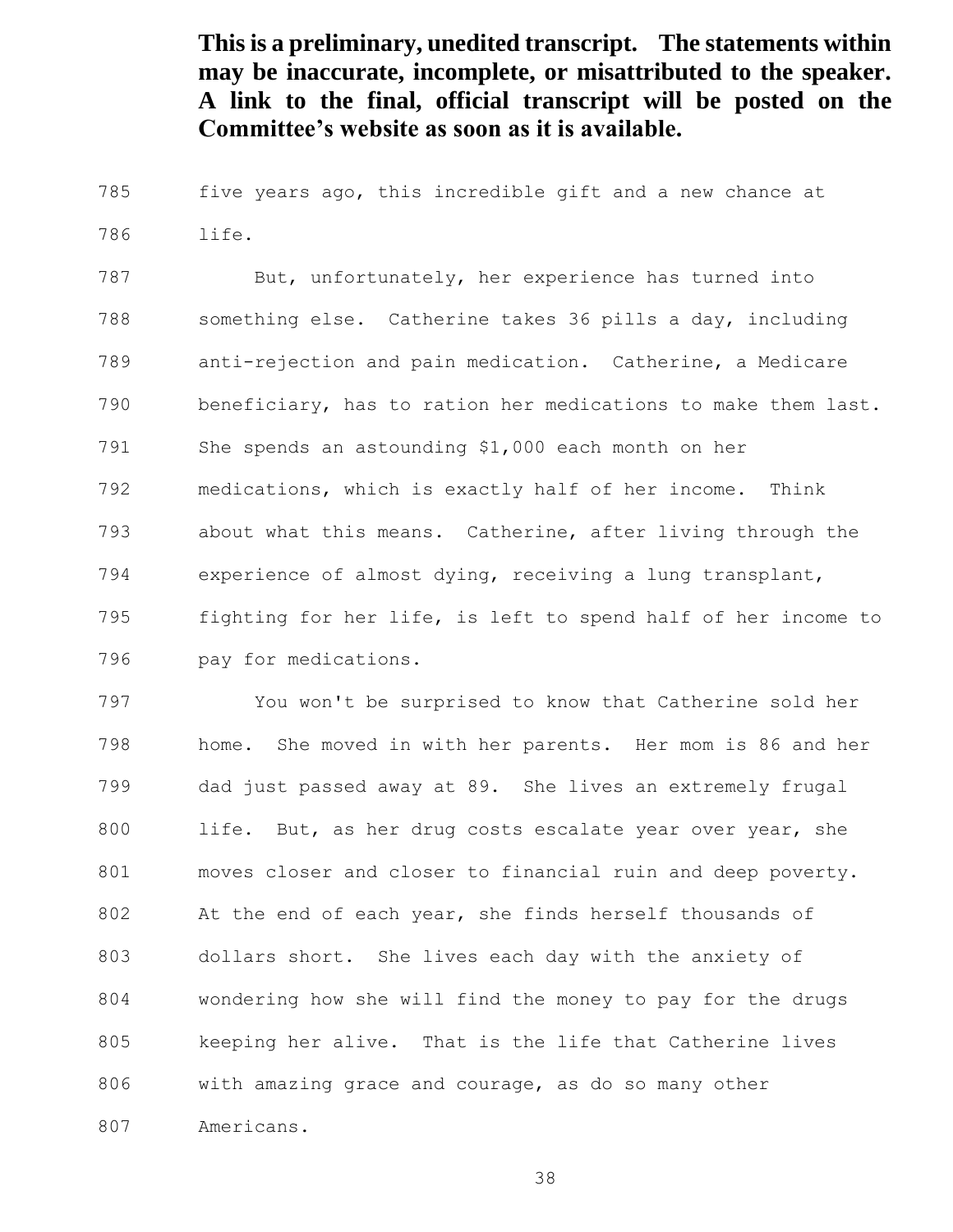808 As Catherine struggles each day, the drug industry continues to enjoy some of the highest margins in the nation, making billions upon billions of dollars. And remember, the reason their profits are so astronomically high is not that 812 they are inventing the best drugs for our families. It is because Congress, all of you, continue to grant them the ability to charge whatever they possibly can get. They abuse federal laws to extract higher prices. They can only do this because of Congress' inaction.

 And despite the astounding amounts of money they are making, you will hear industry say that, if government acts 819 to stop these abuses, innovation will dry up. It is not true. Do not be fooled.

821 How much are they spending on so-called innovation right now? Of their trillion dollars -- a trillion dollars in worldwide revenue -- are they spending three-quarters on innovation? No. Are they spending half? No. Are they spending at least a third? No. Are they spending a fourth? No. Industry is spending less than a fourth of their revenue on innovation, much more on marketing and on profit. And, of course, all of their innovation is on the backs of taxpayers 829 who funded the underlying research.

830 Instead of innovating in drug development, they innovate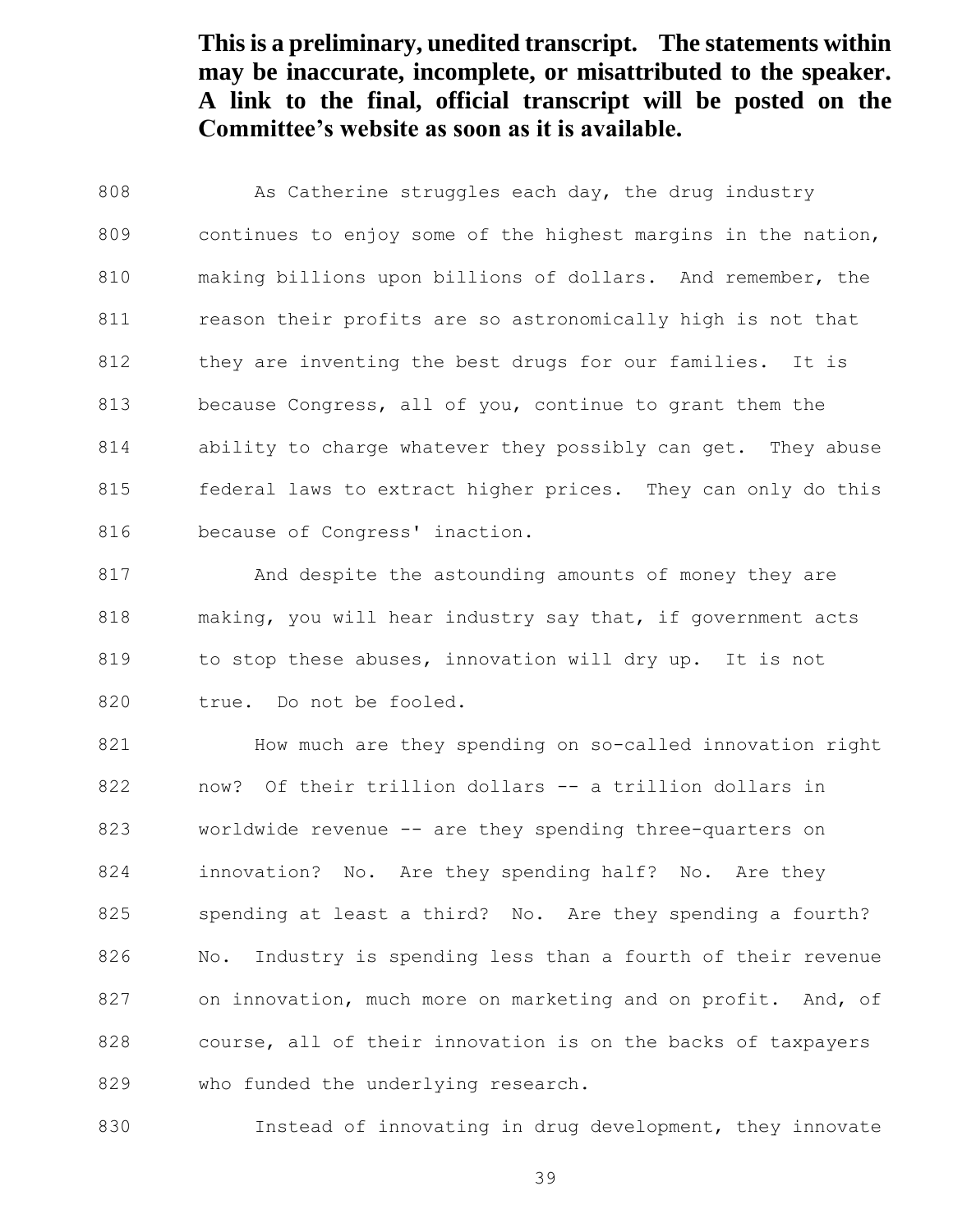831 in their legal strategies to extend exclusivity. In fact, more than three-quarters of new patents are for existing drugs. Think about that. From an industry glutted with 834 money, where, indeed, is the innovation?

 Thank you for your work on the bills being considered today. I am pleased to say that Families USA supports all the bills under consideration. We believe that price transparency can help families and policymakers better understand how prices are set. However, these bills alone will not meaningfully affect the price of drugs.

 We strongly support the Doggett bill and other proposals aimed at bringing down price. In the midterms a few months ago, the American people sent a strong signal to Capitol Hill. An astounding 82 percent of Republicans and 90 percent of Democrats said taking action to lower prescription drug prices should be a top priority for this Congress. Now is 847 the time for Congress to act boldly on behalf of their constituents.

849 Thank you for this opportunity to testify.

850 [The prepared statement of Mr. Isasi follows:]

\*\*\*\*\*\*\*\*\*\* INSERT 4\*\*\*\*\*\*\*\*\*\*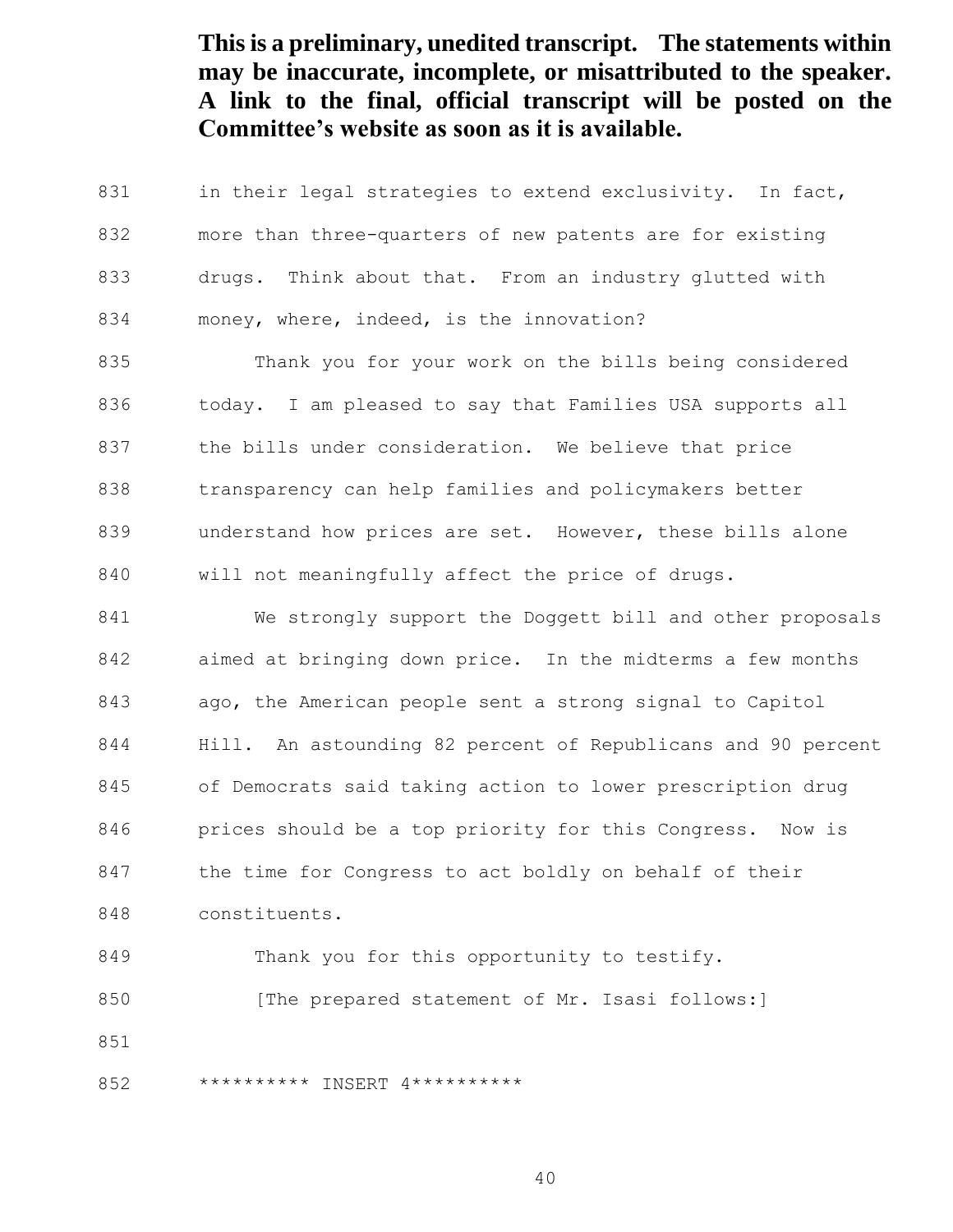853 Ms. Eshoo. Thank you, Mr. Isasi.

 I now would like to recognize Dr. Mark Miller for 5 minutes of his testimony, and thank you for being here. You may proceed.

STATEMENT OF MARK MILLER

 Mr. Miller. Chairman Eshoo, Ranking Member Burgess, and distinguished members of the committee, I appreciate you asking Arnold Ventures to testify today.

 Arnold Ventures is a philanthropy dedicated to reforming dysfunctional markets and programs to assure a better return on investment. We work to develop evidence and ideas to 866 improve public policy. We believe strongly in markets, but we also believe in evidence-based intervention when markets fail.

 With respect to drugs, our objective is to protect innovation, but to explicitly lower the cost for the 871 employer, the taxpayer, and, most importantly, the patient. We believe that there are strong reasons for the Congress to act. We spent \$470 billion on drugs in 2016. That number is expected to grow 24 percent by 2020. In Medicare Part D, we spend \$100 billion after rebates. That number is projected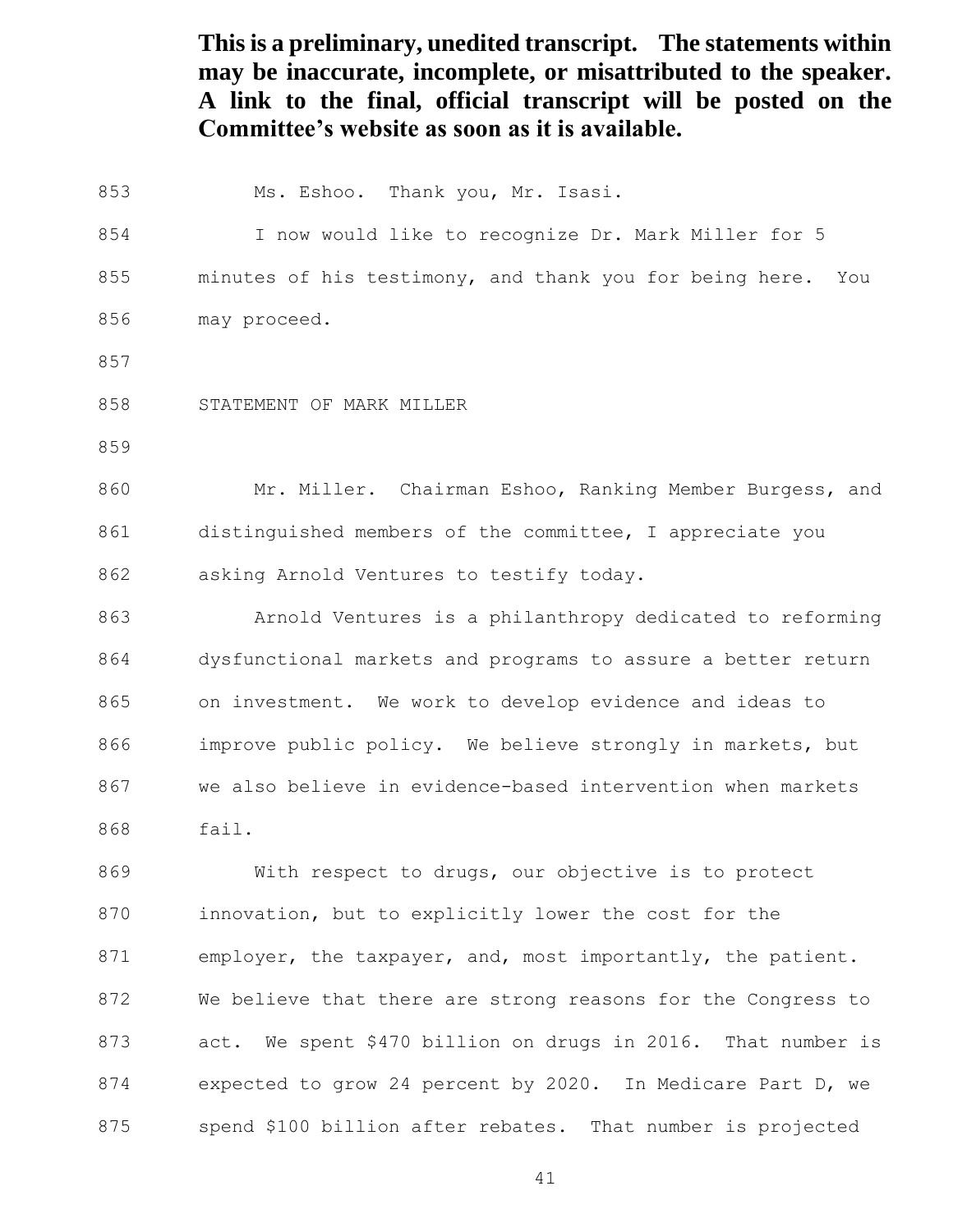876 to double in the next 10 years. In Medicare Part B, we spend 877 \$30 billion. That number has doubled since 2010. In 878 Medicaid, we spend \$30 billion net. That number has 879 increased 50 percent since 2011. 880 Meanwhile, at the federal level, this is deficit-881 financed. Three in 10 Americans can't afford their 882 prescriptions, and 40 percent of U.S. families can't produce 883 \$400 in an emergency. 884 To that end, we urge the Congress to act comprehensively 885 on the drug issue. 886 No. 1, to curb patent abuses and other anticompetitive 887 behaviors, so that when a drug is available as a competitor, 888 it can actually get to market. 889 No. 2, remove market distortions through greater 890 transparency and reforming price inflationary actions, such 891 as the misuse of rebates and fees and the misuse of coupons. 892 No. 3, directly address high launch prices and price 893 increases for those drugs that do not have competitors 894 through such actions as reference pricing, negotiation, or 895 inflation rebates. 896 More precisely, with respect to Medicare Part D, 897 consistent with MedPAC recommendations, the committee should

42

898 consider a series of reforms to change the payment structure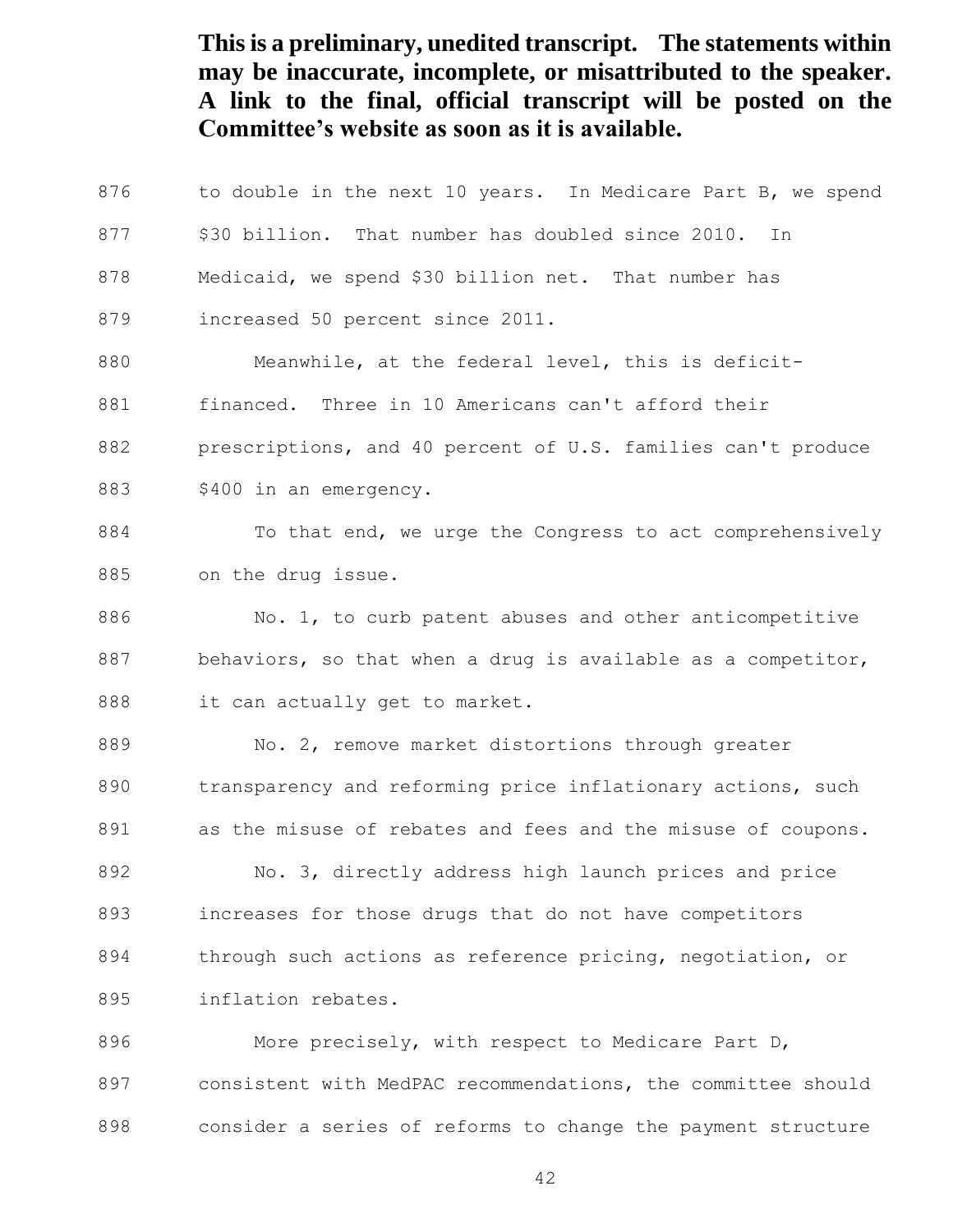899 to increase pressure on the PBMs to more aggressively negotiate for lower-cost drugs; for example, by requiring the PBMs and the manufacturers to pick up substantially all of 902 the Part D catastrophic cost. Concurrently, that policy should offer greater protections to the beneficiary when they

hit the catastrophic cap.

 Those proposed reforms also include modifications to the copayment for the LIS, for the low-income subsidy population, in order to encourage them to use lower-cost drugs when they are available. That is the right policy direction, but those policies need to be designed very carefully to assure that they result in taxpayer savings and don't cut off access to important drugs.

 Where there is no competition and PBMs have no leverage 913 over prices, we would suggest that you consider such tools as an inflation rebate, pricing to the clinical value of the drug, or a negotiation strategy. These tools would allow the Medicare program to address situations where the manufacturer has set excessive prices in the absence of competition.

918 With respect to Part B, we would suggest moving from a percentage-based payment to a flat fee, empowering physicians 920 to form their own purchasing groups to negotiate prices, and consider lowering the overall payment using the average sales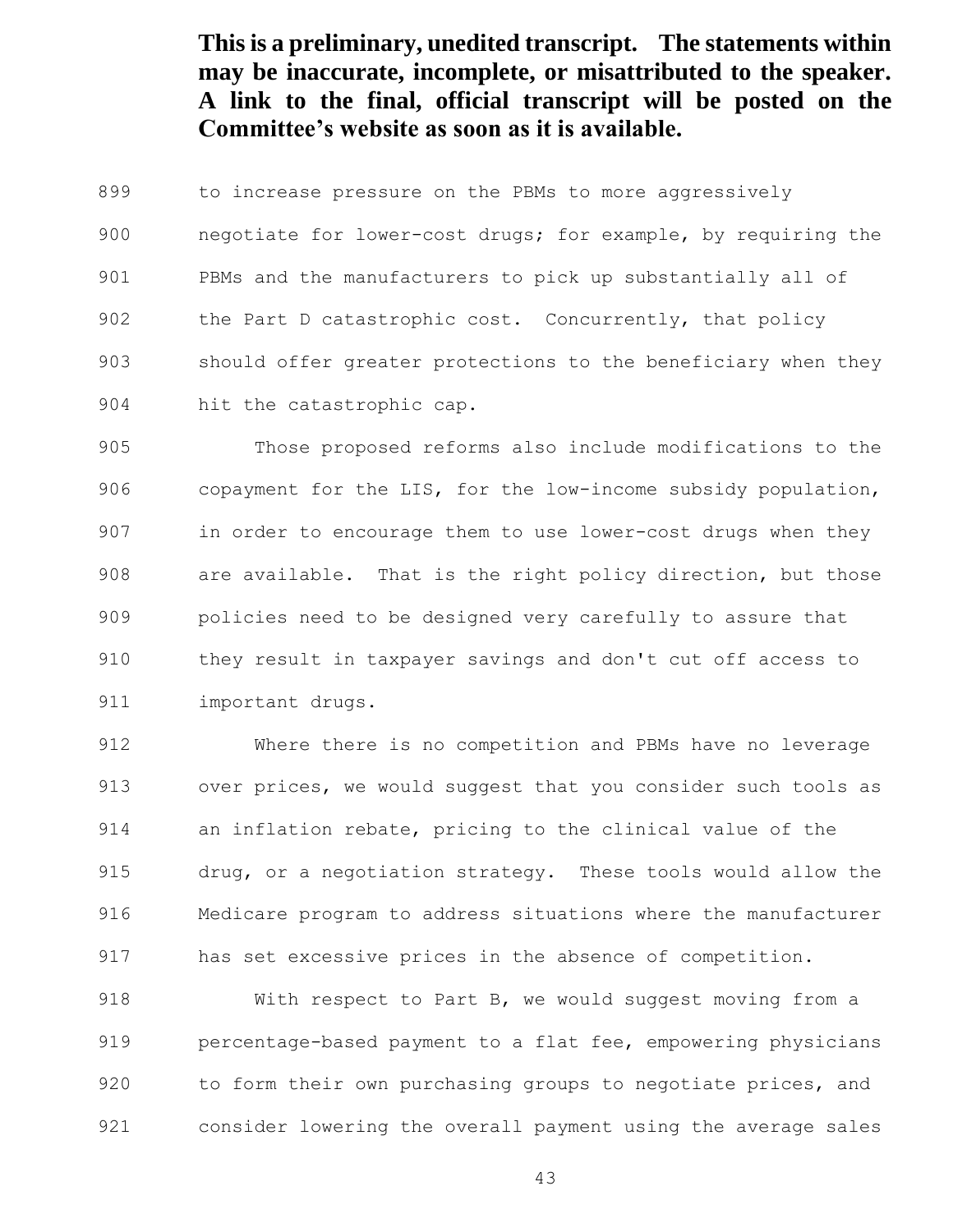price blended with an international price index.

 Turning to the public justification of price increases, there is value in that information as a policy source and as a motivation for policy action. But, without additional action, that in and of itself will not curb drug prices. That said, a well-designed policy should set a minimum

 drug price, trigger reporting on both a percentage and an absolute dollar basis, require legal attestation of a ranking company official, and avoid disclosing proprietary

information.

 With respect to the Sunshine Act, we recommend reporting payments made to patient groups who often act as a proxy for 934 the manufacturers, and we would report the economic value of 935 the samples provided to physicians. However, if public 936 reporting can't be reached, at a minimum, the sample value should be made available to oversight organizations and researchers.

 In closing, any policy that you undertake will involve a number of difficult tradeoffs across stakeholders, and we know that there will be stiff resistence from the status quo. But we also know that the status quo has produced noncompetitive behaviors, higher taxpayer spending, and higher prices for the patients.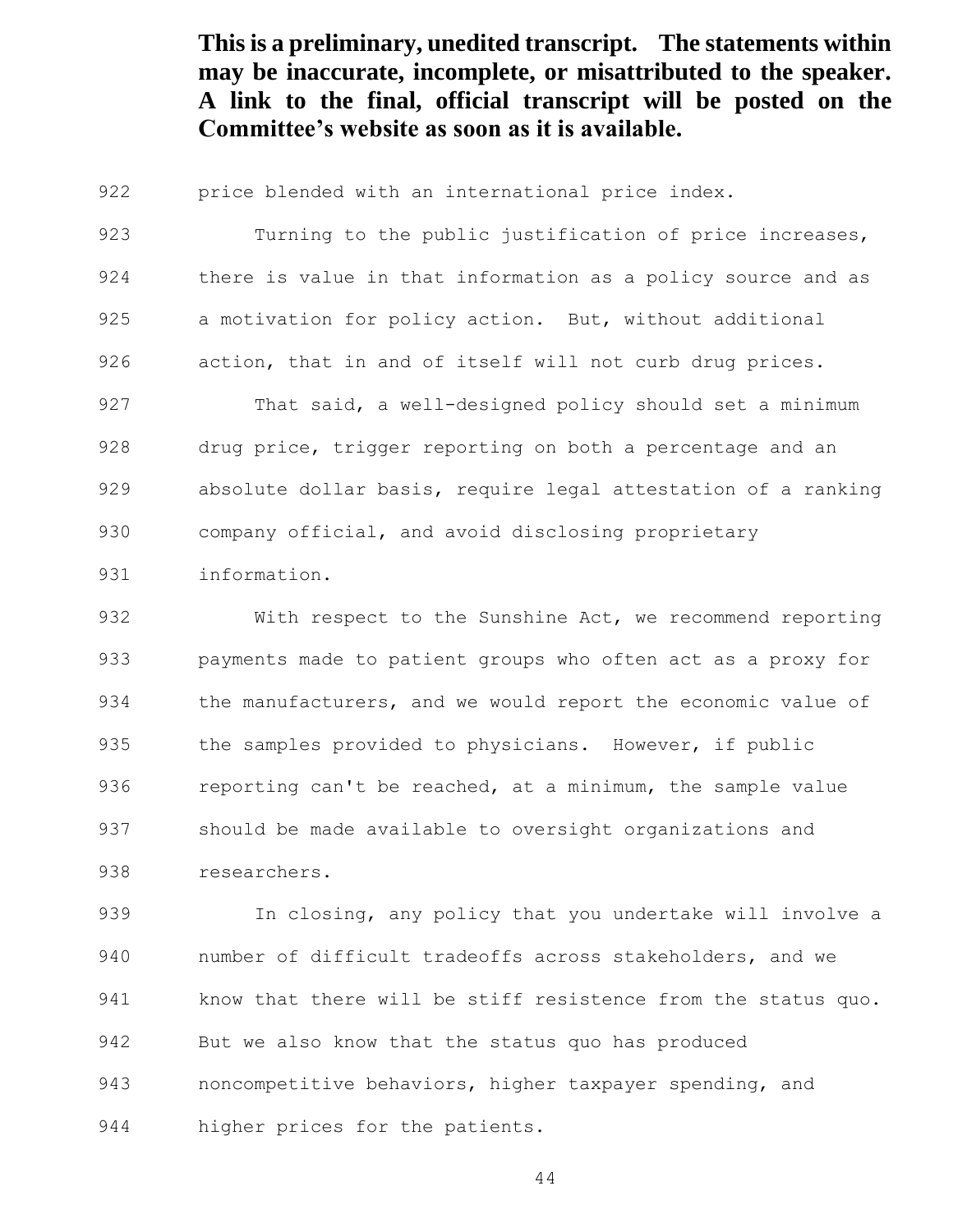| 945 | Arnold Ventures and its grantees stand ready to work      |
|-----|-----------------------------------------------------------|
| 946 | with you on these difficult issues. I would like to thank |
| 947 | you for your attention. I will look forward to your       |
| 948 | questions.                                                |
| 949 | [The prepared statement of Mr. Miller follows:]           |
| 950 |                                                           |
| 951 | ********** INSERT 5**********                             |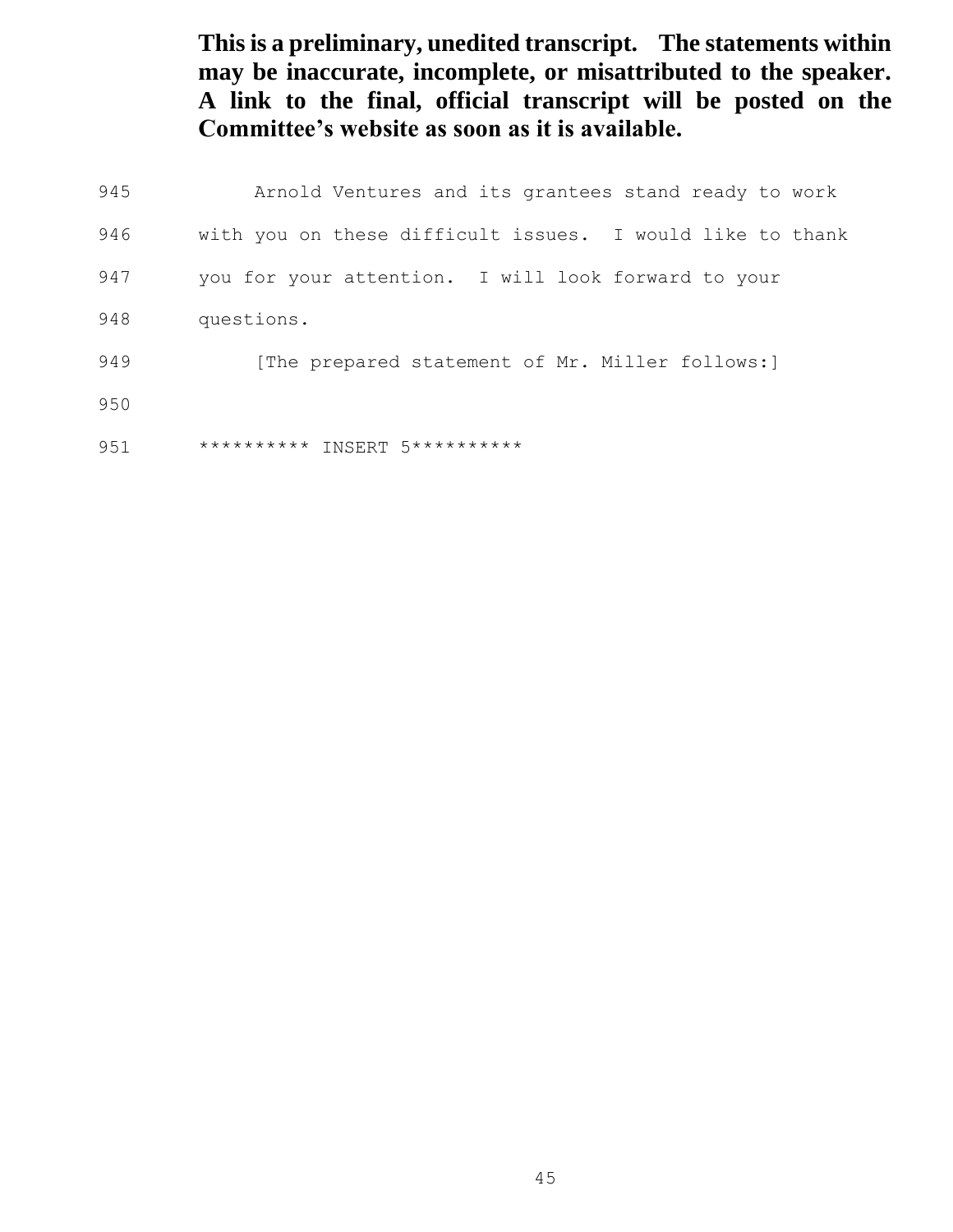Ms. Eshoo. Thank you, Dr. Miller.

 I was just sent a nice, handwritten note from my colleague, Mr. Long. And I should have done this at the outset of our hearing this morning. People are wondering what these yellow roses are all about. Well, today is the 100th anniversary of women's suffrage. And the suffragettes distinguished themselves as the vote was being taken, I think the final vote in the State of Tennessee. The suffragettes and their supporters wore yellow roses. Those that opposed 961 them wore red. So, we are celebrating today, with the yellow roses, women gaining the right to vote in our country, the 100th anniversary. So, that is what the yellow roses are all about. We didn't attend an early-morning wedding.

[Laughter.]

But, nonetheless, this is a great celebration.

967 So now, I would like to recognize Dr. Holtz-Eakin.

Welcome to you. You are an accomplished testifier.

[Laughter.]

And we look forward to your 5 minutes of testimony.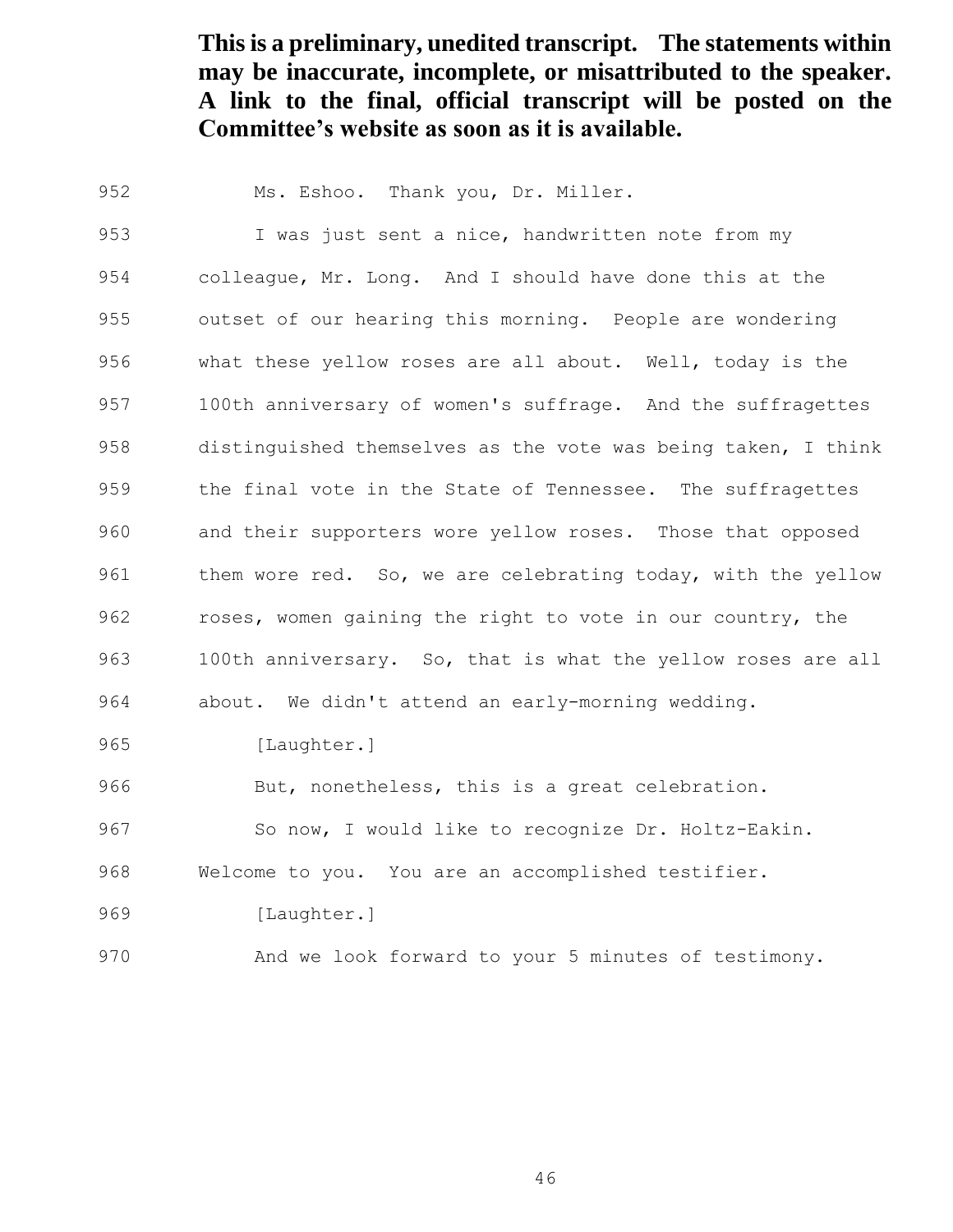STATEMENT OF DOUGLAS HOLTZ-EAKIN

 Mr. Holtz-Eakin. Thank you, Chairwoman Eshoo, Ranking Member Burgess, and members of the committee, for the privilege of being at this important hearing.

 Drug prices are a very important topic in the United States. And I want to say a couple of things about the debate in general, and then, a few remarks on the pieces of legislation under consideration today.

 The first thing I would emphasize is that, at least to my eye, there is not a broad, general, widespread drug-982 pricing problem. Instead, it is important to recognize that 983 we have some targeted areas with extreme drug-pricing issues, notably in specialty drugs, largely in oncology drugs right 985 now, and in sole-source drugs that are off-patent. In thinking about solutions, it is often best to identify the problems first, and I would focus on those.

988 The second is that there is often relatively little clarity about which price people are trying to effect, and there are very different measures of price bandied about. 991 There is the list price of manufacturers, probably the most important price. There is the net price post-rebate at which the drug is acquired. And then, there is also the price a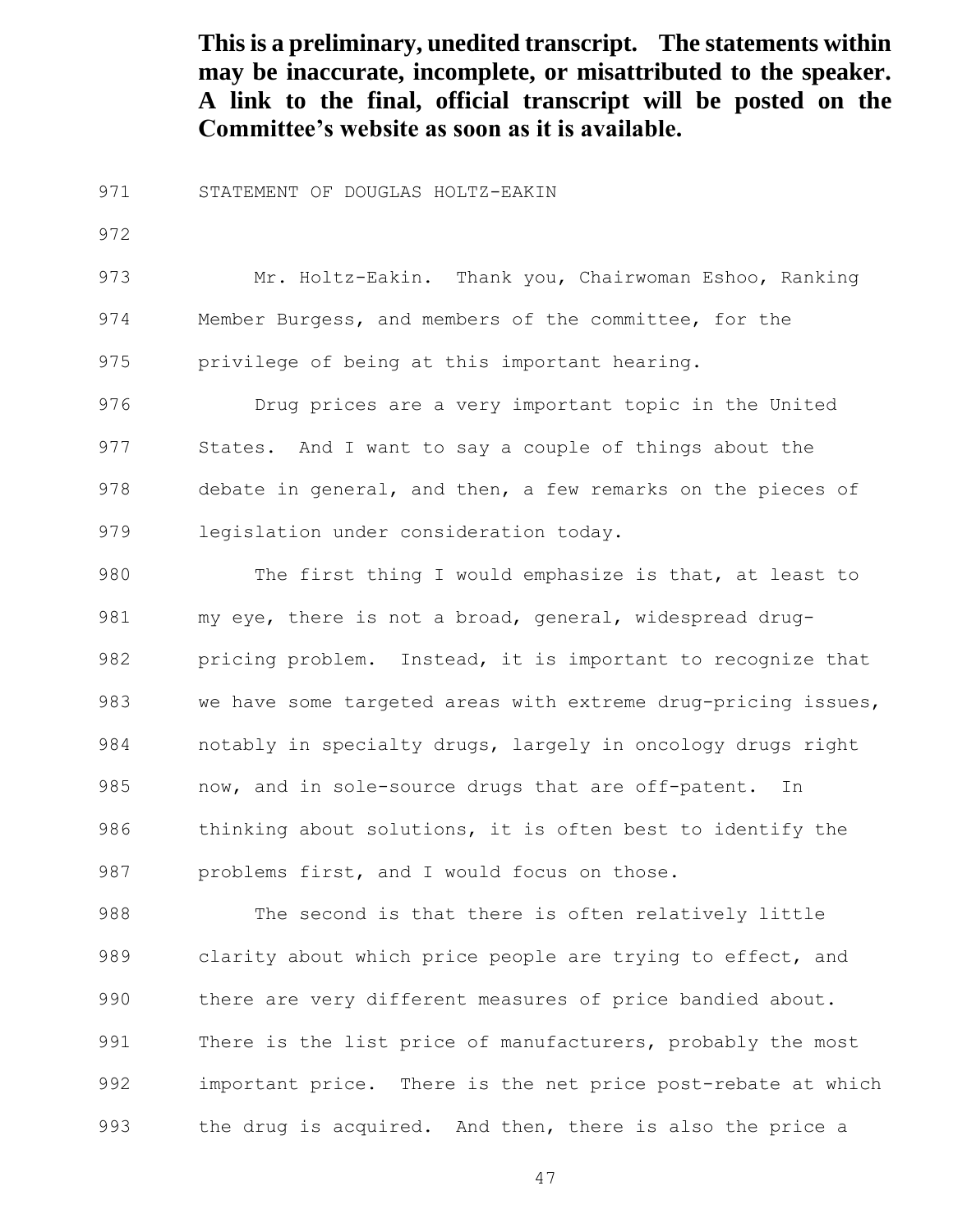beneficiary actually pays at the counter, including all the out-of-pockets, the one that is probably the most important to the American public. Thinking clearly about price allows you to avoid situations where you simply shift costs, but don't change the fundamental problem or address the issue itself.

 And then, lastly, I think it is important to recognize that this is a difficult world of tradeoffs. There are no simple solutions because, in the end, there is a tradeoff between financial incentives like prices and the innovation that has made the United States the premier place for medical science on the globe. And being cognizant of that as you go forward is very important.

1007 And secondly, for this hearing, the notion of transparency is not an unambiguously good thing. There are moments where transparency becomes quite costly and perhaps not worth it, and also situations where it interferes with the incentives to compete vigorously and to have fierce negotiation, which we should want in our health markets, particularly our pharmaceutical markets.

 So, in looking at the bills under consideration today, I 1015 think some concerns do arise. For example, the SPIKE Act, which looks at backward-looking triggers for price increases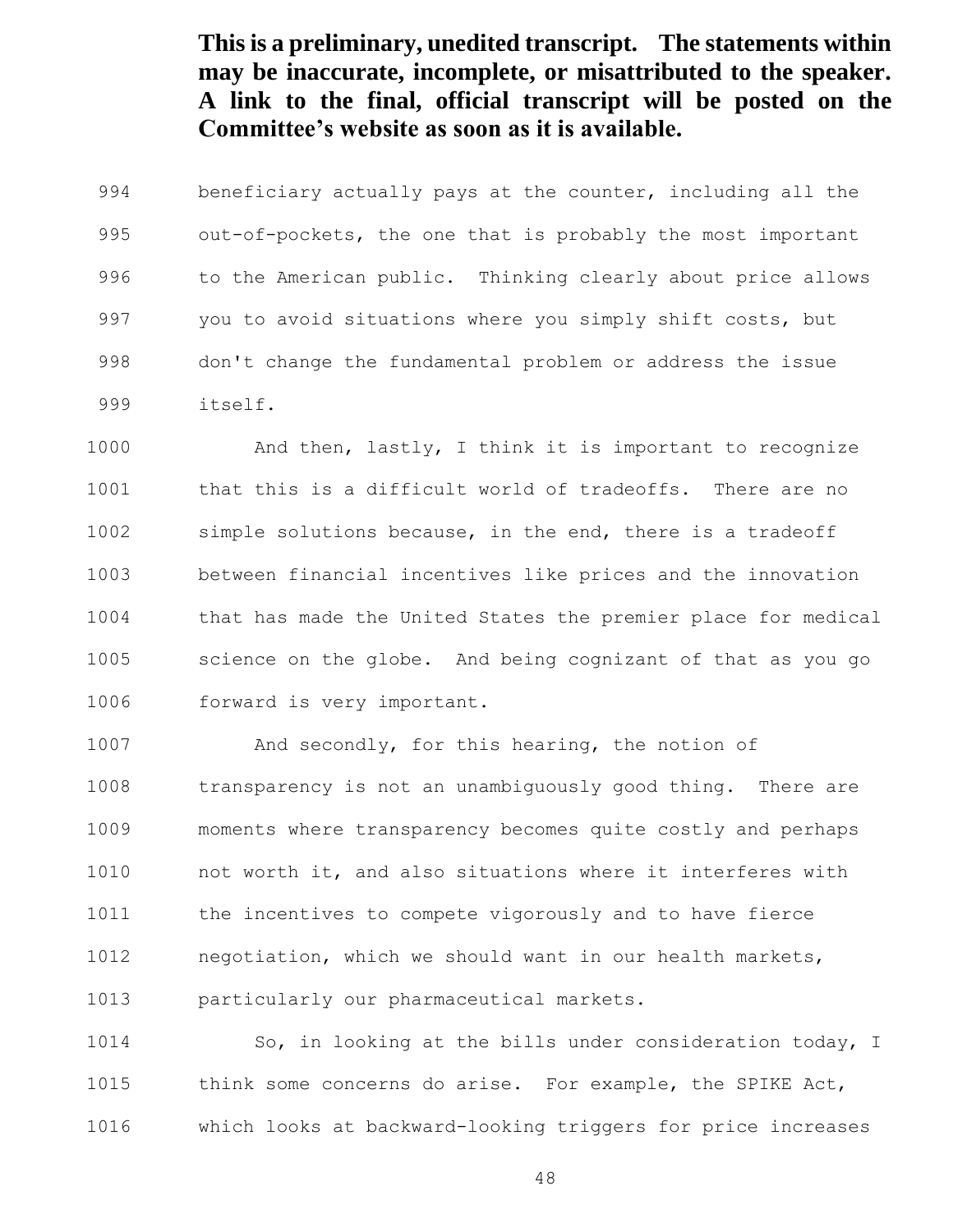or an absolute value of \$26,000 for a drug, that is not independently the value of that drug, as Ranking Member Burgess mentioned in his remarks. It does trigger a set of disclosures and documentation that is quite intrusive and costly to produce. And when combined with the potential for the Secretary to offer a variety of different triggers backward-looking in launch prices, it could be a quite costly measure or transparency, with no particular accountability measure included that would guarantee any effort on drug prices. And so, I would be concerned about that. The FAIR Act is similar in character. It has some, in my view, virtues of targeting. It is forward-looking as opposed to backward-looking, and I think that is an advantage

 focuses on those drugs by physicians and hospitals, but has the same sort of potentially costly structure. And so, I worry about the transparency that generates no end result in those situations.

in this setting. It excludes rare disease and vaccines,

 With regard to the samples, which has come up a couple of times already, samples are very important to beneficiaries. I think that has been documented. And so, you don't want to damage this valuable source of drugs. I

think it makes sense to build on the existing reporting,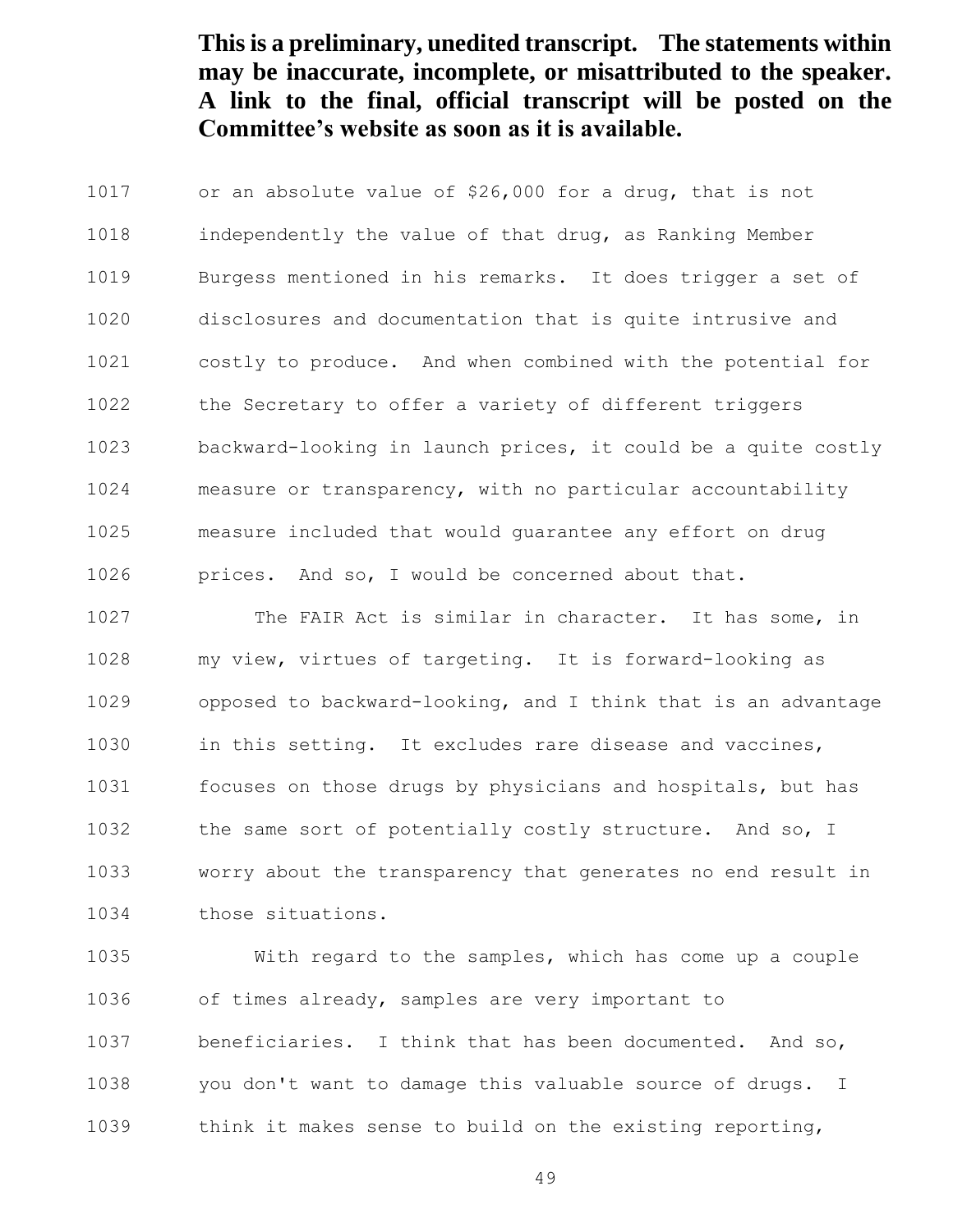rather than inventing new reporting; provide the information to the FDA, and provide this information to oversight and to professional researchers, so that the information about the influence of samples on the competition in the market is learned, but the damaging public disclosure is avoided. And I think that is something that the committee should think a little bit about.

 Finally, with regard to providing public documentation of drug rebates negotiated by PBMs, I really have two sets of concerns. I understand why this committee should care deeply about how well the Part D program is functioning. I am a long-time fan of the Part D program, having been present at its birth, and I think it is our best entitlement program. I occasionally say I like it more than my children. I won't repeat that today. Oops, it is too late.

 But I don't think the same sort of information should be provided for commercial transactions. These are in the end private contracts, and I don't think they should be publicly disclosed. So, collecting the information on Part D, making sure that for Part D there is vigorous competition that is effective is appropriate and should be done. Again, that means proprietary information provided to oversight and to researchers, not necessarily disclosed into the public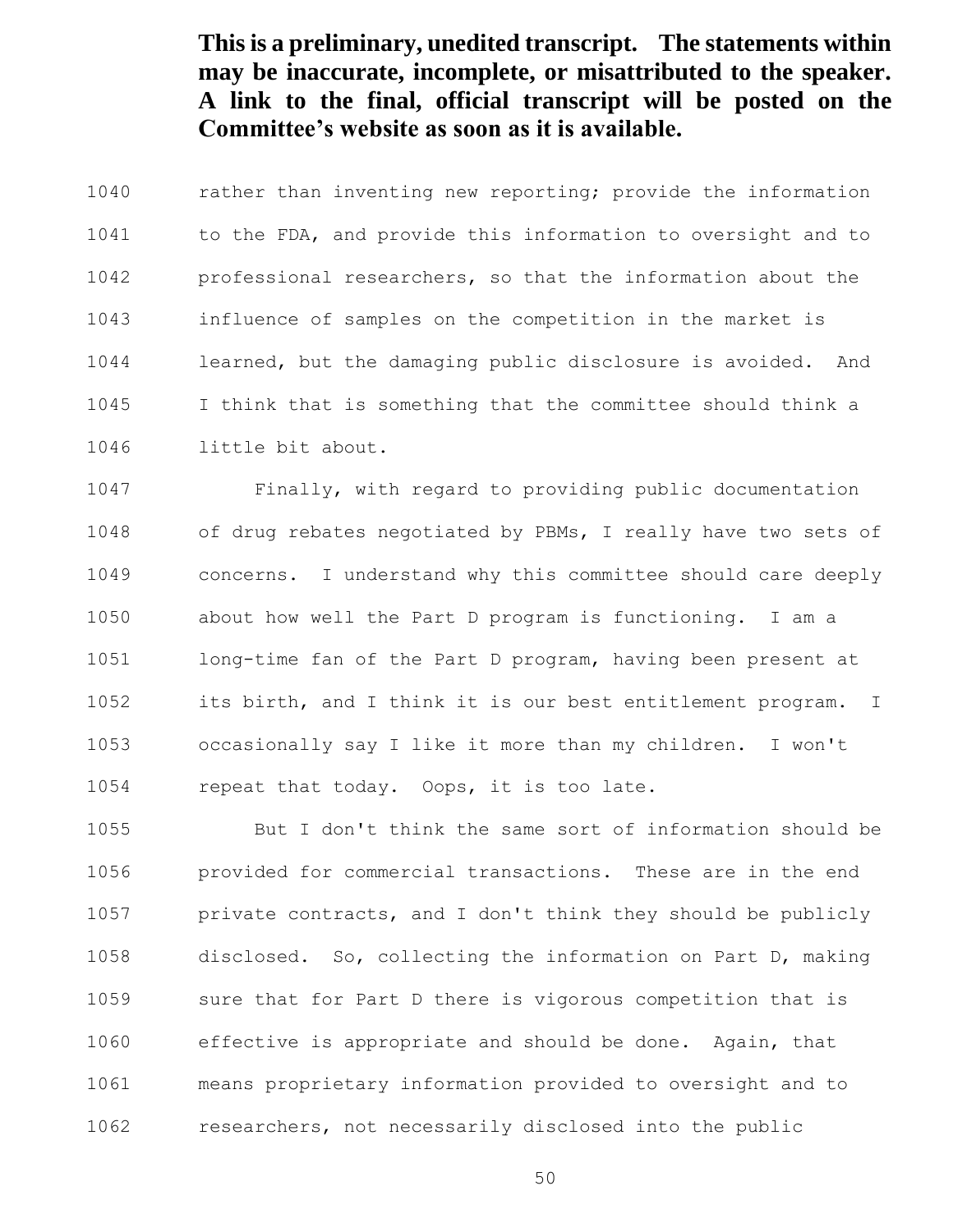domain.

 So, I really do appreciate the chance to be here today. These are in the end difficult issues on one of the most important topics facing the American public. And I look forward to the chance to answer your questions. 1068 [The prepared statement of Mr. Holtz-Eakin follows:] \*\*\*\*\*\*\*\*\*\* INSERT 6\*\*\*\*\*\*\*\*\*\*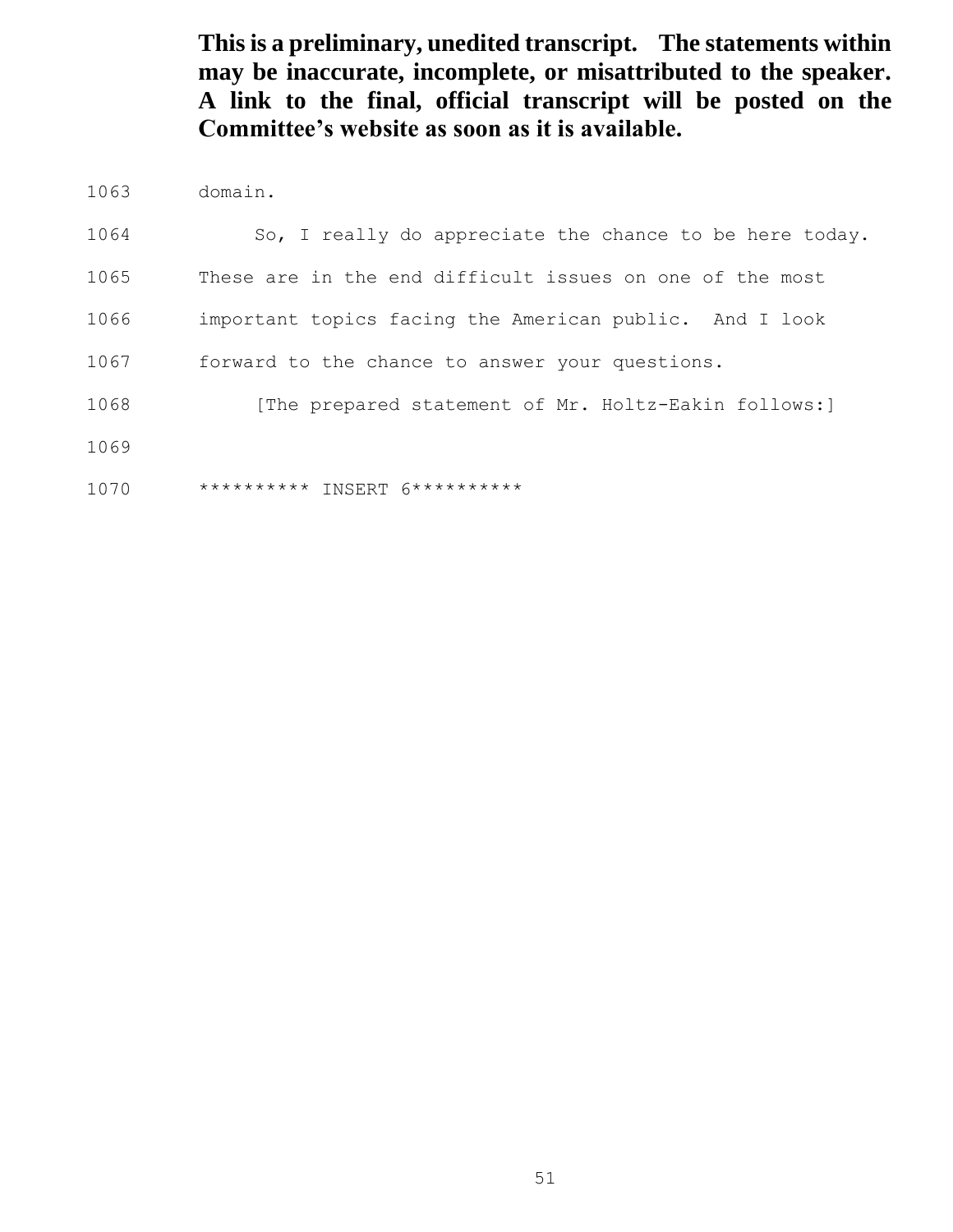Ms. Eshoo. Thank you very much, Dr. Holtz-Eakin. And again, we all want to thank our witnesses for being here today and the testimony that you have given. We have now concluded those opening statements and we are going to move to members' questions. Every member I think knows that they have 5 minutes to ask questions of our witnesses. And I will start by recognizing myself for 5 minutes. Dr. Feldman, you said that PBMs have pushed you to prescribe higher-priced drugs, is that right? 1081 Dr. Feldman. Thank you. What I have found is there are some drugs that have come to market with lower list prices that have been unable to get onto the formulary because their list price was too low. And what I mean by that is, the price concession, for example, the rebate would be the list price times the discount times 1087 the market share. Ms. Eshoo. So, the one on the list -- Dr. Feldman. Yes. So, yes, the lower list price -- Ms. Eshoo. You put on the table that PBMs pushed you to prescribe a higher-cost prescription drug. So, I want to go to Ms. Bass and say to you, what is the answer to that?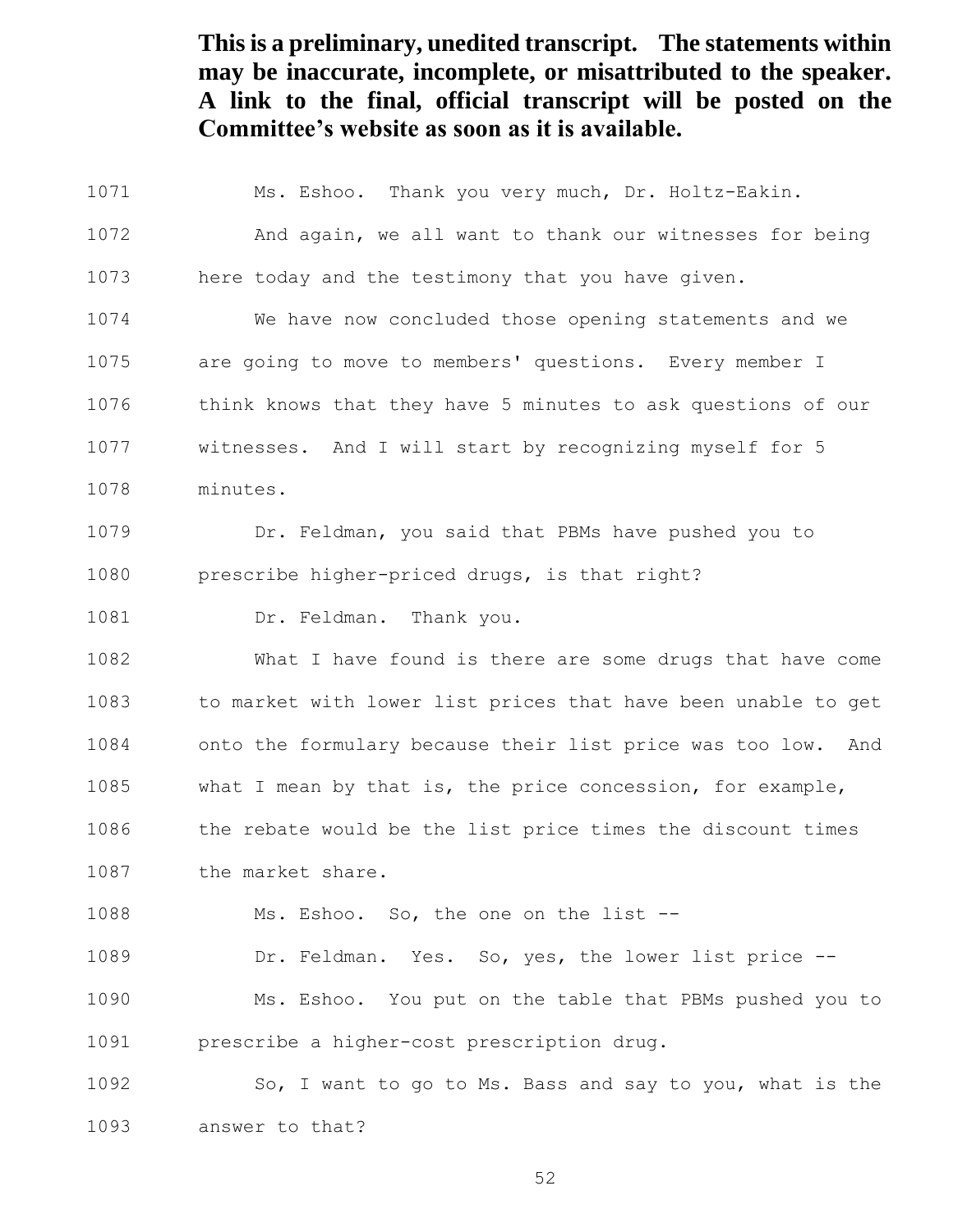Ms. Bass. Our companies always negotiate to the lowest net cost. Ms. Eshoo. So, why was she pushed to a higher-priced drug? Ms. Bass. Because the lowest net cost of that drug was lower than the drug with the lower list price. Ms. Eshoo. So, the higher was lower, and the lower is higher? I mean, I don't quite get this. 1102 Ms. Bass. But, yes, it -- Ms. Eshoo. Maybe you can rephrase it? Dr. Feldman. Yes. So, competition can raise prices or lower prices. Because the price concession is the highest price concession which ultimately they are calling the lowest cost, sometimes to get at the highest price concession you need the highest list price. And therefore, a drug with a lower list price can't offer as big of a percent rebate. But I think that shouldn't be how it is. I think the lowest list price should get preferred status. Ms. Bass. So, the way the math works on that, let me just quickly say --

Ms. Eshoo. Quickly.

 Ms. Bass. -- if both drugs had different pricing, but 1116 they came in at the same low net cost, that would be great,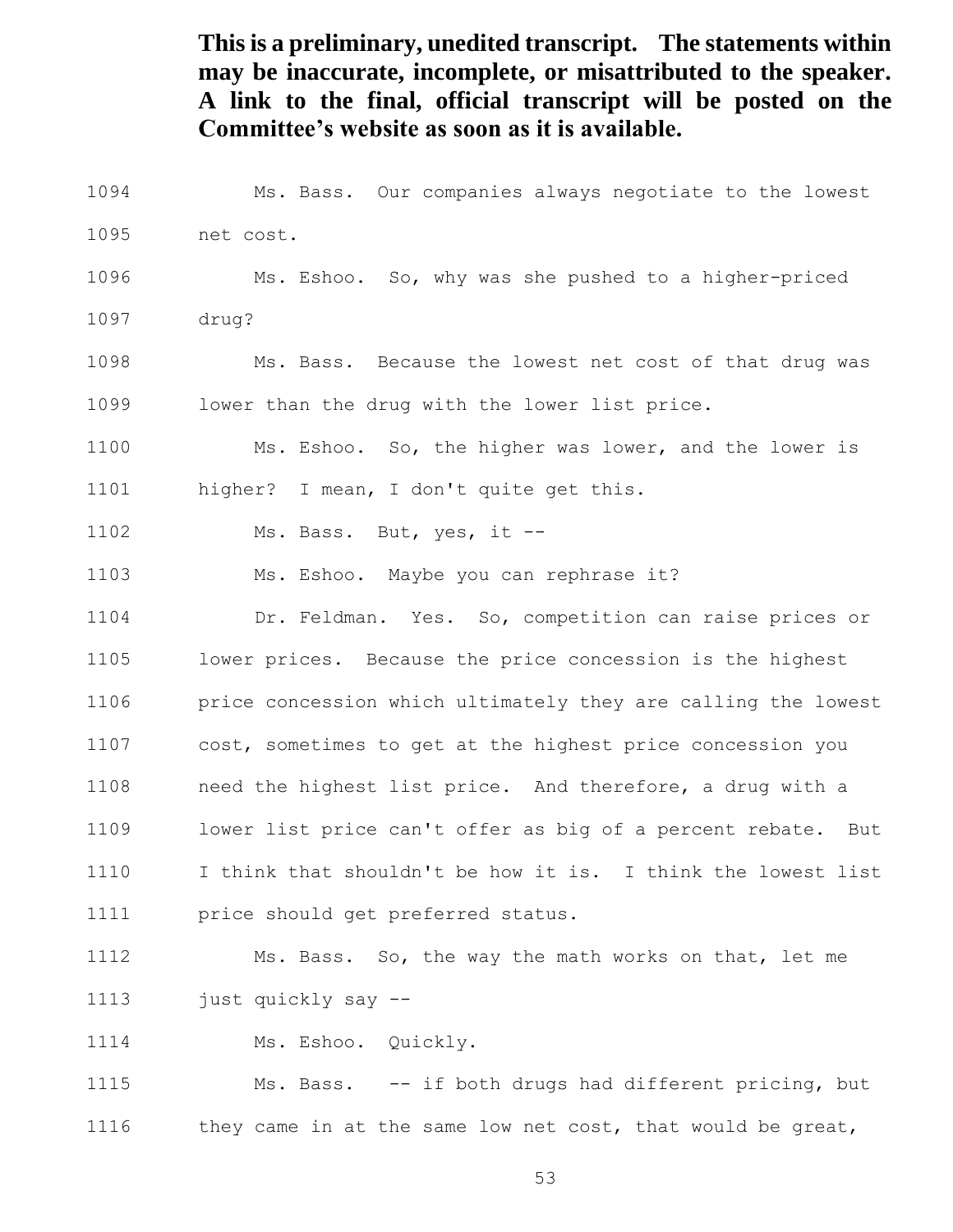but -- Ms. Eshoo. If they came in or you negotiated lower? Ms. Bass. Our companies negotiate to the lowest net cost. And if it is a lower list price drug that has the lowest net cost, that is the preferred drug. Ms. Eshoo. Well, there doesn't seem to be an agreement here. Dr. Feldman is shaking her head in the negative. Dr. Feldman, why do you think that drug manufacturers will not give samples to doctors if there is a public reporting requirement? I wasn't so clear on why you -- 1127 Dr. Feldman. Why I feel that way? Ms. Eshoo. Yes. Dr. Feldman. So, for example, it goes back to the list price of the drug. 1131 Ms. Eshoo. Well, I mean, because the FDA already requires drug samples to be reporting. So, the reporting burden, at least on the surface to me, I don't think would be a deterrent. Dr. Feldman. I can tell you, if it actually worked to the opposite -- I mean, some of the samples that are given, the list prices of those are \$6,000 a month. And you usually get three months at a time. Ms. Eshoo. So, you are saying that it is better that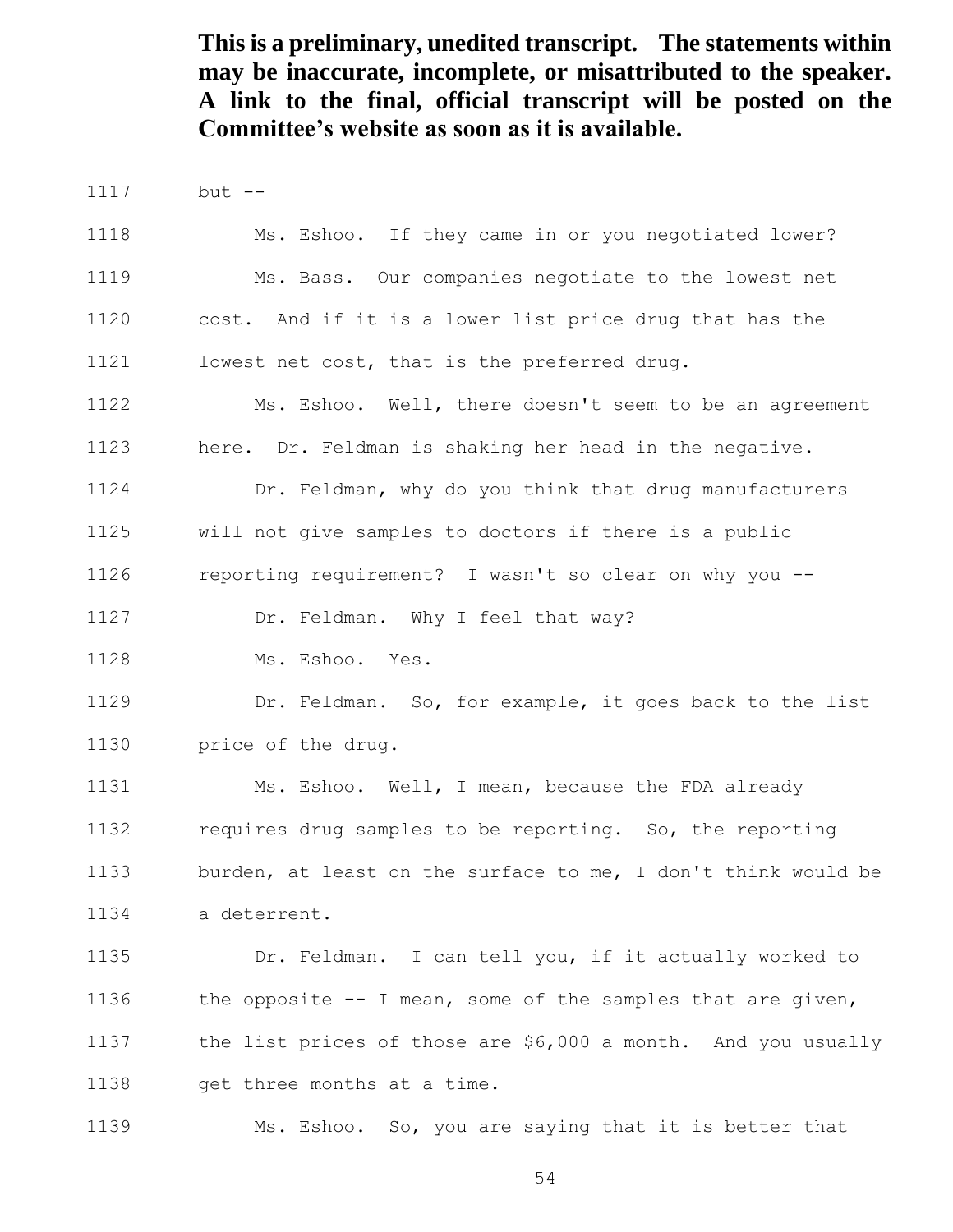- people don't know what it is and that that, in turn,
- motivates samples being contributed?

Dr. Feldman. What I fear is that, when it looks like

the pharmaceutical manufacturers are giving this much money

1144 to the doctor, that it may make them not do that. However,

if it had just the opposite effect where everyone thought,

oh, look how generous pharma is, and it actually didn't

affect the ability -- I just want to do whatever will keep

1148 the samples coming for our patients.

 Ms. Eshoo. I understand. I understand. I don't think that the case has been definitely made on the point that you raise. Maybe it will be, but I am not so --

Dr. Feldman. I understand.

Ms. Eshoo. I am not convinced.

 We are looking for money. We are looking for savings across the entire system, so that at the end of this chain, this pipeline -- and you heard members on both sides of the aisle say this -- so that the patient captures the savings, so that the price at the counter goes down.

 Now there are some things that are real market influencers, and I want to examine this. I have thought for many years that research and development is the top cost. But, as it turns out, the marketing of drugs exceeds that.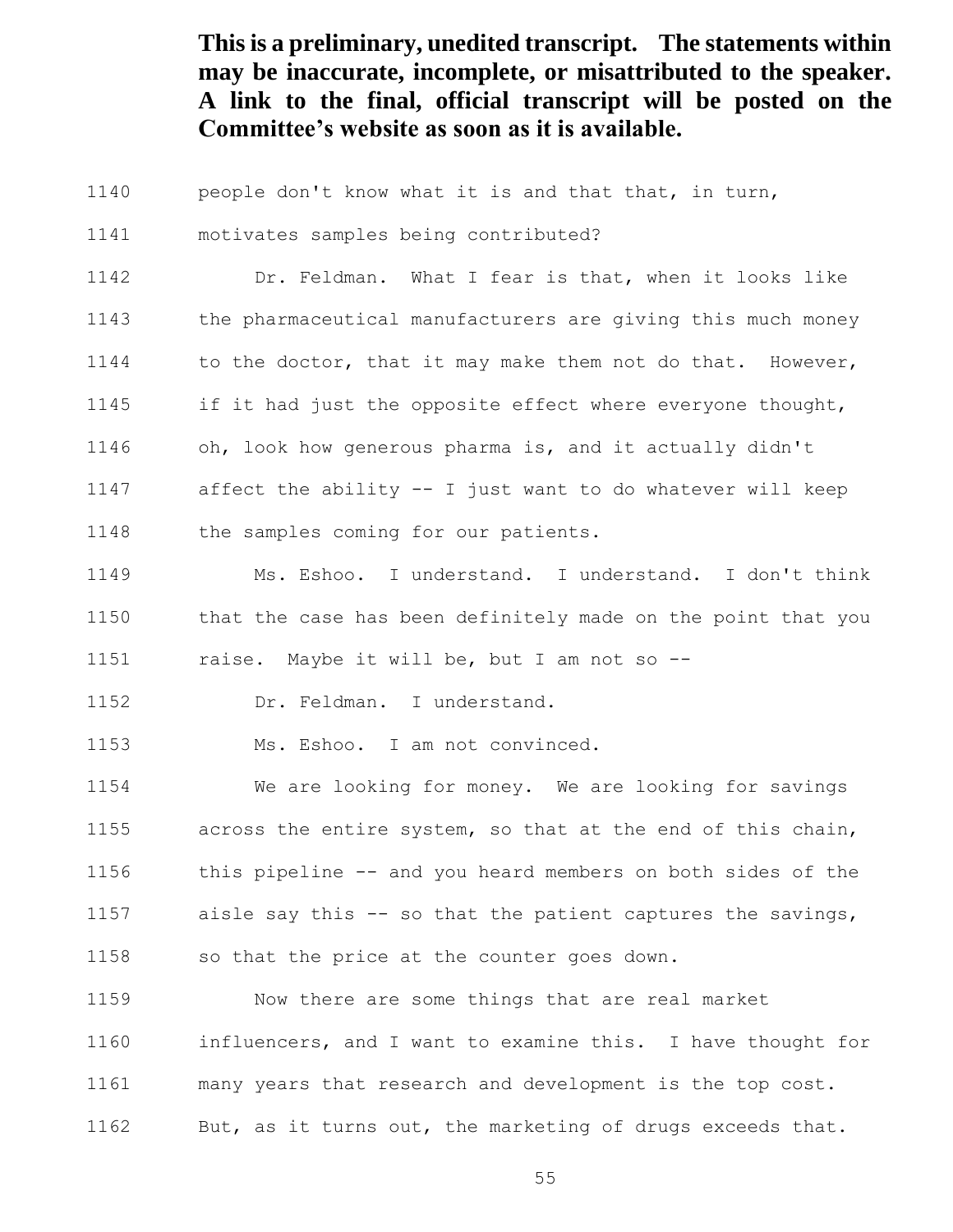It outstrips it. And we only, I think, actively study and market drugs that are on patent. Is there any major drug company that advertises generics? Anyone know the answer to 1166 that? I think I know the answer. I stay up late at night. I haven't seen one, but I am missing them; I don't know have 1168 the TV on at the right time.

 I think that that kind of stands the system on its head because it is a huge cost. And I understand costs. There are many costs to bring a drug to market. But you know what? When it exceeds research and development, which is absolutely essential, I think that we have an issue here.

 There is marketing to physicians and other healthcare professionals. Is there anyone here that can put a price tag on that? Do you know? Do you know, Dr. Holtz-Eakin or Dr.

1177 Miller? No? Mr. Isasi?

 Mr. Isasi. What we know, this is very hard information to get at, in part, because the pricing and the payments in industry are so obfuscated. But we know that they are spending maybe 20 to 25 percent of their revenue on --

 Ms. Eshoo. Well, we know that marketing to physicians and other healthcare professionals by companies increased from \$15.5 billion in 1997 to \$20.3 billion in 2016. That is about a 30 percent increase.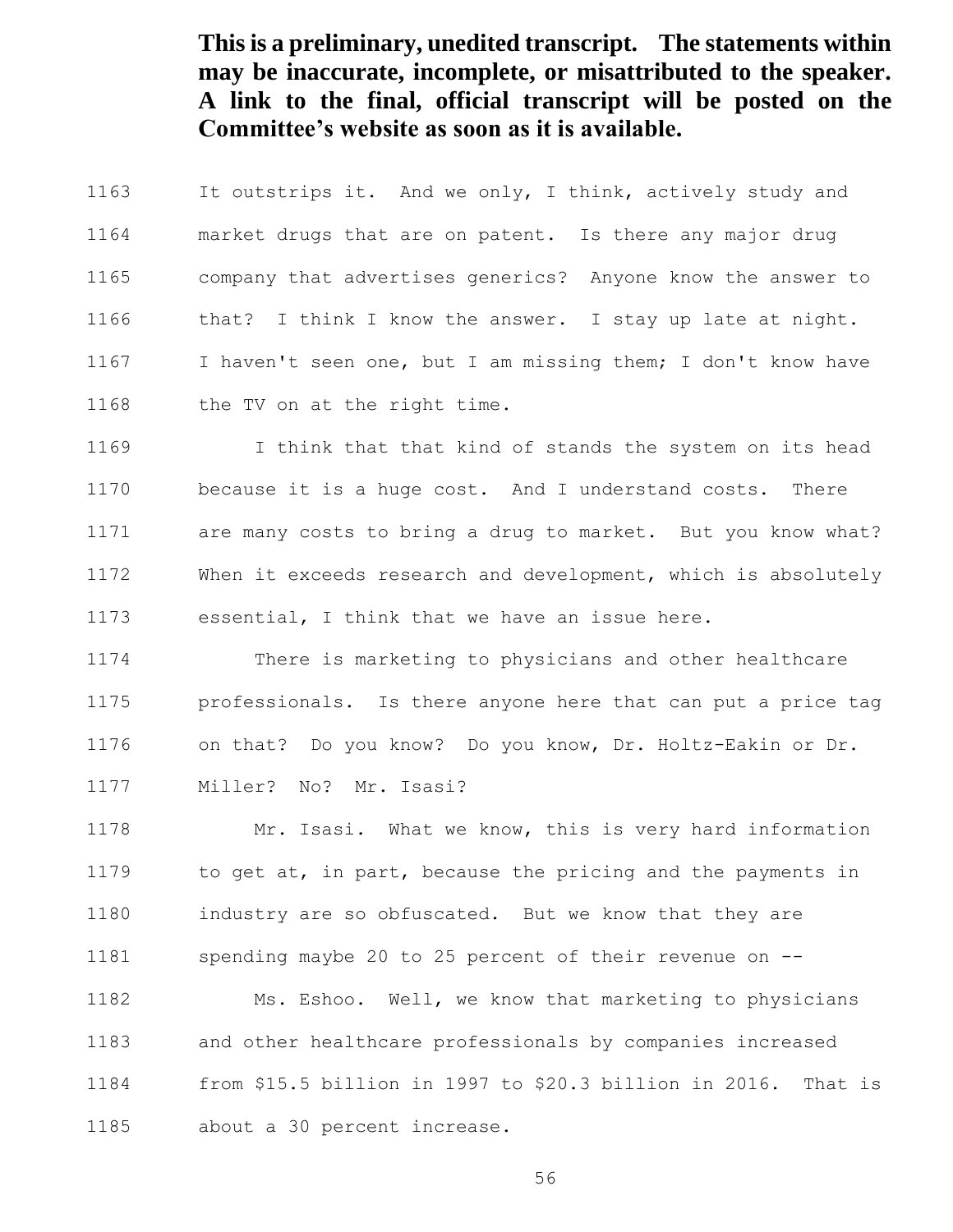Mr. Isasi. And it is much more than they are spending on R&D, on innovating. Ms. Eshoo. Does PhRMA want to weigh-in on this? Wish to weigh-in on it? Ms. Joldersma. Yes, I do. Thank you, Chairwoman. I would say at the outset that I think it is important to check our facts. We do hear regularly that the pharmaceutical industry spends more on advertising and marketing than we do on R&D. And at least speaking for my membership, that is patently false. Frequently, comparisons over state marketing expenditures, because those expenditures are pulled from the sales and general administration figures which include a whole host of things other than marketing -- Ms. Eshoo. Why don't you get us some definitive information from your viewpoint? Ms. Joldersma. Sure. I would be happy to do that, absolutely. Ms. Eshoo. That would be helpful to make part of the mix. I have gone over my time. I now would like to 1206 recognize the ranking member of the subcommittee, Dr. Burgess from Texas, for 5 minutes for his questioning. Mr. Burgess. Thank you.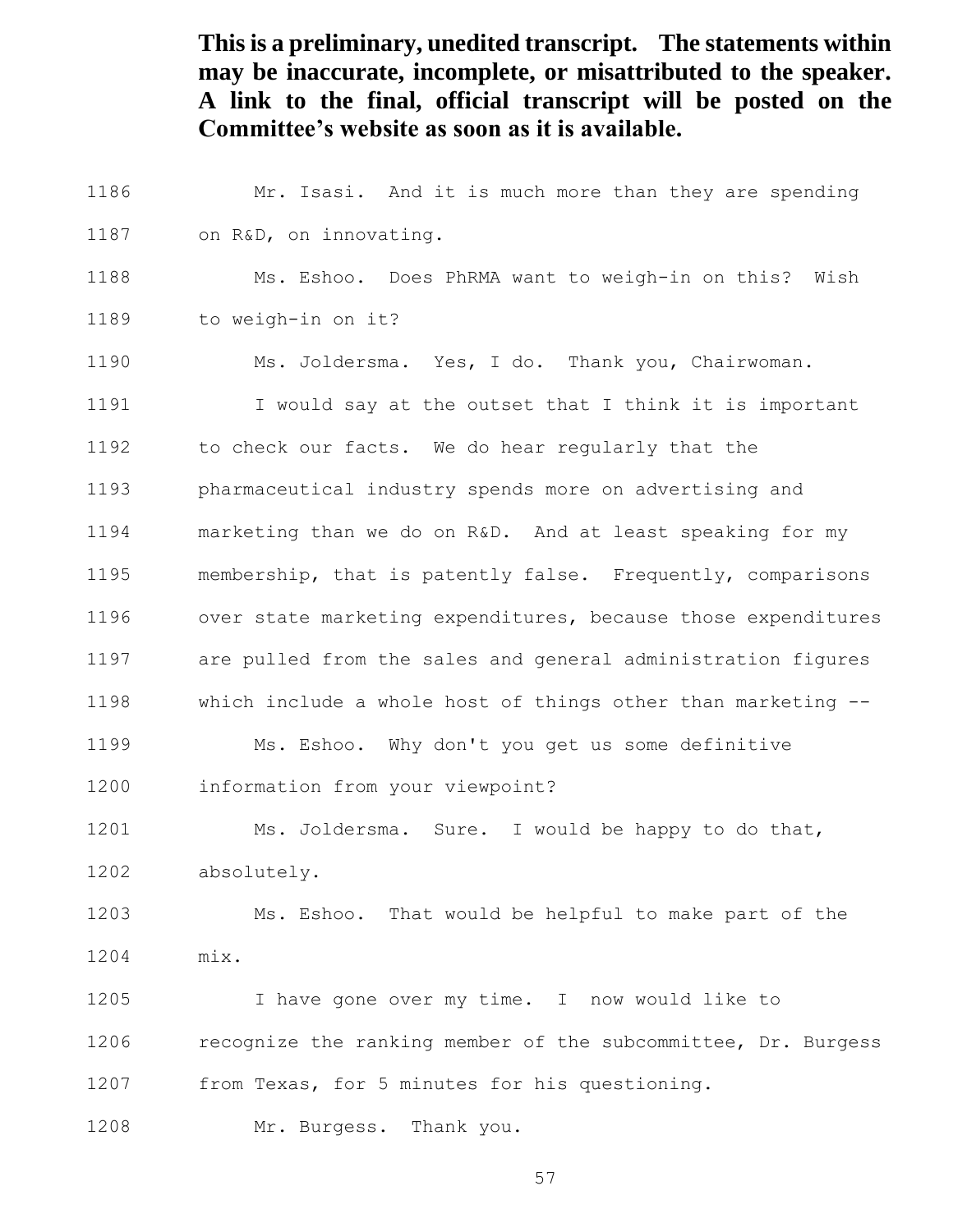And, Dr. Feldman, as I look online, you reference that you have been practicing rheumatology for 35 years. I am a 1211 little older than you are. So, I actually remember not only that there wasn't much with which to treat rheumatoid arthritis, some of the treatments we had were probably as hazardous as having the disease itself. I mean, colloidal gold shots? Does anybody do that anymore? 1216 Dr. Feldman. Very rarely. Mr. Burgess. And, of course, aspirin to toxicity, you raise the dose until the ear-ringing became so loud that people couldn't hear. So, I, for one, am grateful that, as I look online, there are -- what? -- eight or nine biologics that are available. I mean, these are relatively-new medicines that really are game-changers as far as providing not just relief for your patients, but preservation of function, which previously wasn't available. I mean, that is a good thing, right? We have got nine agents that now are available to

you.

 I will confess, when I watch some of the ads on TV -- and I play a little game. I have one of the pharmacy pricing 1230 apps on my phone. So, I type in the name of the drug. I, for one, would like to see -- I think Secretary Azar is onto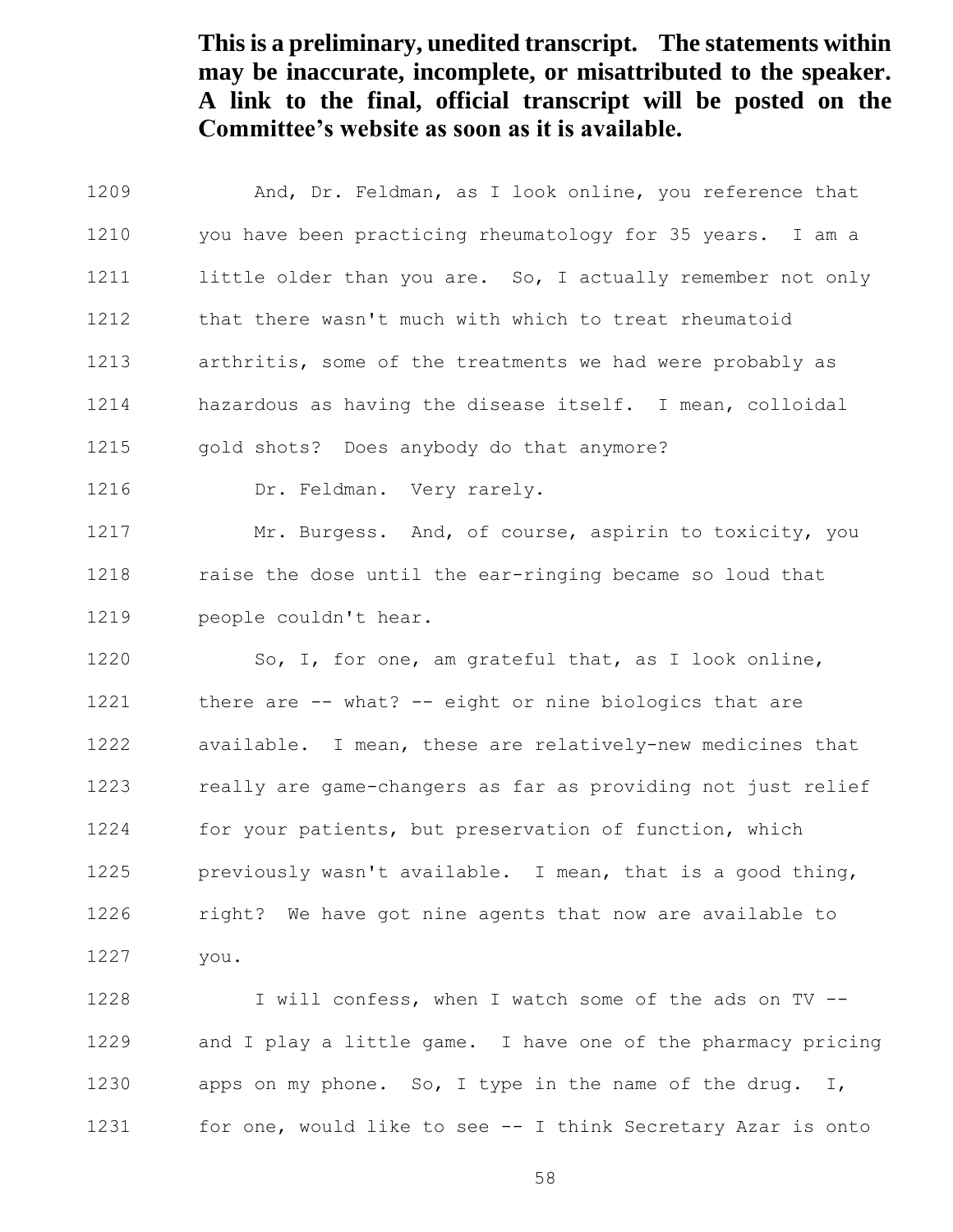something when he says we ought to disclose what the cost to the patient would be. I mean, look, when I see all those ads, and if I were having to make a decision which drug to start, do I want the one that Phil Mickelson is on or do I want the one Cyndi Lauper likes to take? I don't know, I mean, as a patient, I don't know how to judge that.

 But I think that information could be helpful. It might even be helpful to a physician to know that as well. Just going down this list of medicines, they are all fairly expensive, but some are more expensive than others. And if it is something you are going to be on over the long term -- but you correctly said it would be wrong for a formulary or an insurance company, anyone else, to change your patient's medication. That is the practice of medicine, and we should not let that happen other than by a physician.

 Now, on the issue of advertising generics, look at my State, and I assume most states are the same. I write a prescription, and the pharmacist can actually substitute a generic. Even if I write, "Dispense as written," I don't 1251 know whether they always agree with that. So, no, generics may not be advertised, but at the same time the pharmacist has the ability to substitute the generic equivalent for the patient at the pharmacy counter, is that not correct?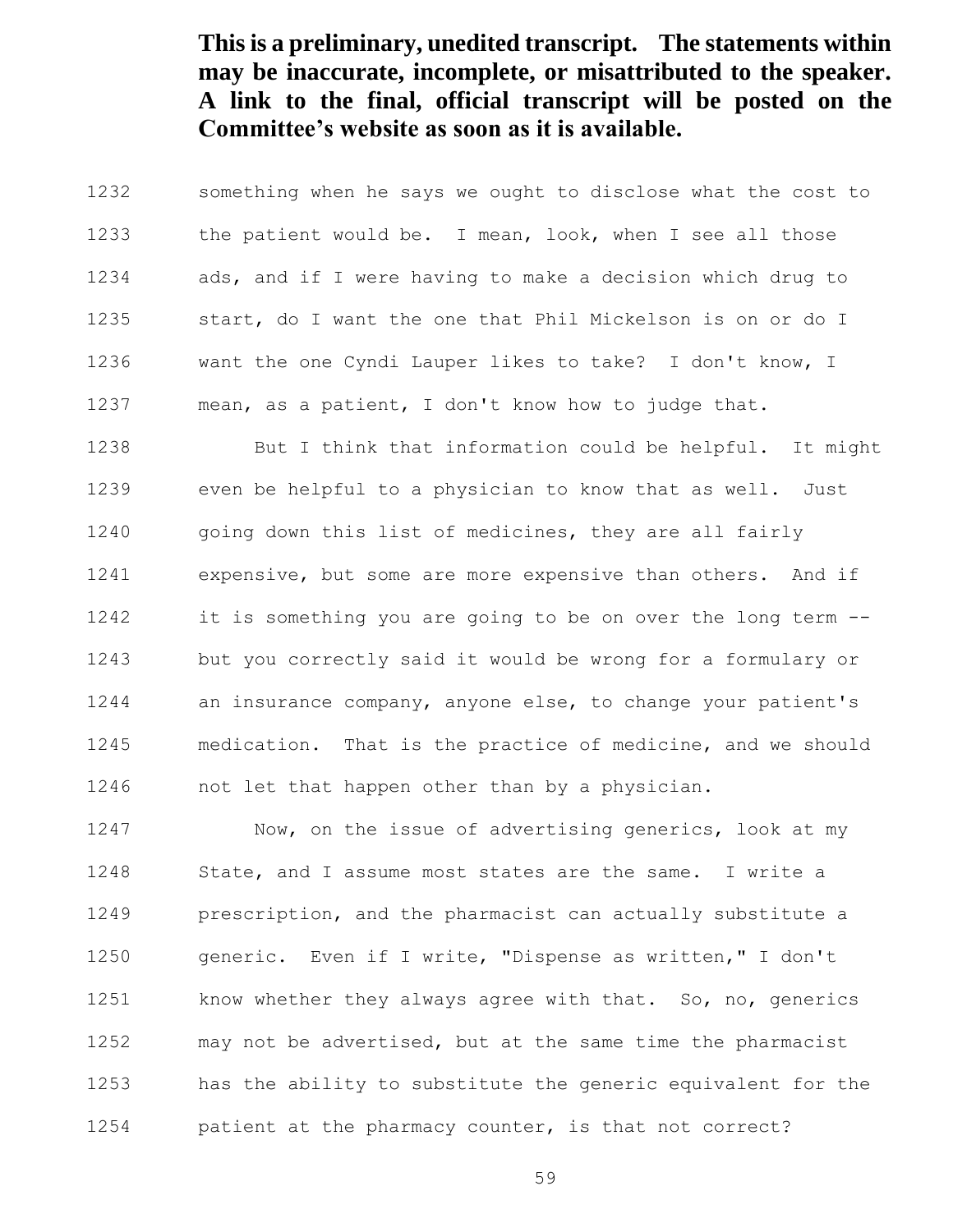1255 Dr. Feldman. Yes.

 Mr. Burgess. So, I mean, if I am in the business of selling a generic, why would I advertise? I have got the good people at Crestor already doing the ads for me. I don't need to spend my money doing that.

 I think that the thing is that you have got eight or nine medicines that are now advanced treatments for rheumatoid arthritis. And in your professional lifetime, certainly my professional lifetime, at the beginning of our professional careers those things were not available. So, it is a great thing that they are available now.

 I do not know how many trials there were that didn't work out. I suspect there were. I don't know how you go back and price that in. I suspect that that is difficult to do. You gave a figure of -- what? -- 12 percent success 1270 rate. I mean, that is a lot of dry holes that you are drilling in order to get the home run. I want you to drill those dry holes. I think that is important. I want you to have eight or nine medicines that not just treat a patient's symptoms now, but preservation of function.

 And that was the whole purpose in doing Cures. We are getting to a place where things that were just unthinkable a few years ago are now within our grasp. A single-shot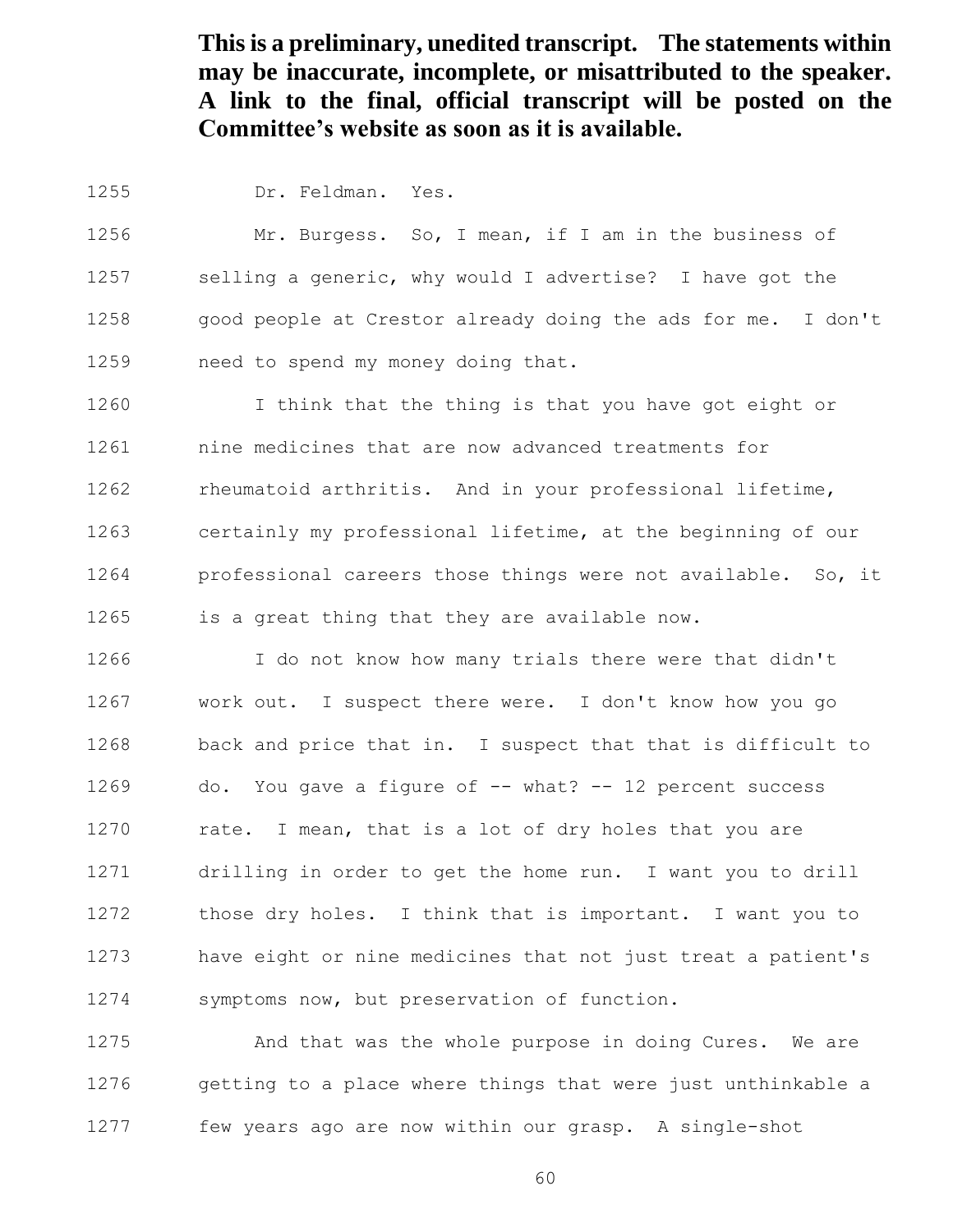therapy to cure a disease that otherwise not just would bankrupt an individual, but a family, perhaps even a health plan, and now a single shot that can cure it. I don't know how you price that in. We are going to have to figure that out, and that is why these discussions are so important, because we do have to figure that out for the future.

 Sickle cell disease, which was featured on "CBS 60 Minutes" a couple of months ago, the cost for this therapy 1286 that Dr. Collins referenced as a cure for sickle cell, I mean, that is a big deal.

 We heard in this very room at this very table in 2016 the witness for the Sickle Cell Disease Association said there has been no new sickle cell FDA-approved treatment in 40 years. So, when we look at the cost of this new sickle cell therapy, when we look at that cost, I think we have to look at it in light of the fact that for 40 years we didn't improve at all, and what was the cost over those 40 years where we didn't improve? And we have got to somehow find a way to amortize that going 40 years into the future.

 It is a good time to be in the business that you all are in.

Ms. Eshoo. The gentleman yields back.

Mr. Burgess. And we appreciate so much you being here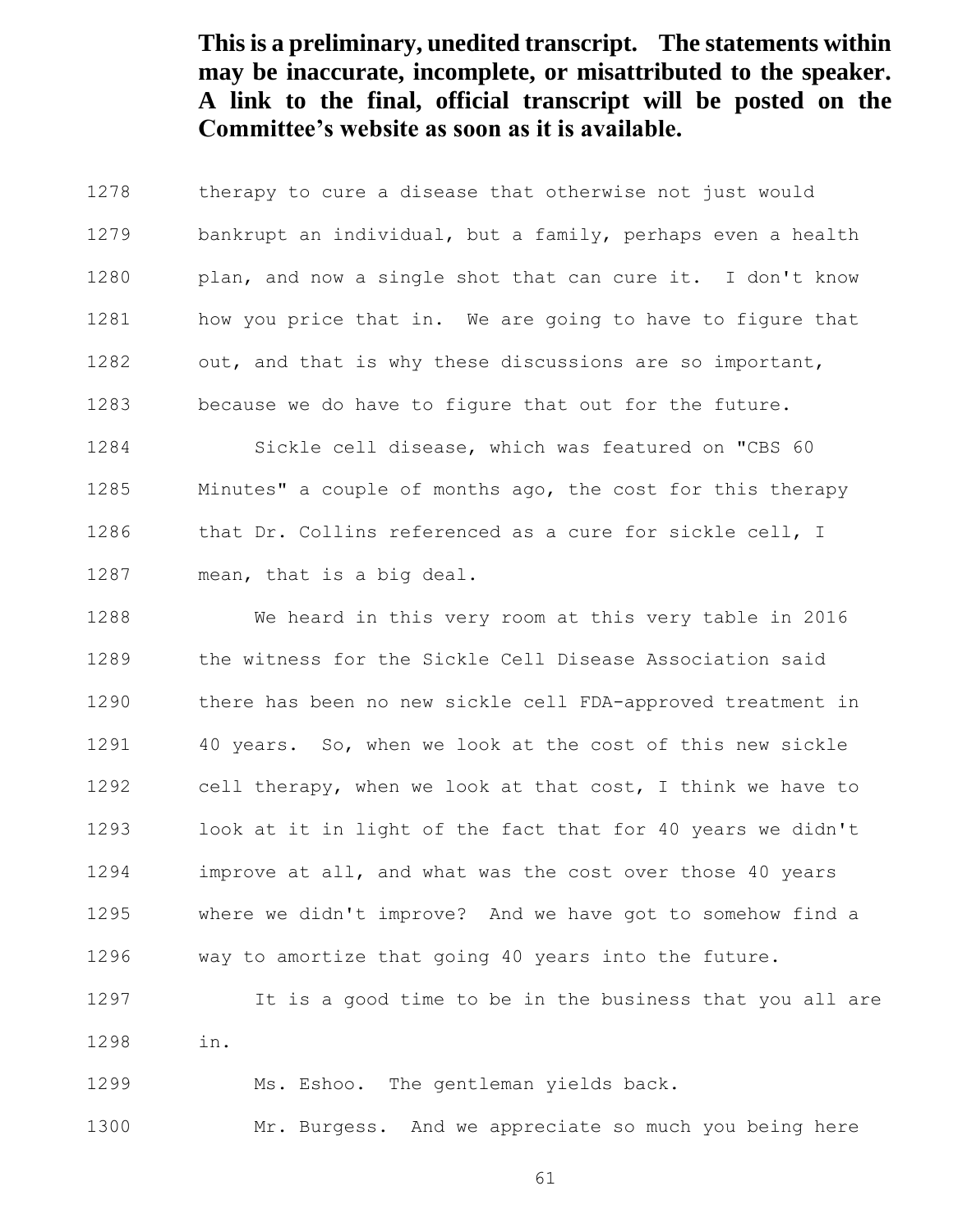today. We have got some tough decisions to make and we are anxious to get on about making them, apparently. 1303 Ms. Eshoo. Thank you, Dr. Burgess. 1304 Mr. Burgess. I will yield back. Ms. Eshoo. And the gentleman yields back. It is a pleasure to recognize the gentleman from North Carolina, Mr. Butterfield, for his 5 minutes of questioning. Mr. Butterfield. Thank you very much, Madam Chair. Let me just begin with Ms. Joldersma. I am sure I got that wrong. I have a little trouble with names. 1311 Ms. Joldersma. Joldersma. 1312 Mr. Butterfield. Okay. 1313 Ms. Joldersma. Yes, not to worry. Mr. Butterfield. I will just call you Lisa. How about 1315 that? Ms. Joldersma. You can call me Lisa. I prefer it. 1317 Mr. Butterfield. Yes. 1318 Ms. Joldersma. Lisa J., if you will. Mr. Butterfield. Yes. Thank you. I am very pleased to hear that your member companies 1321 support the whole notion of transparency. That is a very important word now. It means sunlight. And thank you so much for making that acknowledgment today, especially with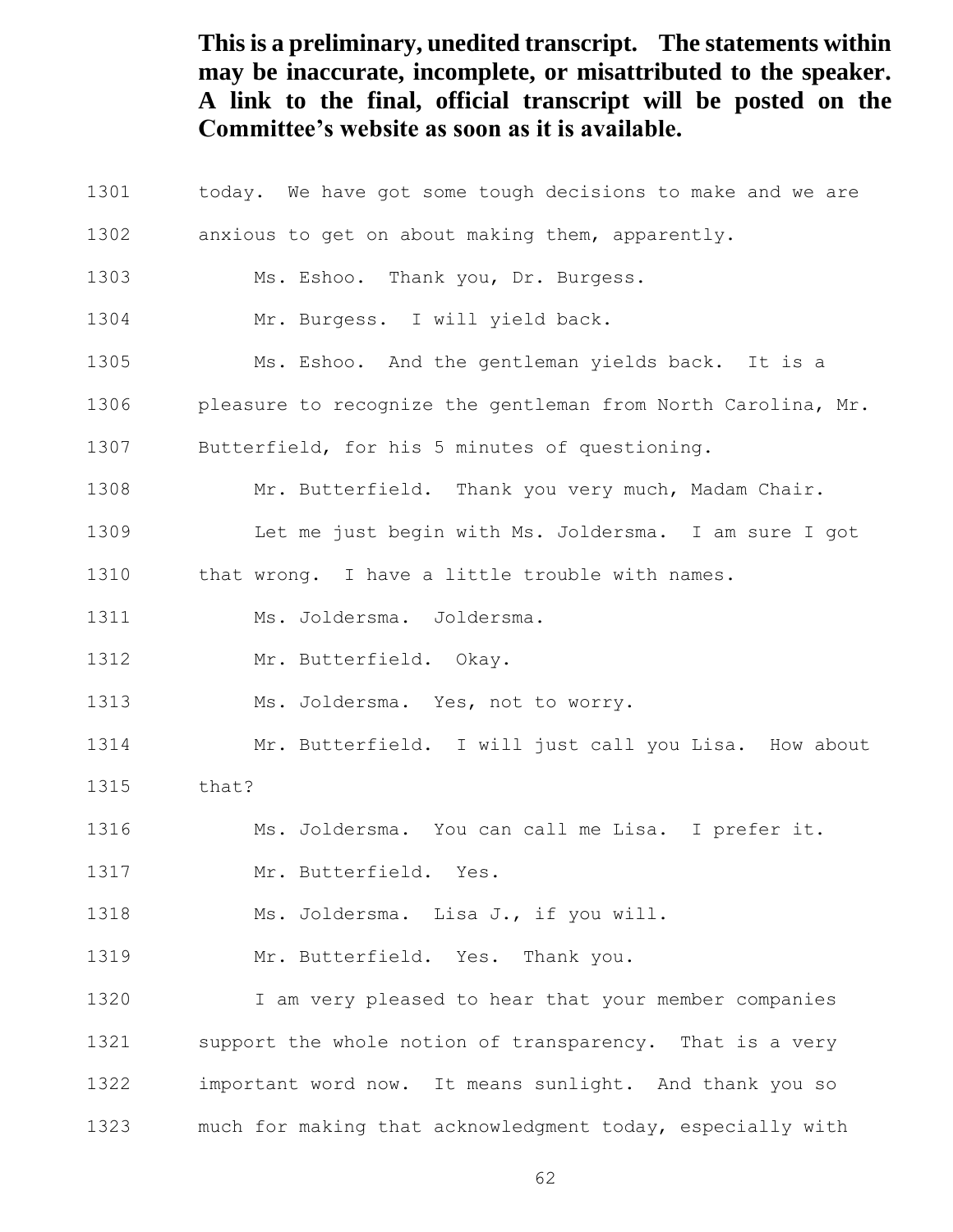respect to prescription drug pricing.

I guess my question is sort of a reversed-type question.

What information would you consider to be inappropriate for

transparency?

Ms. Joldersma. That is a very good question.

Mr. Butterfield. Yes.

 Ms. Joldersma. I think as many on the committee and other witnesses have noticed, we do need to be concerned about very commercially-sensitive information, proprietary information, that if released publicly, could cause conduct distortions in the market that we may not love. That is why I think both of the transparency approaches on the table today do attempt to protect proprietary and confidential 1337 information, and that is a very, very good thing.

 Mr. Butterfield. And I suppose you are struggling every day to try to find a balance between those two interests?

1340 Ms. Joldersma. Absolutely.

1341 Mr. Butterfield. Would that be correct?

1342 Ms. Joldersma. Absolutely.

 Mr. Butterfield. What circumstances would require you to significantly raise drug prices? I mean, what would be the circumstances that would precipitate an increase in drug prices, other than corporate profit?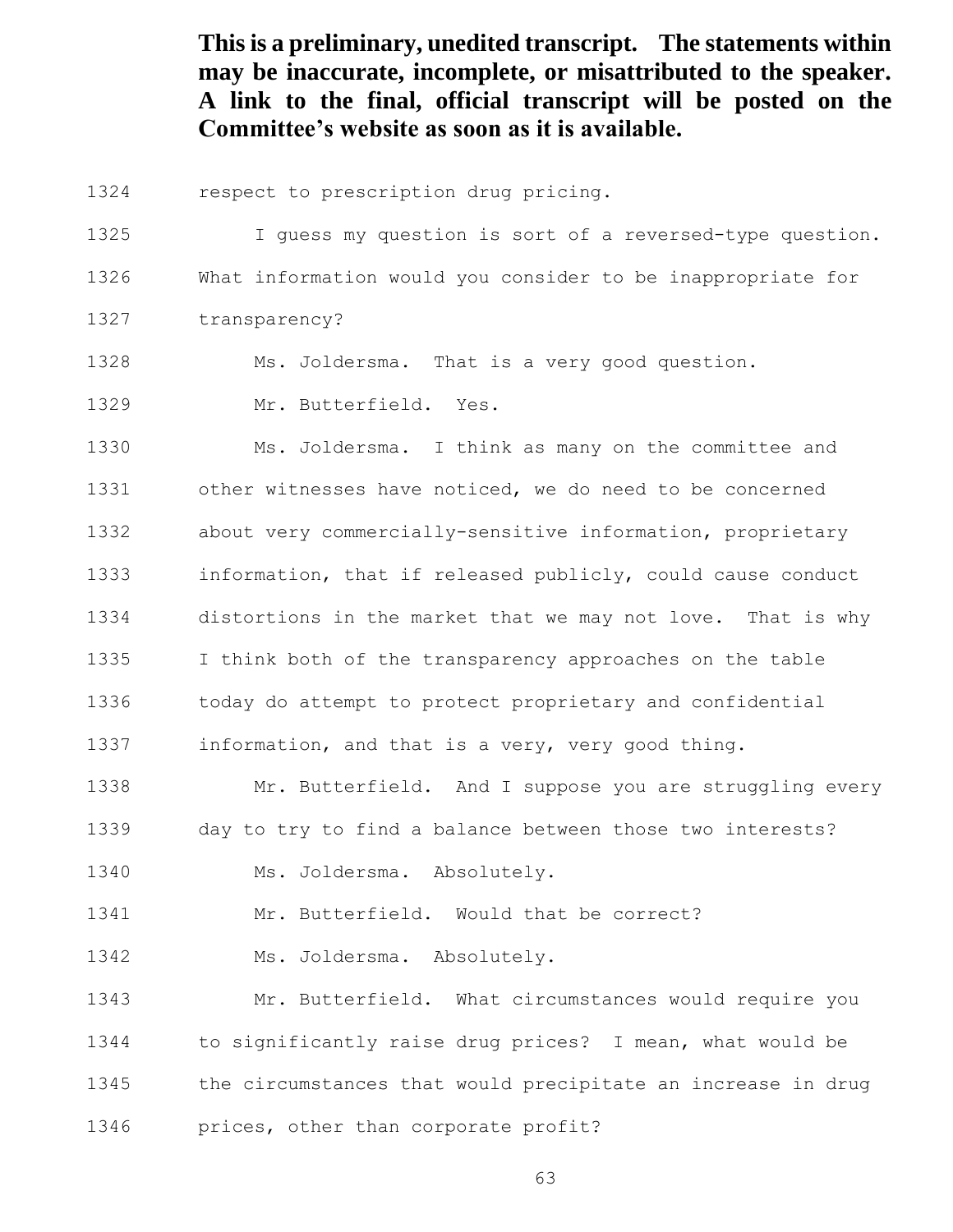1347 Ms. Joldersma. Well, sure, there are many, many circumstances. Mr. Butterfield. Just give me two or three examples, yes. Ms. Joldersma. Two or three examples? Increased costs, increase supply chain, expanded indications, expanded value. Maybe we learn that a drug is more effective than we previously thought it was. Mr. Butterfield. Wouldn't that be corporate profit? Ms. Joldersma. No. Mr. Butterfield. Yes, that would be separate from corporate profit? Ms. Joldersma. Yes. And I do want to talk about corporate profit briefly. A lot of people say that this industry's profits are far out of whack with other industries. And the truth is, that is because traditional accounting measures are not recognizing the high level of risk that this industry takes on. And when you are talking about a 90 percent failure rate, the fact of the matter is, that 10 percent of the time when we don't fail, yes, it is true that the investors, the private entities that invest and that help us fund this very difficult scientific search for cures --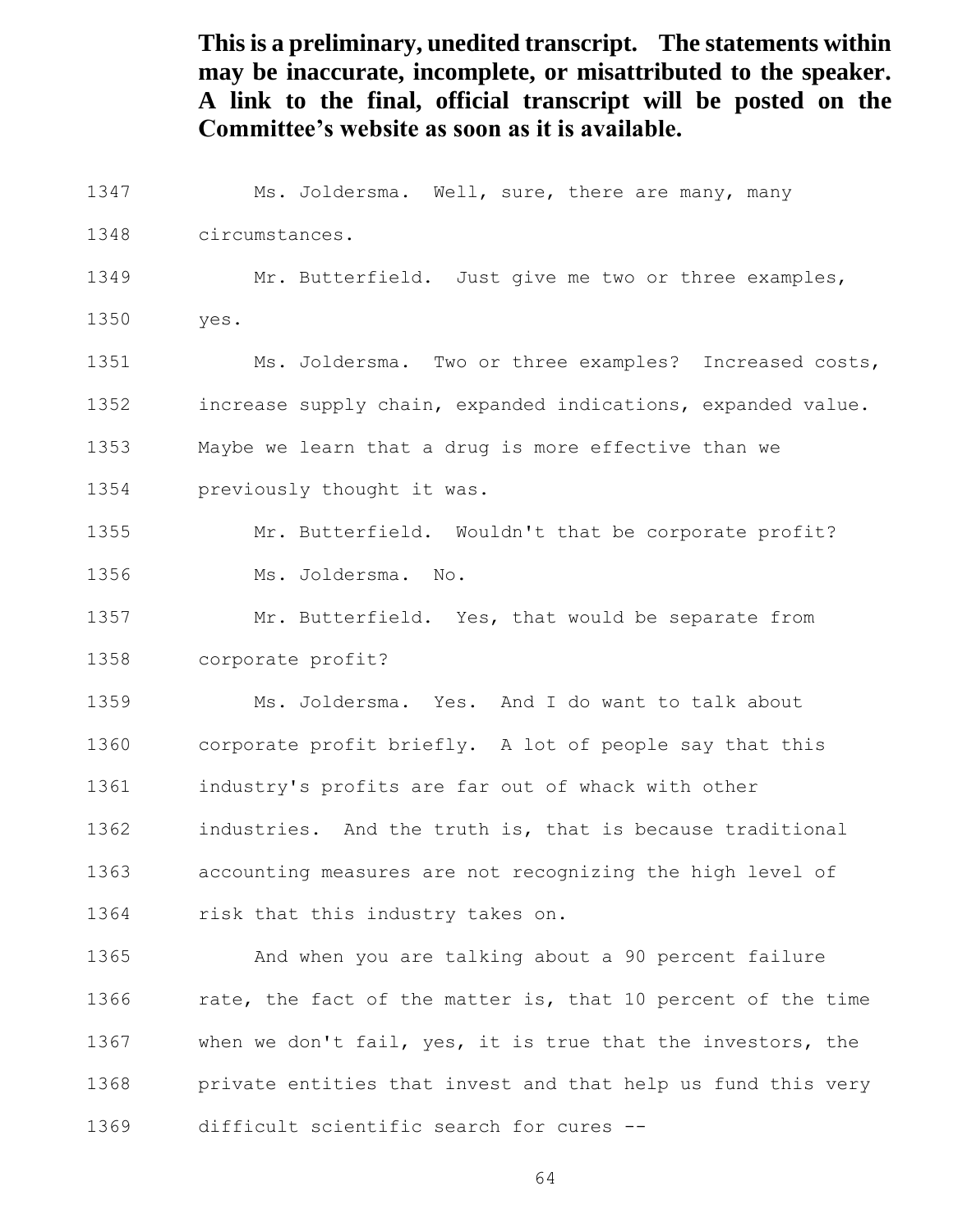Mr. Butterfield. Let me switch over to Ms. Bass. My time is clicking away. Ms. Bass, in your testimony you discuss the need to increase transparency in order to lower cost and improve the overall quality of care. Do you acknowledge that rebate practices are driving increased drug costs or do you dispute that? 1376 Ms. Bass. We would dispute that. Mr. Butterfield. Are you suggesting that the PBMs are sufficiently transparent or is there room for improvement? Ms. Bass. As I testified, we are happy to report aggregate rebates. We have the same concerns that others on 1381 the panel have with respect to putting out information 1382 publicly that would allow for tacit collusion. Often, when one competitor learns that he or she has discounted more deeply than another competitor, what happens is that

competitor doesn't discount as deeply the next time. And

1386 that is our big concern.

1387 Mr. Butterfield. You are a nonprofit entity, if I am not mistaken, a 501(c)(6)?

 Ms. Bass. We are the trade association for the industry, yes.

 Mr. Butterfield. Which means that you are not in the business to make a profit. You are in the business to,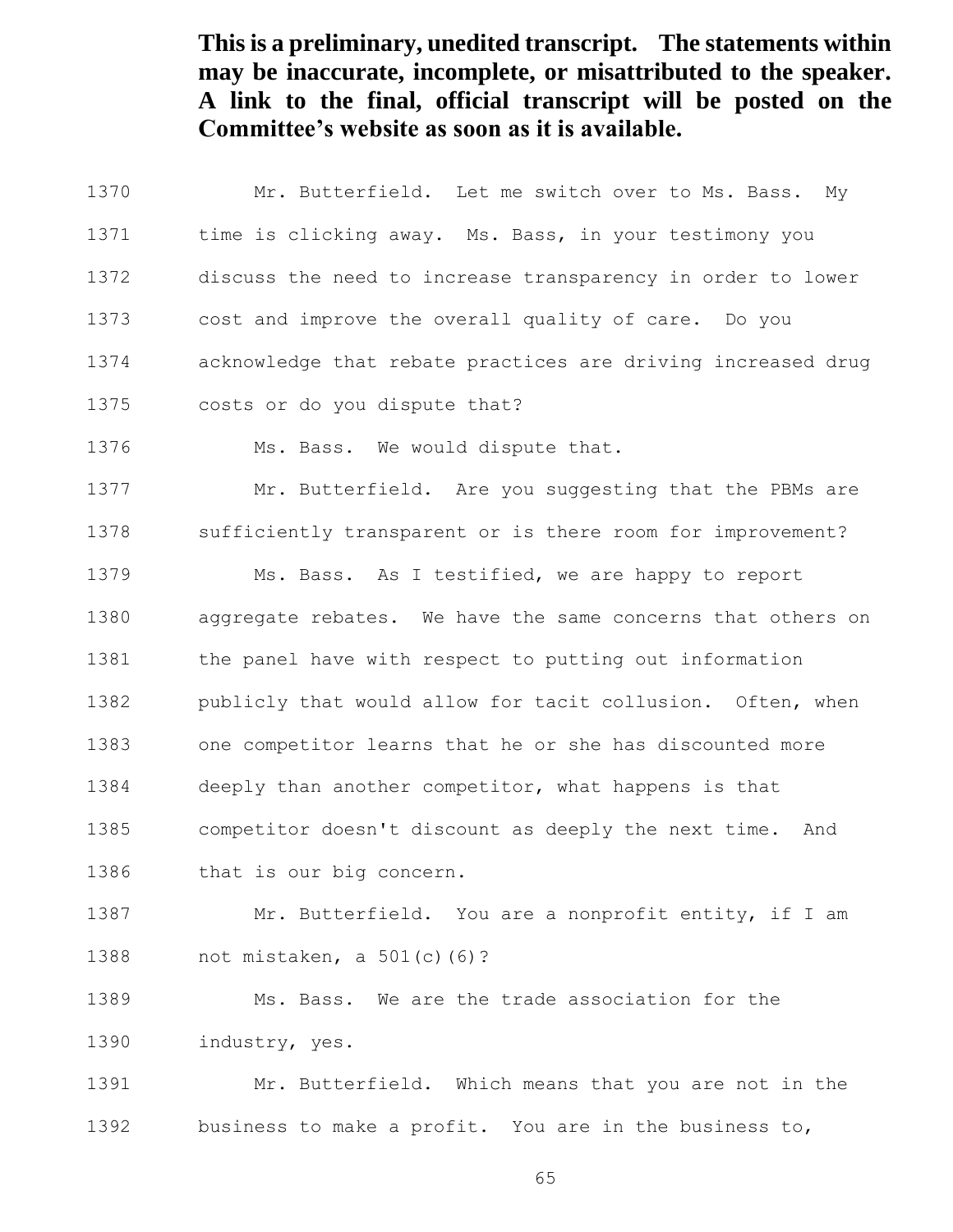according 990 submission, you are in the business to lower

prescription drug cost and increase access.

Ms. Bass. Our trade association represents the

 companies who are in the business to lower prescription drug costs and increase access, yes.

 Mr. Butterfield. But you have told the Internal Revenue Service that your mission is to lower prescription drug

costs. That is on your Form 990 that you submitted.

 Ms. Bass. It sounds like we need to amend our form to say we represent the companies whose mission it is to lower prescription drug costs and increase access.

1404 Mr. Butterfield. Take a look at that, if you would, please.

Ms. Bass. I will. Thank you.

 Mr. Butterfield. Dr. Miller, let me switch over to you, if I can. In your testimony, you discuss the importance of transparency and the consequence of Congress' inability to act to increase it. Why is transparency so important to implementing effective reforms? And you will have 15 1412 seconds. I am sorry.

 Mr. Miller. What I would say is I think transparency can compel the issue forward. It may produce useful 1415 information for the Congress and other policy actors to act.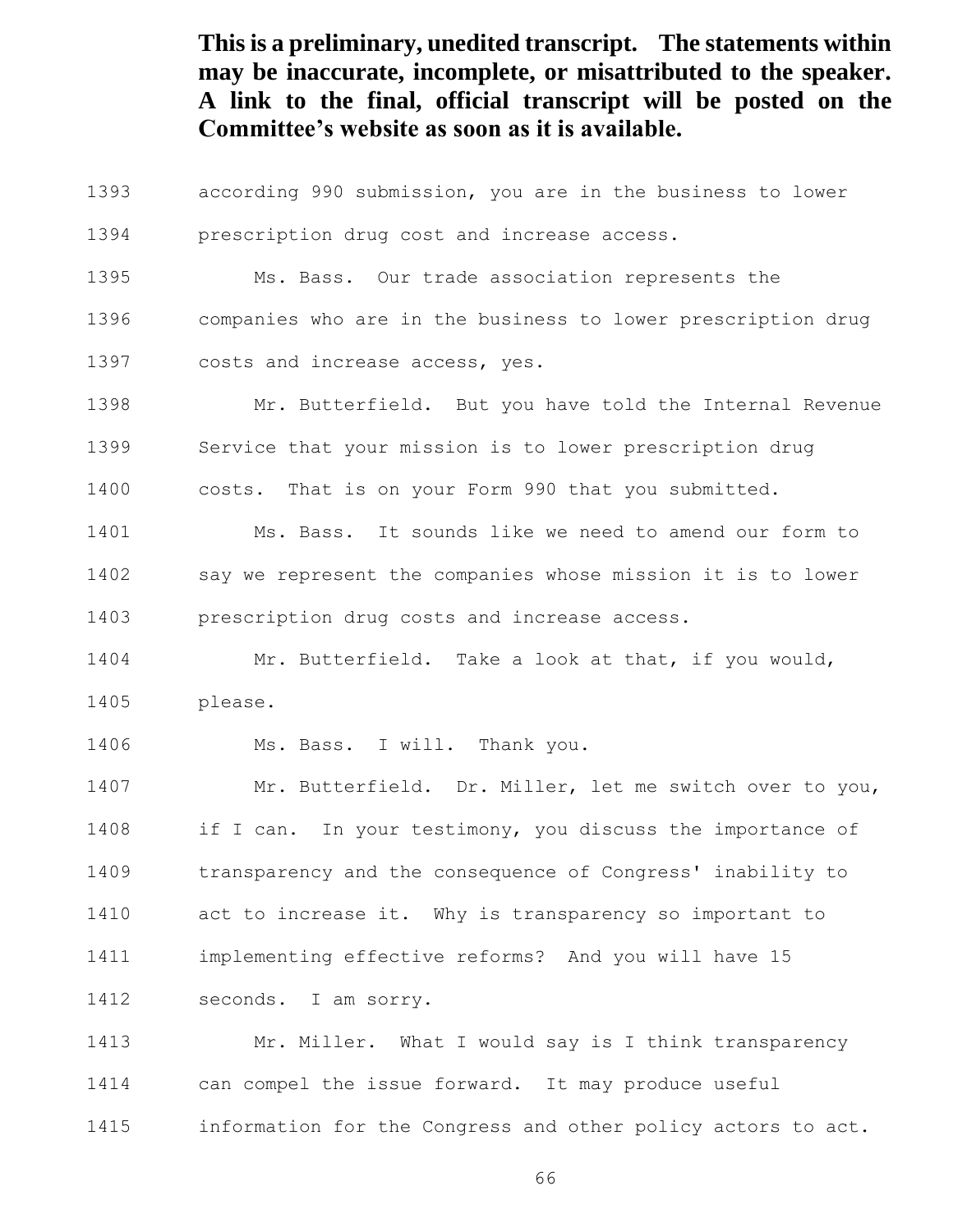I don't think transparency, in and of itself, will be enough 1417 to affect the drug price issues that you are facing now. 1418 Mr. Butterfield. Thank you. 1419 I yield back. Thank you. Ms. Eshoo. I thank the gentleman and he yields back. I now have the pleasure of recognizing the ranking member of the full committee, the gentleman from Oregon, Mr. Walden, for 5 minutes. 1424 Mr. Walden. Thank you, Madam Chair. And I have got a question to Ms. Joldersma and Mr. Holtz-Eakin and Ms. Feldman. H.R. 2064 is an attempt to provide transparency, but I am worried that the bill will have unintended consequences for patients. Manufacturers of drugs and devices often provide samples to providers that help low-income patients who may have trouble accessing a therapy, either because they lack insurance or an insurer does not provide robust coverage for a drug or a device. Yet, this bill places new reporting requirements on manufacturers. And my question is, doesn't this bill create a perverse incentive for manufacturers to simply not provide samples to physician offices? And can you describe how low-income patients benefit from samples 1438 provided by drug and device manufacturers, and any other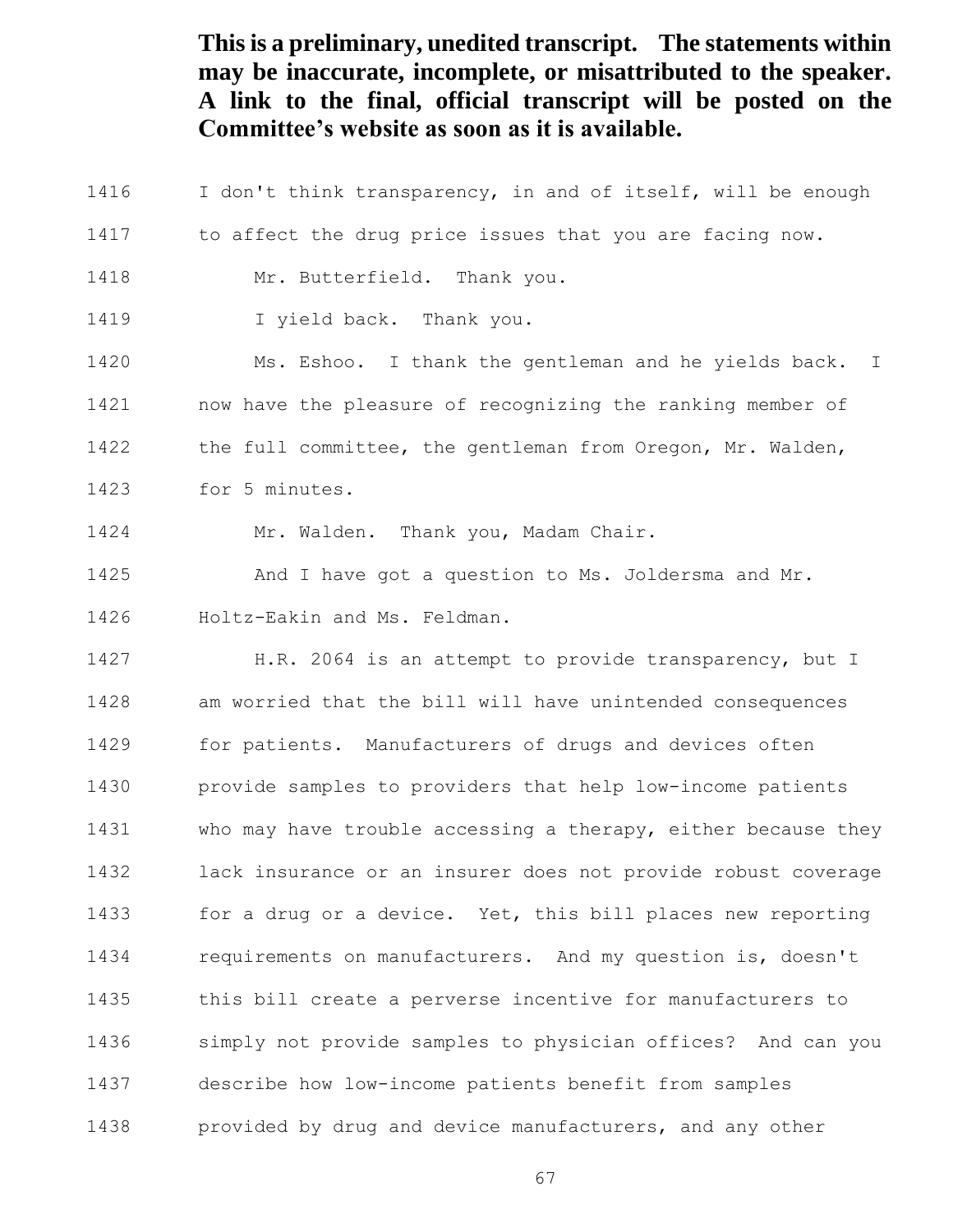unintended consequences? And I would just throw that out to the three of you. Ms. Joldersma. Thank you for that question. Very briefly, I think there is a real question as to whether this could cause the lessening of provision of samples. I would also note that a significant amount of information is already reported to the FDA with regard to samples. So, in some respects, this is kind of creating a duplicate bureaucracy, if you will, and a duplicate reporting. So, our preference would be to work with what FDA already has.

 Mr. Walden. To me, it also seems like a real convenience when you're with your physician, and they say, "Here, why don't you take these, and then, go get this?", and whatever. Dr. Feldman, what is your view?

 Dr. Feldman. Yes. You know, we agree with MedPAC's recommendation under drug use confidential agreements. I mean, it can be something as simple as mandated mail orders for patients will deliver refrigerated drugs on the front porch in New Orleans in the middle of the summer.

Mr. Walden. That would seem to be a problem.

Dr. Feldman. And the medication is destroyed. So,

1461 then, of course, we can offer them samples.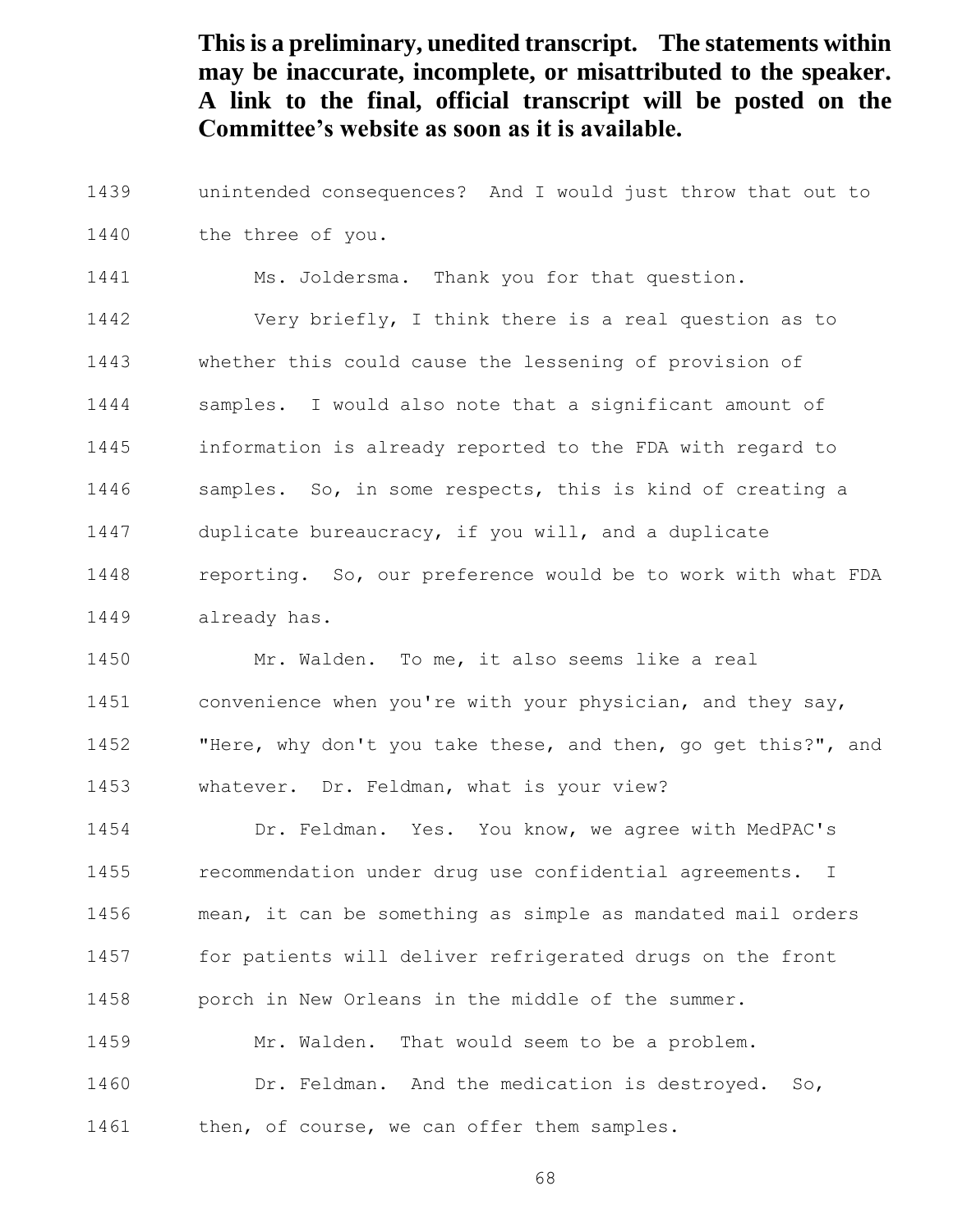Mr. Walden. Okay. Dr. Holtz-Eakin?

 Mr. Holtz-Eakin. Yes, I don't know that it would eliminate the samples, but I think that is a risk you don't have to take. I mean, there are ways to collect the data you are interested in, have them available to researchers and oversight without the public disclosure the people are worried about. I would recommend that.

 I guess the other thing I would mention is, there is existing reporting for drugs, but this expands that to include the devices. And I would think it would be worth the committee asking itself whether it is worth doing that. That is a costly new set of reporting, and I am not sure samples are all that typical in the device world.

 Mr. Walden. Okay. That is a good point. And I think I don't have too many people rushing me at townhalls saying, "Please add more reporting requirements, more regulations, more rules." Yet, we know there is a place for that, but I think we have to be really judicious when we go down that 1480 path because we don't want to create more bureaucracy, more 1481 time away from caring for patients, and, also, I want to put the patient first.

 I know a lot of states have been passing legislation to get to the bottom of why drug prices are increasing through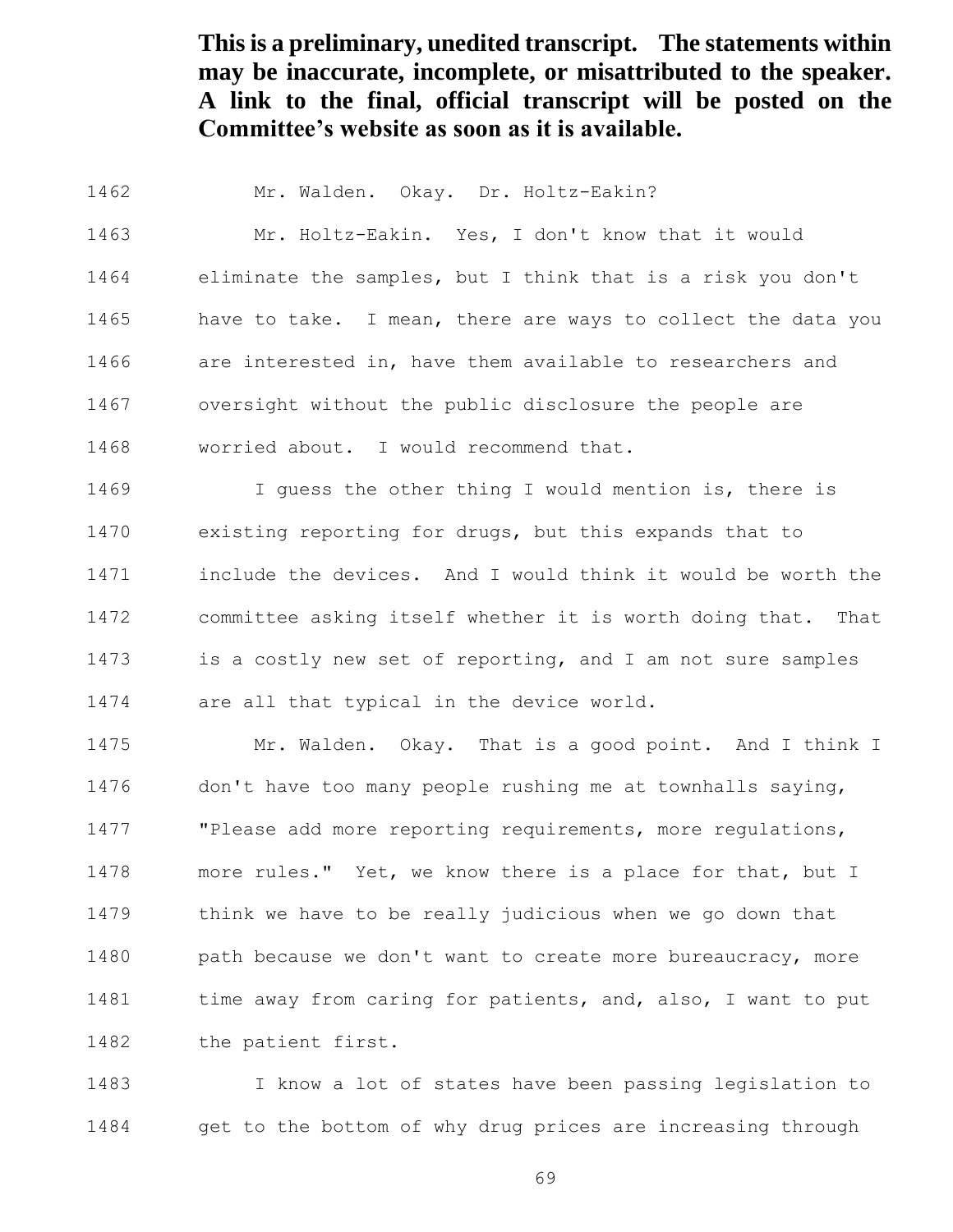price increase disclosure legislation. But the bills we are talking about today go beyond any state law currently on the books, I believe.

 So, my question would be, do you worry about the burden of companies complying with a patchwork of 50 different state laws plus a federal law? And should Congress, if we go down

1491 this path, consider preemption language? Ms. Joldersma,

would you like to comment on that?

Ms. Joldersma. Absolutely. I think we have seen

transparency legislation enacted now in seven or eight

states.

1496 Mr. Walden. Right.

 Ms. Joldersma. Obviously, today we have two different approaches before us.

1499 Mr. Walden. Right.

 Ms. Joldersma. There were competing approaches in the Senate as well. So, certainly, harmonization of these reporting requirements is a high priority, and preemption

would be one way to achieve that.

 Mr. Walden. All right. Dr. Holtz-Eakin, do you want to comment on this?

 Mr. Holtz-Eakin. Drugs are nationally-traded commodities. There should be a single set of rules that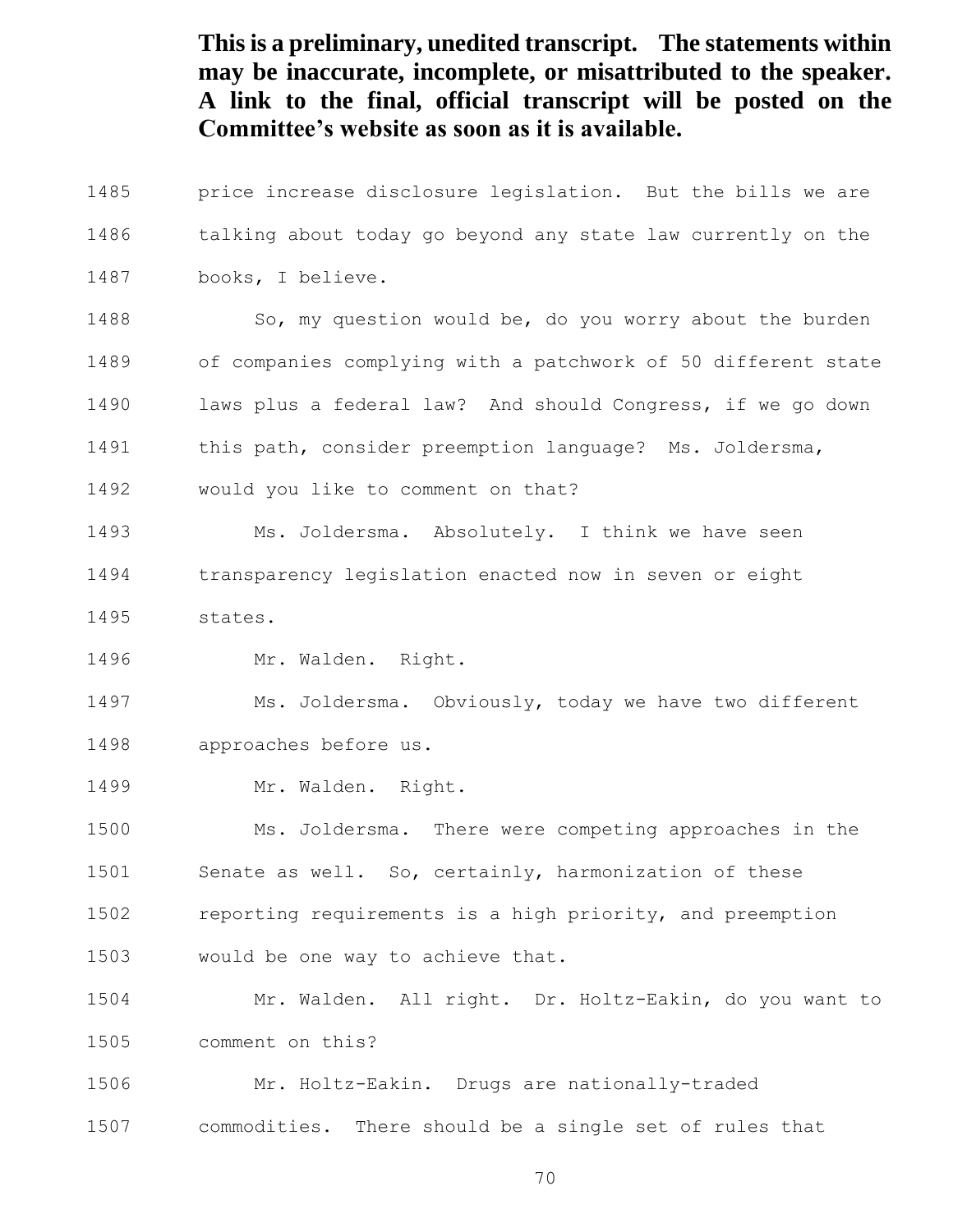prevail across all 50 states. I think preemption makes a lot of sense.

 Mr. Walden. Okay. And on transparency and PBM 1511 reporting, my question is, can you detail concerns of where too much disclosure could be anticompetitive? I have heard this from people. I am into disclosure. I am into public right to know. I think the more out there, the better. But I also recognize there comes a point where too much disclosure could actually have an unintended and reverse consequence, if a consolidated market was able to back in competitors' rebates, for example. So, Dr. Holtz-Eakin, can you comment on that?

 Mr. Holtz-Eakin. I think that is a real concern. If you can identify the deal that your competitor is getting, that is information that allows you the ability to perhaps negotiate less vigorously and get a higher price. We never want to let that happen. And so, all of these desirable attempts to ensure that these markets are competitive and work on behalf of beneficiaries, especially in Part D, I applaud. But disclosing those individual contracts and deals is a step in the wrong direction.

 Mr. Walden. All right. Ms. Bass, could you comment on that as well?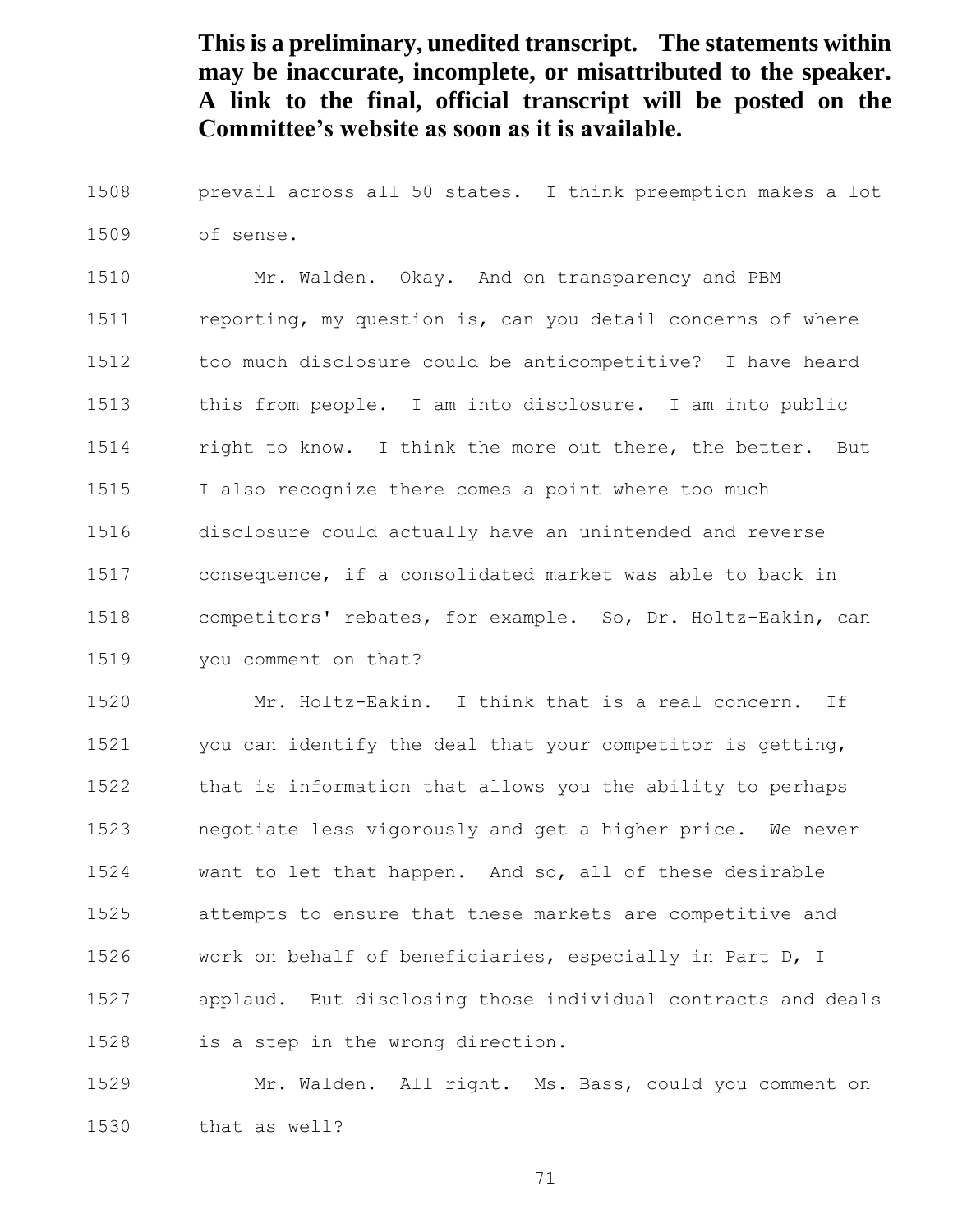1531 Ms. Bass. Sure. It sounded like you wanted specifics. And what we would recommend would be making sure -- the bill calls for reporting by class -- you would need to make sure that every class had at least three drugs; otherwise, there wouldn't be reporting because you could back into rebates. We would want to make sure that the reporting was lagged, preferably three years, again, to give a little bit of time between contracts. And we would want to make sure it wasn't PBM-specific, but across PBMs, for the same reason. Mr. Walden. All right. I thank you all. And I know the chair has been quite generous with giving me extra time, I guess in recognition of the Blazers' defeat. So, we appreciate that generosity this morning. Ms. Eshoo. All around nice man. All around good guy. Mr. Walden. I yield back. Ms. Eshoo. The gentleman yields back. I just want to add something here. I believe that this particular legislation, that it is referencing a class of drugs. So, it is not one at a time. It is a class of drugs. And I think that we have to, all Members are going to have to do a deep dive on the actual wording and that is our job to do. But I thought I would throw that in the mix. Now it is a pleasure to recognize a real gentlewoman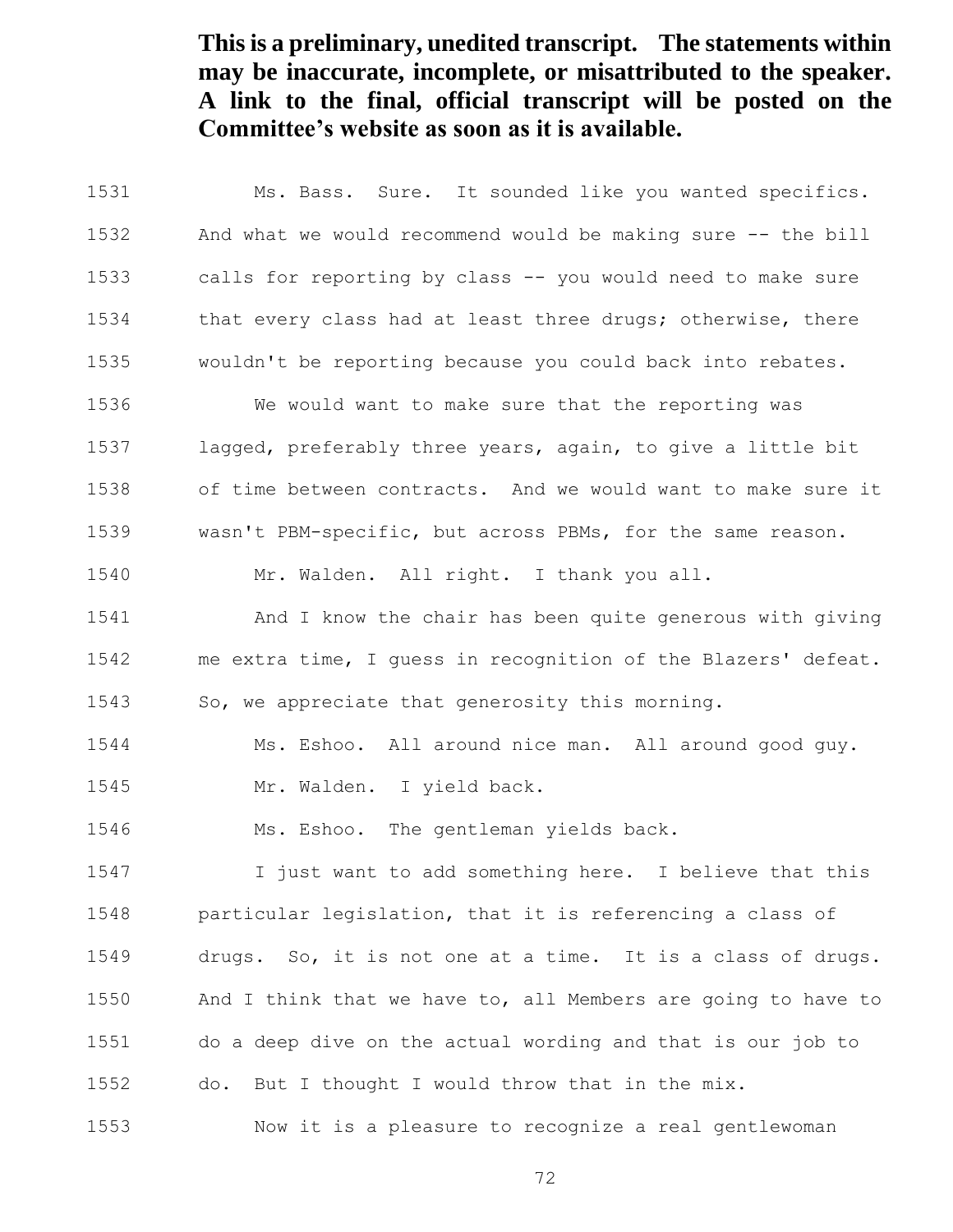from California, Ms. Matsui, for her 5 minutes of

questioning.

Ms. Matsui. Thank you very much, Madam Chair.

 And I want to thank all the witnesses for appearing before us today.

 We have been discussing in this committee that there is a need for greater transparency -- that is really a word that we keep throwing around -- but an entire drug supply chain that really gives us clear insight into the formulary and negotiations, price concessions, and market dynamics, that ultimately drive up the price consumers pay for the medications at the pharmacy counter.

 Now drug price increases have outpaced general inflation, medical inflation, and overall wage growth for many years. Lacking transparency, these price increases often seem arbitrary, indiscriminate, and very confusing. I am particularly interested today in discussing the trend of list price increase for drugs that are already on the market. A recent analysis found that prescription drug costs are primarily attributable to year-over-year price increases for drugs already on the market, not the introduction of new, innovative therapies or improvements to existing medications. And MedPAC has determined that, for high-cost Part D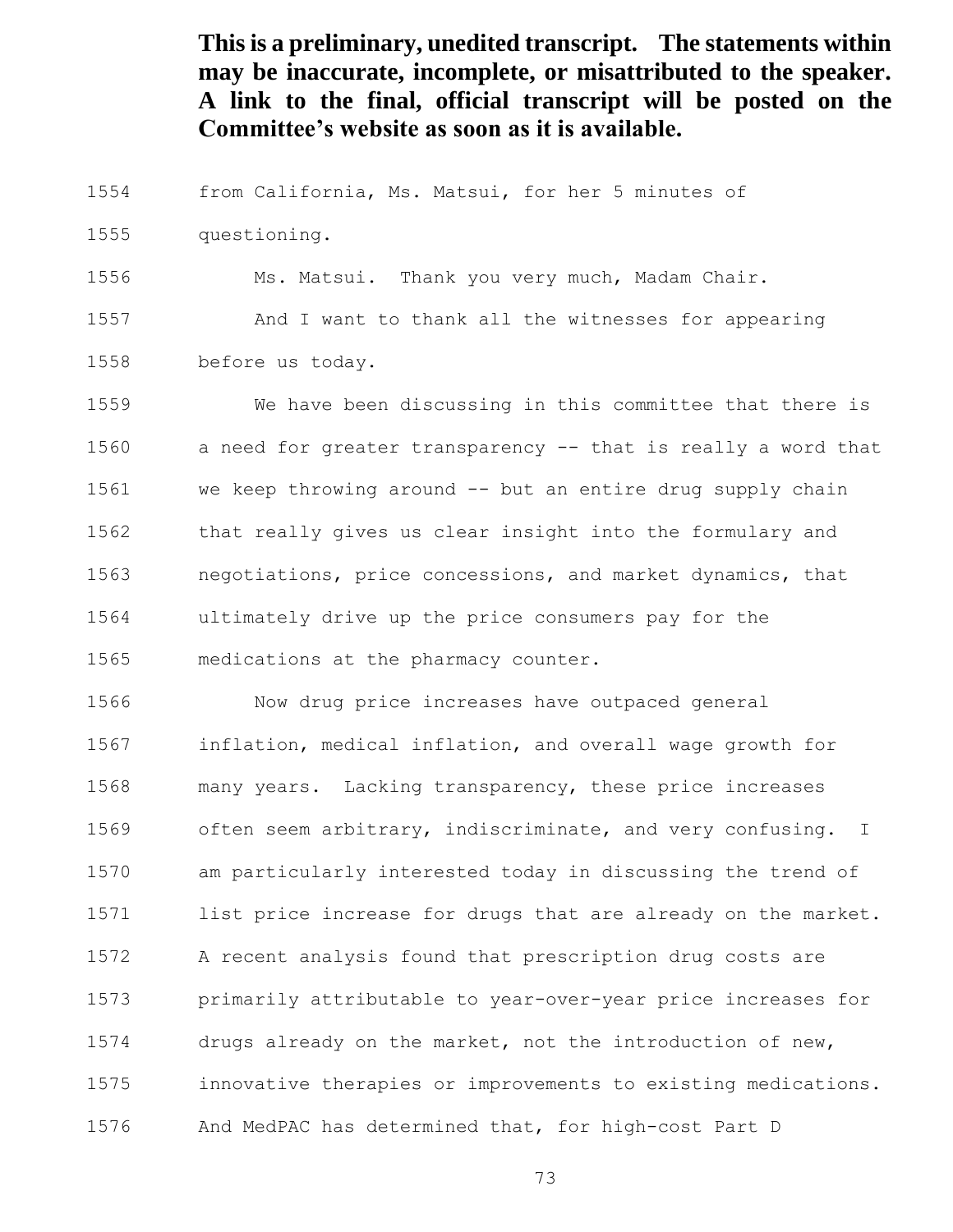enrollees, the growth in drug spending was largely due to increases in the average price per prescription filled. Ms. Isasi, you mentioned in your testimony that increases in invoice prices for current drugs under exclusivity have generated \$108 billion in revenues, and that without these price increases, revenues would have been flat over the last decade for brand pharmaceutical companies, and overall spending on drugs would have fallen due to increased utilization of generic drugs. That is a staggering statistic and speaks to the motivations that manufacturers may have to raise prices for drugs already on the market. Mr. Isasi, from your perspective, what are the reasons that prices are increasing for drugs already on the market?

 Mr. Isasi. Thank you very much for the terrific question.

1592 I think it is really important. You know, we, all of us, want what is best for America's family, and we want to incentive innovation in the development of new drugs. That is a really important goal. But what we know is the current system is not doing that. As you point out, what has happened is so much of the pharmaceutical market share has migrated from patented, name-brand drugs to generics. And the drug companies are not developing the innovations that we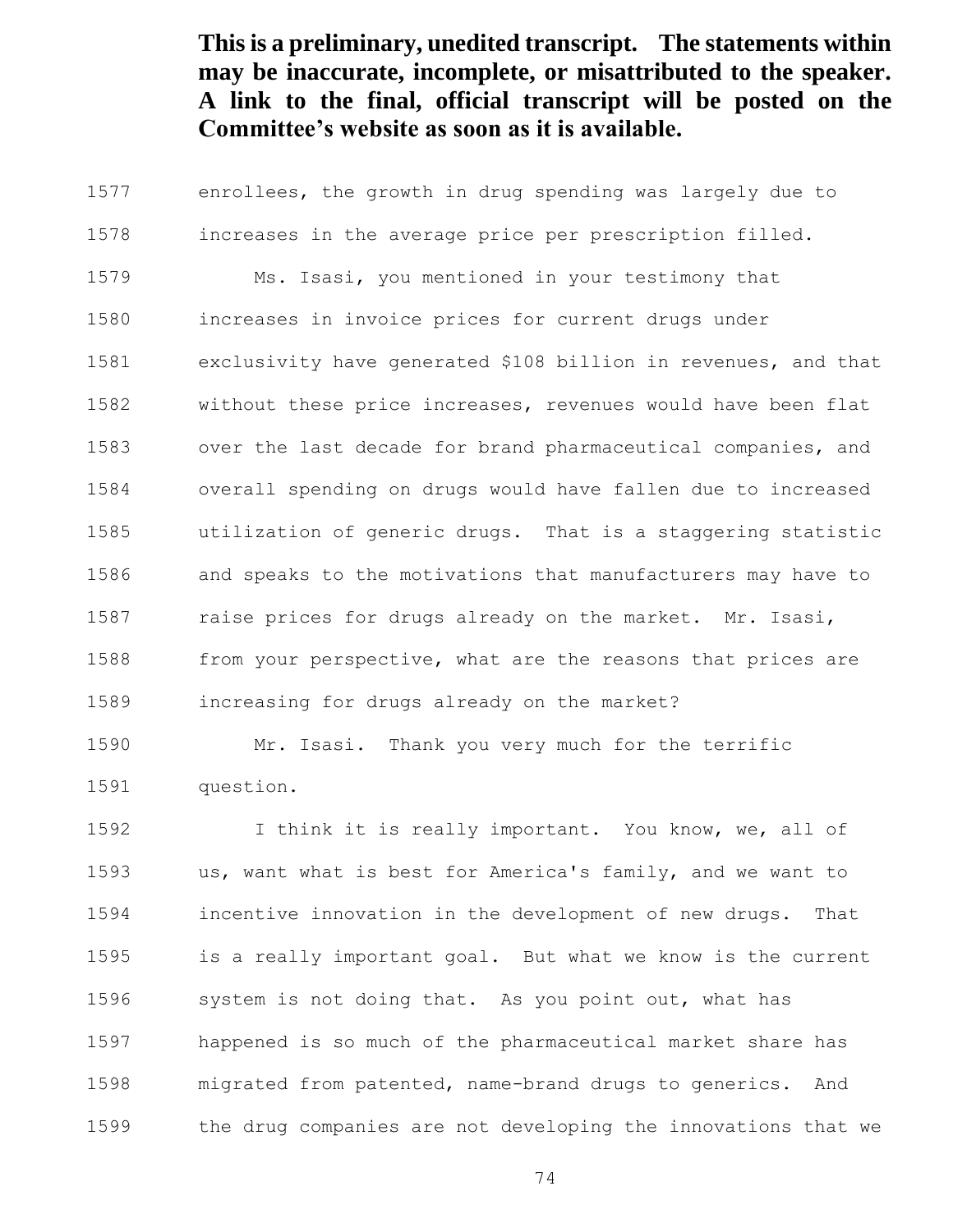need. So, instead, they are just raising the prices on the remaining patented drugs as fast and as quickly as they can. And there are terrible examples of this. I mean, I will give you one example. Just last year, Catalyst Pharma acquired rights to Firdapse. It is a 20-year-old drug used to treat neuromuscular disease. And the price increased to \$375,000. The drug was previously available from Jacob Pharmaceutical and could be purchased for free through an FDA program, right? Those are the kind of abuses we are talking about.

 Ms. Matsui. Okay. Dr. Miller, do you agree? 1611 Mr. Miller. Yes, I agree. I agree with the direction of your conversation. The attention or where I would direct your attention is, both in Part B and in Part D, you could consider inflation rebates which would penalize back part of 1615 the revenue that a manufacturer gets through its price increase. And you could devote that money to giving greater patient protections.

 Ms. Matsui. Okay. So, Dr. Miller, it seems the rising prices for a product that has been long on the market kind of represents a market failure. Is this a typical market response for products outside the pharmaceutical marketplace? Mr. Miller. Well, as a general proposition, and what I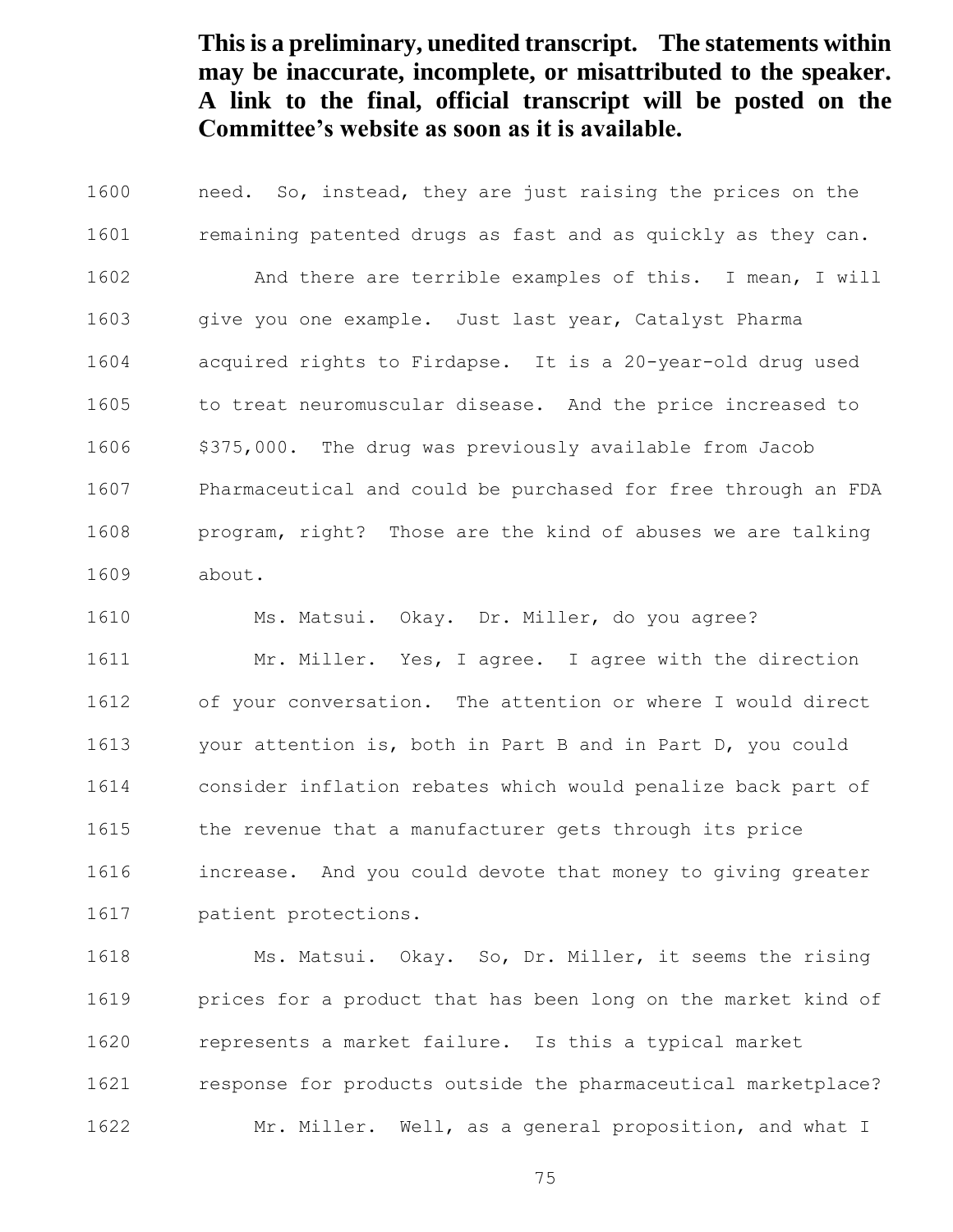understand about how broad your question is, no, it is not a typical. And insulin is, in particular -- Ms. Matsui. Right. Mr. Miller. -- a poster child for the problem. Ms. Matsui. So, both Mr. Isasi and Dr. Miller, from your perspectives, do you believe that research and development cost significantly account for the drug price increases? And I think I know the answer to that. 1631 Mr. Miller. No. Ms. Matsui. Okay. What about high launch prices? Mr. Isasi. No. And let me give you the example. Sovaldi is a great example. 1635 Ms. Matsui. Yes. Mr. Isasi. Sovaldi was purchased by Gilead. They did not develop the drug. Their Wall Street analyst said, charge "X" amount, and then, they almost quadrupled it. Right? Ms. Matsui. Right. Okay. I have a PBM question. As I understand it, one way of PBM to keep costs down for plans is by keeping patients' out- of-pocket costs high. Simply put, what the plan pays as a net cost for a drug is calculated as a list price minus the rebate, minus the patient out-of-pocket share.

Dr. Miller, you mentioned some of the embedded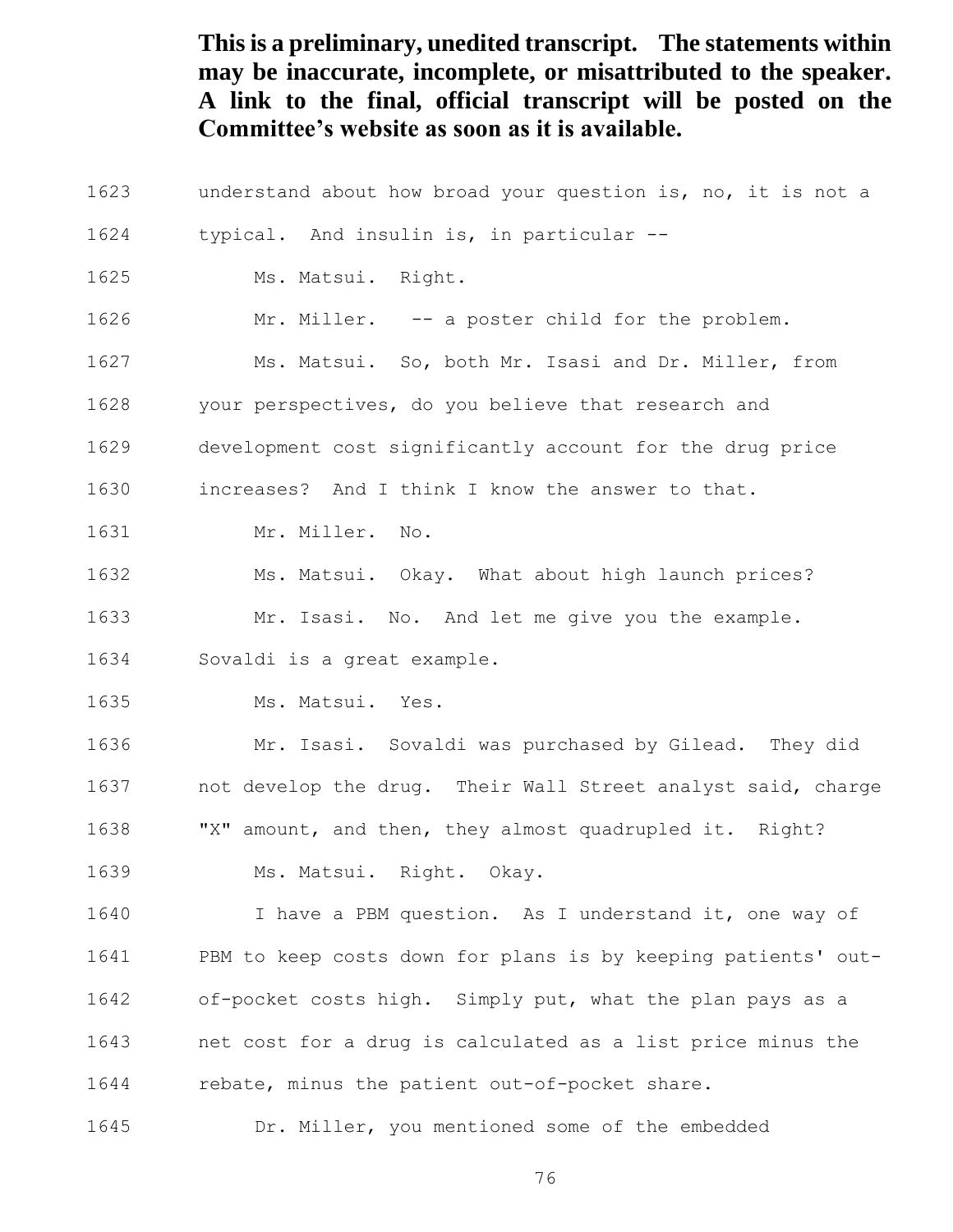incentives in your testimony. From your perspective, how are drug supply chain rebates preventing patients' cost-sharing from coming down? Mr. Miller. So, I mean, I want to be clear when I answer. I do think there is a role for negotiation and there is a role for a net price analysis and thinking through it, because those savings can be spread more generally through 1653 the benefit. But, given the current state of play, in particular, in Part D, there are drugs being placed on preferred formularies because of the rebate, and that is driving the out-of-pocket for the beneficiary and making it hard for the patient to afford it at the counter. 1658 Ms. Matsui. Okay. Mr. Isasi. Yes, and to the chairwoman's earlier question, when you were told, Chairwoman Eshoo, that the net cost was lower, the question is, to whom? The net cost to whom? 1663 Ms. Matsui. Okay. Mr. Isasi. Right? Not the beneficiary sitting in the pharmacy. Ms. Matsui. Right. Okay.

 I think I ran out of time. I yield back. Thank you. Ms. Eshoo. Excellent.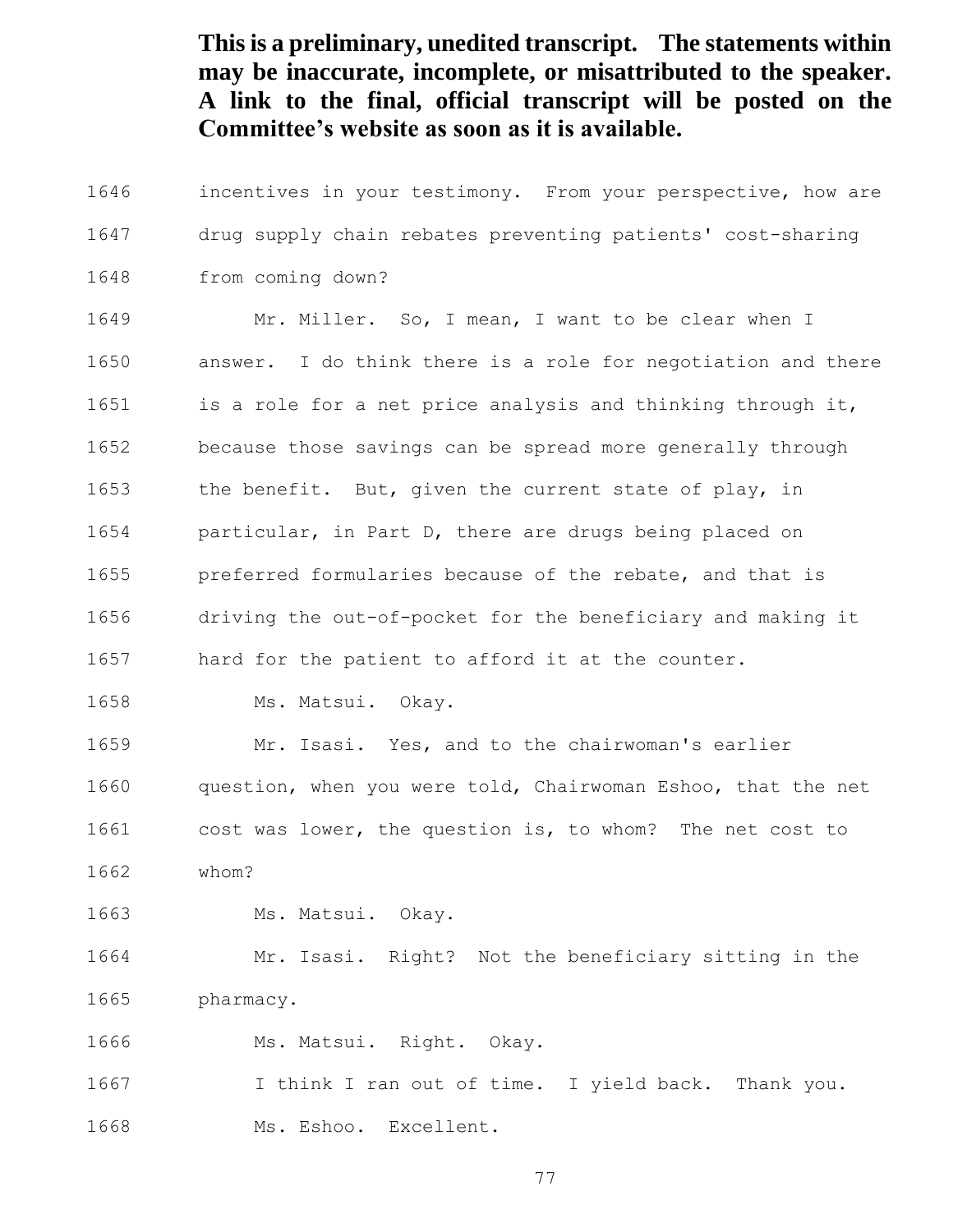The gentlewoman yields back. It is a pleasure to recognize the gentleman from Michigan, Mr. Upton, the former chairman of the full committee. Your time, 5 minutes. Mr. Upton. Thank you, Madam Chair. It is a delight to

be here.

 And I just have got a couple of questions. When we worked on 21st Century Cures, we spent a whole lot of time about thinking about policies that advanced new treatments for patients who had no therapies available, sort of like what former Chairman Walden said about sickle cell. But one of our main goals was to reduce the burden of discovery and development for small companies to ensure that new therapies 1681 got to patients who literally had no hope.

1682 So, I am a little bit worried about the SPIKE Act, which is one of the bills that we are looking at today, looking at perhaps an opposite approach. The bill sets an arbitrary launch price level that triggers burdensome price reporting for companies. Many of the drugs produced for the orphan diseases are often developed by small companies. So, the price threshold doesn't always account for rebates and discounts provided by the manufacturers. If we are going to consider federal price reporting, shouldn't we keep the focus on price increases, what was said a little bit earlier,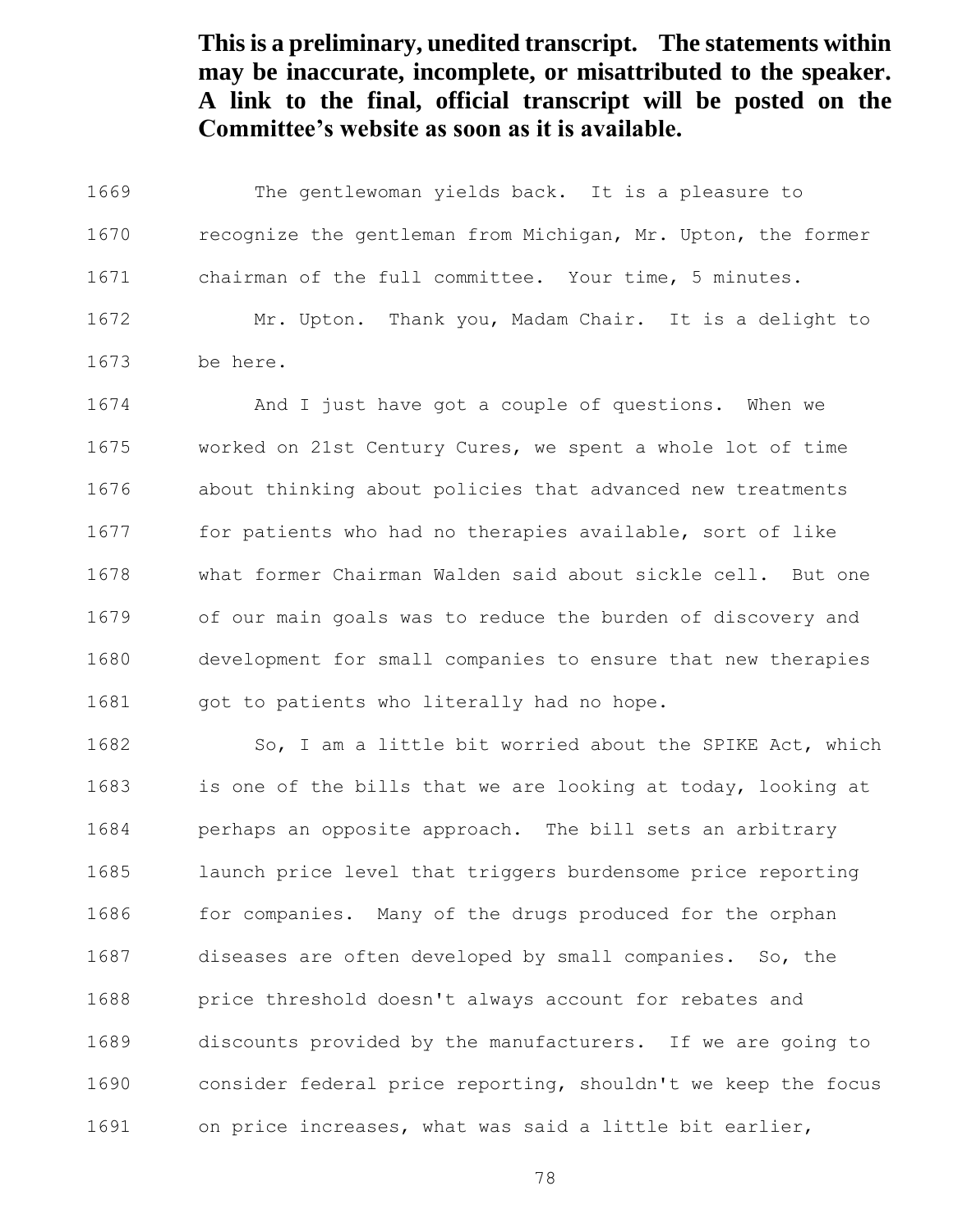rather than launch prices of orphan drugs produced by smaller companies advancing cures? Dr. Holtz-Eakin, what is your reaction to that?

 Mr. Holtz-Eakin. A couple of thoughts. I mean, in the end, I think it is important to focus on what the beneficiary ends up paying, and often, there is a big gap between list 1698 and what they pay. Often, they pay the list, and that is through the rebate structure. So, I think thinking through that carefully is important.

1701 I do think that the kind of documentation that is envisioned by the SPIKE Act is unprecedented. I have never seen any kind of a request anywhere else in the economy, and for smaller manufacturers, it is going to be quite burdensome. I would be concerned about that.

 And I don't see that this produces any particular pressure on pricing. And so, it is a pretty expensive piece of transparency that may or may not be effective.

 Mr. Upton. So, my next question is concerned about H.R. 2064, the Sunshine for Samples Act of 2019. It impacts both drugs as well as devices. So, in 2017, MedPAC recommended that Congress expand the Physician Sunshine Act and require drug companies only. It didn't include medical device companies. So, as you look at device companies, they often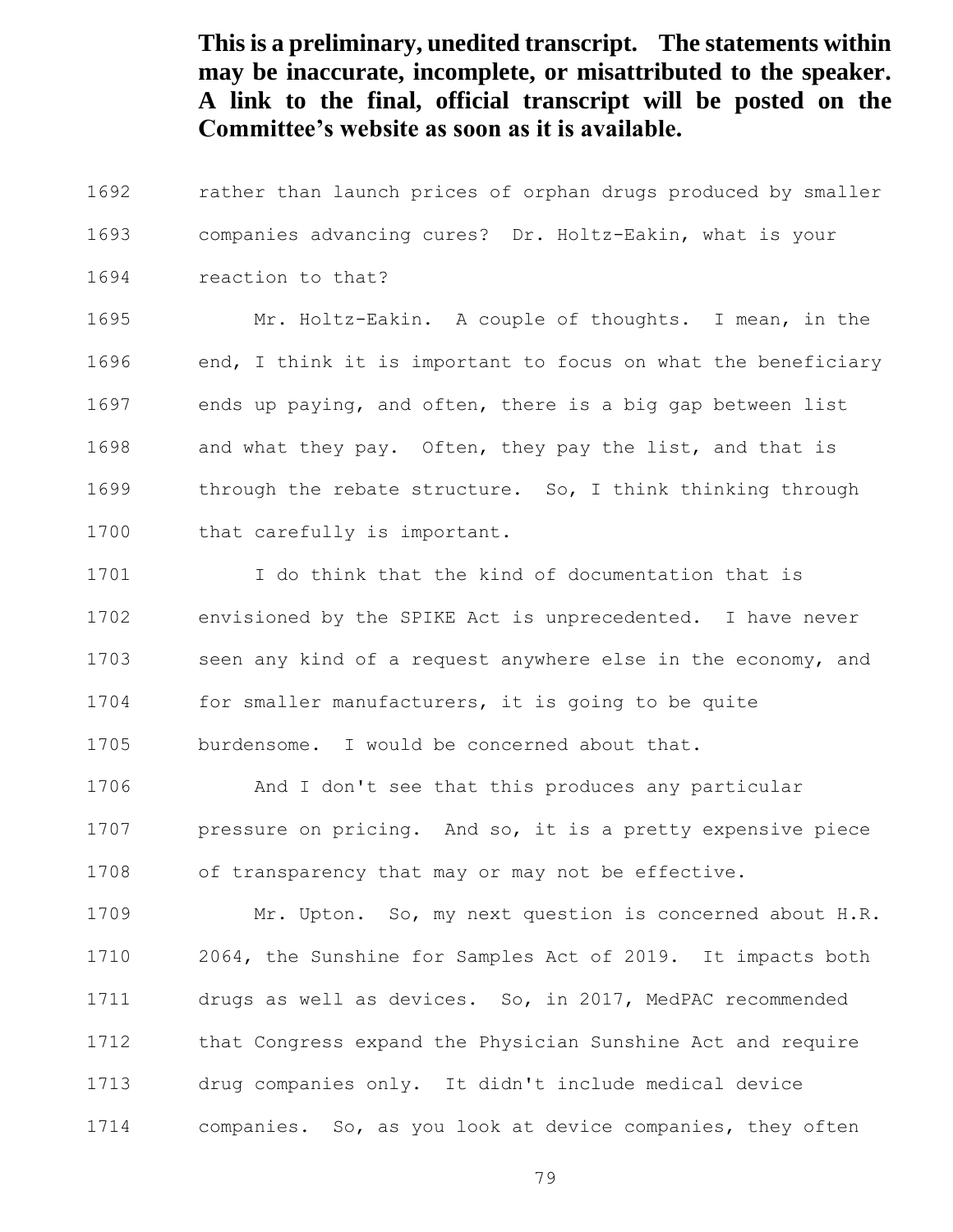provide, I guess, some free devices that are used, like 1716 prosthetics and others, to measure, but really a device is a one-time deal. And what are your reactions to including devices as well onto this bill versus just pharmaceuticals? Mr. Holtz-Eakin. I think it would make sense to not include the devices, see how effective the bill would be, if it goes forward on the drug front. And then, you could always revisit that issue going forward. But devices are very different than the drugs in terms of the one-time aspect. And there is no existing reporting. So, that is the most costly part of what would be envisioned on this.

 And I would just again say, I think building on what is in place as opposed to creating a new reporting channel makes a lot of sense, and that you can have oversight and you can have the FDA be required to provide the data to professional researchers to make sure that samples are used for the therapeutically-appropriate functions, and not to distort physician decisions. That is really what you want to know. All that can be done without putting this on a public website.

Mr. Upton. Thank you. I yield back.

 Ms. Eshoo. The gentleman yields back. I now recognize the gentleman from New Mexico, Mr. Lujan, for 5 minutes of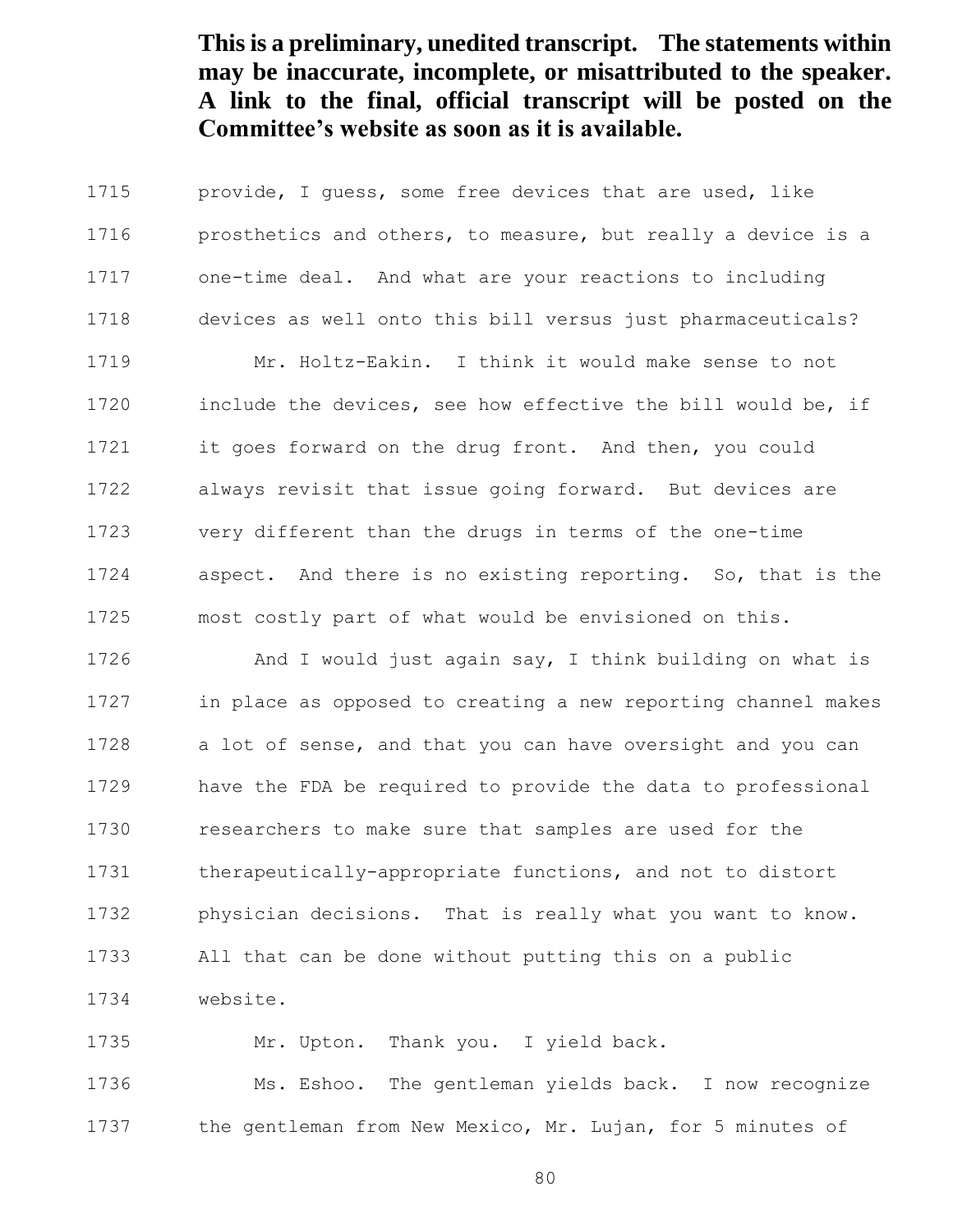questioning.

Mr. Lujan. Thank you, Madam Chair.

 Dr. Miller, you noted in your testimony that more and more drugs are saving people's lives or vastly improving 1742 their health outcomes and quality of life, are launching unsustainable prices that are simply unaffordable. What tools are currently available to control launch prices for 1745 the first-in-class, sole-source, novel therapies, and are there any mechanisms currently in place that constrain the price for these drugs?

 Mr. Miller. As a general proposition. I would say, no, that the mechanisms are not in place. I think it goes back to some comments earlier. When you grant a patent, you are granting a monopoly and the company can come first to class and charge any price.

 I think the tools that I am trying to direct your attention to in the testimony and some of my comments is, in Part D, you might think of additional tools in the instances where you don't have a competitor. Part D was created to exploit competition and have the PBMs negotiate, but you are still going to have drugs that don't have competition. And you might want to think about things like pricing to the clinical value of the drug or some kind of negotiations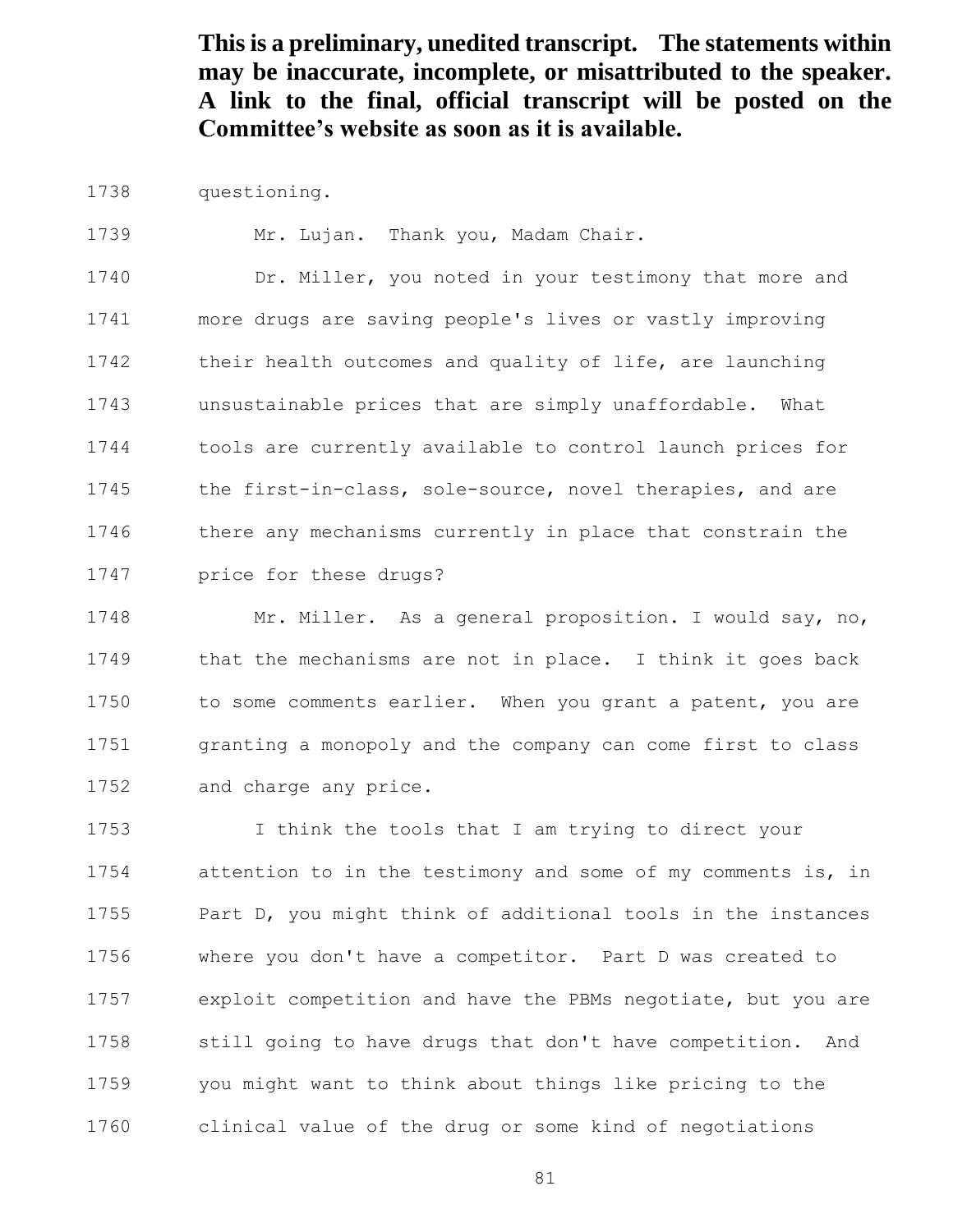strategy.

 Mr. Lujan. How should we better ensure manufacturers are accountable to the public when setting prices for newly-launched drug products?

 Mr. Miller. Well, I think if you were to pursue the mechanisms that I just mentioned to you, that would bring a greater accountability and at least a better price to the Medicare beneficiary and to the taxpayer, if that is what you meant.

 Mr. Lujan. The question that we had last week at hearings as well was the notion that there is a system that has been established such that you post your launch price, which I regard it as the highest price. And then, you have a lot of negotiations. There is discounts. There is rebates. There is other pieces that get to different lowest prices, if you will, that you have for each partner. And I just have a hard time understanding why we just don't get to that lowest price to begin with. They know how low they are willing to 1779 go. They know where they are going to be. So, if this is truly going to take into consideration the impacts to the patient and lowering costs, then that is where we should start.

Mr. -- is it Isasi?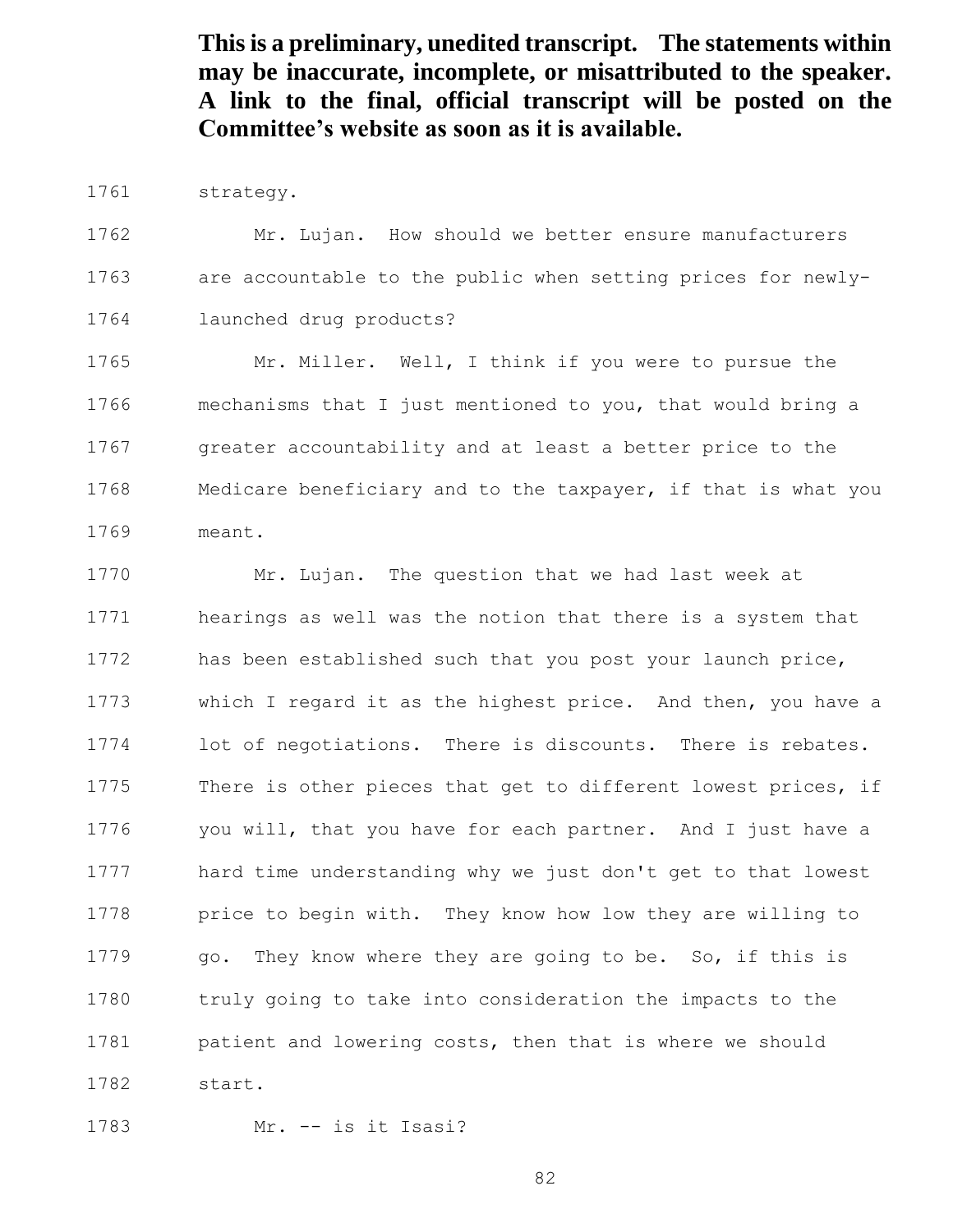Mr. Isasi. Isasi. Mr. Lujan. Isasi. Mr. Isasi. Yes. Mr. Lujan. You noted in your testimony that the threshold to trigger reporting requirements for newly- launched products should be reduced from the current amount included in H.R. 2069 of \$26,000, the median income of average Medicare beneficiaries. Can you explain why Families USA would like to see this threshold price reduced for reporting purposes? Mr. Isasi. Yes, absolutely. Thank you for the question. It is critically important that we understand that, as

1797 these changes take place, industry is going to adapt, right? And so, what we will find is all the launch prices will come in just under whatever threshold is set. So, we have got to lower the threshold to a threshold that is based on the actual realities of the families who are in the benefit.

 And to your earlier question, I also want to mention that a lot of folks don't realize this, but from the industry's perspective, even companies that aren't American, they start here in the U.S. launching first here, because we 1806 are willing to pay the highest price, twice, three times,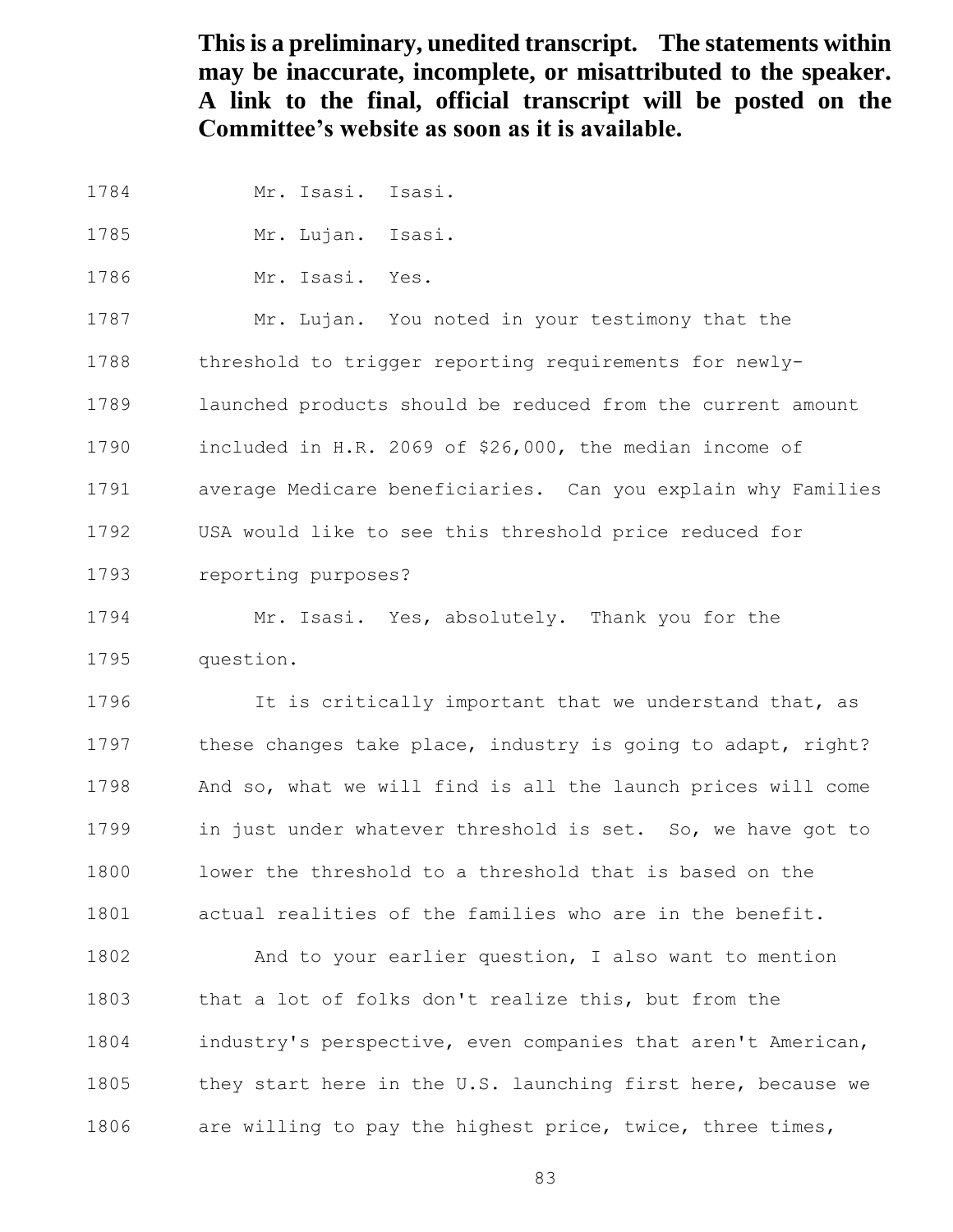four times more than the rest of the world, right? They 1808 start here. They set an incredibly high price. Then, they go out in the rest of the world and negotiate because we 1810 don't negotiate.

 Mr. Lujan. I still want to talk a little bit more about 1812 the average Medicare beneficiary. One, I agree with your response to the first question. That is a concern that I have as well. How do we address that? And how do we set up a better environment when it comes to fairness?

1816 To the question that I asked Dr. Miller, the number of people that are going to go without these therapies because 1818 they can't afford them --

1819 Mr. Isasi. That is right.

 Mr. Lujan. -- which is growing in the United States. The advocacy that you are bringing forward in your testimony about lowering the amount that is listed in H.R. 2069, the \$26,000 -- and in your case, it would be a lower number -- but \$26,000 is how much a family would make, would earn in a year. And all that this is saying is, if you are going to list your drug price higher than a Medicare beneficiary makes in an entire year, you should say why. Does that sound fair?

Mr. Isasi. Very fair.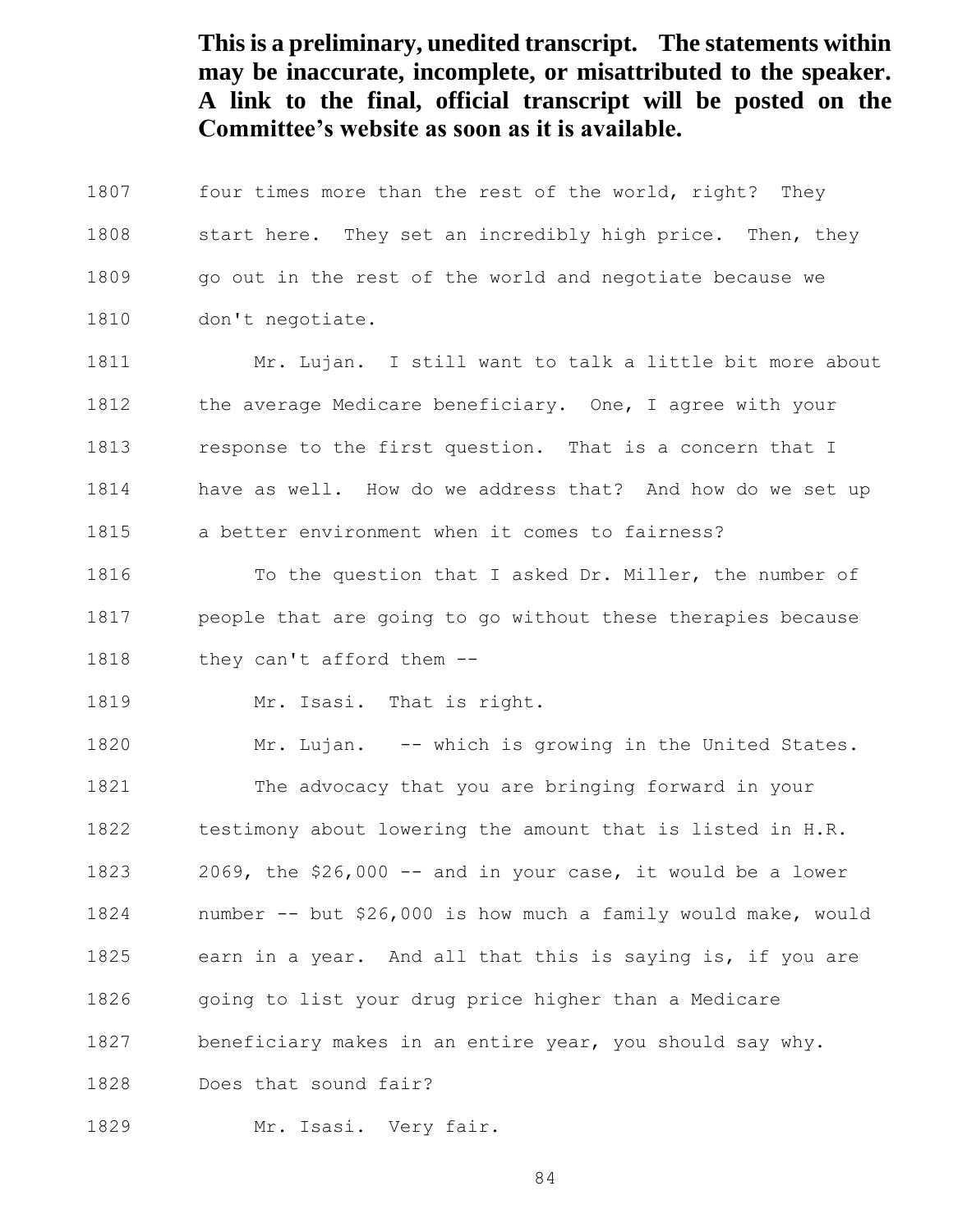Mr. Lujan. Madam Chair, I think that, as we talk about 1831 pricing care and the notion that, if you just leave it alone, and if Congress walks away and no one wants to be a part of this, that it will fix itself, it has not worked yet. And too many people out there are suffering and they are getting hit every day. And we should be reminded that we made a commitment, when we went to the American people over the last 1837 two years, that we would pass legislation to lower the cost of prescription drug prices for the American people, and we had better deliver on it.

1840 And with that, I yield back.

1841 Ms. Eshoo. Amen.

 The gentleman yields back. I now would like to recognize the gentleman from Virginia, Mr. Griffith, 5 minutes for questioning, sir.

Mr. Griffith. Thank you very much, Madam Chair.

1846 Let me say, so that everybody is clear, my Democratic colleague just said that, you know, taking no action isn't working. He is right. And we are going to have to take action. And so, we will have to sort out what is the best action that we can take. But I think both sides of the aisle are dedicated to figuring out how we fix this. And there is all kinds of different ways to do it and all kinds of issues.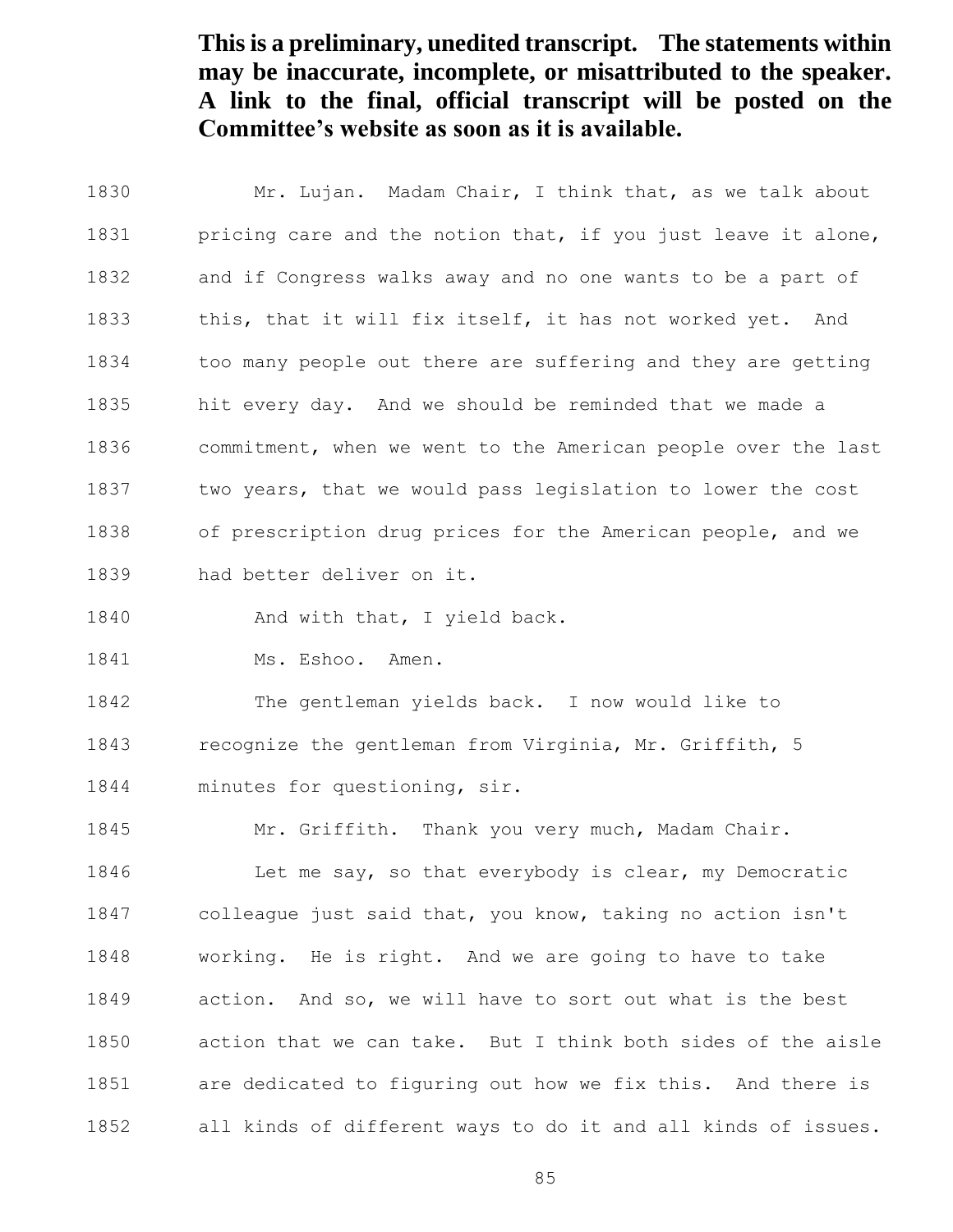Dr. Feldman, in your oral testimony, I was very taken with what you were saying. You indicated you had a patient who had gotten a call to change their drug. I believe it was for rheumatoid arthritis, is that correct? And I want to know who called them, not the individual's name, but was it the PBM? Was it the insurance company? Who called them and said, "Hey, let's switch you over to this new drug."? Dr. Feldman. It was the PBM, and they received a

notification in the mail.

 Mr. Griffith. So, they received a notification in the mail from the PBM. And were you ever consulted about that? Dr. Feldman. No. In fact, the patient brought it to me and said, "I've been asked to switch to this drug, a lower- cost alternative." And it is not necessarily a lower list price. This happens all the time when you have midyear formulary changes. Patients just get dropped. They won't even pay for it anymore. So, this at least was slightly less egregious than the complete exclusion of a drug from preferred formulary.

 Mr. Griffith. But you also indicated that this drug was not similar. It was not really an alternative for that patient. Can you explain that to me?

Dr. Feldman. It treats rheumatoid arthritis, but it was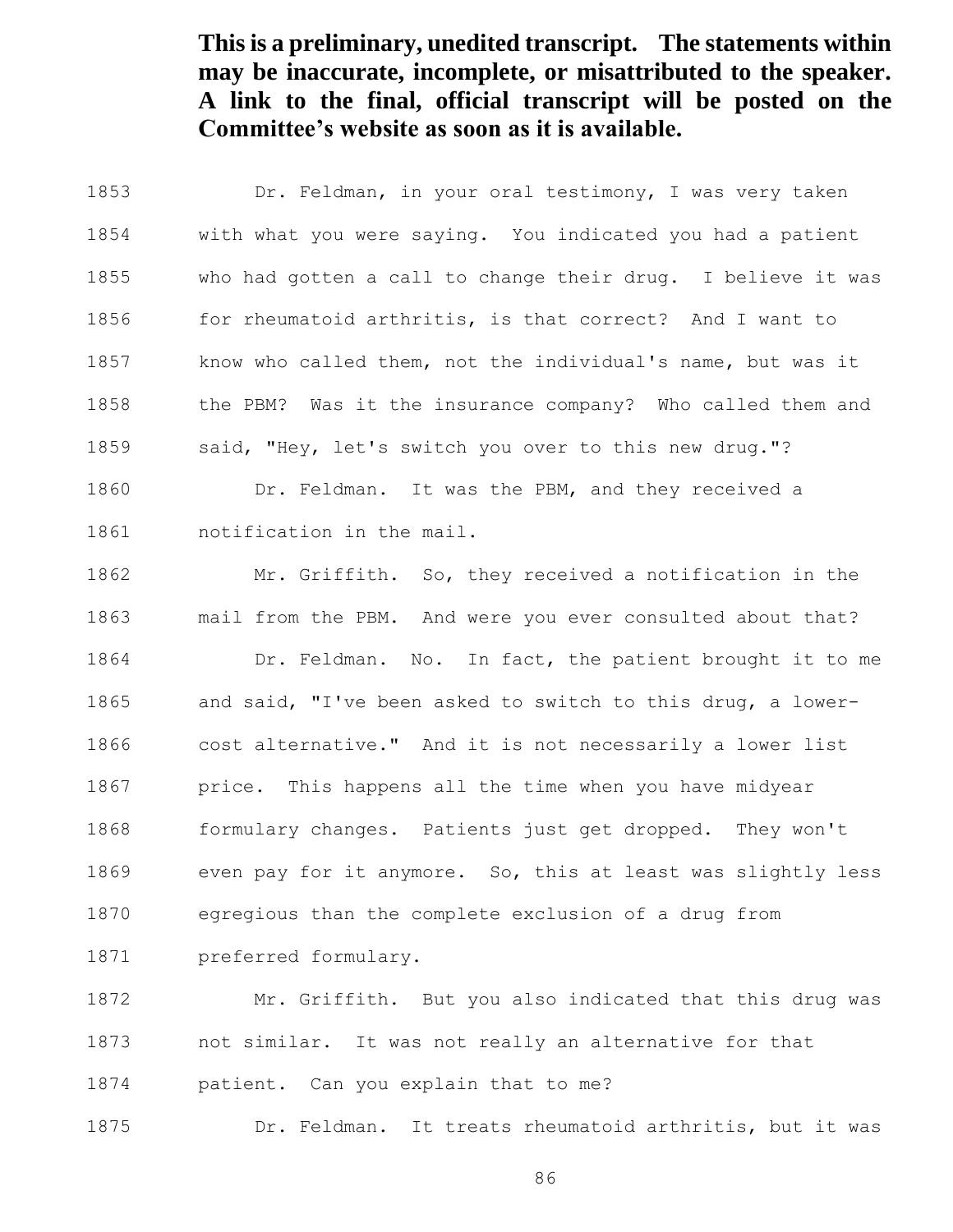1876 not a therapeutic equivalent drug. You know, there are different mechanisms of action in the immune system. And the drug that this patient finally ended up on affected T cells in a certain way. This one was something, a different drug entirely that did not affect the same part of the immune 1881 system. So, it would be ridiculous for me to change it. Mr. Griffith. So, let me try to break this down into more simple terms that I can understand, and hopefully, the folks back home who will be watching this later or watching it now will be able to understand. So, antacids, I take Zantac because I have lots of food allergies, and a lot of times a stomach upset is caused by my allergies. That being 1888 said, Tums doesn't do much for me, as a result of that, and Zantac has an antihistamine in it. Are you saying that what they did was they took him off the Zantac that had something that could help him and moved him onto something like the Tums, which might be a very good product for some people, but doesn't work for me? Is that what you are trying to say? Dr. Feldman. Scientifically, it is not the same -- Mr. Griffith. Okay. 1896 Dr. Feldman. -- but, conceptually, yes. 1897 Mr. Griffith. Conceptually? Okay.

[Laughter.]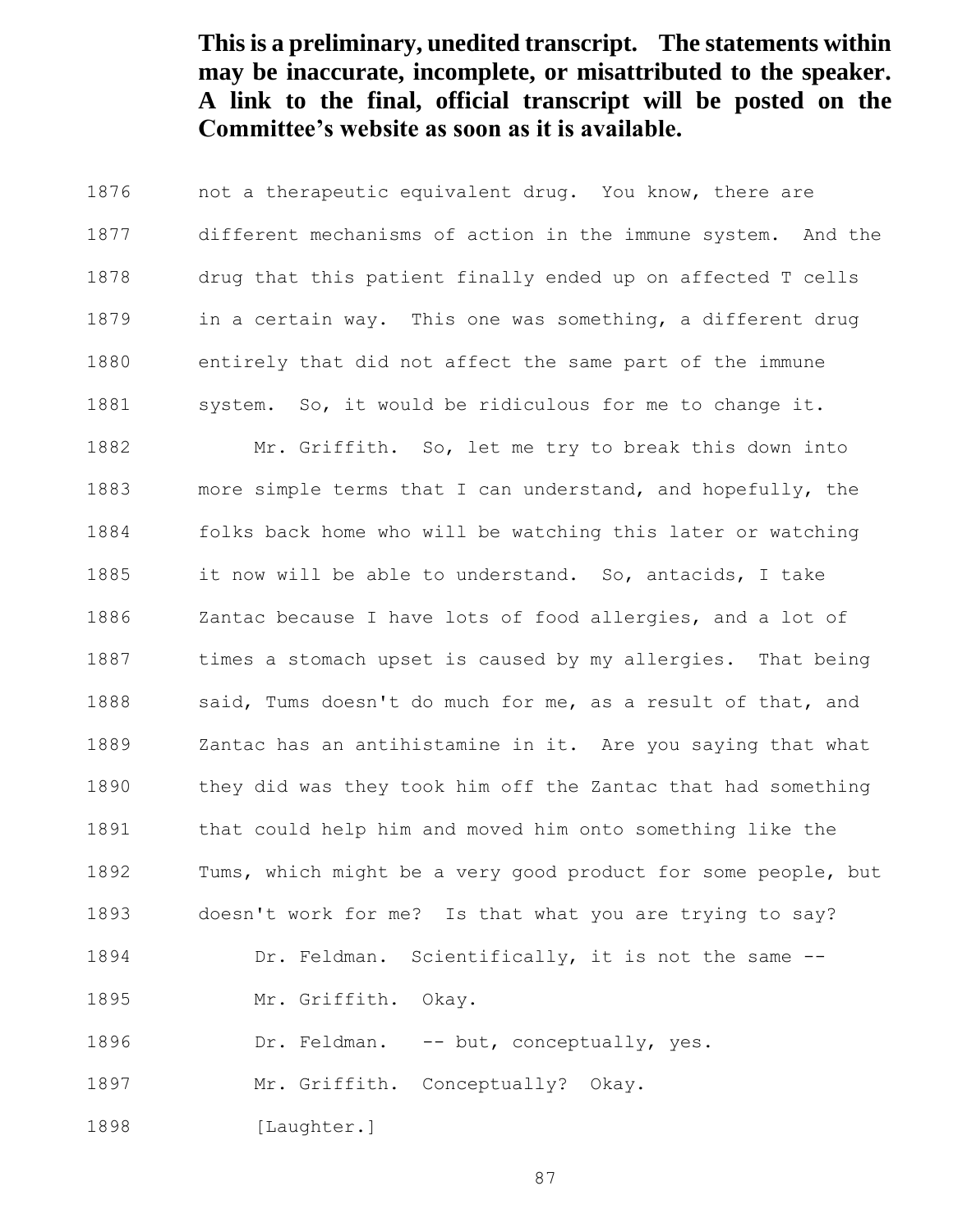1899 At least I got the concept.

 Ms. Bass, all right, shouldn't PBMs at least be trying 1901 to contact doctors? Look, my stomach upset is not a big deal. But somebody that has got rheumatoid arthritis, that is a big deal. Shouldn't the PBMs be contacting the doctor to say, for this patient, does this switch make sense because we are trying to save some money? Now I don't mind anybody trying to save some money, but let's make sure it works for 1907 the patient.

 Ms. Bass. So, in those kinds of situations, there are definitely appeals rights for everybody in Medicare and every private sector plan. And PBMs absolutely work with doctors 1911 to figure out in that instance what the right thing is.

 Mr. Griffith. But most patients don't understand the appeals rights. They don't understand the appeals process. They just know they have gotten this. And what about the cases like Dr. Feldman said? In some cases, they don't even 1916 give you a choice; it is a matter of "We are no longer paying for the drug that you have been on for the last four years or five years that has been effective for you, and we are switching you over to this drug. And you can pay for that 1920 other drug, if you want to, but we are not paying for it." That really can be disruptive, wouldn't you agree?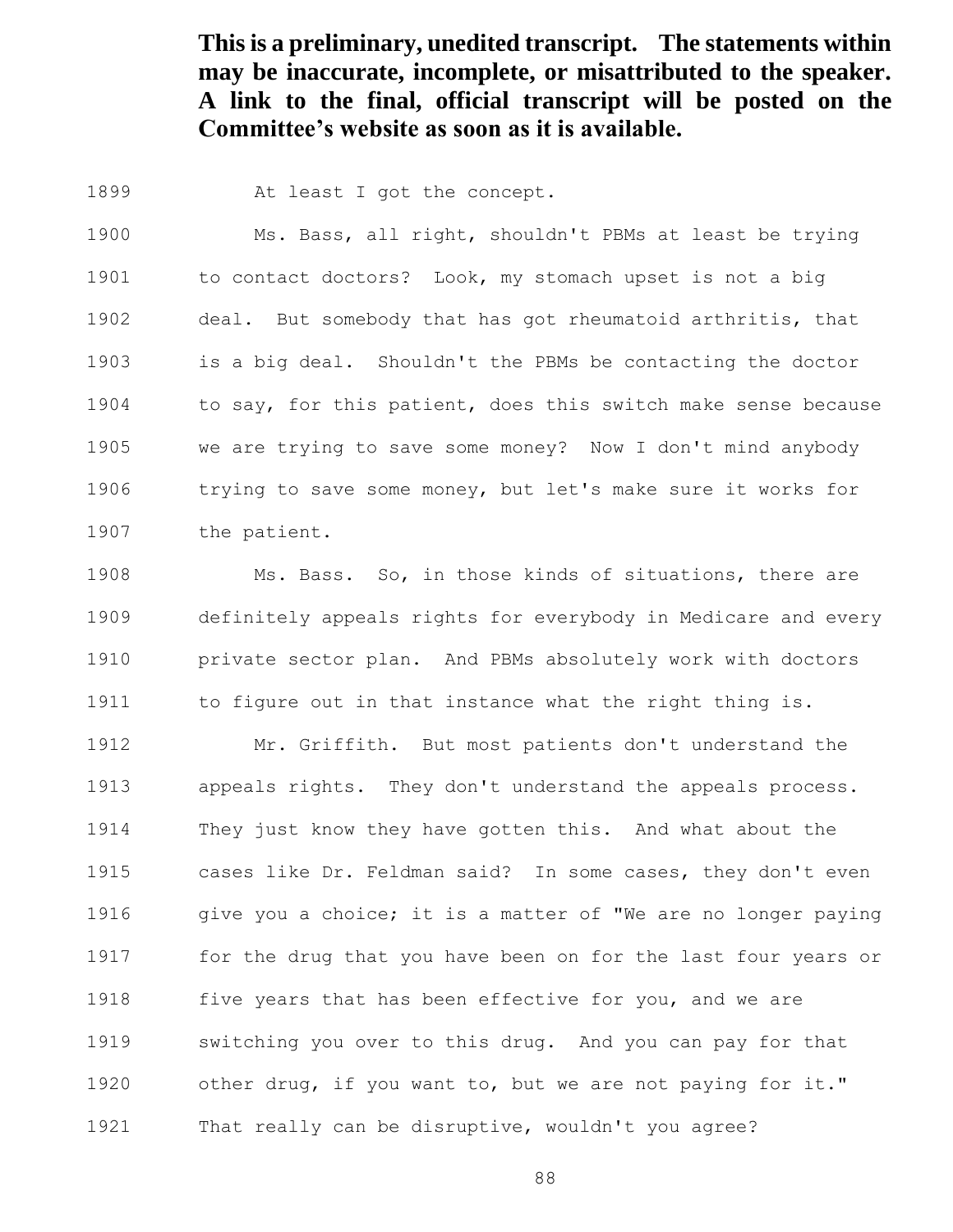Ms. Bass. It sounds terribly disruptive, I agree. Mr. Griffith. So, what can we do about that? Ms. Bass. Again, there are exceptions in Medicare Part 1925 D, and there are processes to go through. And in that instance, the patient would have to go through that with his or her physician.

 Mr. Griffith. So, the physician and the patient are going to have to have a lawyer to help them figure out the 1930 process, is that what you are saying?

 Dr. Feldman. And that is why we need the samples to continue the patient on the correct medication because it can take six to eight weeks to go through an appeals process.

 Mr. Griffith. Thank you. So, that way, you have more 1935 time to go through the appeals process. Well, that makes sense. Thank you, Dr. Feldman.

 How many different PBMs are members of your association? Ms. Bass. Right now, there are about 15.

 Mr. Griffith. About 15? So, across the country we have about 15? Or how many PBMs do we have? Some of them probably aren't members, I guess?

 Ms. Bass. There are 66 full-service PBMs in the U.S., and there are more organizations that provide PBM services. Mr. Griffith. Does that seem like maybe we have got a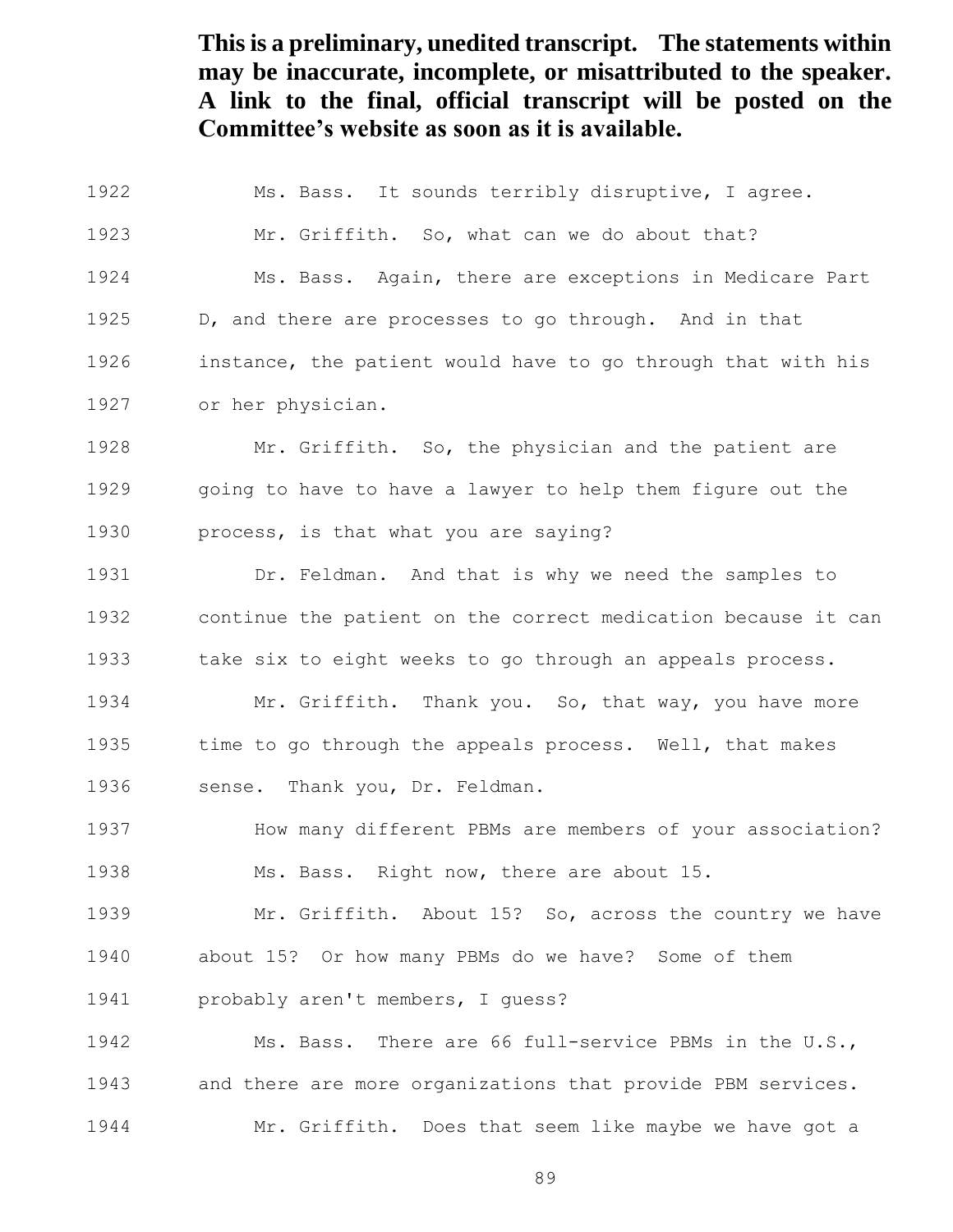little monopoly going in the PBM industry?

 Dr. Feldman. Three PBMs control nearly 80 percent of the population.

 Mr. Griffith. Yes, that is why I was asking the question. And I understand you can't answer that because you have got an association to represent. But the point is that, when we hear testimony that the PBMs are asking our drug manufacturers to raise the list price, and then, many of them get a percentage of the cost of the drug for handling it, it looks like to me the fox is in the henhouse and we are going to have to take some action.

I yield back, Madam Chair.

Ms. Eshoo. I thank the gentleman and he yields back.

 And now, I would like to recognize the gentleman from Oregon, Mr. Schrader, for 5 minutes of questioning.

 Mr. Schrader. Thank you, Madam Chairman. I appreciate it very much.

 Yes, I would associate myself with the remarks of the last two members that talked because industry is,

unfortunately, in a situation where there are a lot of

changes. The pricing structure is completely opaque and very

complex. I don't blame anyone in any of the industry sectors

1967 for that. It has just grown up that way. But, as a result,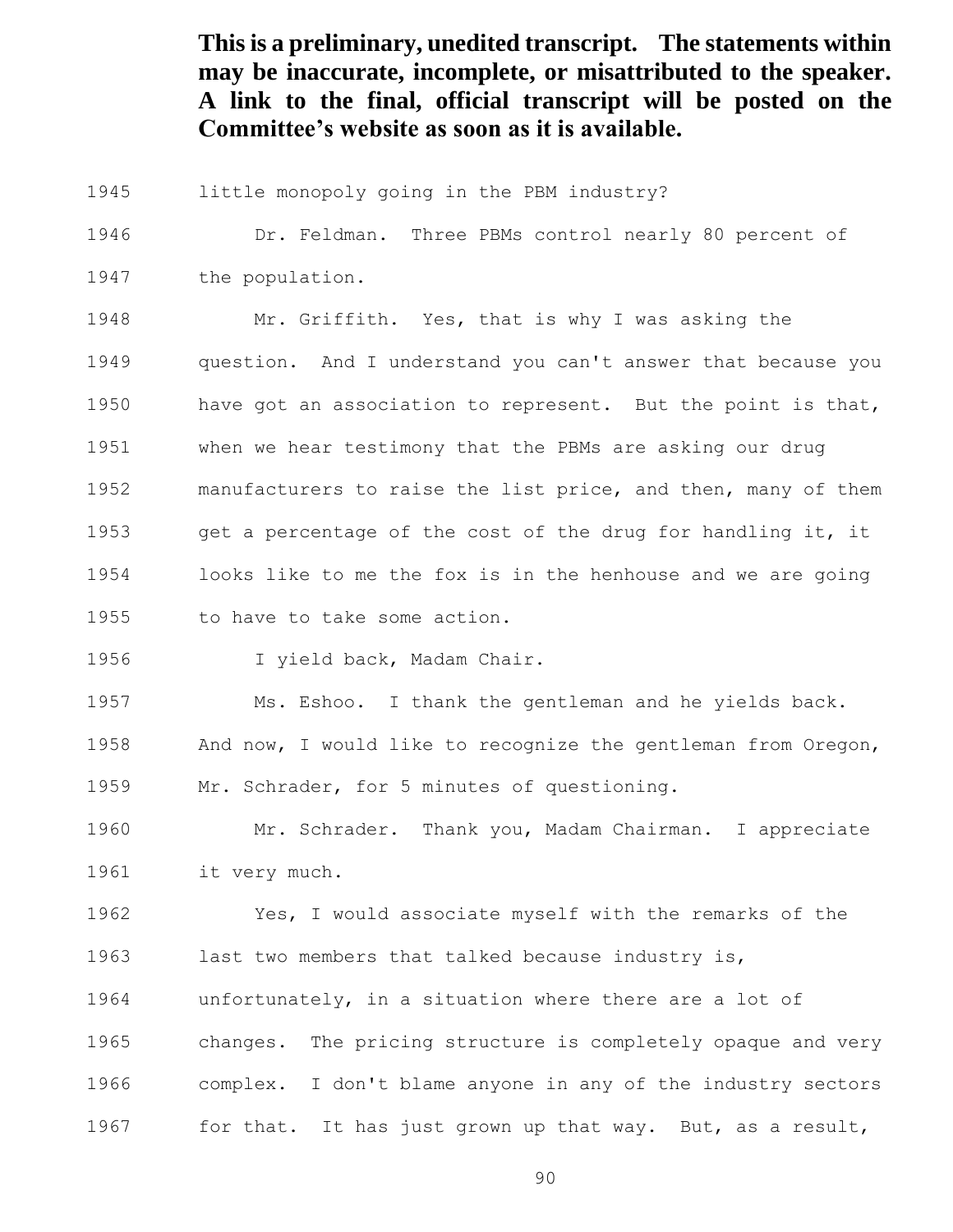it calls for, unfortunately, our work here to make it a little more transparent. And everyone, apparently, loves transparency, but what that means is in the eye of the 1971 beholder, is what we are hearing now. So, that would be, unfortunately or fortunately, our judgment call, hopefully based on hearings we have had. We have had a number of hearings, and hopefully, will give the American people some assurance that we are on their side and trying to help, not stifle innovation, but at the same time make sure they get 1977 the best deal possible out there.

 Ms. Joldersma, I appreciate you being here. I appreciate your discussion on the role that rebates may play and having a higher list price drug get a preferable placement on the formulary. Could you give any examples of medicines where you think that might be the case?

1983 Ms. Joldersma. Well, it is challenging for me, as a 1984 trade association, to speak to what would really be a very proprietary arrangement. But I can say that I noticed last week one of our member companies did testify here and talk about the difficulties it has had with formulary uptake after it did lower the list price of one of its blockbuster medicines really. So, there is that in the record.

I believe that other statements have been made on the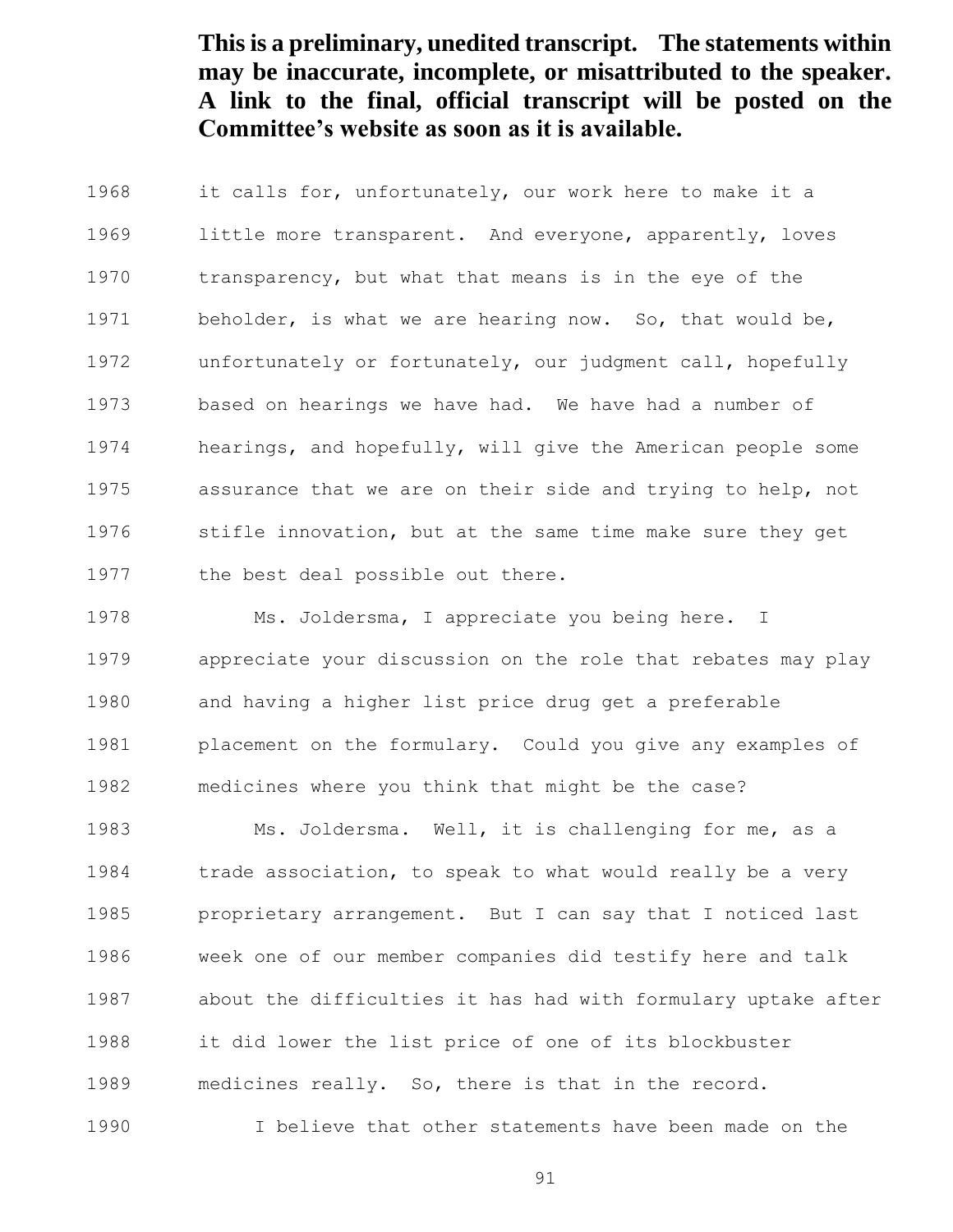1991 record in the diabetes space, where we have seen companies who have launched authorized generics with the hope of being able to lower that list price, and they, too, have faced some challenges. So, there certainly are examples.

 Mr. Schrader. All right. So, then, do you think public disclosure of the discounts, including administrative fees, would be helpful for vetting this?

Ms. Joldersma. So, yes, we do agree that more

 disclosure is required in that, including administrative fees would be important. We have seen the fees that manufacturers pay to manufacturers increase enormously really in the last several years. And at least my read of the current statute is that a whole swath of administrative fees are excluded from reporting under Section 1150(a) that was enacted by the ACA.

 Mr. Schrader. It seems a little bit like PBMs almost double-dip. You have the rebate situation. The price negotiating goes on. Then, there is also this administrative fee, which seems a little inappropriate.

 Ms. Bass, I appreciate the explanation of the role, at least in your testimony, of the P&T committees and evaluating all the clinical and medical evidence that is out there before making coverage recommendations. Does cost and rebate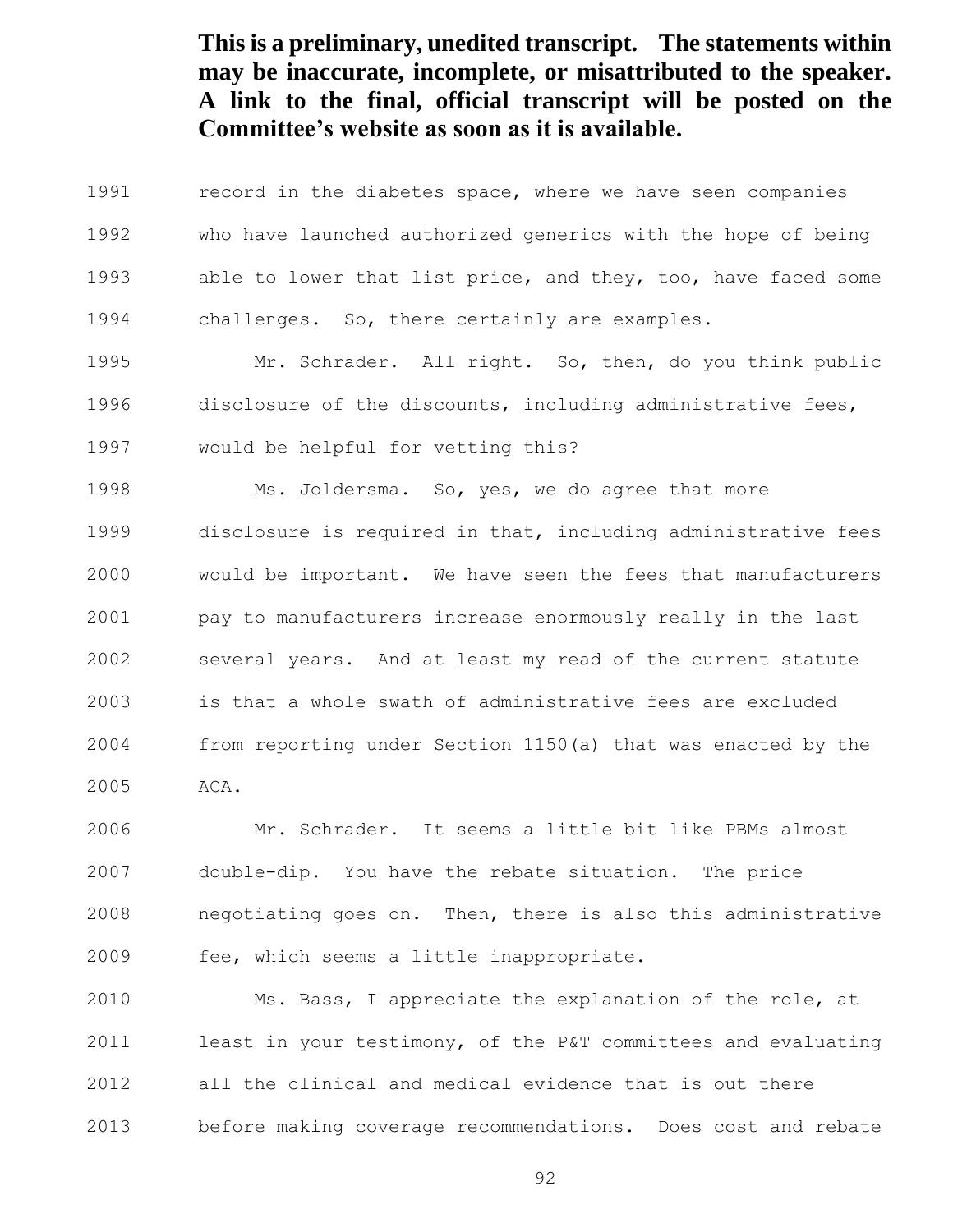amount play at all in these determinations?

 Ms. Bass. The P&T committees work solely on the clinical efficacy of the drugs. And then, they give their recommendations to the PBMs, and the PBMs then go and negotiate to the lowest --

 Mr. Schrader. So, if that is the case, then, how would you explain the higher list price drug with a greater drug rebate receiving a more favorable formulary placement

oftentimes?

 Ms. Bass. If the lower list cost drug came down as low on the net cost basis, it would on the formulary.

 Mr. Schrader. So, it does have an impact, apparently? Do you support increase in transparency in the fees,

including administrative fees I just talked about that you

receive from the pharmaceutical companies; and also, DIR

payments that go on with the pharmacies?

 Ms. Bass. All of the fees and pharmacy DIR are reported in Medicare Part D to CMS.

 Mr. Schrader. So, you wouldn't object to them being public?

 Ms. Bass. So, again, we have issues around public reporting when it is very clear and would get at, would allow for tacit collusion. But, in the aggregate, no.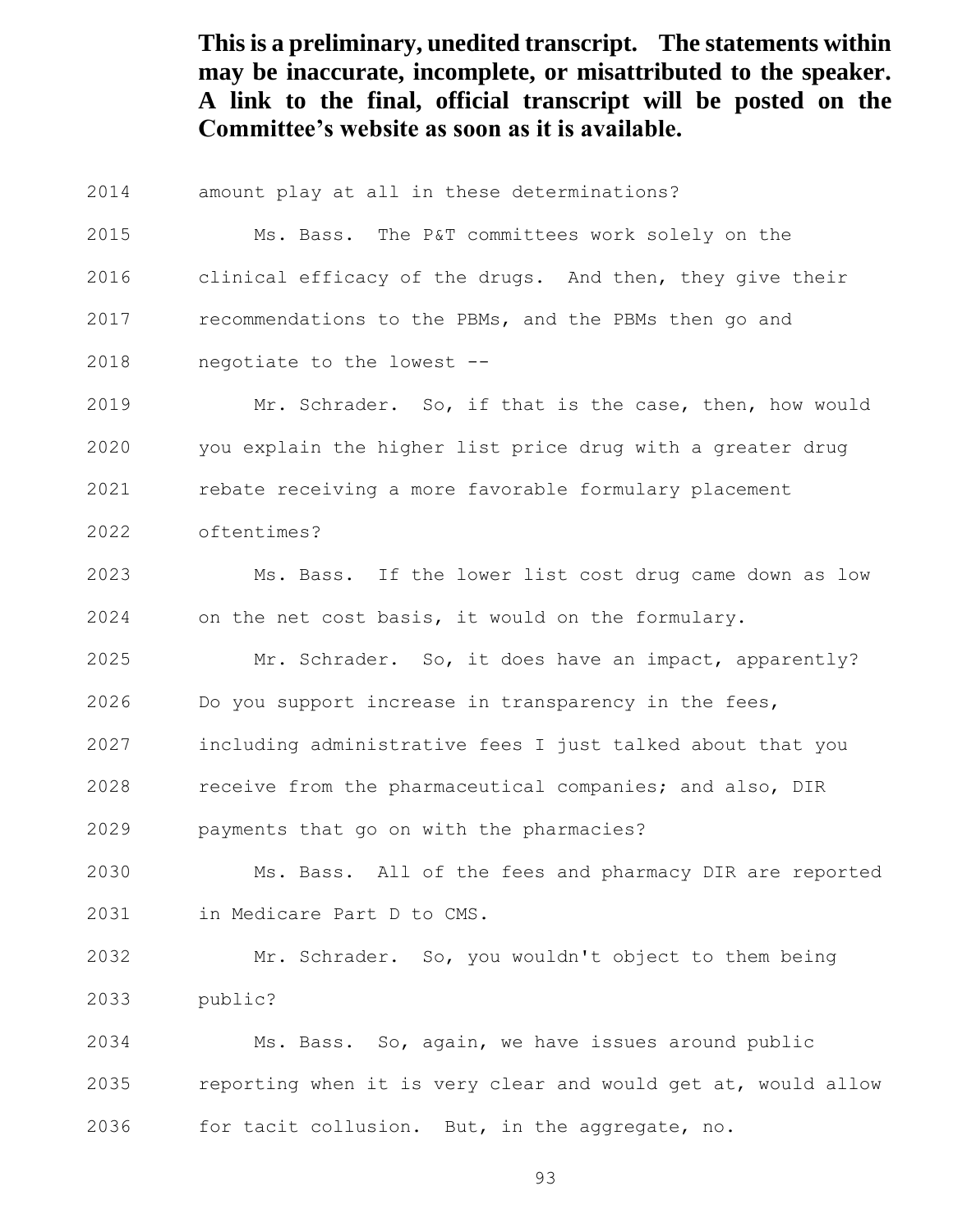Mr. Schrader. Okay. Okay. A question for Dr. Feldman on the samples. I listened to Dr. Burgess talk about his lack of attention to the samples from the standpoint of what he is going to prescribe. He knows what he thinks that patient needs best. I would assume Dr. Bucshon would feel much the same way. The samples, to your testimony -- I was a veterinarian for many, many years -- do provide an opportunity for a patient to get much-needed care they couldn't get otherwise in the interim. To me, the sample issue seems much to do about nothing. Is there really a reason to collect all of this data and go down that road, in your opinion?

 Dr. Feldman. As long as it keeps the samples coming for the patients that need them, I am happy. And I do have specific examples of the question about a lower-price drug not getting on the formulary, if anyone wants to know.

 Mr. Schrader. Well, maybe we could get that to my office after the hearing is finished.

 Following up a little bit, would utilizing existing frameworks for evaluating the quality of a physician and their conduct, how they do things, be a suitable metric for lifting prior authorization? You have testified about how that really makes it difficult; ergo, these samples become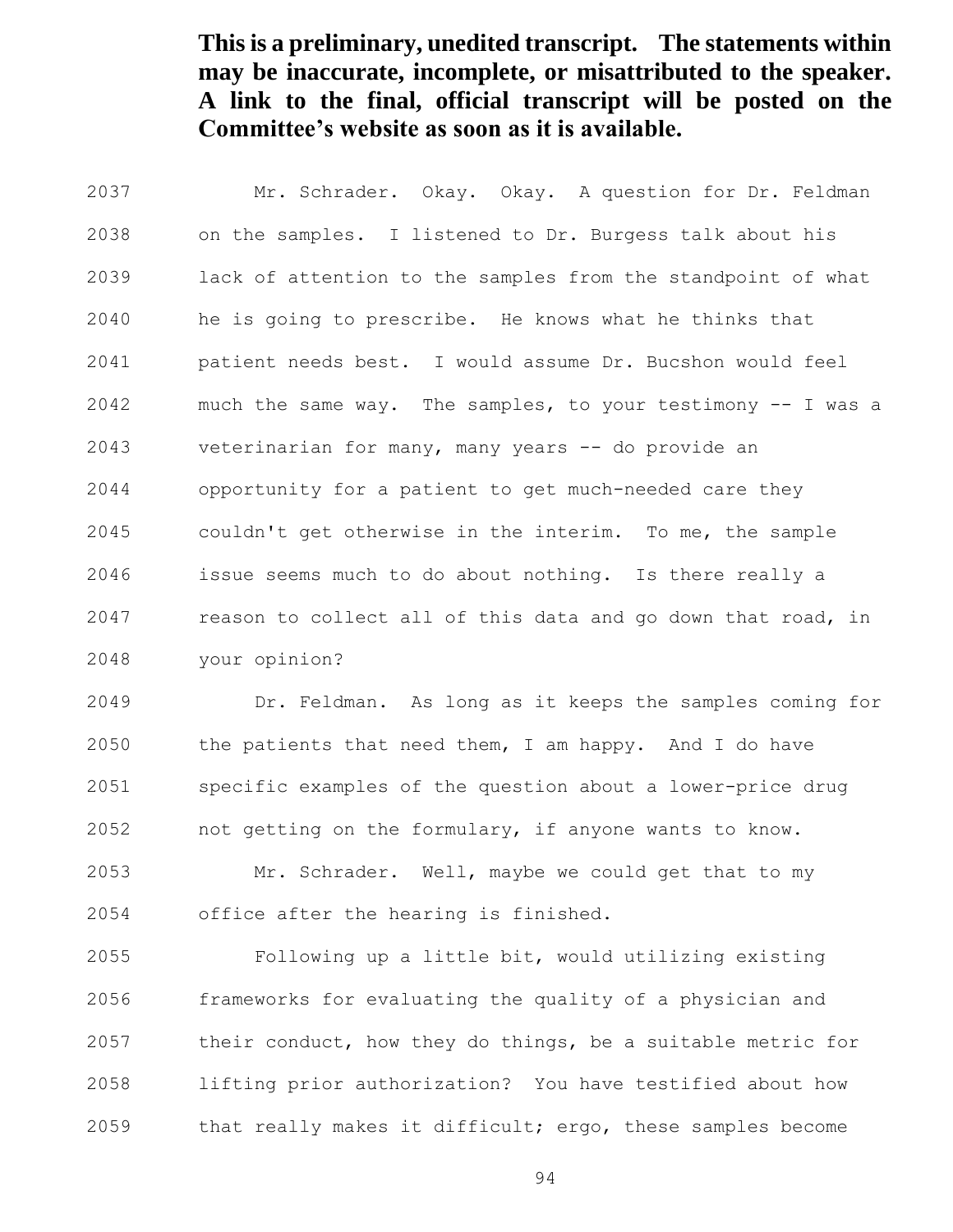- important. We are trying to find ways to lessen the
- requirements for prior authorization. Are there some
- policies, either that a physician's office, a hospital,
- whatever, follows that might give us some guidance to help us
- help you?
- Dr. Feldman. Yes. With specific guidelines and
- pathways developed by certain physician groups, we can bypass
- PAs on things from MRIs to certain drugs. And I think that
- is a valuable way to make it easier for the patient to get
- the proper medication.
- Mr. Schrader. If we could get some of that, that would be outstanding.
- And I yield back. I am sorry.
- Ms. Eshoo. The gentleman yields back. I now recognize the gentleman from Indiana, Mr. Bucshon.
- Mr. Bucshon. Thank you, Madam Chairwoman.
- I was a surgeon before I was in Congress.
- Ms. Eshoo. Dr. Bucshon, I am sorry.
- Mr. Bucshon. Yes, thank you.

 I would agree, Mr. Schrader, that the sample issue is a red herring. I mean, I will just say, as a physician, the basic premise that we practice medicine based on this type of thing as a group is false. I would decide what type of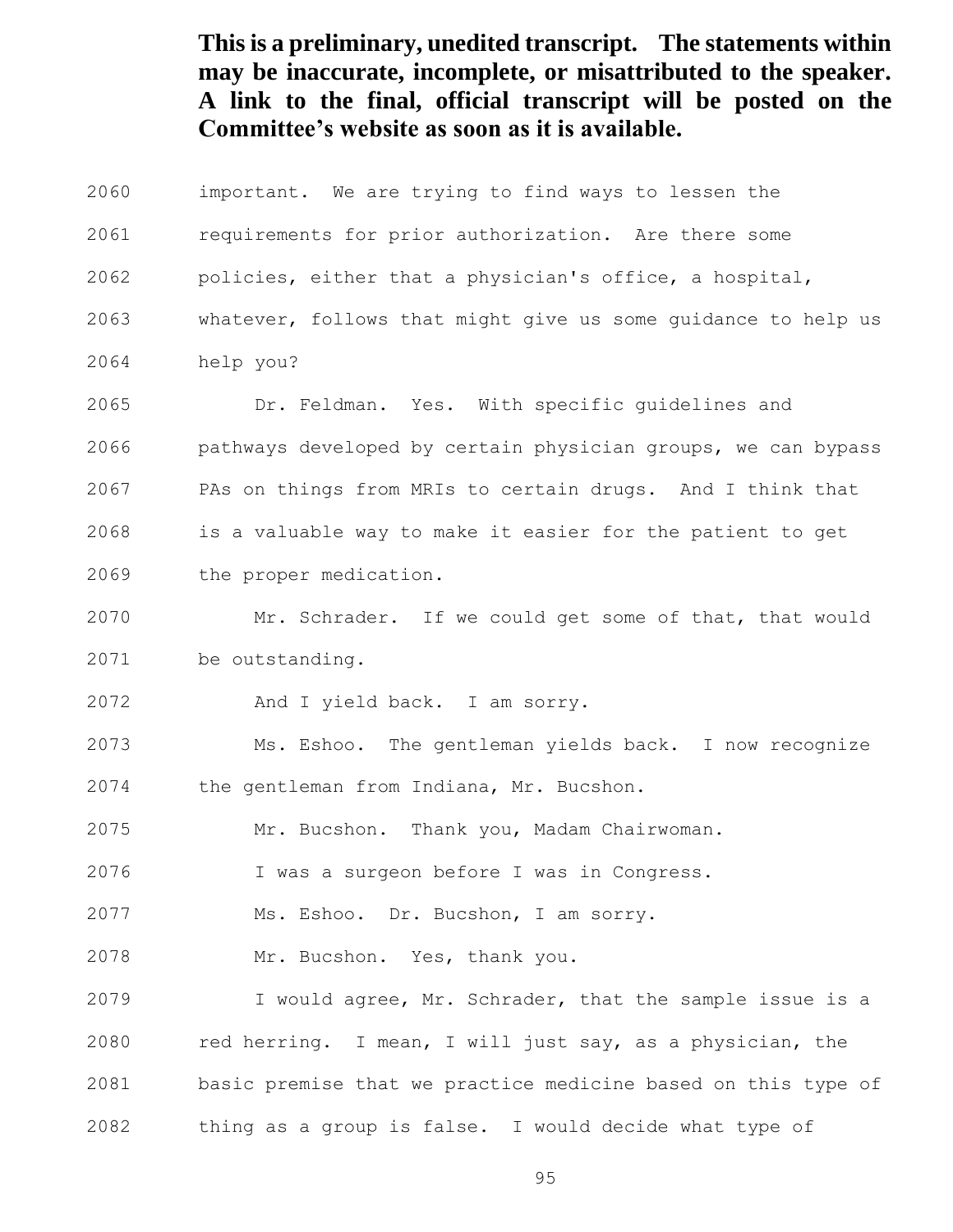medication that a patient is on and, then, ask my staff, "Hey, do we have any samples of this?", not the other way around.

 The other thing is, from a PBM perspective, I don't like restricted formularies, and I particularly don't like it when non-medical people don't allow access to medications for patients based on profit. And we have heard a lot of testimony, and that may not be pervasive across the industry, but there clearly is substantial evidence that that is happening.

 And I don't believe it when people say that drug companies aren't being called literally daily and talking about their list prices and the margins and other things like that. That is happening, and the incentives are just not aligned.

2098 The last thing I will say, and then, I have a couple of questions, is we have been going after providers now since the last 1980s, cutting reimbursement to the people that actually are in the arena taking care of patients. And it has solved all our problems, right? It is the providers' fault. They make too much money. They are doing too many procedures. They are prescribing too many drugs. Well, the reason we haven't been able to make a dent in medical prices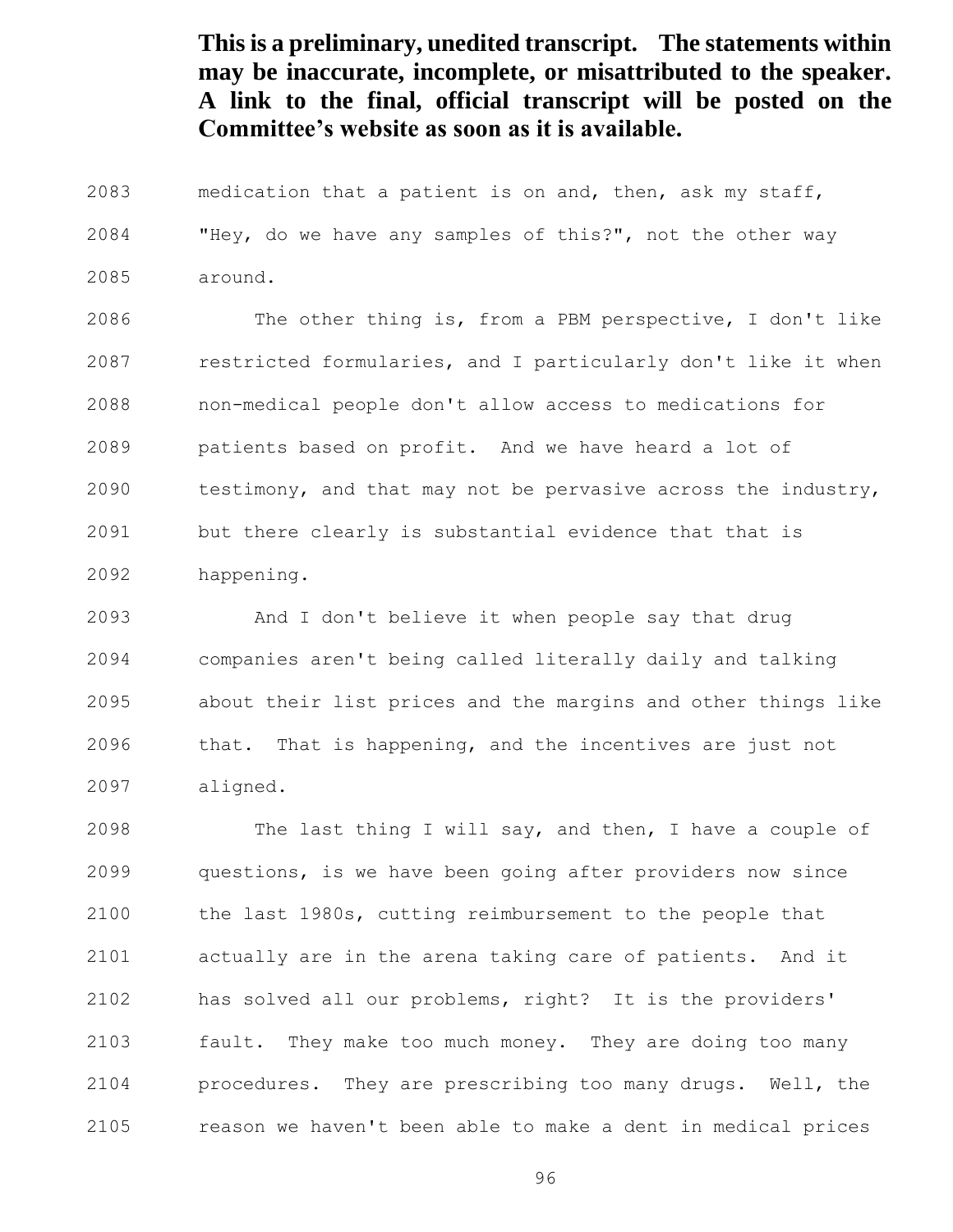-- in fact, it is worse not only in this, but other areas of medicine -- is because that is not the problem. And now, we have got shortages of physicians nationwide as a result, including particularly in primary care.

 Ms. Joldersma, as part of H.R. 2087, the Drug Price Transparency Act, all drug manufacturers will be required to submit information to the Secretary on the average sales price, ASP, for physician-administered drugs coming under Medicare Part B. However, it is my understanding that certain medical devices that are reimbursed under the drug benefit could be excluded from this requirement. In keeping with the spirit of transparency and market-based pricing, is there opposition to including a policy change to ensure all such devices reimbursed as drug products also would be subject to ASP reporting?

 Ms. Joldersma. From the perspective of PhRMA, no, there is no opposition.

 Mr. Bucshon. Okay. Well, Chairwoman Eshoo, I hope we can work together to address this issue and the legislation as it moves forward.

 And so, I just want to again, on the samples, Dr. Feldman, you raised the issue, and again, is there any evidence in your view anywhere that samples that are given to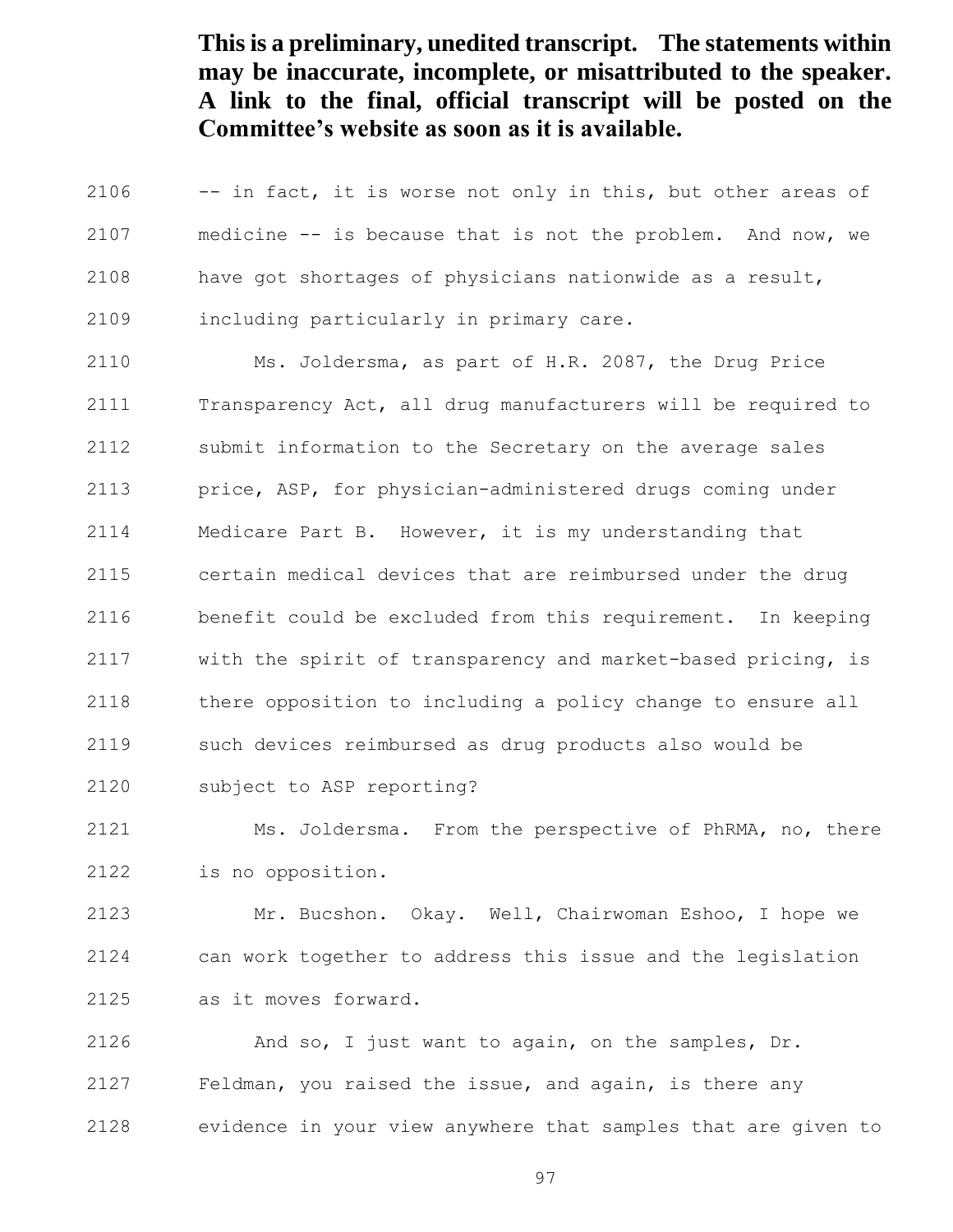- physician offices have any effect on overall practice of medicine? And also, doing this type of reporting, do you feel like it would do anything to lower drug prices? Dr. Feldman. I don't think it will do anything to lower drug prices. And, no, they have absolutely no bearing on my prescribing habits whatsoever. Mr. Bucshon. Mr. Holtz-Eakin, do you think particularly that the sample issue is a big enough issue that it would have any substantial impact on lowering drug prices? As you pointed out, the key here is out-of-pocket costs. That is what we are trying to get down.
- Mr. Holtz-Eakin. I don't think the sample issue drives much.
- Mr. Bucshon. Yes. So, there is just really, really no evidence that that would be the case.
- And I guess, Ms. Bass, what do you think of the administration's proposed rule on rebates?
- Ms. Bass. We don't think that the administration's proposed rule on rebates will do anything to lower list prices.
- Mr. Bucshon. How come?

 Ms. Bass. Because the manufacturers set the list prices, and the PBMs negotiate lower net costs, but PBMs are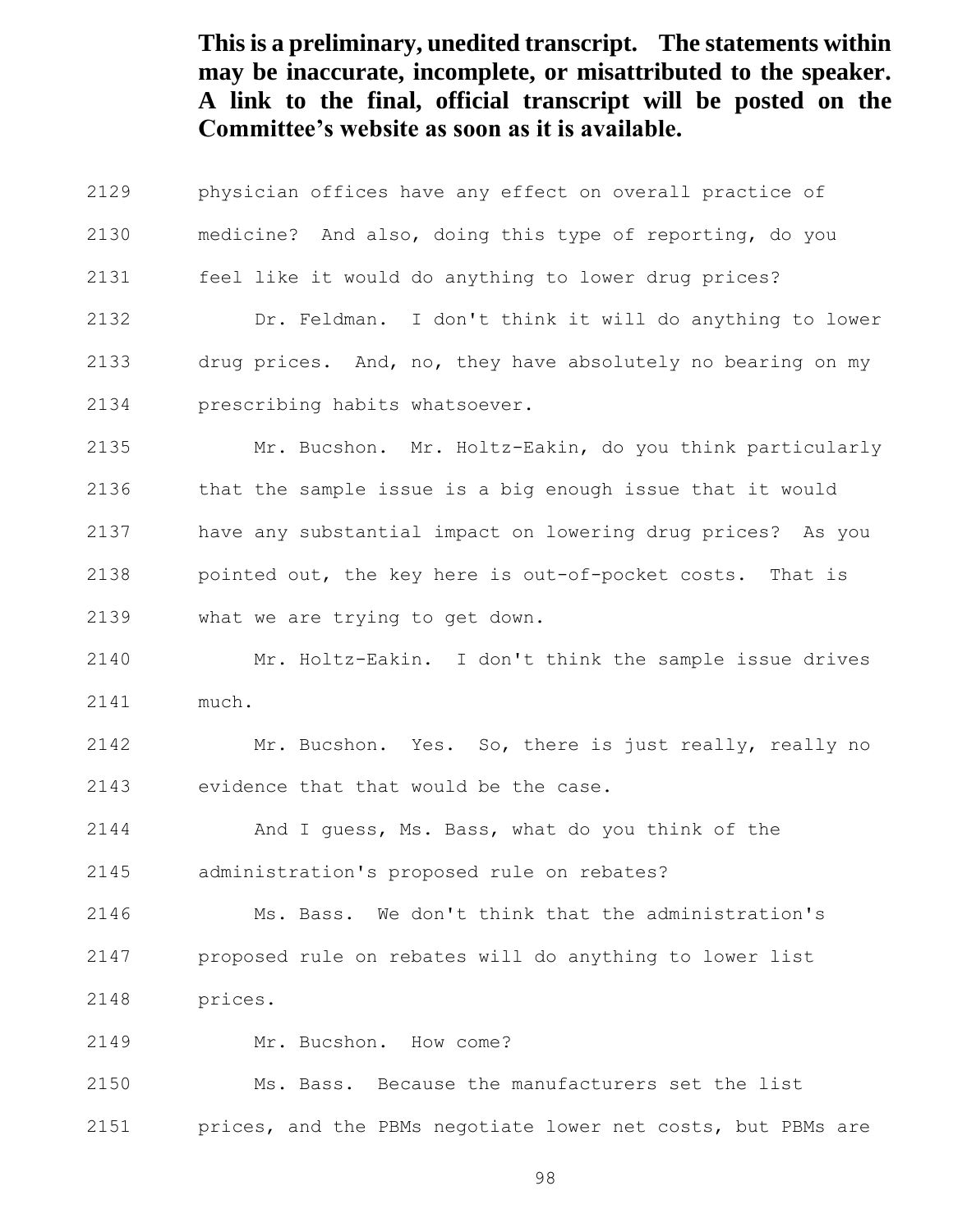not involved in list prices.

 Mr. Bucshon. Don't get me wrong, I know that PBMs have a value-added role in this whole thing. My personal view is that the proposed rule is, although the devil is in the details, is something that is going to lower, going to take away the upper pressure on list price. I mean, I know the PBMs all say that it won't make any difference at all, but I would argue that it does. I mean, what is your view on that? Ms. Bass. We would respectfully have to agree to disagree. We do think that there is a conversation to be had around the use of the price concessions PBMs negotiate. Mr. Bucshon. Okay. Fair enough. Ms. Bass. But, right now, they are used for premium in Part D. And what the Secretary is trying to get at, I believe, in part, aside from lower list, is to help people at

2167 the pharmacy counter.

 Mr. Bucshon. Okay. With your indulgence, Madam Chairwoman, Mr. Holtz-Eakin, you had a little comment on that?

 Mr. Holtz-Eakin. Just from the economics of it, if you have the ability to negotiate rebates, you ought to have the ability to negotiate prices, and it is the same negotiation. It will be more effective if the rule covered not just Part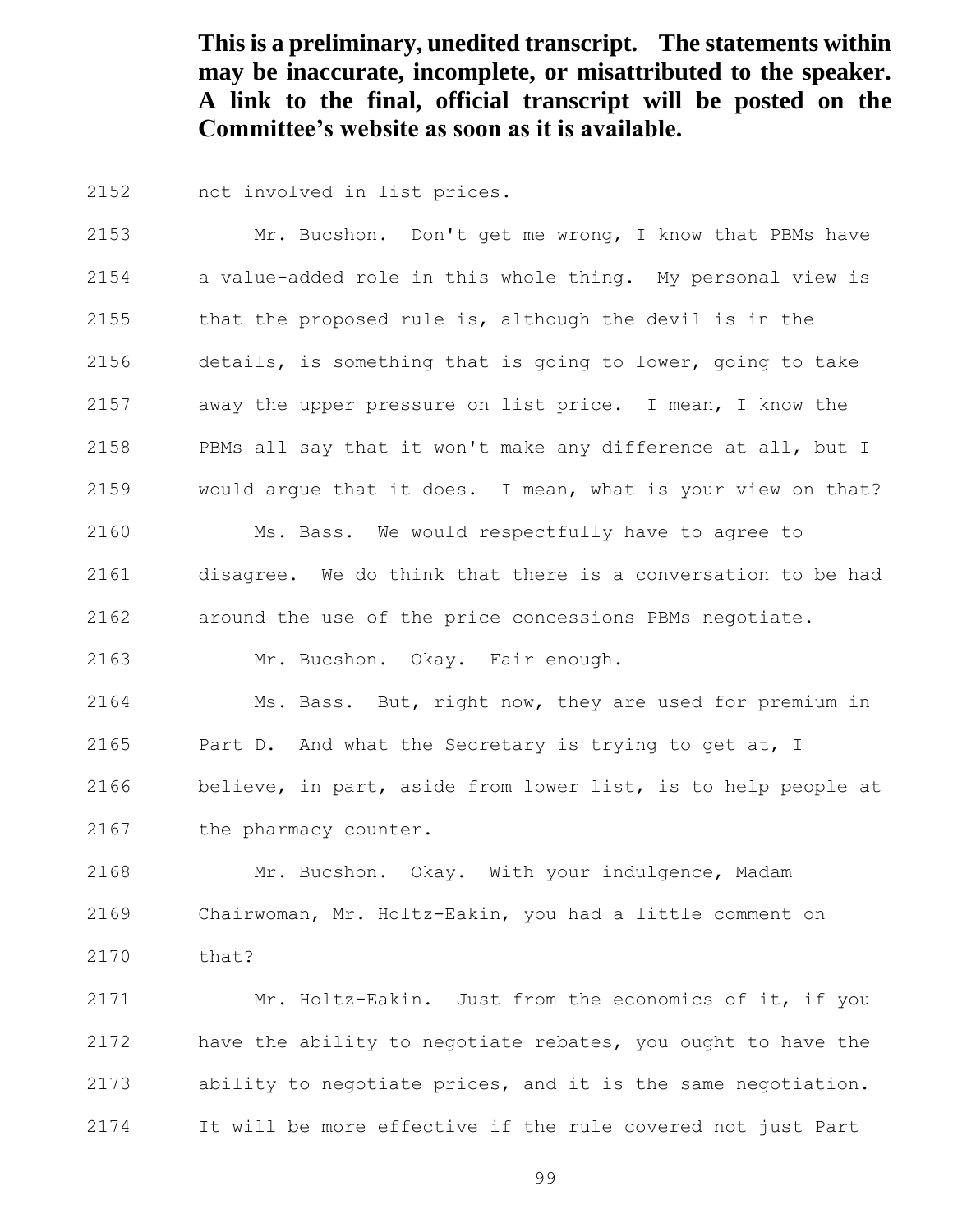D, but the commercial market as well. I mean, that would make a difference. Mr. Bucshon. I agree with that. Thank you. I yield back. Ms. Eshoo. The gentleman yields back. Did you want to add something to that, Dr. Miller? You looked like you were just ready to turn your microphone on. Mr. Bucshon. Excuse me. I didn't recognize him to respond to my question. Ms. Eshoo. I am recognizing him. I am recognizing him. Mr. Bucshon. Okay. Fair enough. Mr. Miller. I mean, we think the most credible analysis is that it ends up in the Part D program, adding to the cost of the taxpayer, and that it doesn't have a significant effect on list prices. Ms. Eshoo. Thank you. I recognize the gentleman from California, Mr. Cardenas. Mr. Cardenas. Thank you very much, Madam Chair, and thank you for recognizing as the chair, as you have the right to do so.

 Also, I would like to thank the ranking member for having this committee as well, to both of you.

I am very proud to serve on the Energy and Commerce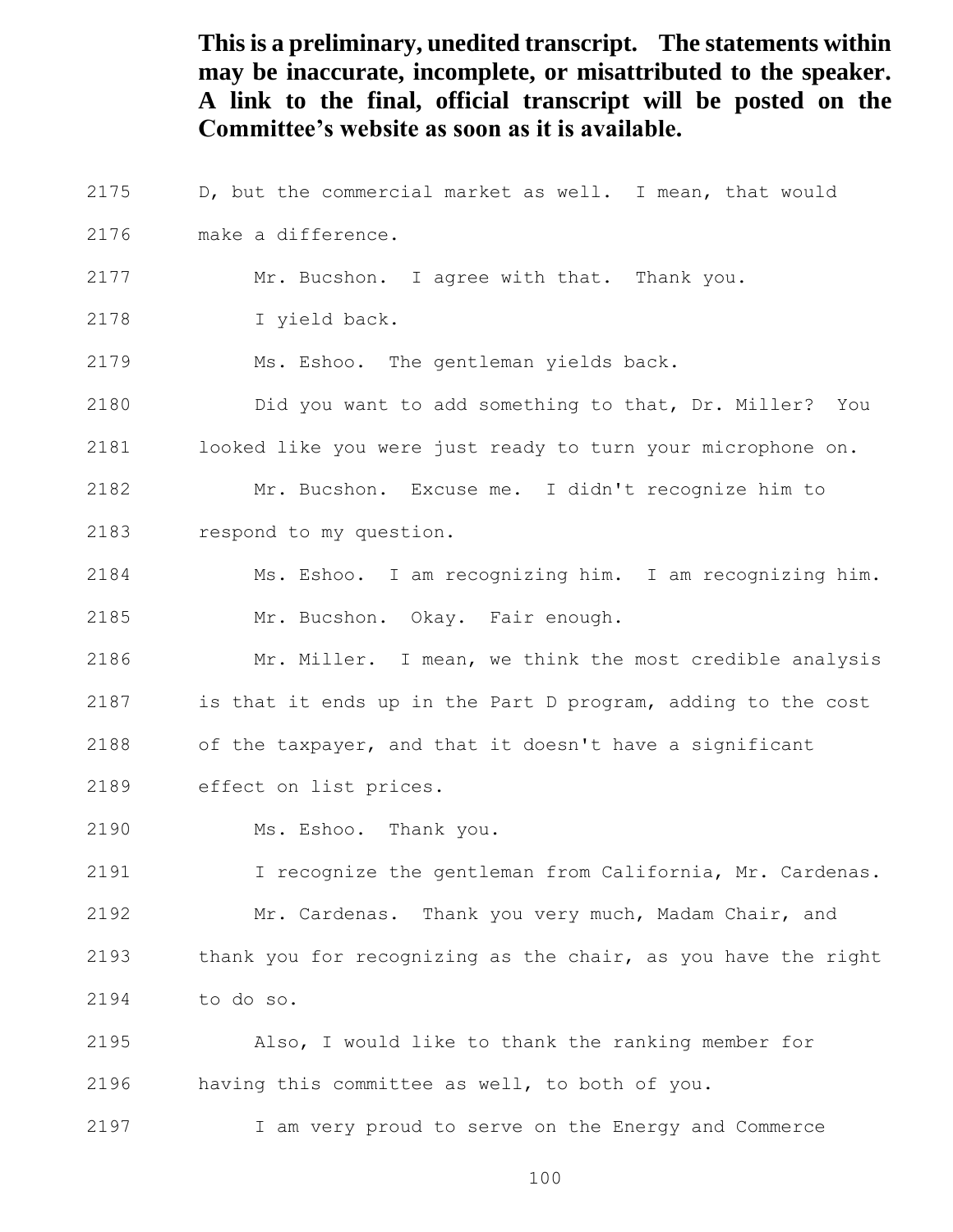Committee and proud to say that we take the time to consider many perspectives, so that we can move forward with meaningful legislation. And the bottom line is that, right now, Americans across the country are hurting. It is our job to tackle these big problems like drug pricing to help all Americans, to give them real choices that don't involve choosing between keeping their families fed and keeping them healthy.

 With that in mind, we have had several hearings now on prescription drug pricing. One thing we have been hearing about it is how efforts to cut costs are just not making it to the everyday American citizen.

Ms. Bass, thank you for being here today.

2211 I am interested in discussing how price concessions and rebates directly impact consumers and whether insurance plans or their beneficiaries are more likely to benefit from these negotiated prices. You mentioned that plan sponsors can determine how PBM-negotiated price concessions are used. Can you explain some ways that health plans, and specifically prescription drug plans, will use the rebates and other price concessions that PBMs acquire?

Ms. Bass. Sure. Thank you for the question.

In Part D, the rebates are used, essentially, to buy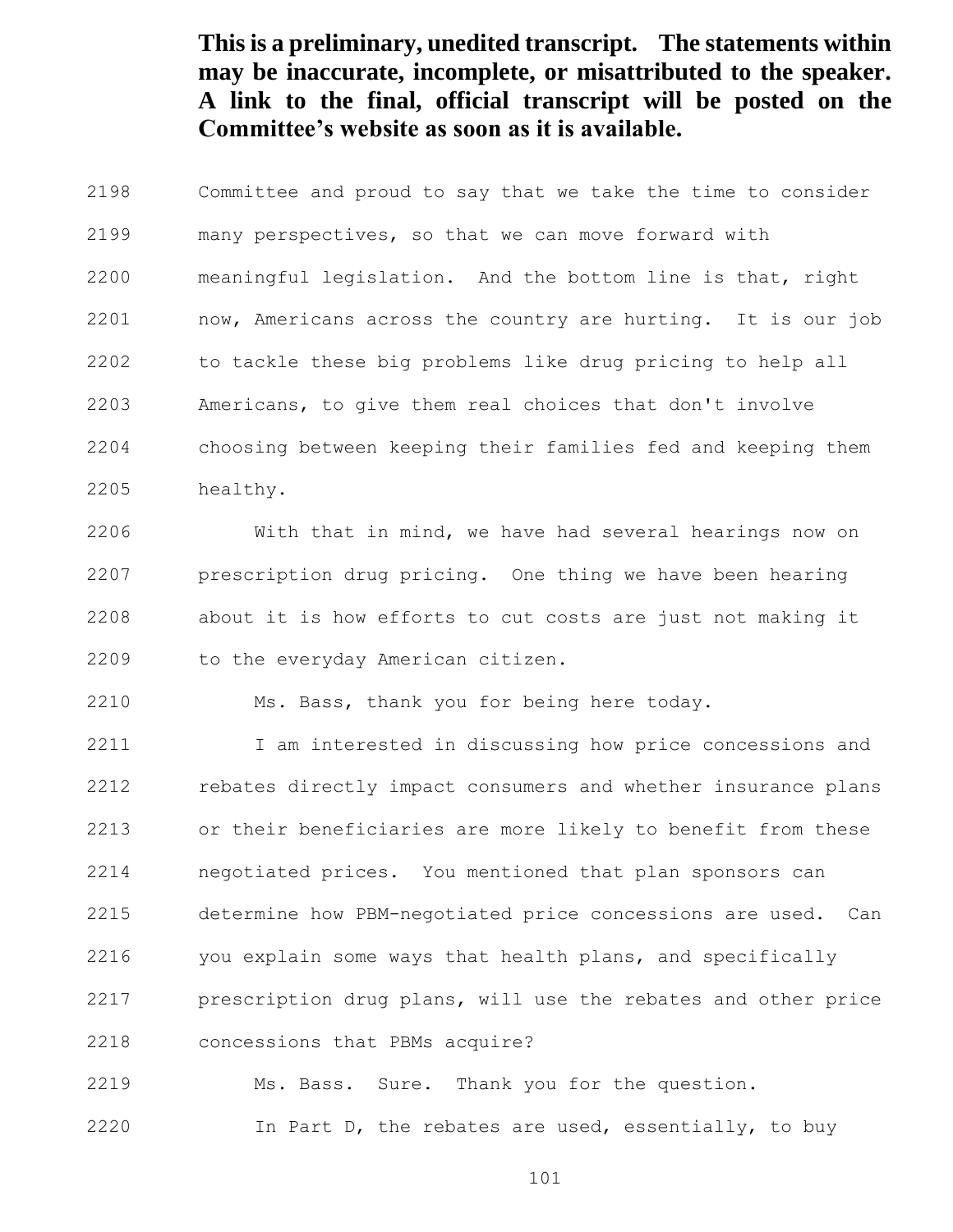down the premium or to lower the premium and to keep it affordable across all beneficiaries. In the commercial market, plan sponsors use rebates across their health plan sometimes to help offset hospital costs. In other instances, 2225 they think about the rebates when they are setting their enrollees' cost-sharing. So, your \$10 generic copay and your, say, \$30 preferred brand copay, your health plan is probably taking into account the rebates it gets when it determines that level of cost-sharing. So, it goes sometimes toward premium, sometimes toward cost-sharing. It depends on the plan. In Part D, it is almost always for premium.

 Mr. Cardenas. So, what you just described is, it could be that the biggest beneficiary of the system that we have today might actually be favoring the decisionmaking of an insurance provider, not necessarily directly to the end-user, the citizen?

 Ms. Bass. I guess the way I would characterize it is, if whoever the plan sponsor is decides to use it for premium, it benefits all enrollees with a lower premium. If the plan sponsor decides to put it toward cost-sharing, then it helps 2241 the people who are using drugs that have rebates, and 61 percent of brand drugs do.

Mr. Cardenas. Okay. All right. Are plan sponsors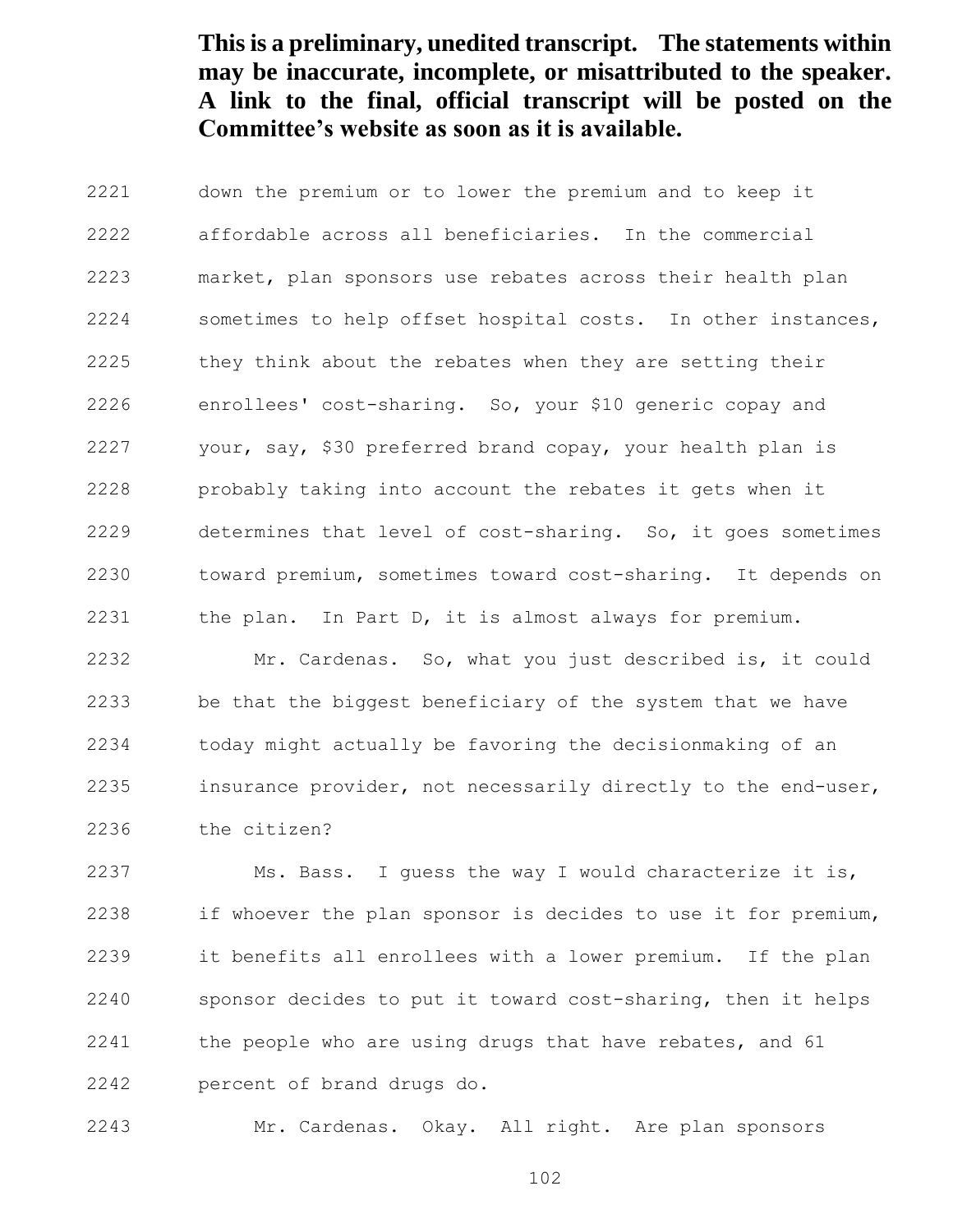required to disclose how they utilize price concessions? Ms. Bass. In Medicare, every plan sponsor reports its rebates, its fees, which we talked about earlier, to CMS, and CMS is aware of how those are used. In the commercial market, the PBM discloses to the plan sponsor what its 2249 rebates are, but plan sponsors are not required to publicly disclose, or even really to the Secretary, how they use the rebates.

 Mr. Cardenas. Okay. I would like to point out that, on H.R. 2376, the Prescription Pricing for the People Act, it would require the Federal Trade Commission to study the role of PBMs in the supply chain and report to Congress on recommendations. Do you have any recommendations on how we can best ensure consumers are directly benefitting from the cost savings generated by price concessions and rebates negotiated by PBMs? Ms. Bass?

 Ms. Bass. So, first of all, we welcome the FTC review. And our recommendations are that, in Part D, you, as policymakers -- and, in fact, you are overseeing the plan sponsors -- have a conversation about should that money be used for reducing premium, holding down the premium, or should it be used for reducing cost-sharing? And that is a conversation you, as policymakers, should have, and we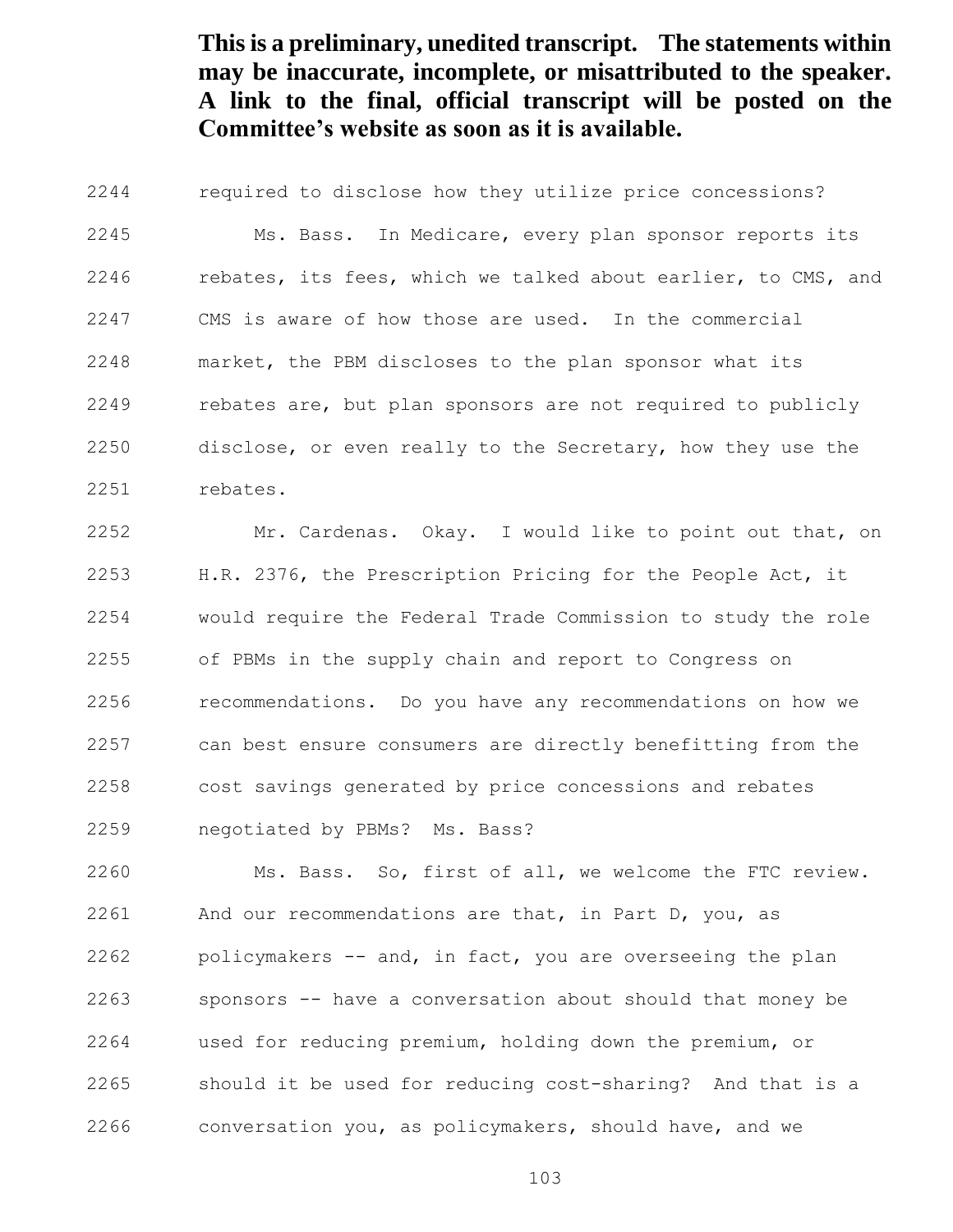welcome that conversation as well.

 Mr. Cardenas. Again, Madam Chair, I really appreciate 2269 the opportunity for us to cover this very important issue. And health care is complicated.

 Earlier today I was able to meet with a young woman in my office who actually grew up in my ZIP code. Very few people in my ZIP code actually make it to four-year institutions. She went beyond that and she is currently studying to be a doctor. She is in her third year. And I asked her what motivated her. And what motivated her was her little brother who passed away from a non-diagnosed illness that he had since he was born. He was a little boy when he died. And then, when her father got very ill, she urged him 2280 to go to the doctor and he said, "I never want to see another medical bill again." And shortly thereafter, he died from a heart attack.

 My point is, here we have a young person as an example of an American citizen who decided that is how I am going to try to make the world a better place, by becoming a doctor. I hope that we have that same urgency, as Members of Congress, to try to get down to the bottom of these issues and to make the world a better place for American citizens, and for everybody in this country, by doing what we can in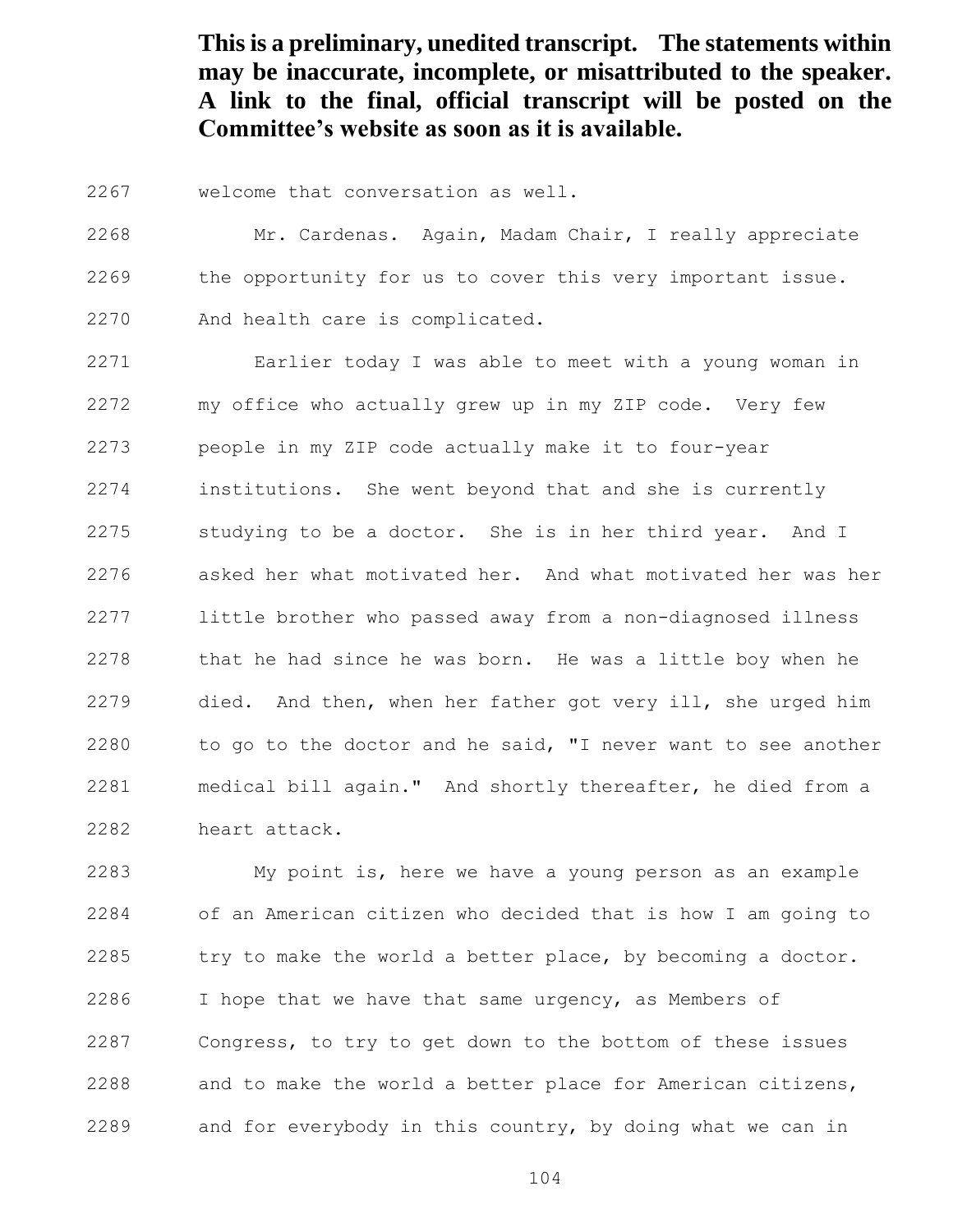the way that we have been appointed to do so or elected to do so.

So, again, thank you to the witnesses.

And thank you, Madam Chair. I yield back.

Ms. Eshoo. The gentleman yields back. Thank you for

your beautiful words.

 Now I have the pleasure of recognizing the gentleman from Florida, Mr. Bilirakis, who has an important bill with Mr. Cunningham, the Creating Lower Cost Alternatives for Your Prescription Drugs Act. The gentleman is recognized for 5 minutes of questioning.

 Mr. Bilirakis. Thank you. Thank you, Madam Chair. I appreciate it. Thank you for holding this very important hearing.

 We have had a couple of hearings on this issue, and we should be focusing on this issue because this is what a lot of our constituents care about. I have a lot of seniors in my district and a large veteran population, and lowering prescription drug prices is an utmost priority for me.

 To that end, I want to ask a question of Dr. Holtz- Eakin. To that end, the bill that I recently introduced, as Madam Chair pointed to, alluded to, with Congressman Cunningham, the Creating Lower Cost Alternatives for Your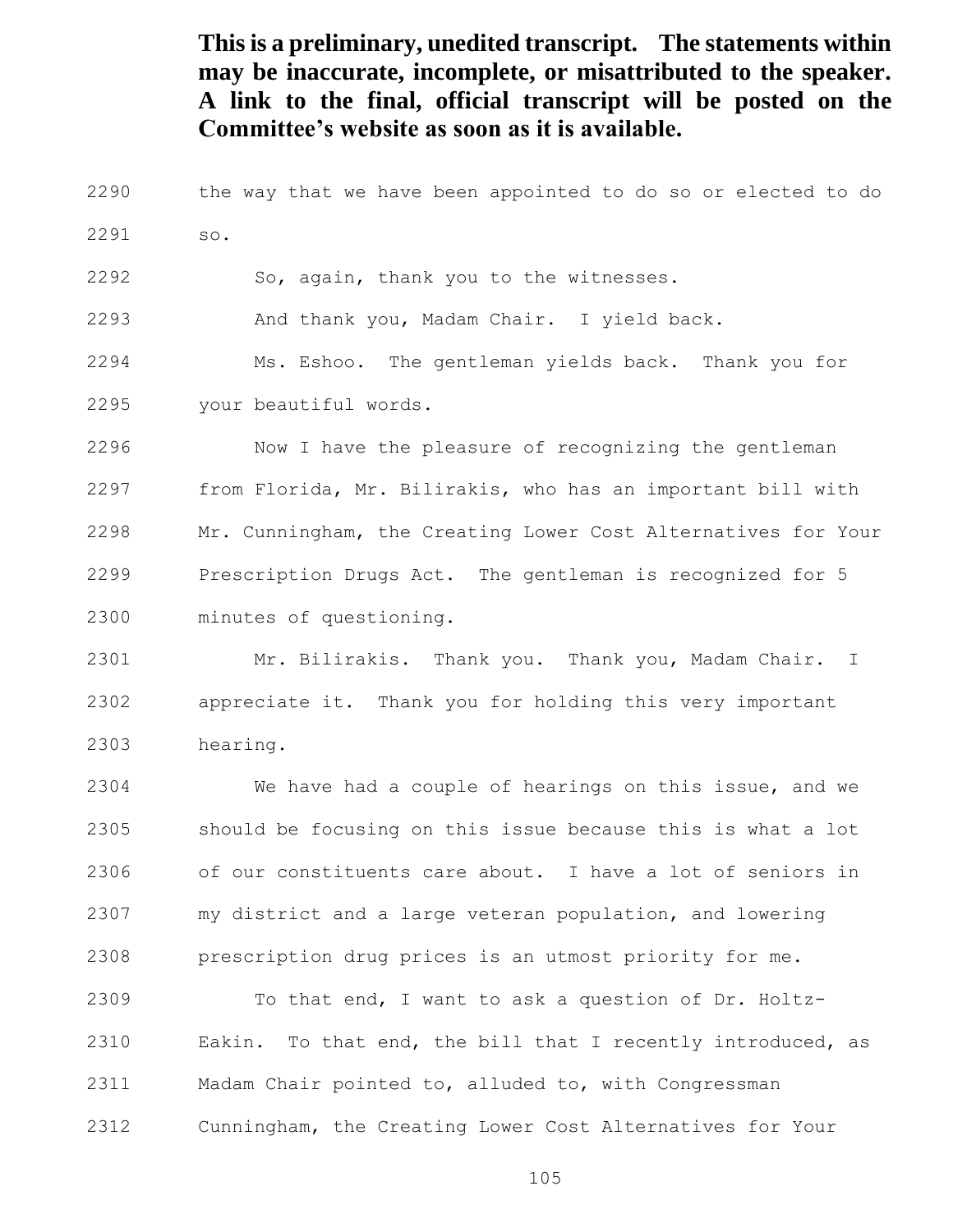Prescription Drugs, or CLAY, the CLAY Act, is a great first step, in my opinion, modernizing Part D to lower prescription drug costs. However, it is a first step, and I believe that modern Part D has been an outstanding program, one of the greatest programs we have had. And it has been below budget, like 40 percent below budget, and it has helped out our seniors. But we must upgrade it and modernize it.

 I understand that AAF has a comprehensive proposal for modernizing Part D. Would you please share your input with the committee, Doctor, please?

 Mr. Holtz-Eakin. Well, certainly we would be happy to provide a copy of the paper that Tara O'Neill Hayes wrote, who is here with me today.

 It is similar in spirit to what Dr. Miller discussed in his remarks, which is what we see in Part D is the most 2328 rapidly-growing government cost, taxpayer cost, is in the 2329 reinsurance area. So, it is above the catastrophic maximum. And so, the proposal, in essence, says, why don't we have the prescription drug plans and the pharmaceutical industry be responsible for their share of the costs above that catastrophic maximum, so that the incentives to have high- priced drugs are diminished? Why don't we fully protect taxpayers against their out-of-pocket by having a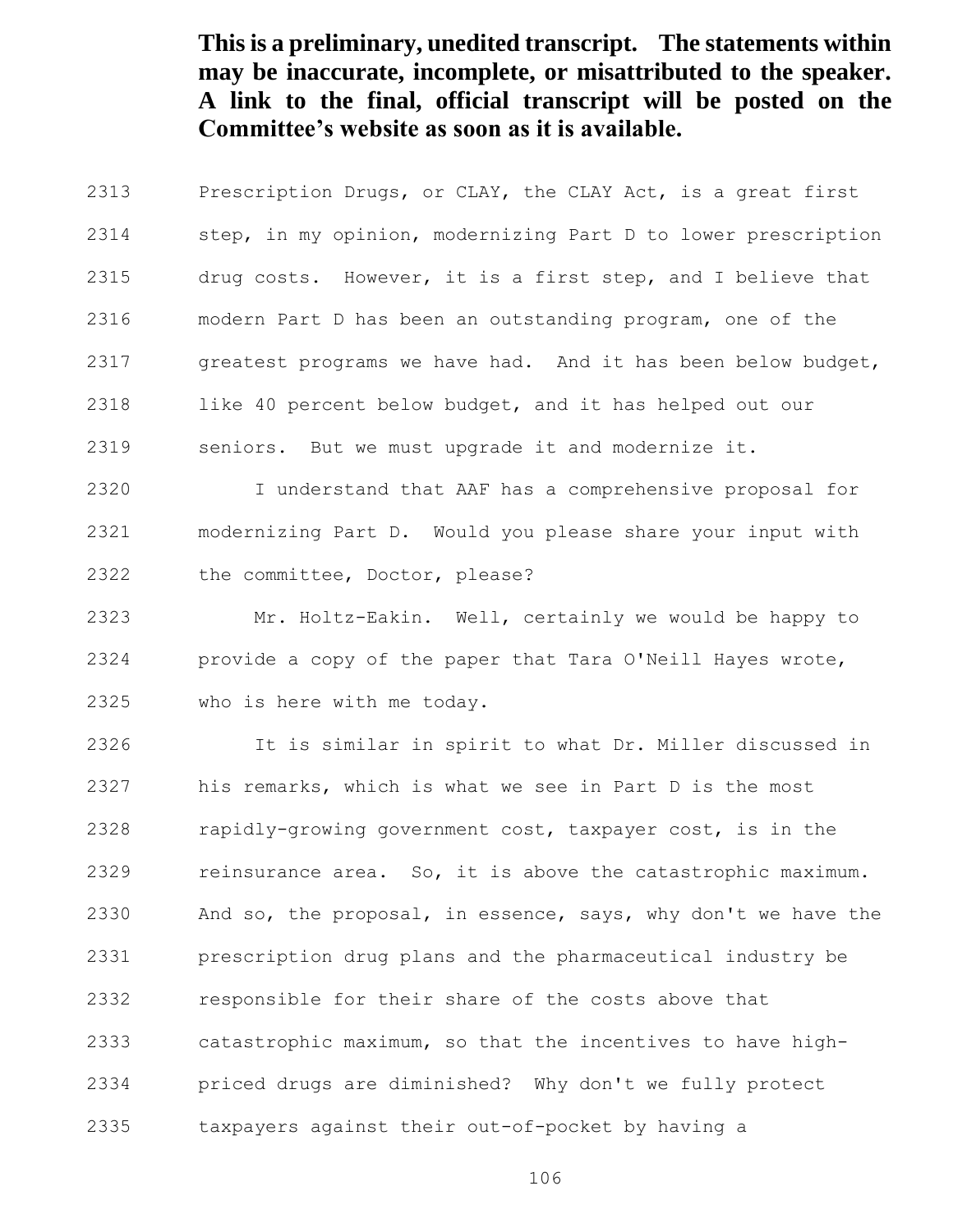catastrophic maximum where they don't owe any more past that? And then, have a sort of typical 80/20 split for the remainder of the drugs, so that PDPs have a real strong incentive to get PBMs to negotiate on their behalf for the remainder of the drugs.

 Where typically they are not sole-sourced, there is more competition, and the possibility of vigorous competition is much more likely. So, it is a good program. It is not broken. It has been very successful. But we can sharpen the basic negotiating incentives that were built into the

program, make it better going forward.

Mr. Bilirakis. Very good.

 Again, Doctor, Congress developed incentives to encourage development of rare disease therapies -- and I work on that issue -- where innovation was previously almost nonexistent. How might the SPIKE Act in its current form have an outsized impact on future innovation for rare disease drug development? And how can we best address this concern?

 Mr. Holtz-Eakin. I guess I would say a couple of things. You know I have my reservations about the SPIKE Act. I mentioned them in my written testimony and in my opening remarks. There is nothing about it, I think, that guarantees lower drug prices. It is most likely to impact those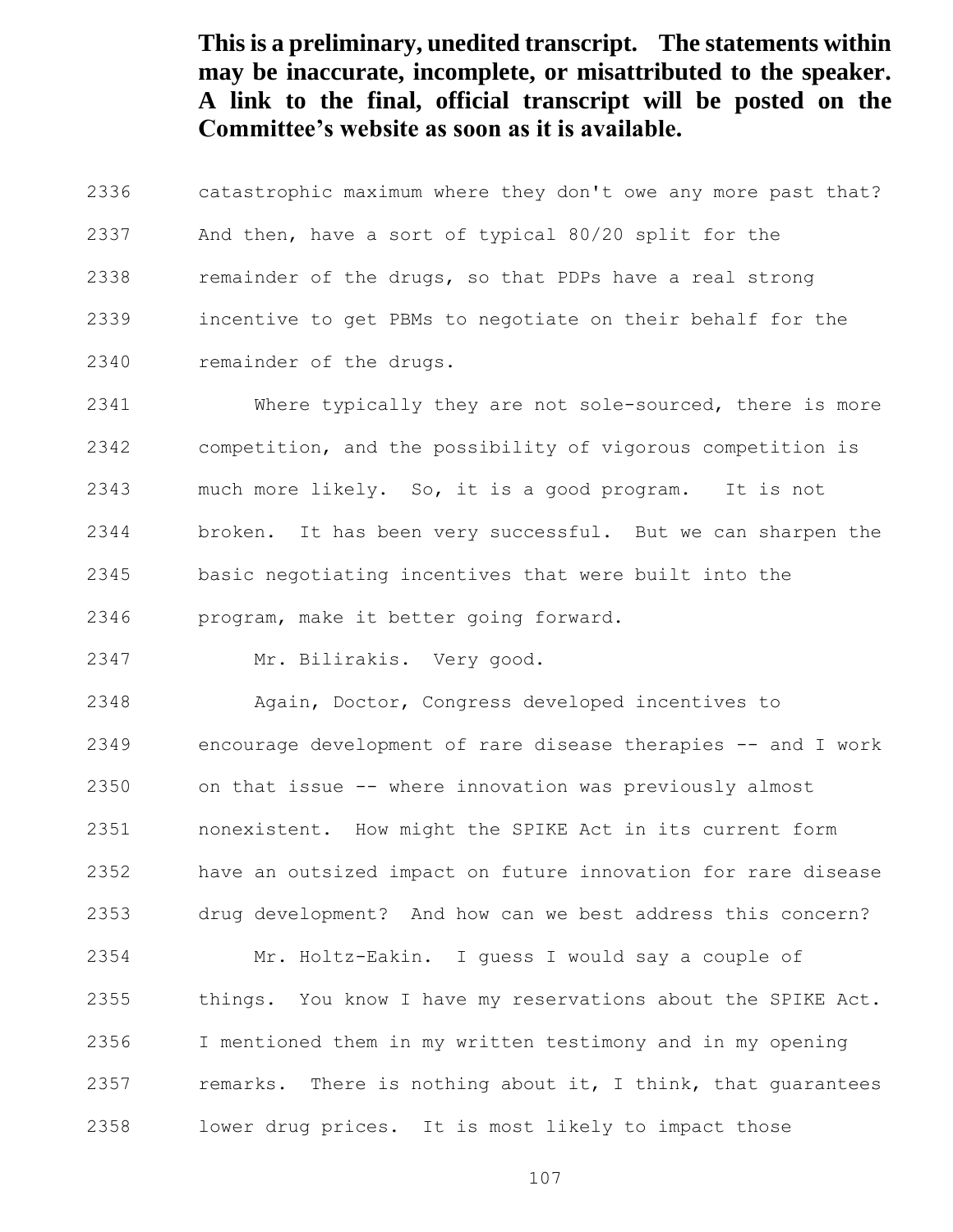startups specializing in those kinds of drugs and where launch prices are typically very high. And so, you will be above this arbitrary threshold with that very high-value drug. And I worry about administering those incentives. Having said that, I just want to echo something Dr. Miller said, which is I don't think transparency in the end is going to deal with the places where we have high drug costs in the United States. And the things under consideration today have merit, but they are not ultimately the solution. It is fundamental reforms of the type you talked about in Part D. I think those are important in Part B, where there is no particular reason to give 6 percent of the ASP to delivery of a drug. That is uncorrelated with the cost of actually treating a patient. So, reimburse for that instead. Those are the reforms that I think will be more effective than just transparency.

Mr. Bilirakis. Thank you.

 One other question. Often when discussing high drug prices, we tend to focus on what is wrong without mentioning what is going right to ensure we achieve the desired result in a way that does not undermine the progress that has already been made or produce other negative, unintended consequences. Can you share with us what is currently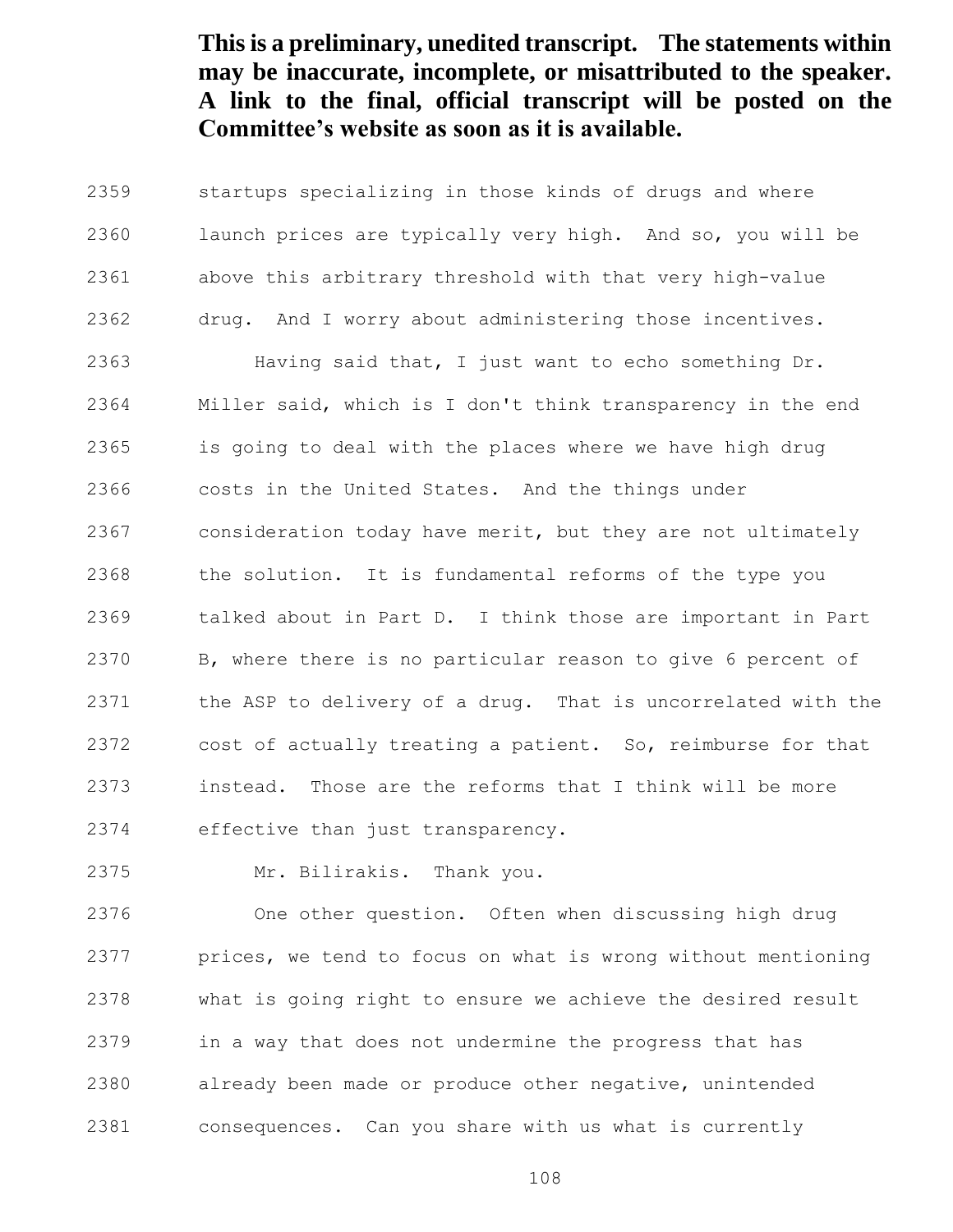working and how we might double-down on these efforts? Mr. Holtz-Eakin. As I noted at the outset, there is a tradeoff between financial incentives like prices and innovation. We are literally in an era with unprecedented innovation in the capacity to treat illnesses that were not previously deemed to be treatable. And all that is evidence of the power of that incentive, and I think it is important to hold onto that.

 I also think it is very important to think price for who. That has come up several times. And keep focusing on the fact that in some cases -- so, for example, with the 2393 rebate rule, if, in fact, list prices don't go down, then there is a chance that premiums will go up for everybody. But the people who are going to be protected are those who have the biggest drug costs and the most severe conditions. That is exactly what an insurance program should do. And so, let's keep track of whose price is being affected as much as prices in general.

Mr. Bilirakis. All right. Thank you very much.

I yield back, Madam Chair.

 Ms. Eshoo. The gentleman yields back. I now would like to recognize the gentleman from Vermont, Mr. Welch, 5

minutes.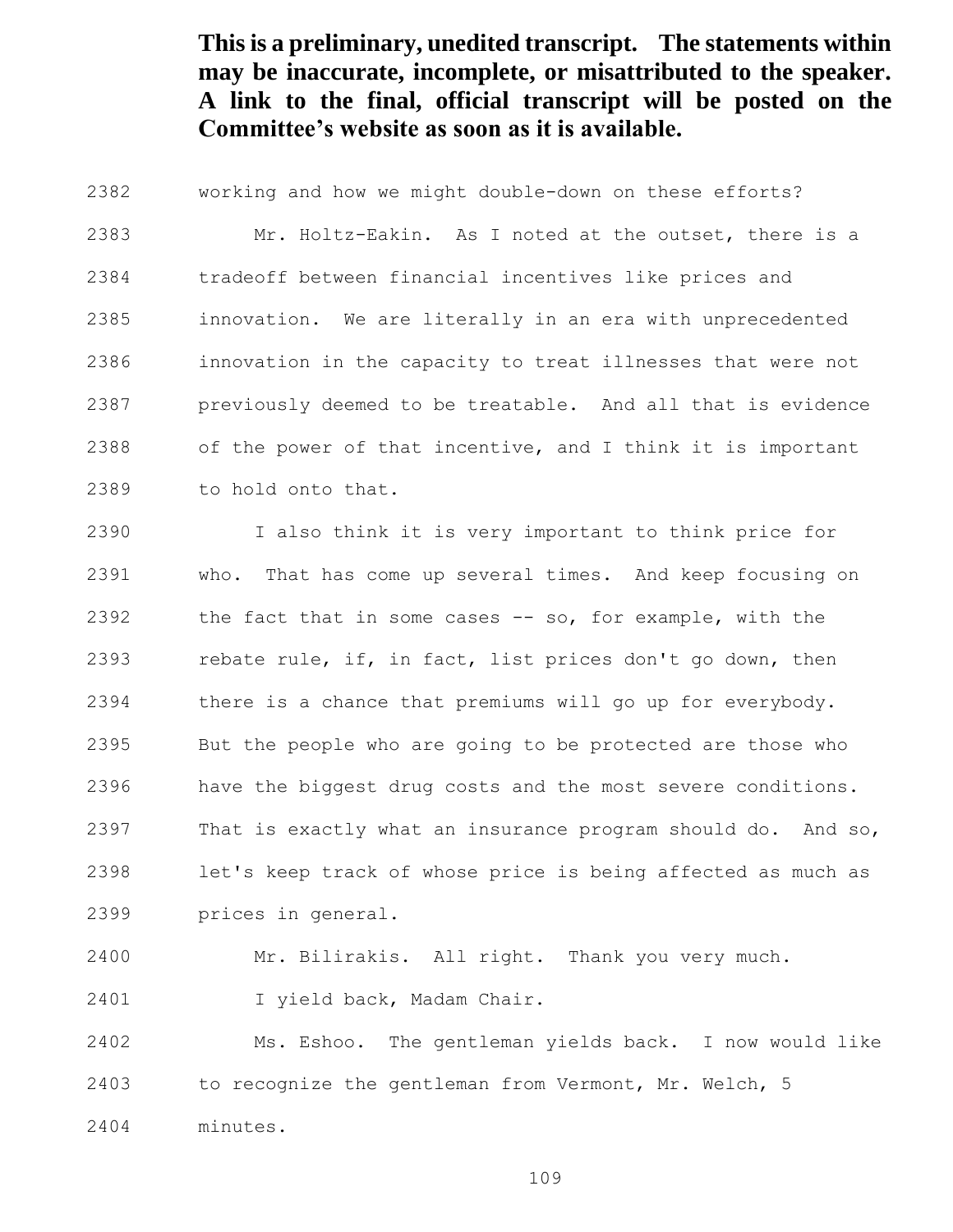- Mr. Welch. Thank you.
- Just starting to acknowledge something that Dr. Holtz-

Eakin said, we have made a lot of progress in pharma.

Unfortunately, the price is starting to kill us.

 And I want to go to you, Ms. Joldersma. You mentioned that R&D is a big deal; there are nine failures for every one success. And you said you spend a lot on R&D. My question is this: would you, on behalf of your member

 organizations/companies, provide to the committee specific and concrete information as to how much each company claims it has spent on R&D, how much it has spent on advertising, how much it has spent on stock buybacks, and how much it has spent on the top five paid compensation executives? Would you do that?

 Ms. Joldersma. I would have to consult with my counsel to know if --

 Mr. Welch. This is not a mystery here. I mean, what is the big deal? Pharma is claiming that it spends all its money on R&D, but it won't show us the books. So, at a certain point, count me as skeptical.

 Now, Dr. Miller, I think your research shows that what pharma claims it needs to spend is about 176 percent higher than what actually is required in order for them to get the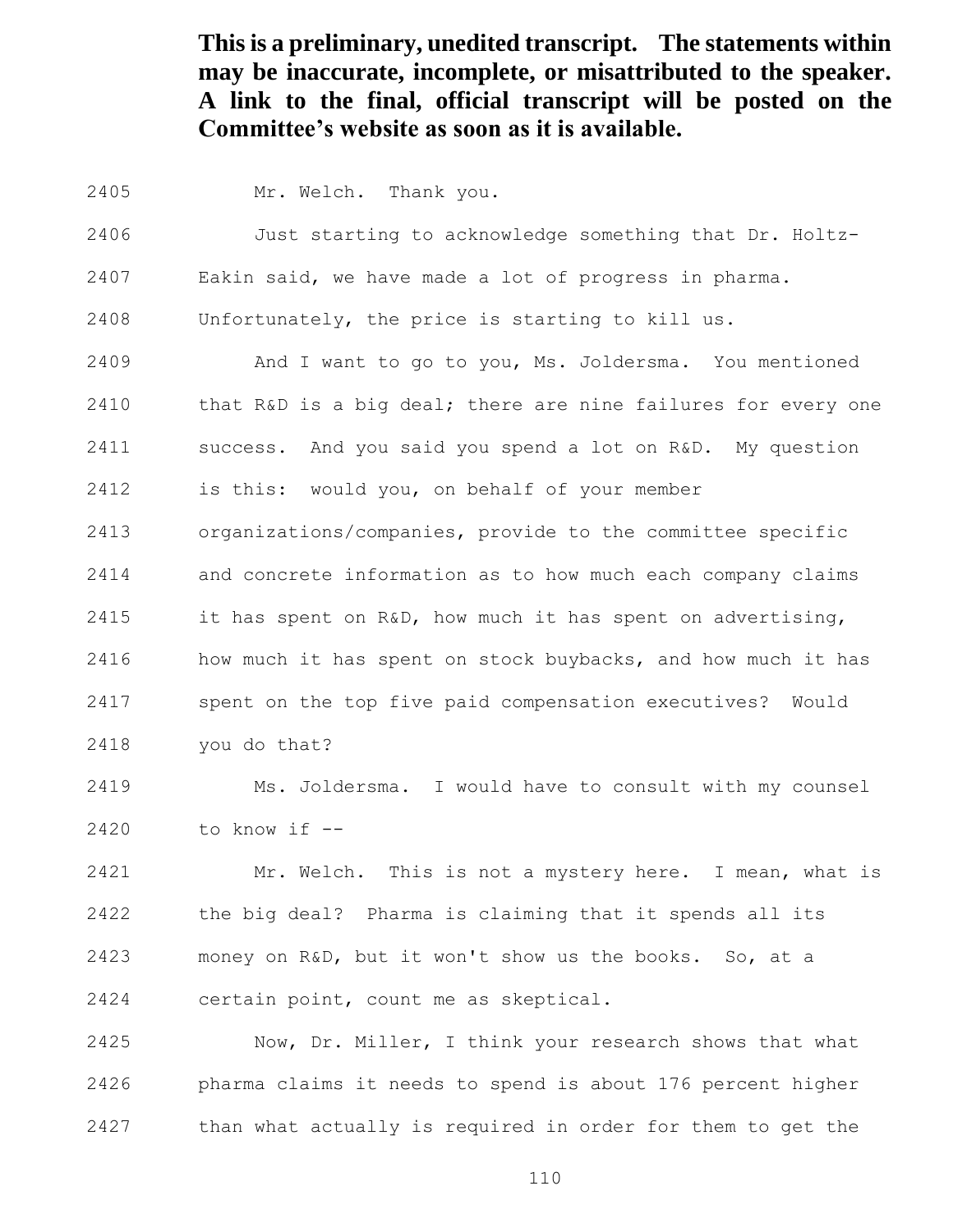return.

 Mr. Miller. I just want to be clear that the research I am citing is by other people. It was summarized in my testimony. There were a couple of things that were said. The amount of revenue that comes out of the United States alone exceeds worldwide R&D investments by something like 70 percent. And there have been studies that Arnold Ventures supported that show that the costs of producing the drugs are less than being claimed by the industry.

 Mr. Welch. Suggesting it is an inflated claim by pharma?

Mr. Miller. Suggesting that.

 Mr. Welch. I mean, Madam Chair, all of us, R's and D's, whatever side we are on, we want to know what the facts are. So, you won't answer me now. You have to go back to your, quote, "counsel". Go back to your counsel and, then, answer me, and tell us whether we are going to get that information. But, while I am at it --

 Ms. Joldersma. Sir, I would be happy to provide the wealth of the information that is already filed by our companies annually.

 Mr. Welch. I do not want a "wealth of information". I want four issues. One, R&D spending; two, stock buybacks;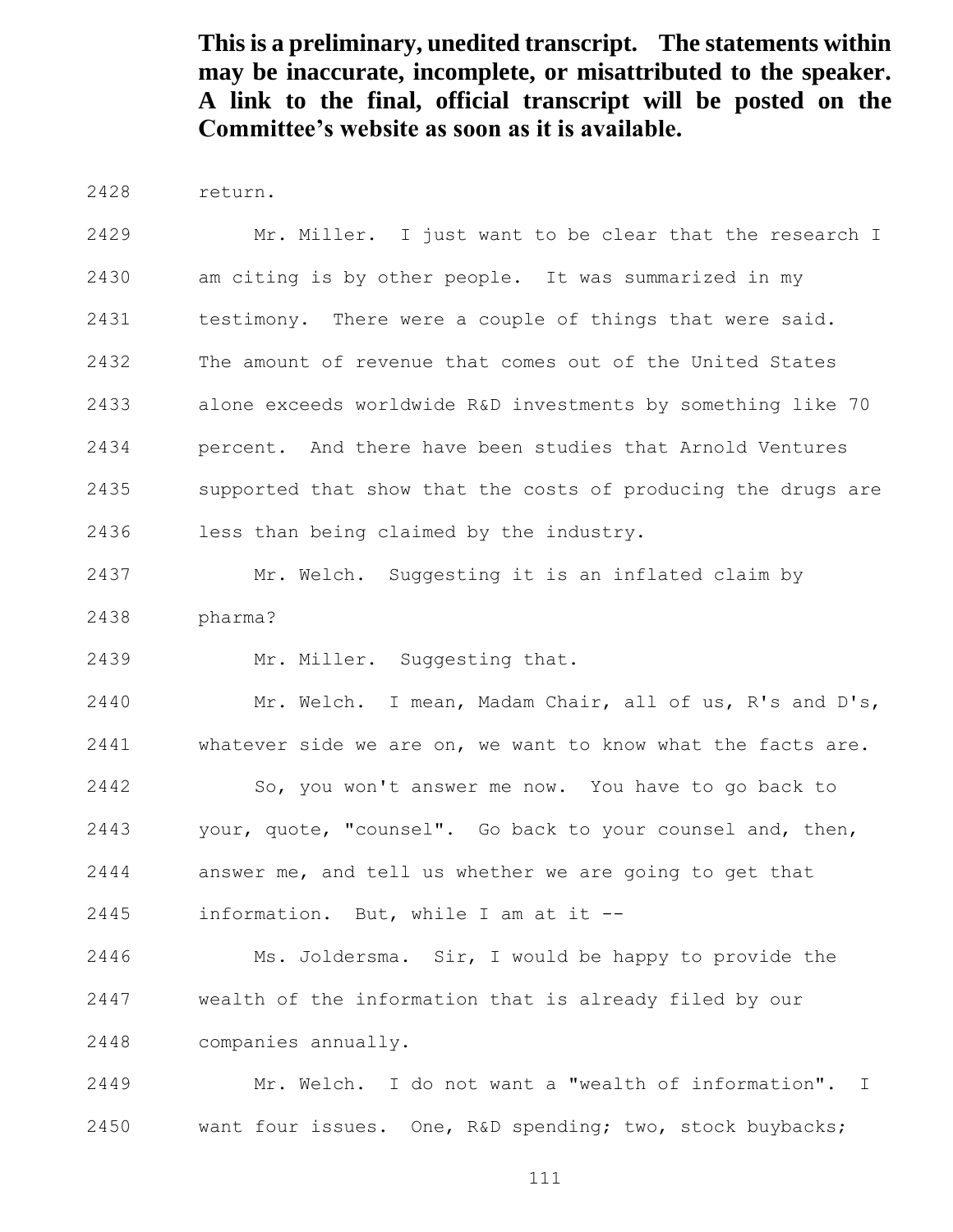three, advertising; four, executive compensation. That is

all I want, not a "wealth of information".

Ms. Joldersma. I believe that is all available, and I

would be happy to provide it.

 Mr. Welch. All right. While I am at it, I want to ask this question: there is the justification of R&D. Sanofi increased the price of its drug Lantus by 171 percent from \$99 in 2010 to \$270 in 2018. That drug had been on the market since 2001. Presumably, the R&D that was done to put that drug on the market was done before 2001. How much R&D was part of the justification for that explosion in the price between 2010 and 2018?

 Ms. Joldersma. I am not sure of the answer, but I suspect that it would be R&D for treatments and cures that we are still waiting for, not for that product.

Mr. Welch. Give us the facts, all right?

 Now, Dr. Holtz-Eakin, you have made some criticisms that I actually think have merit about nibbling on the edges with transparency. I want transparency when there is a claim that it justifies the price increases. In some of the reporting, 2471 that is a big hassle. In the heart of this, you have nibbled around the edges, but what it reflects is the frustration that states and payers are having to try to get some grip on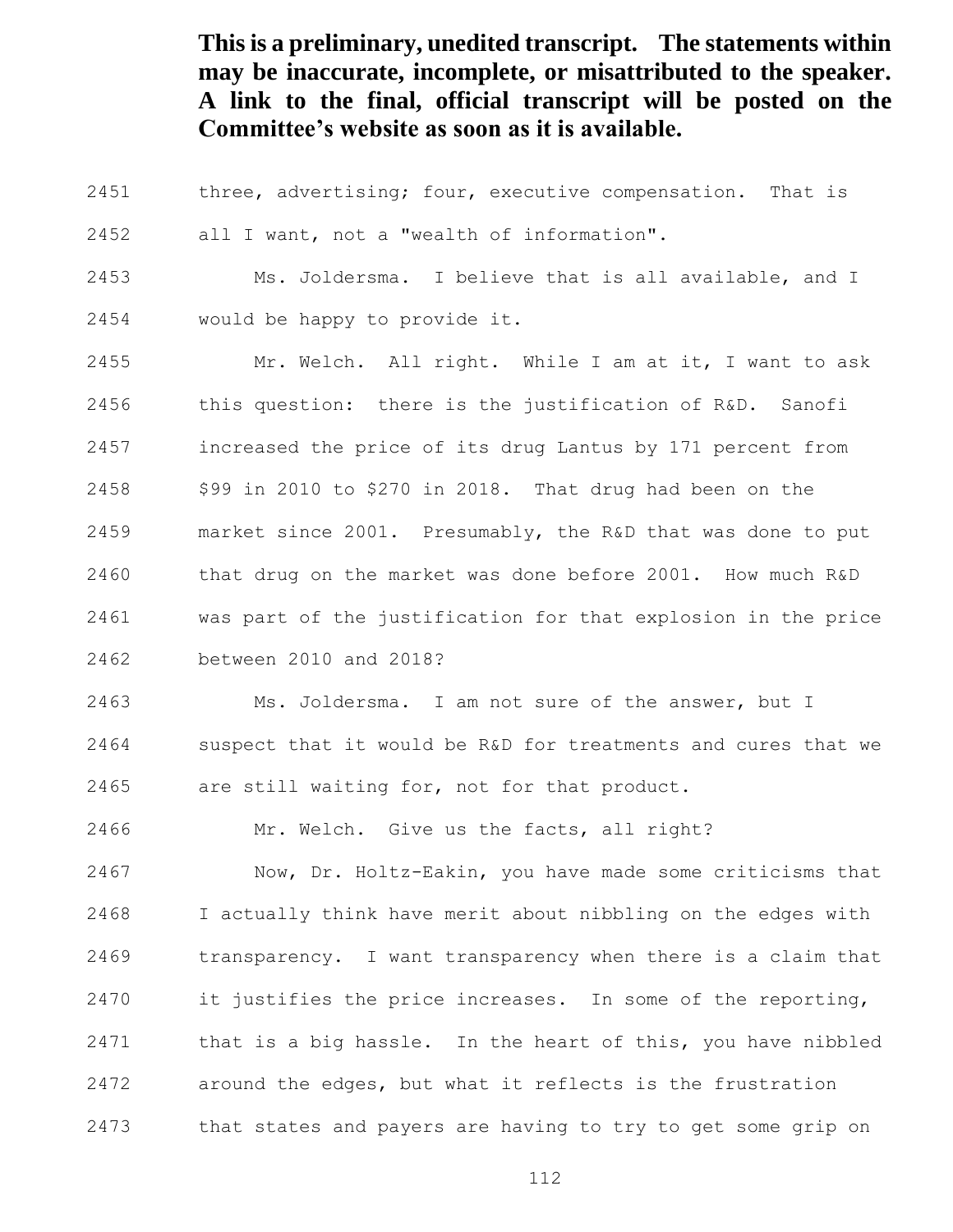how they are getting hammered every year.

 And my question is whether some of the suggestions Dr. Miller makes you agree with, where we have to really bite the bullet and have the government play a role. Our government is the only one in the Western industrialized democracies where we stand aside and let the consumer get hammered. Price negotiation, would you be supportive of some of the price negotiation suggestions that Dr. Miller is making to apply to commercial as well as the PBMs and the rebates?

 Mr. Holtz-Eakin. Let me disappoint you. I mean, when I was CBO Director, we wrote any number of studies that said that negotiation wouldn't lower spending. CBO just recently issued a response to, I believe it was Senator --

 Mr. Welch. Without a formulary. It is with or without a formulary.

Dr. Miller, why don't you --

Mr. Holtz-Eakin. That is a key part of it, yes.

Mr. Welch. That is right.

Mr. Holtz-Eakin. It is a key part of it.

 Mr. Welch. And you get savings with a formulary. The formularies we have now are not done on behalf of the public. They are done for the benefit of the PBMs.

Dr. Miller, give me your top three steps we have to take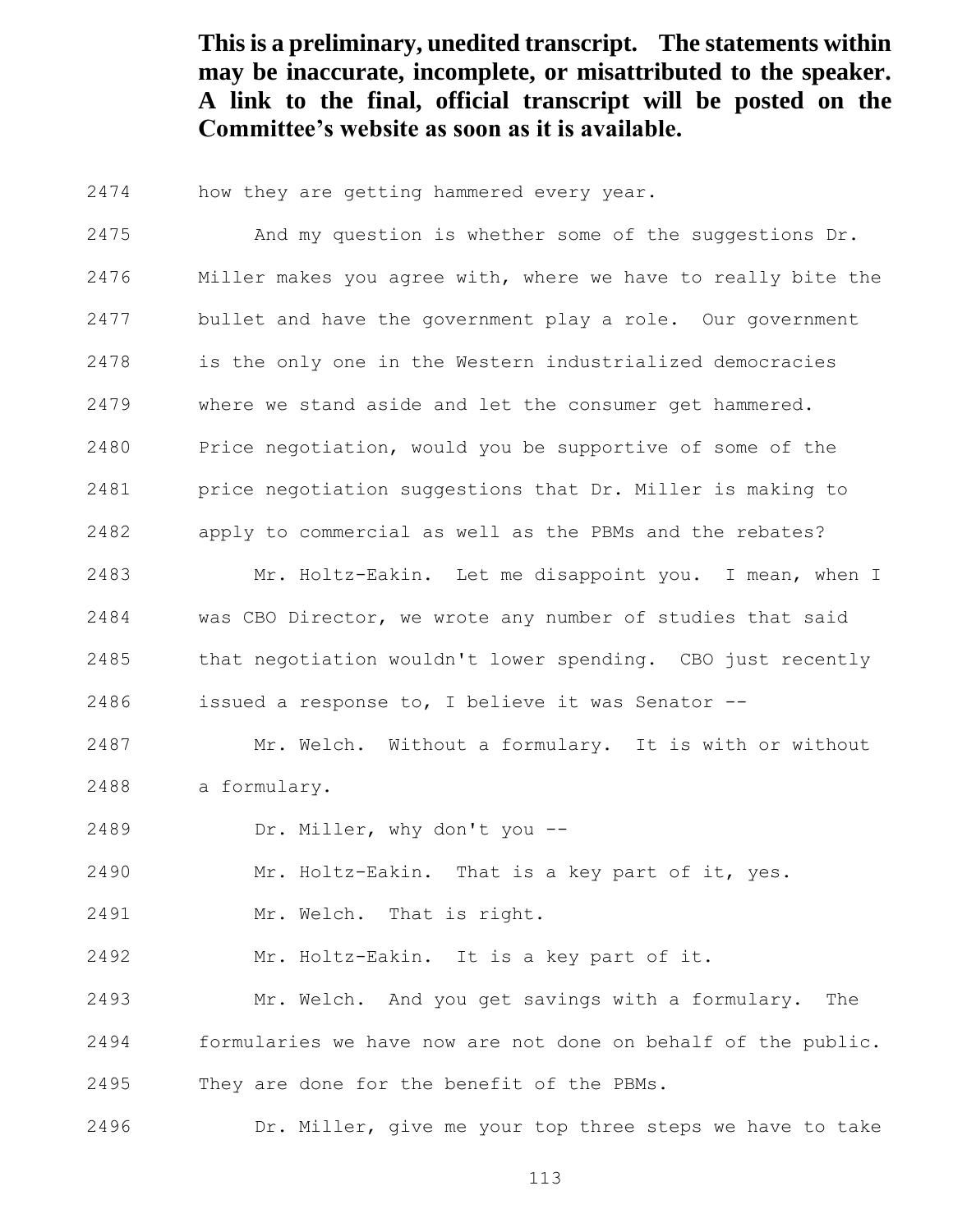in order to start bringing to heel these outrageous drug prices.

 Mr. Miller. The first thing is, in Medicare Part D, adopt the changes that have been recommended that bring more pressure on the PBMs and change the risk structure, which both of us agree on. There is a whole set of patent anticompetitive behaviors legislation that you are moving on;

you need to move on; you need to move further.

 The last one -- this is where we disagree potentially -- on the drugs where there is not competition, that is where we are recommending that you think about things like negotiation and/or reference pricing. And we think it can be done without formulary exclusion, and I am happy to talk to you and your staff about that.

Mr. Welch. Thank you.

 I yield back. I thank the witnesses. I thank the chair.

 Ms. Eshoo. The gentleman yields back. I now recognize the gentleman from Oklahoma, Mr. Mullin, for 5 minutes of questioning.

Mr. Mullin. Thank you, Madam Chair.

And thank you for the witnesses to be here.

**I** am going to focus on the FAIR Act, and there is going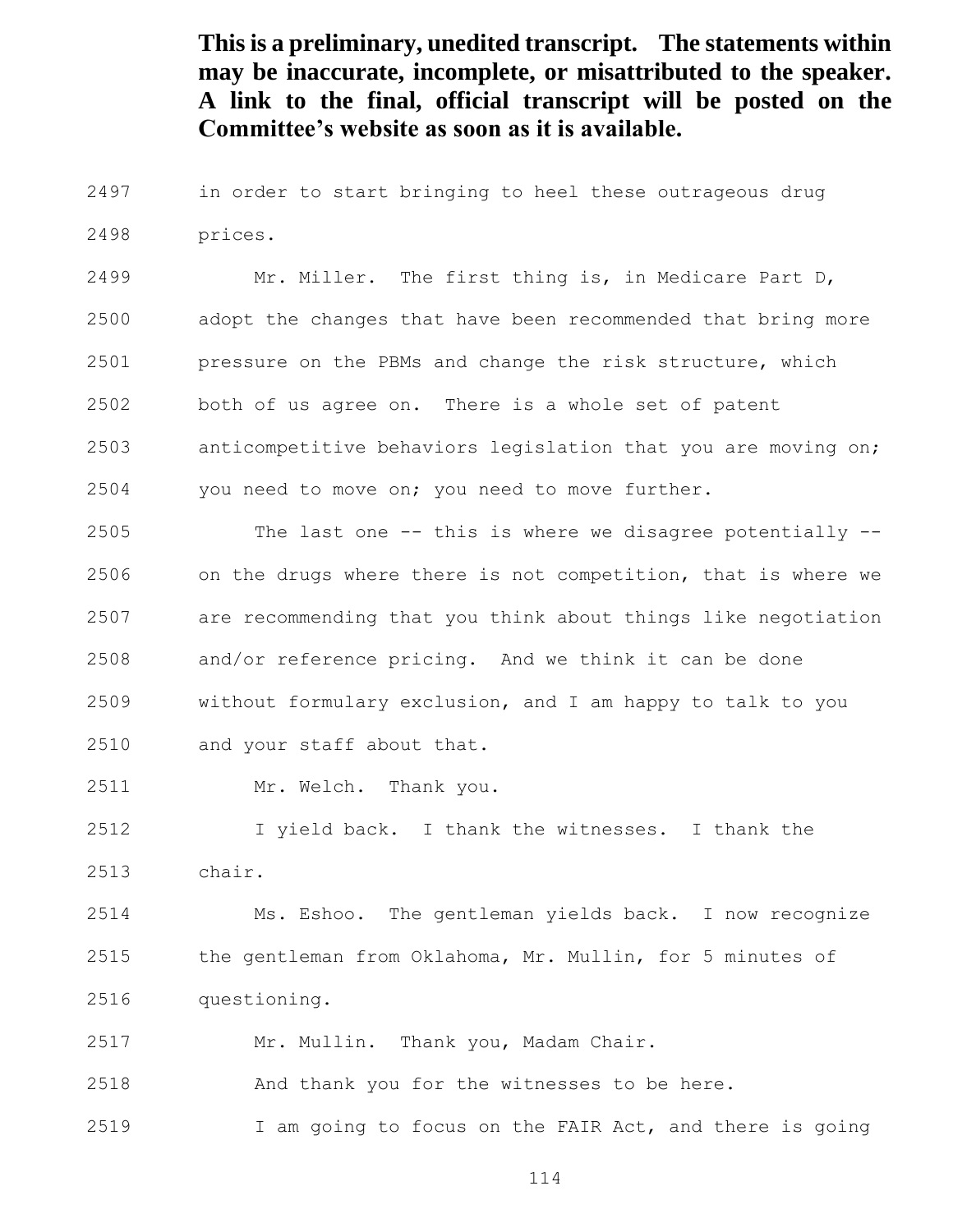to be a little bit of a difference of approach. This is the difference between the gentleman from Vermont and myself. We both agree that drug pricing is too high, 100 percent. We 100 percent agree with that. We do agree there has to be something done. The approach is what is different.

 See, I believe in private industry. I believe that, when the government gets in things, the entry to the industry only gets more difficult and the less competition is there at that point. The more regulation that you put on the industry, the less people are going to enter into that industry. It is just matter of fact.

 When you start looking at the FAIR Act, you start looking at what it is wanting the companies to do. What that is, it is just one step closer to what I think the ultimate goal is to some Members in Congress, and that is to take over the industry and be government-run. That is the quickest way you can possibly kill an industry.

 I mean, when you look at the FAIR Act and it says they want the total revenue and net profit generated from the qualifying drug for each calendar year since the FDA approved it, the total cost associated with marketing and advertising for the drug, the total revenue and net profit of the manufacturer, not the drug, for the manufacturer for 12 to 36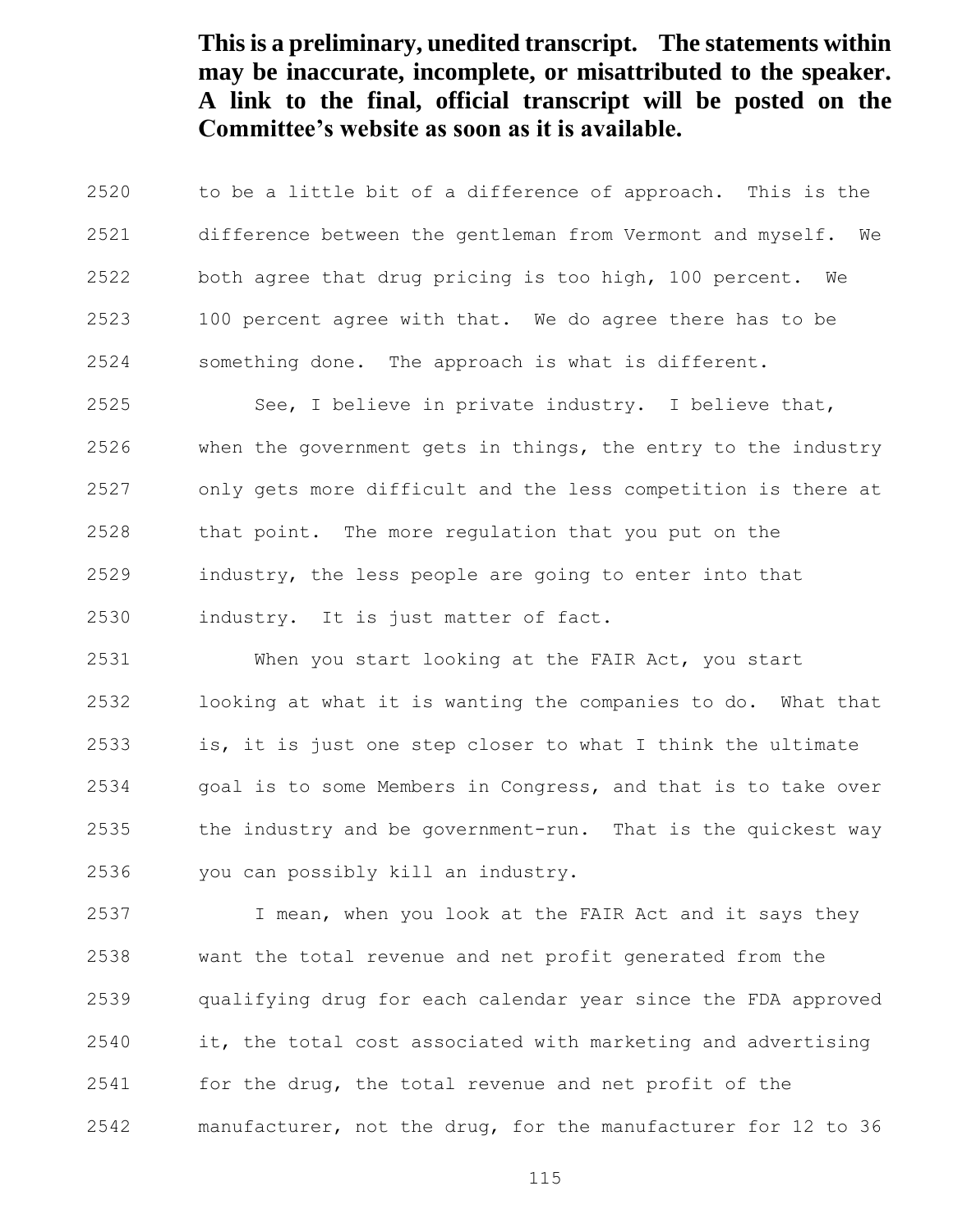months, what does that have to do with anything? The compensation for the executives, what does that have to do with the federal government? Since when does the federal government get into the fact that they can limit the compensation for a non-federal employee? But that is exactly what the FAIR Act is going to.

 What we want to do is figure out how Congress can make it more competitive. See, Congress is not in the business of creating businesses. We should not be in the business of creating jobs. What we should be in the business of is creating an environment for entrepreneurs to create jobs. When you allow competition in the market, then you are going to start seeing the competitive prices move downward.

 Now, Dr. Miller, what you said a while ago, I think there might be something that we can work on there. When you said where Congress should maybe look at is when there is no one else in the market, when it is a specialty drug, I could see that. I could see where there could be a way for us to possibly find an area to where we could help come up with a rebate or come up where you kind of look at it with the insurance, with someone with preexisting conditions, where we can help offset maybe some of that cost. There could be some areas for us to work on there.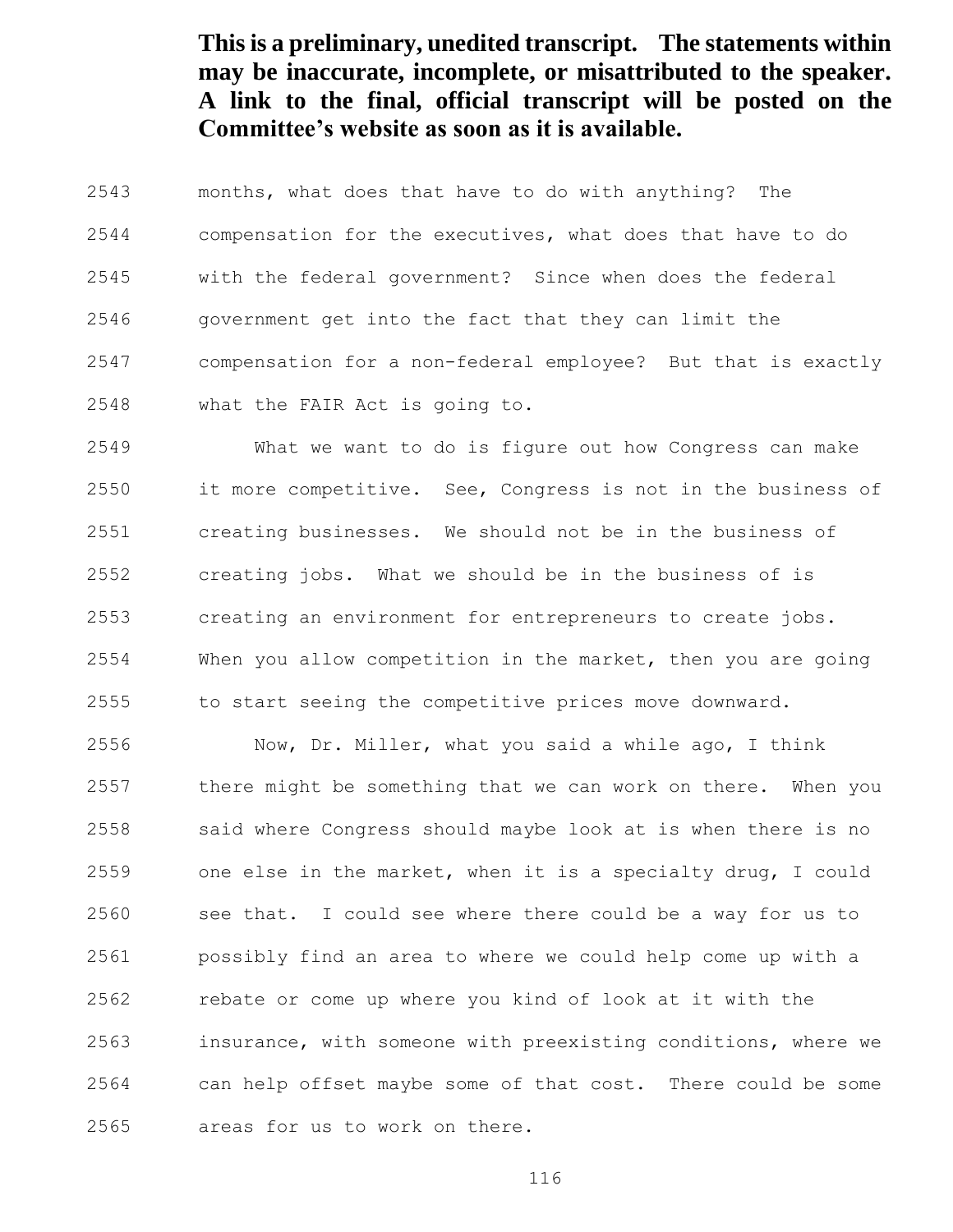And I agree there is plenty of bad actors here. I think everybody has some stake to blame in this. And what I don't want to happen is that Congress overreacts, and I believe that is where we are moving, especially when you start looking at the FAIR Act. So, I am going to ask, ma'am, and I am going to do my best with your name -- Joldersma? Ms. Joldersma. That will work. Mr. Mullin. That will work? How do you actually pronounce it? Ms. Joldersma. Well, "Yeldersma" is how they would say it in the homeland. So, you are exactly right. But we say "Joldersma" here in the U.S. Mr. Mullin. Joldersma? Ms. Joldersma. Yes. Mr. Mullin. I am going to say "ma'am." [Laughter.] So, let me get into some questions, first of all, for you. Is PhRMA opposed to reporting price increasing to the Secretary? Ms. Joldersma. No, in fact, it is already publicly disclosed.

Mr. Mullin. Okay. What kind of problems do you see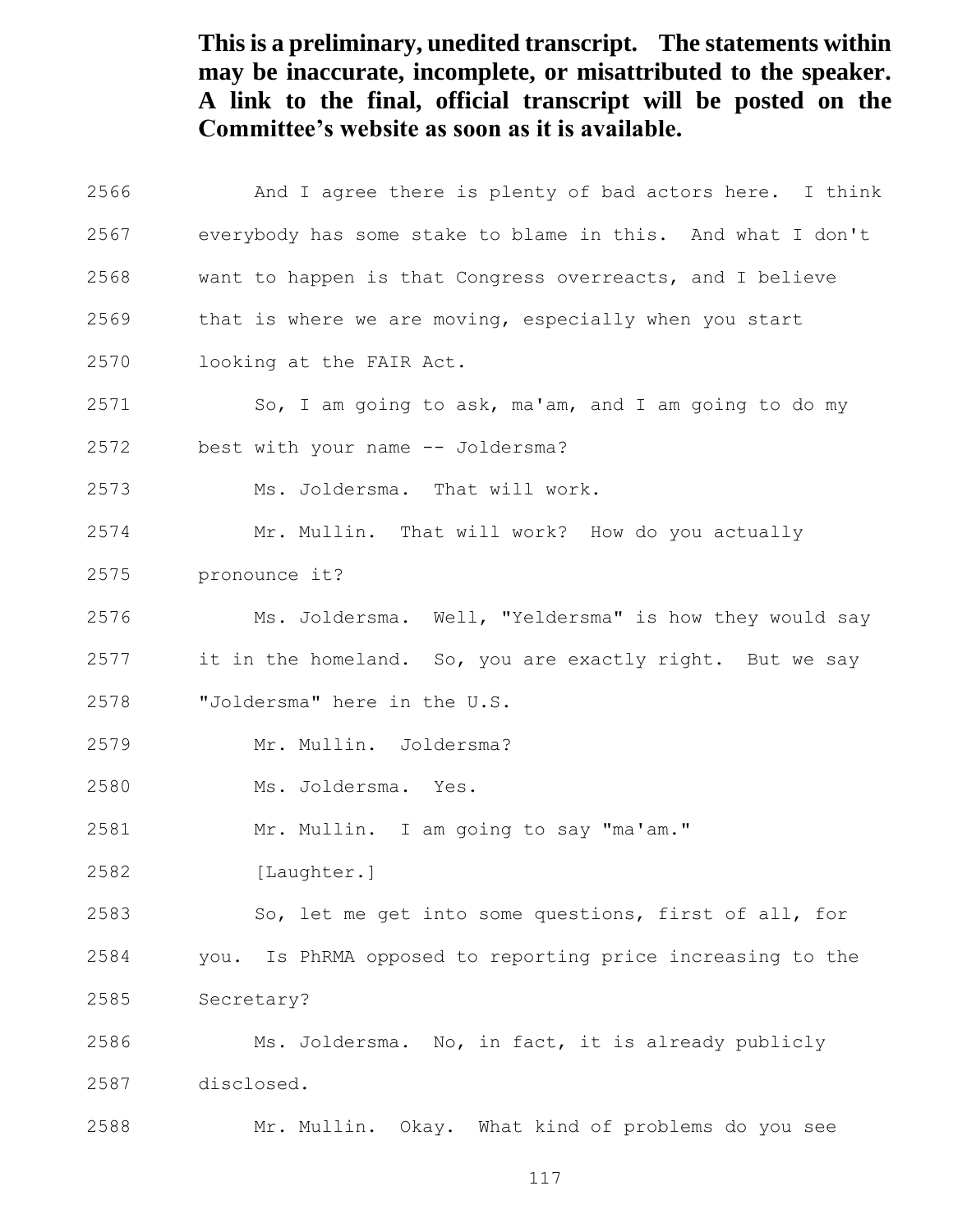- with the Fairness Act then?
- Ms. Joldersma. With the FAIR Act?
- Mr. Mullin. FAIR Act. Sorry. Yes, it is not Fairness
- Act. That is another bill I am working on.
- Ms. Joldersma. One leading concern is it is somewhat ambiguous, but it appears that it could be applying
- retroactively. Because one of the triggers is a three-year
- trigger, you know, you think about that. Taking, in fact, in
- 2019, we are concerned that that is effectively imposing the
- requirement going back to price increases that were taken
- three years ago. That retroactivity seems not ideal and not a great precedent, and it is certainly challenging to comply
- with the law in good faith when the law was not even on the books at the time the conduct occurred. So, that is probably
- our top issue.

 Mr. Mullin. The FAIR Act requires, I believe, a 30-day notice.

Ms. Joldersma. Yes, sir.

 Mr. Mullin. Is that time acceptable or is there a better timeframe for you?

 Ms. Joldersma. So, it does require a notification of price increases 30 days in advance. It goes to the Secretary. We are concerned that that could lead to some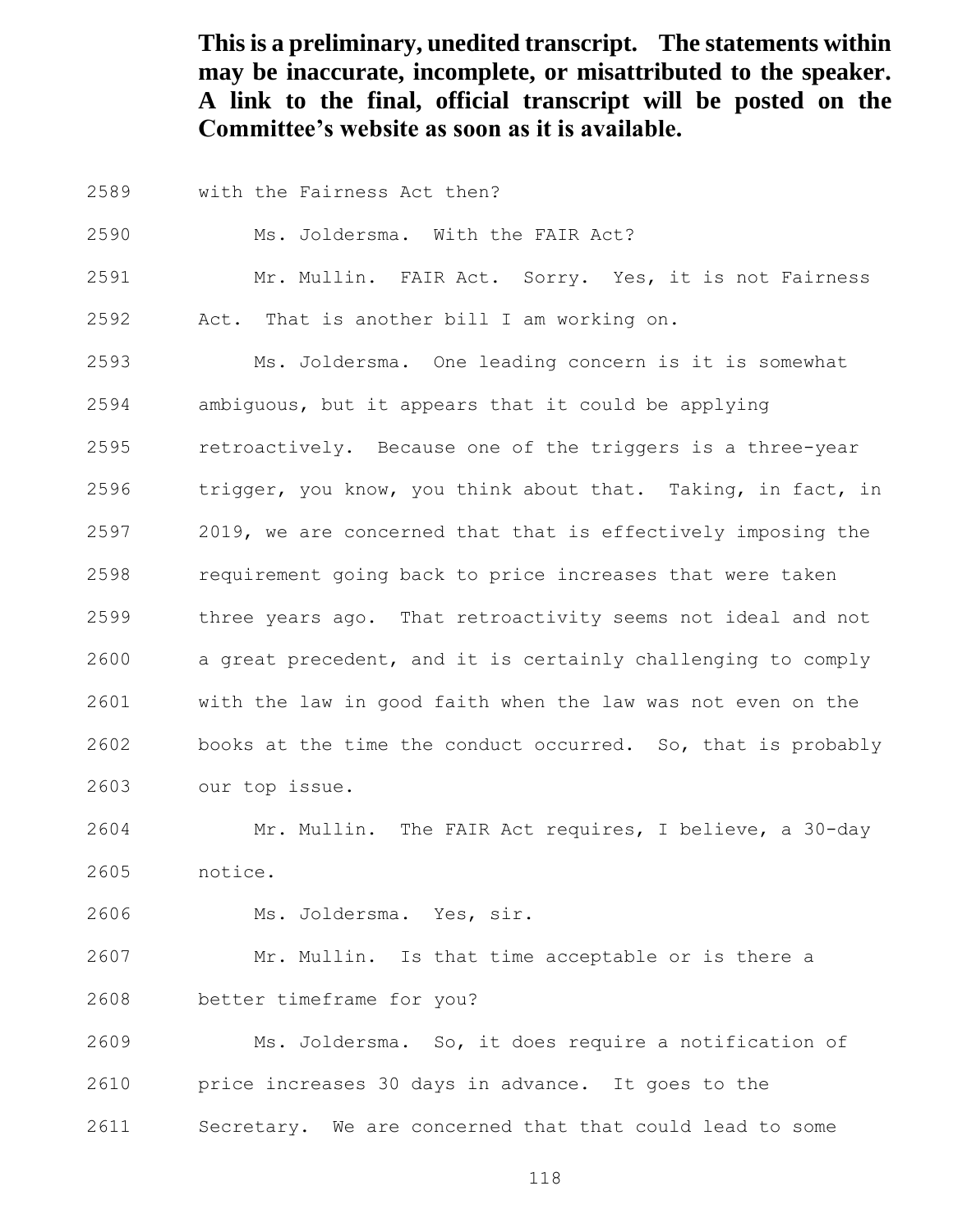- negative behavior in the market, including potentially
- opportunistic buying at the lower price, stockpiling. That
- could lead to drug shortages, et cetera. So, in general, we
- are very concerned with advanced notice.
- Mr. Mullin. Thank you.
- With that, I will yield back. Thank you, Madam Chair.
- Ms. Eshoo. The gentleman yields back. And now, I have
- the pleasure of recognizing the gentlewoman from New
- Hampshire, Ms. Kuster.
- Ms. Kuster. Thank you, Madam Chair.

 And thank you to all of you for your patience, bearing with us.

 So far, we have had multiple hearings on the critical issue of our bipartisan efforts to lower prescription prices. And the bottom line is simple: drug spending is placing an undue burden on our constituents, patients across this country, and taxpayers who are footing the bill for our public programs.

 Mr. Miller, you mentioned in your testimony, whether we like to admit it or not, we are actually rationing drugs in our country. And in our current system, patients and payers are forced to make difficult tradeoffs and choices.

I want to step into, I understand there is no silver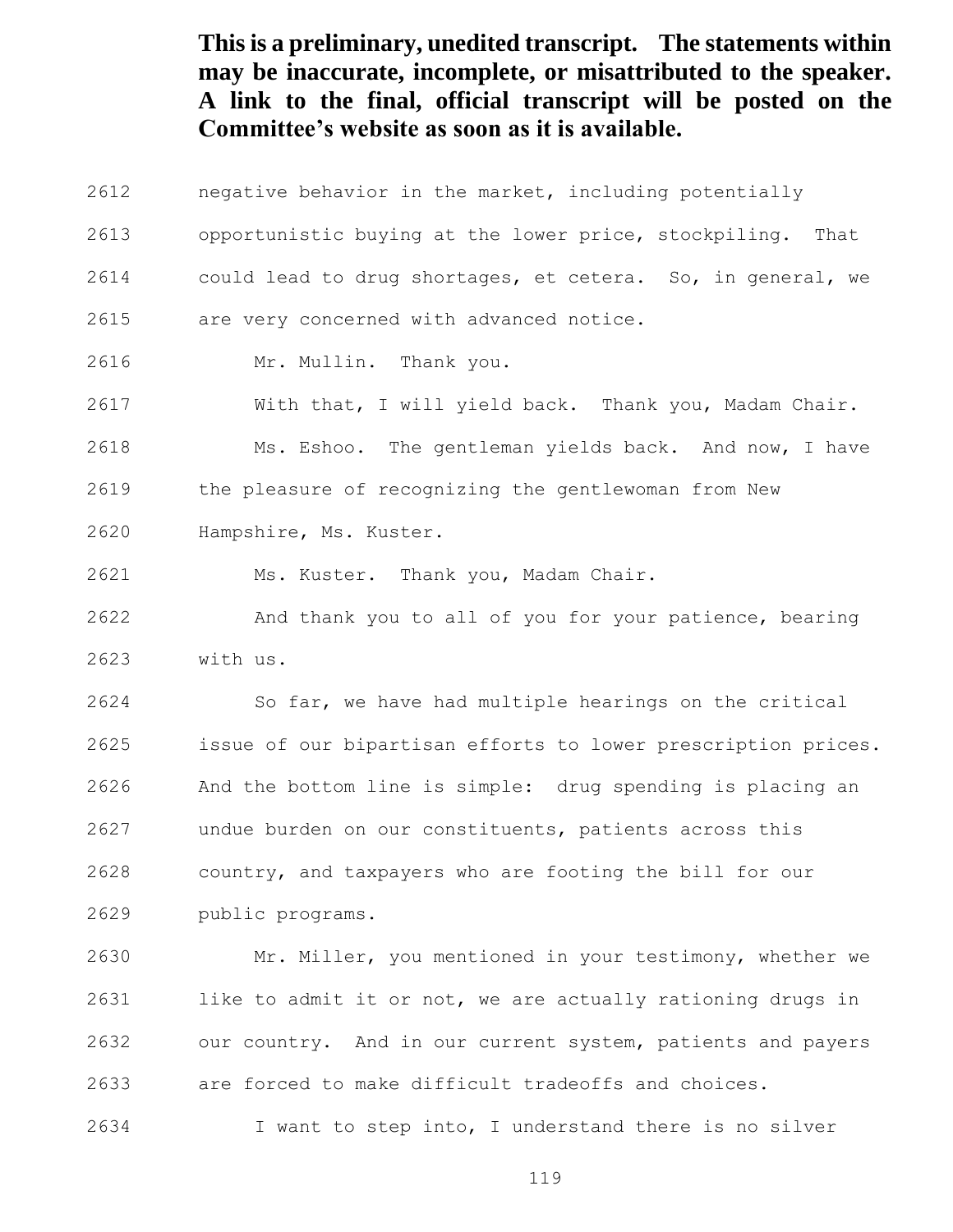bullet on bringing down the rising cost of drugs, but I do want to focus-in on your testimony, if I could, Mr. Miller. You mentioned how transparency efforts under consideration would not necessarily lead to lower drug prices, though they might help us understand more clearly why drug prices are increasing at the rates that they are. Do you believe that requiring justification for launch prices and price increases will at least slow the rate of growth in drug prices or that pharmaceutical companies might reconsider price increases with transparency?

 Mr. Miller. I think you could have some small Sentinel Effect. I think, ultimately, it doesn't stop the wave.

 Ms. Kuster. So, your advice seems to be to go further 2648 than that and go toward the negotiation of volume discounts. And in particular, I am looking at the Medicare negotiation based on leveraging volume discounts. And you mention Part D negotiation. Can you elaborate on how Part D negotiation might look? Especially taking into consideration the high cost of drugs now with limited competition, it seems to me both the patient and the taxpayer are paying more than they should.

 Mr. Miller. Okay. Yes, I will. But, very quickly, I just want to remind you, part of our recommendations are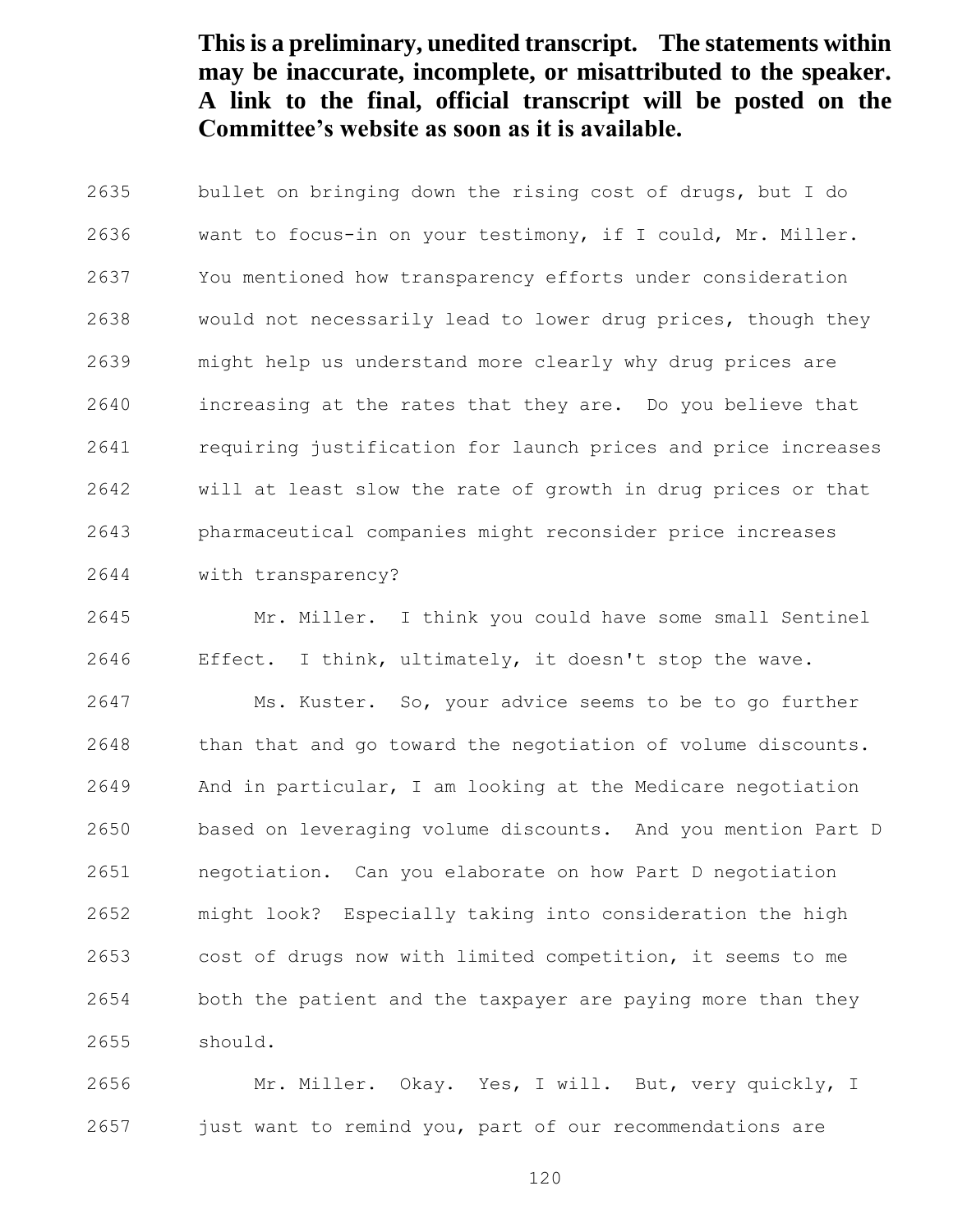start to rebuild the competition in the market. I don't want to forget that. Ms. Kuster. Okay. Mr. Miller. That is a very important -- Ms. Kuster. And that is important. Mr. Miller. Absolutely important. Ms. Kuster. I concur. Mr. Miller. We also think, in Part D, once again, bringing the pressure to the PBMs and the manufacturers in 2667 the catastrophic cap, to kind of force negotiations where, in 2668 fact, you do have competitors, is very important. And then, I am stepping into your question. Okay? Ms. Kuster. Okay. Mr. Miller. Sorry about that. Ms. Kuster. Got it. Mr. Miller. But, you know, you will still always be faced with very expensive drugs that don't have competition. And so, there are a few ways we would suggest that you might think about that. One is you think about a reference price. So, we look at the clinical value of the drug and say that the Medicare program will cover this drug, but the price it will pay and the beneficiary's copayment will be tied to the clinical value.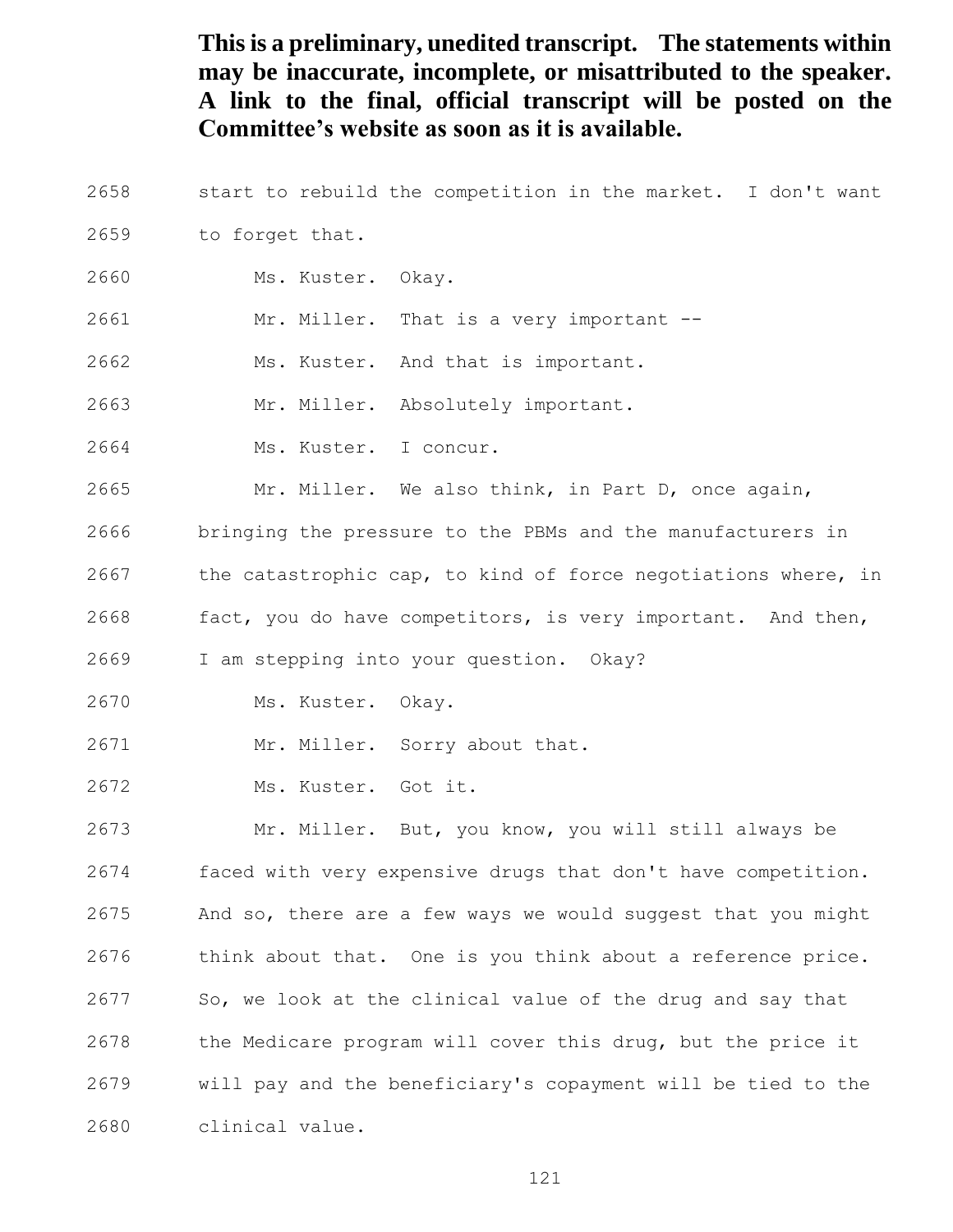Ms. Kuster. And let me just stop you there. Clinical value maybe as compared to hospitalization or as compared to future surgery? How do you determine clinical value? Mr. Miller. Usually, what you are doing is talking about the performance of the drug in and of itself on the value it adds to the life of the patient. That is usually -- Ms. Kuster. Okay. Longevity or quality of life. Mr. Miller. You could engage in other studies like hospitalization watch weighting, but mostly what we are talking about here are clinical and cost-effectiveness analysis that talk about extending the patient's life, that type of thing.

 Let me just give you one other to your question. You could think of a negotiation process in which you set lanes 2695 for the bids, so that you are saying there is some range of negotiation between the manufacturer and the government, but it is not completely wide open. And you might use some of the clinical effectiveness to set those ranges or

international prices, some set of considerations.

 Why I am making this point is it is a way to try and get a more rigorous process that CBO might give credit for. Ms. Kuster. So, let me ask you this: do you think that

the federal government is taking maximum advantage of their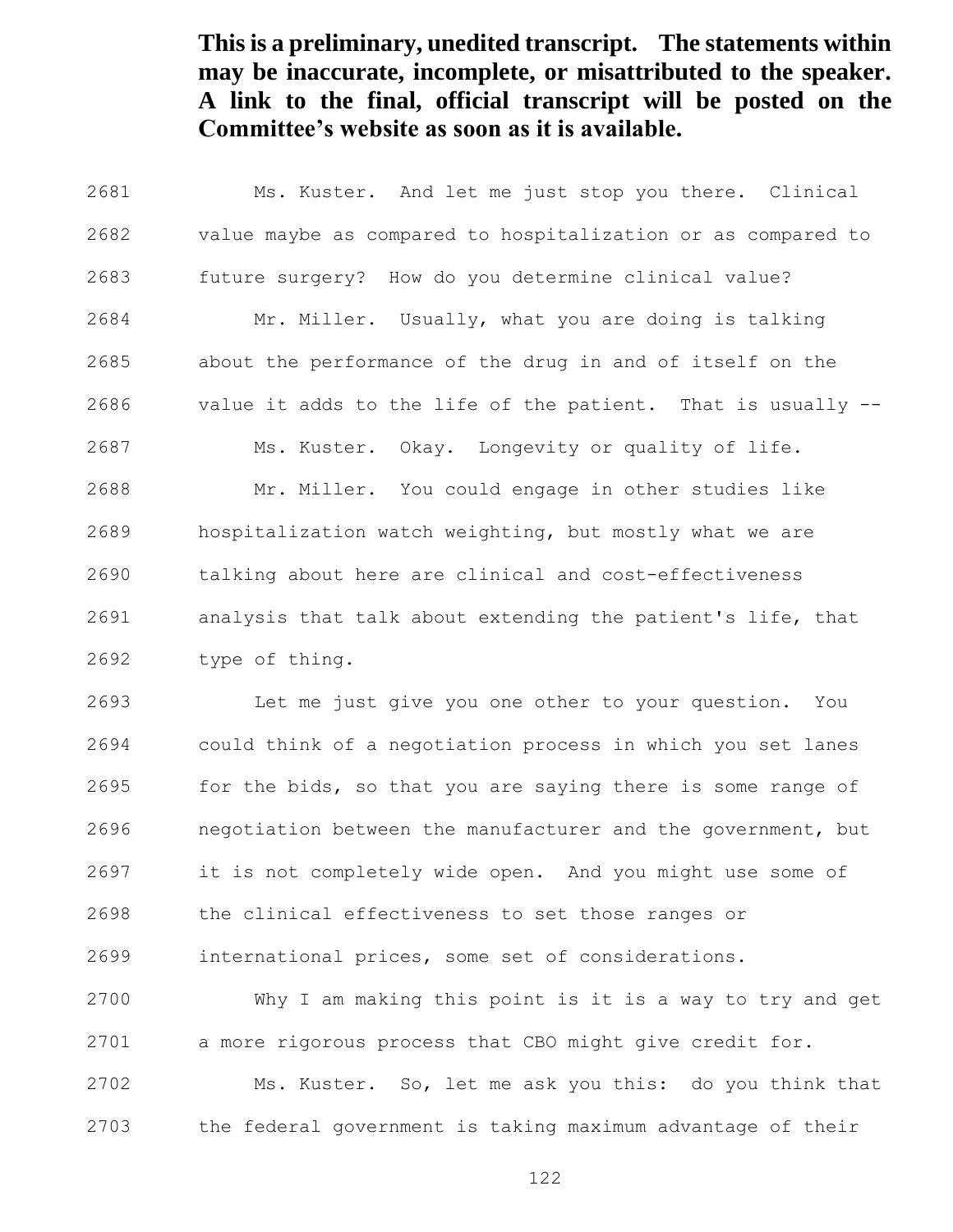volume purchasing power, if you will, in the negotiations? I am just wondering, for example, if we were to consolidate, say, for Medicare and Medicaid, veterans, federal employees, DoD, all of these together, do you think that we could do better in the price negotiation for the drugs where there is an equivalent, where we are talking about competition? Mr. Miller. I see. So, in this instance, you are moving the conversation? You are not talking about the drugs

that don't have competition? You are talking about --

Ms. Kuster. Right.

 Mr. Miller. -- the drugs that do have competition? I haven't thought about it, and I just want to say one thing. There are certain tradeoffs you would have to contemplate in 2717 how you do that. For example, in Medicaid, there are very large discounts. And so, if you move to a different system, you have to ask yourself, do you lose those discounts? Ms. Kuster. Right. Can you do better than that

discount?

 Mr. Miller. Yes, can you do better? And then, VA, which I am very uninformed on, the same question. But a very  $2724 - -$ 

 Ms. Kuster. Just as a theoretical concept, would you agree that the larger the volume share --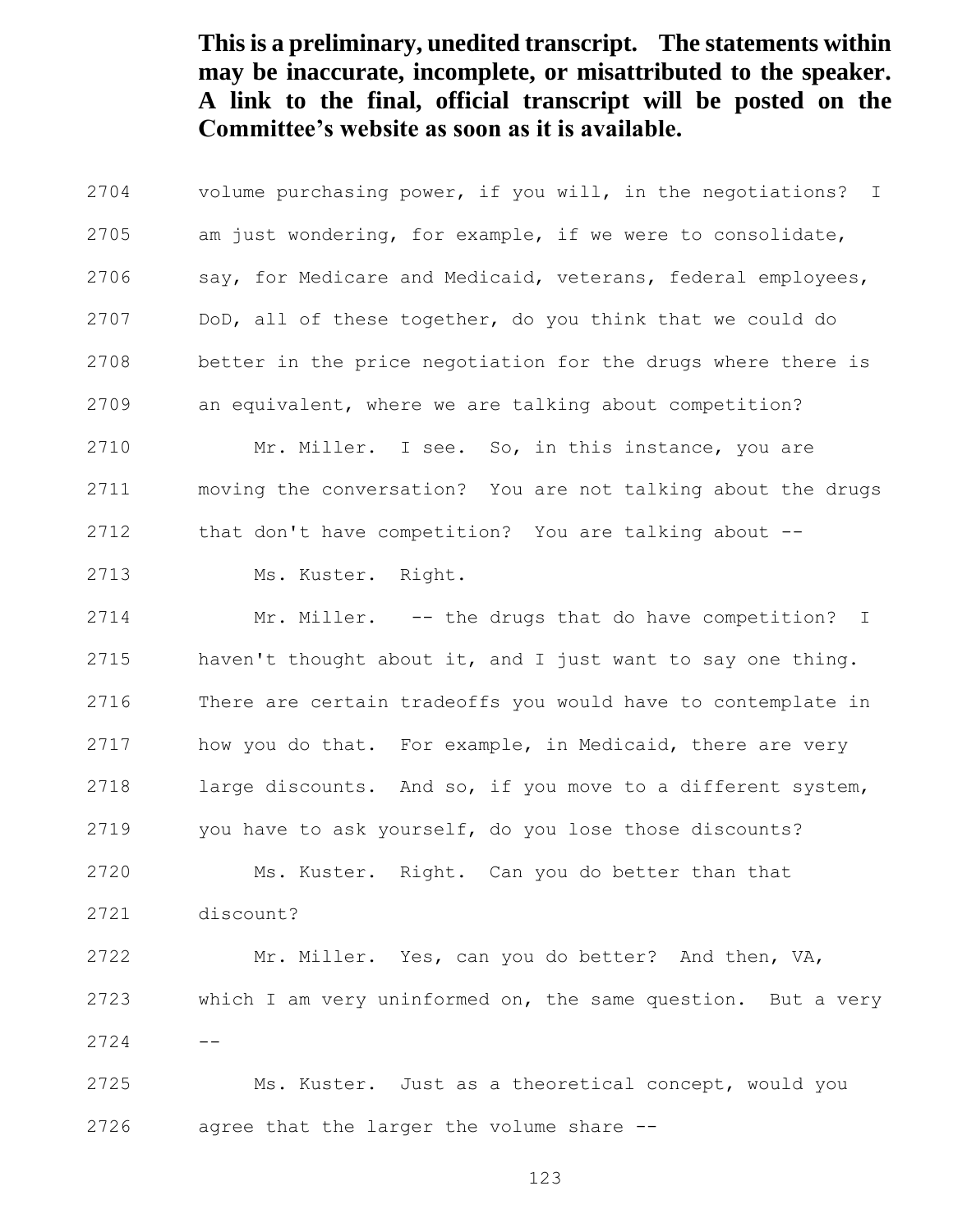Mr. Miller. Yes, and that is exactly where I was going. Just straight economics, a bigger volume, a bigger ability to extract discounts because it is harder to walk away. Ms. Kuster. Thank you. I yield back. Ms. Eshoo. The gentlewoman yields back. I now would like to recognize the gentleman from North Carolina, Mr. Hudson, for 5 minutes of questioning. Mr. Hudson. Thank you to the chair. And thank you to our panel for being here today. This is very informative. Every time I go home, I hear from my constituents about high drug prices. I will never forget the constituent I met years ago who told me that she literally some months had to choose between picking up her prescription and paying for groceries. This is a problem. And in this committee, we have a long history of

 bipartisan work to address the most serious problems facing Americans. I believe we should continue that work, but I am having a tough time seeing what some of the policies that were proposed here will accomplish for American patients. Doing some rough, back-of-the-envelope math, I took one of the most recent examples of a drug failure, Biogen's Alzheimer drug, and looked at what it would take to recoup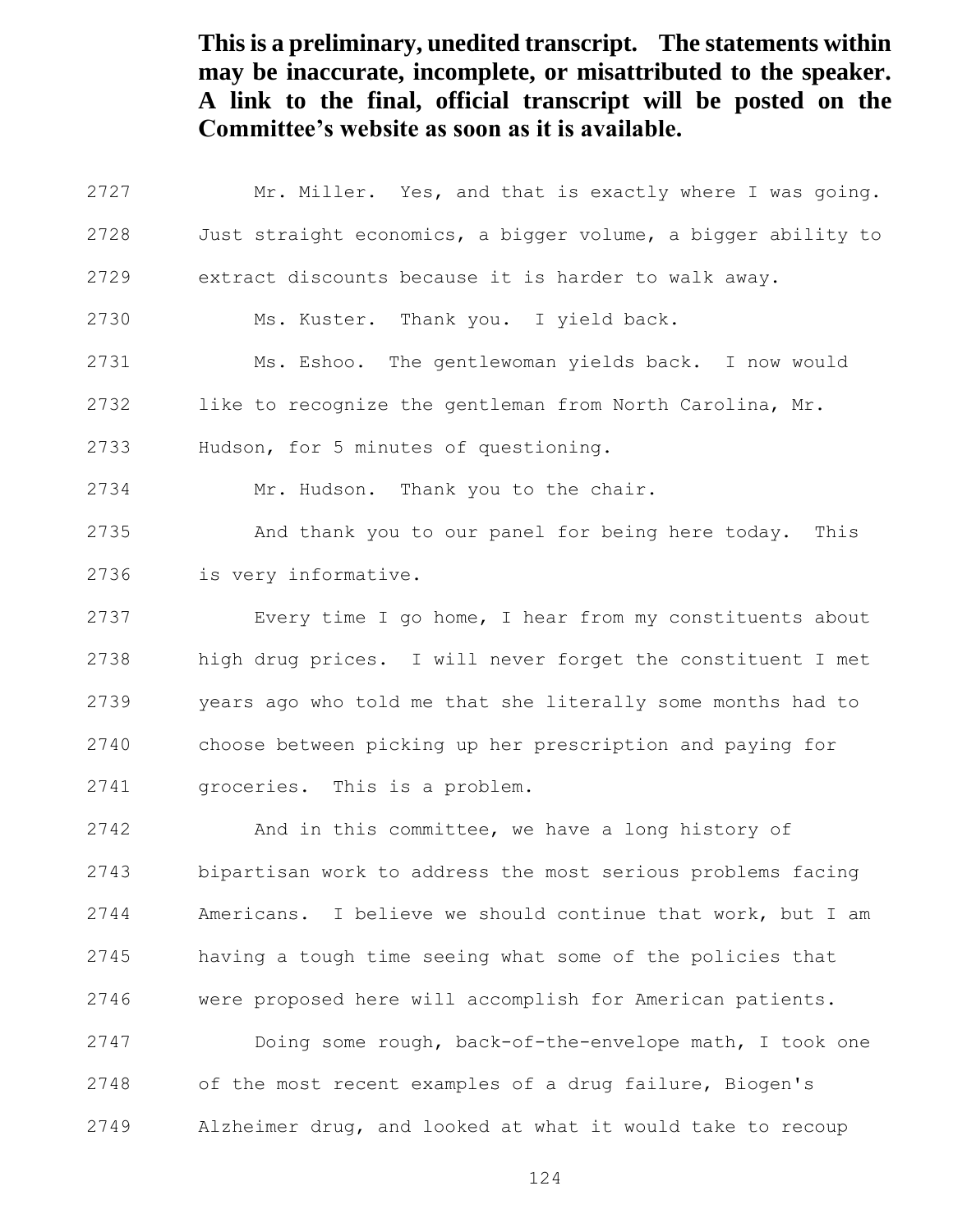their investment. Biogen spent \$950 billion seeking a cure for Alzheimer's that ultimately failed. It was disheartening for me and many others, particularly those who have relatives with Alzheimer's, but also illuminated what it takes to bring a drug to market.

2755 So, back-of-the-envelope math, let's say Biogen was successful with the latest attempt. There are 5.8 million people in the United States with Alzheimer's. So, assuming every single one of them was able to access this drug, Biogen would have to charge, roughly, \$164,000 to break even on all their research. This is, arguably, a bargain compared to not only the roughly \$350,000 of cost to care for an Alzheimer's patient over a lifetime of the illness, but also the emotional cost that families endure watching a loved one deteriorate right before their eyes, as my family has experienced.

 Under the SPIKE Act, this price or anything higher would have triggered a naming-and-shaming exercise. What benefit does this have for patients? Ideally, patients would be taken out of the middle of this conversation.

 And this brings me to my questions, which the first one 2771 I will open to the entire panel. The FAIR Act includes high penalties for noncompliance. Where should those penalties,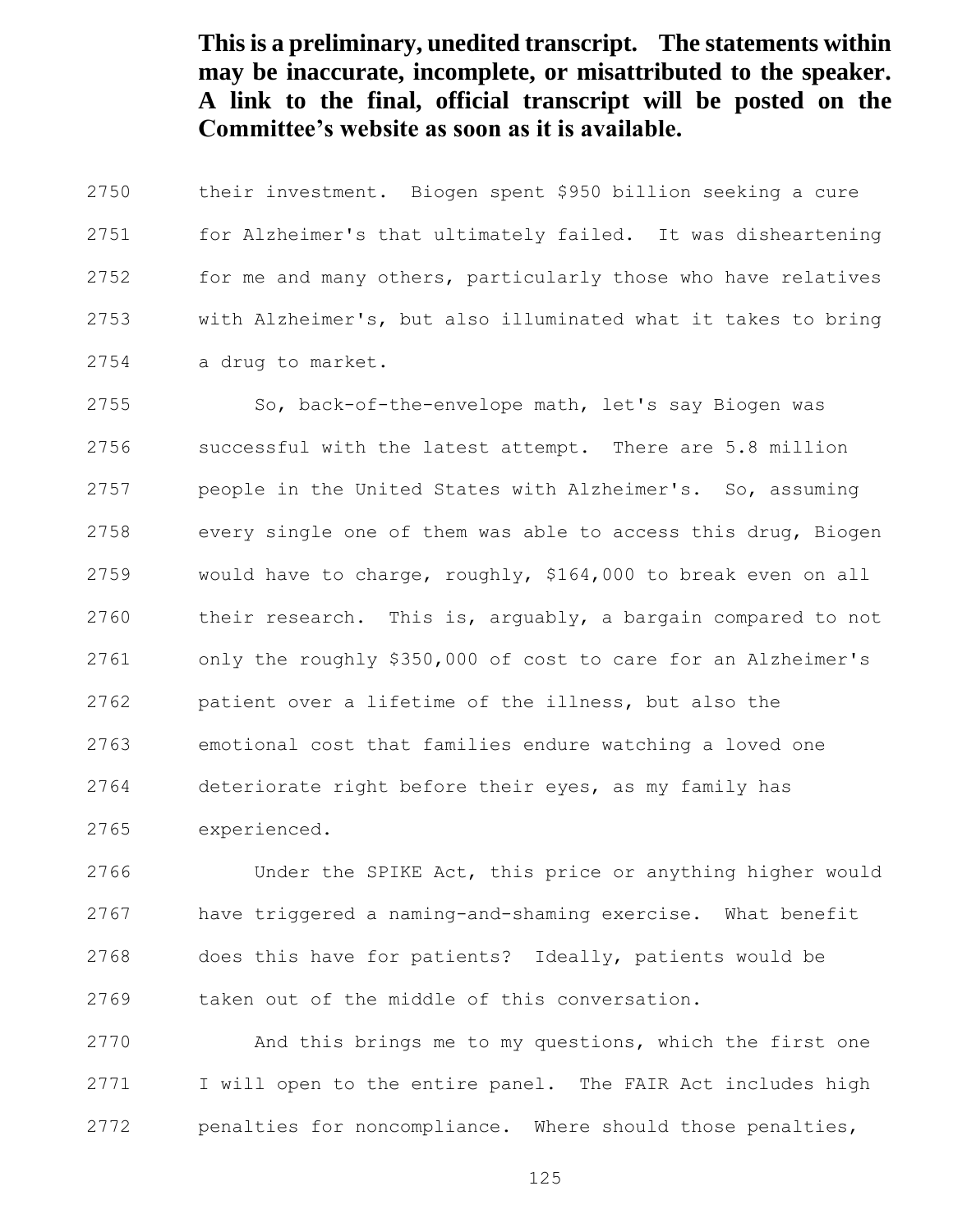where should that revenue go to? As it is currently written, do you see them going to benefit patients or is it going back to the Treasury to be spent by politicians? Shouldn't they be explicitly designated to help those who need it most and not just go to the Treasury for Congress to spend? I would 2778 just open it up to the panel, if anyone would like to talk on that.

 Ms. Joldersma. We would agree. We would note that the fees are quite high. And, yes, it would be ideal to have those fees going to help patients.

 Mr. Hudson. Anybody else? I see some nods. Okay. Dr. Feldman. It is kind of a no-brainer, back to the patients.

 Mr. Hudson. Okay. I will assume everybody agrees. Ms. Bass, in your testimony, you mentioned the real-time benefit tools to help physicians and patients know what drugs are on formulary and what the cost-sharing would be. How could your industry, the PBM industry, facilitate making this a reality?

 Ms. Bass. So, those tools are already in use. And I think one of the issues, everybody understands that it needs to be as streamlined as possible for physician workflow. And so, hopefully, the interoperability exercise that the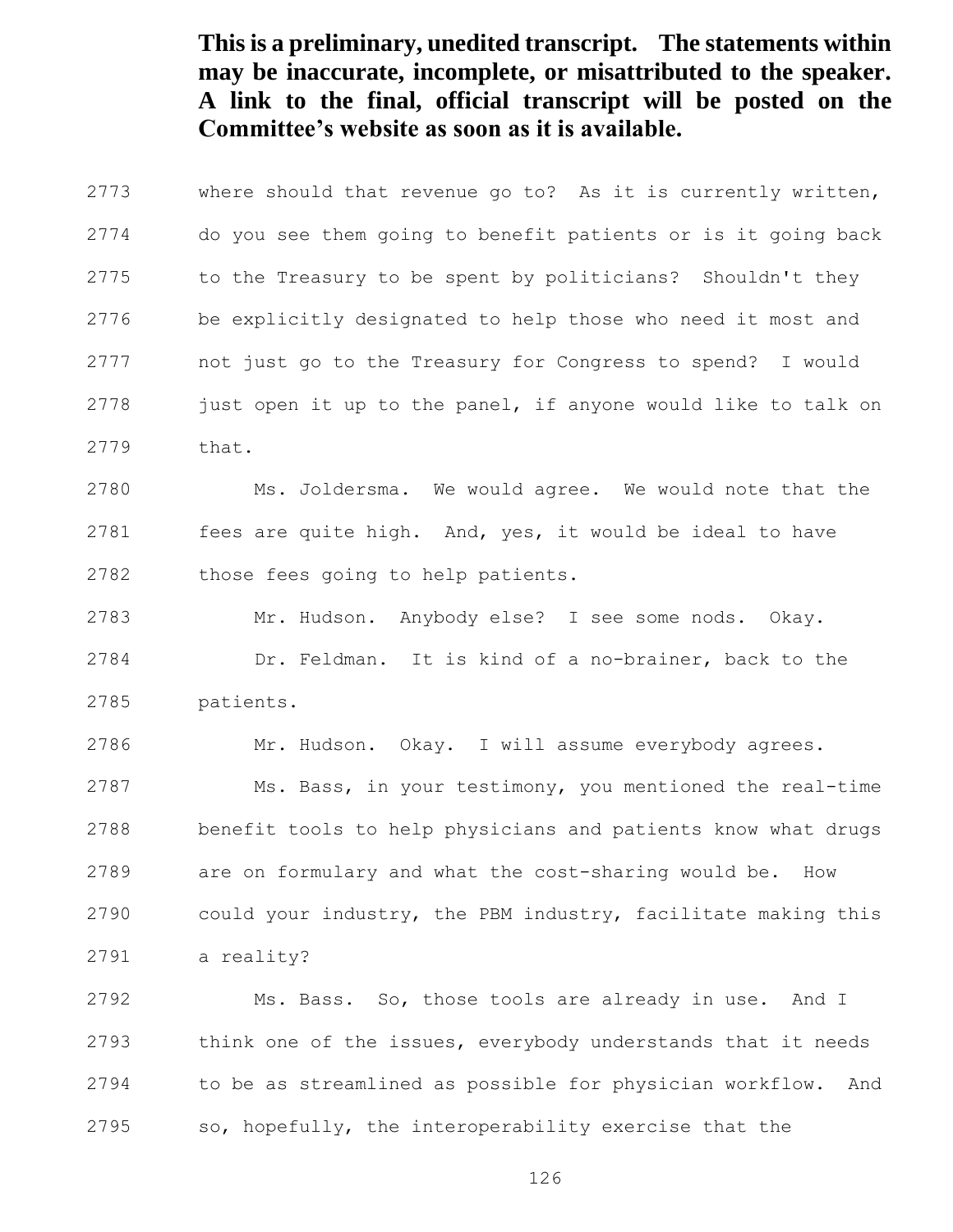administration is currently undergoing will help make sure that every physician has access and it works really quickly. But all of our PBMs, most of our PBMs are making that product available already in the marketplace.

Mr. Hudson. Great.

 And, Ms. Joldersma -- I hope I am not butchering your name -- I know lots of states have been passing legislation to get to the bottom of why drug prices are increasing. But the bills we are talking about today go beyond any state law currently on the books. Do you worry about the burden of companies complying with a patchwork of 50 state laws plus this federal law? Because if there ever was a time for preemption, it seems to me like this would be it. What are your feelings?

 Ms. Joldersma. Absolutely. There are, I think, seven or eight different approaches already on the books in states. There are additional states who are probably today considering different approaches. We have different approaches that are coming to light here in the Congress as well. And all of that is just added cost that is not going to research and it is not going to help patients. So, absolutely, harmonization/preemption are high priorities. Mr. Hudson. Great. Well, I appreciate that.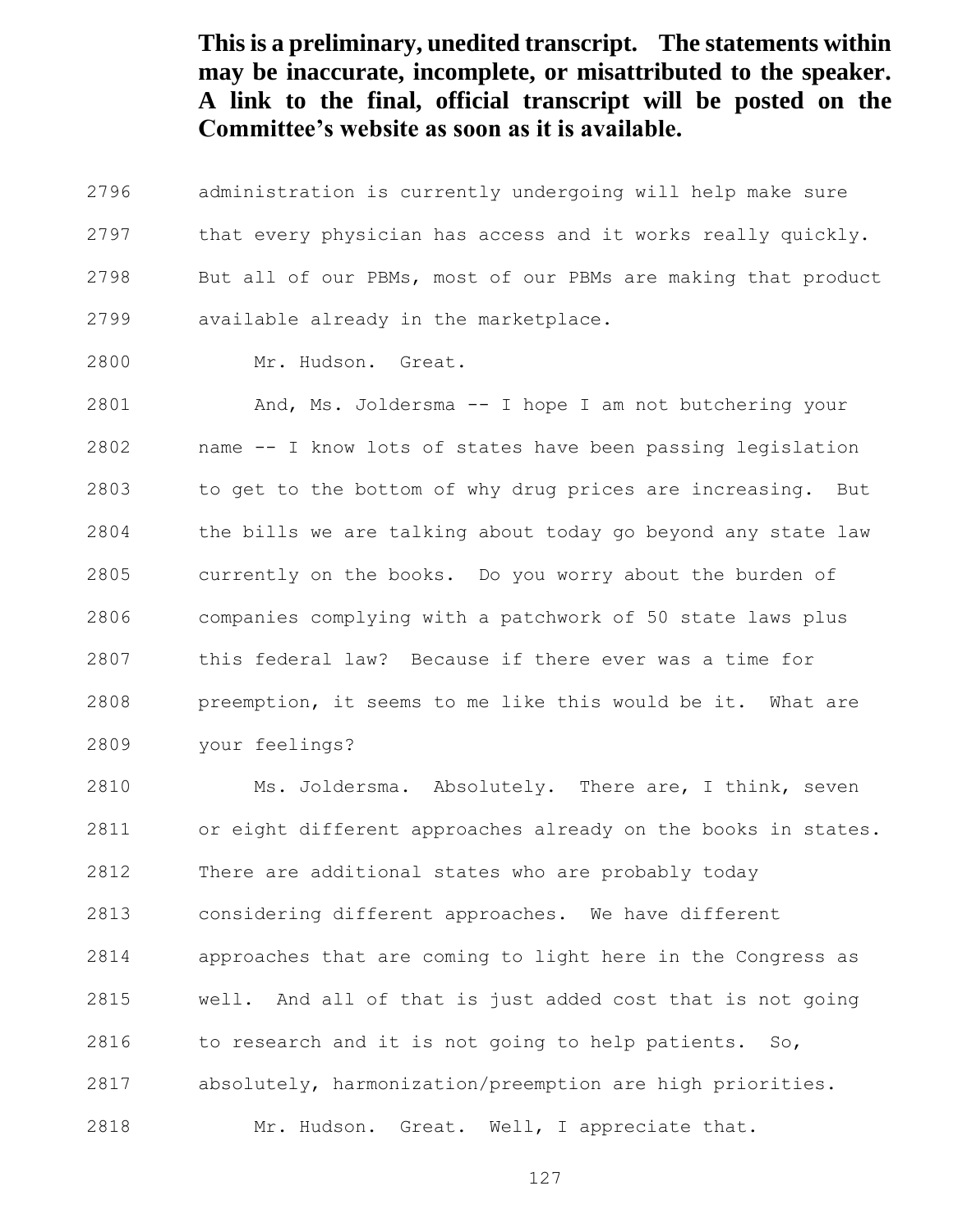And, Madam Chair, I look forward to continuing to work with you to focus on patients, and we have a long track record of working together in a bipartisan way on this committee. I think as long as we continue to focus on the patients and use common sense, I think we can get there. So, with that, I will yield back. Ms. Eshoo. The gentleman yields back. And now, the

 gentlewoman from California, Ms. Barragan, is recognized for 5 minutes for her questioning.

Ms. Barragan. Thank you.

 I want to follow up on that. You know, while we are here in Congress drafting legislation and debating what to do, we have seen states taking up legislation that shines light on manufacturers' drug pricing. Part of that is attributed to the fact that Congress isn't moving and Congress isn't doing anything, that states are acting to help consumers and to help people who are rationing their drugs.

 In my own State of California, they passed a drug transparency law in 2017. It requires drug companies to notify health insurers and government plans at least 60 days in advance if they plan to increase a drug price by more than 16 percent in a two-year period. Now the law also requires the companies to explain the reason behind the increase in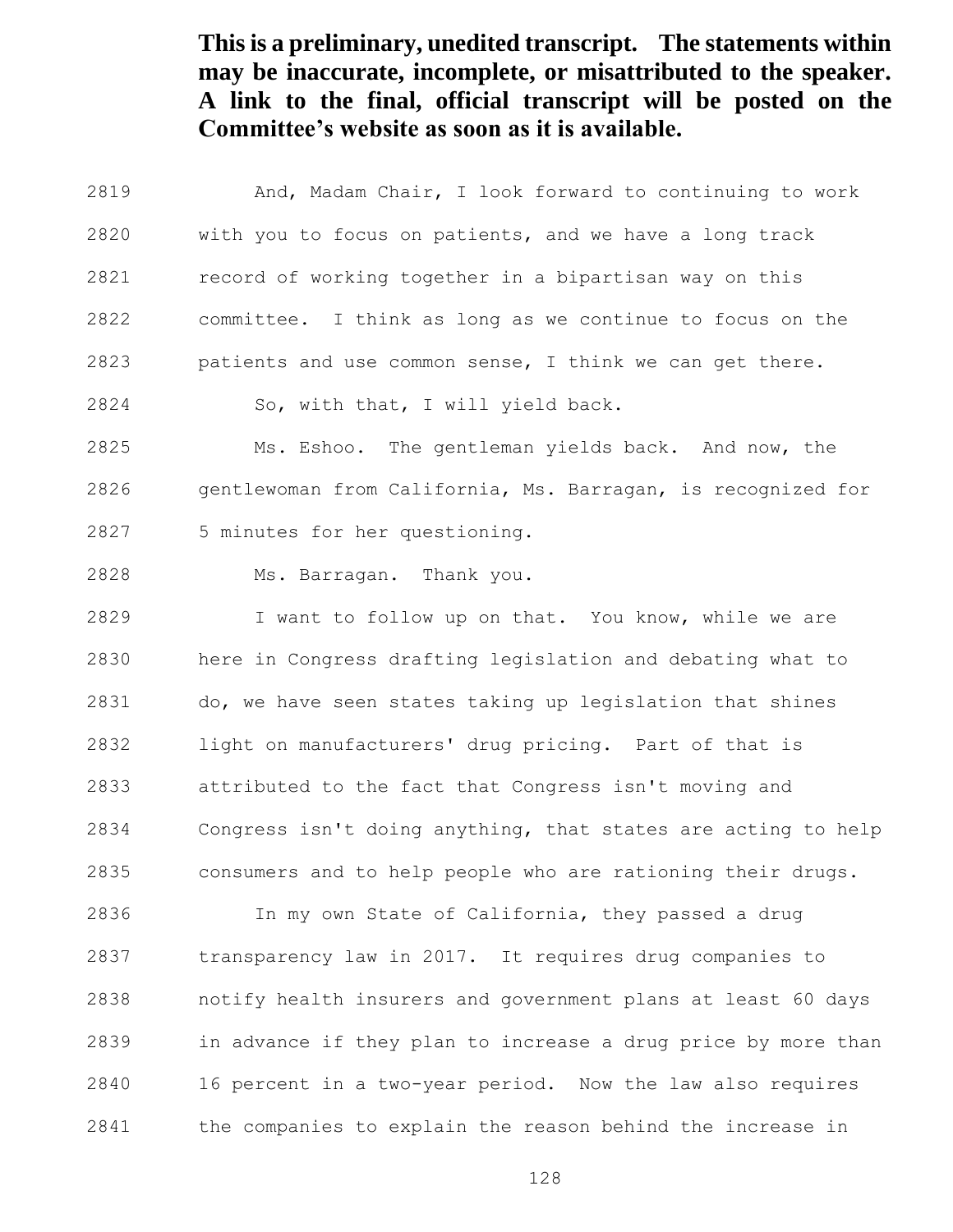price, with all of the information provided to the state made public online for citizens to review.

 Now PhRMA sued to block the California law. This may be because the law was effective in shining a light on upcoming price increases. For example, it showed that Valeant was going to raise the price of a generic glaucoma medication by 63 percent and that Teva Pharmaceuticals planned a 49 percent price increase for an inhaled solution to prevent asthma attacks.

 Ms. Joldersma, you testified that PhRMA supports transparency. In this case, PhRMA sued to block this California law that would have transparency. Did PhRMA sue to block the California law because you are concerned about the unfair drug-pricing policies of drug manufacturers?

 Ms. Joldersma. No, we sued to block the California law because we believe it is unconstitutional in at least two ways, the Dormant Commerce Clause and, also, First Amendment compelled speech. And we are also concerned about the impact that 60-day advance notification could have on the market, given the opportunity it creates for bulk purchasing,

stockpiling, and --

 Ms. Barragan. Okay. Let me ask you another question. 2864 So, if Congress passed that same law, you would have the same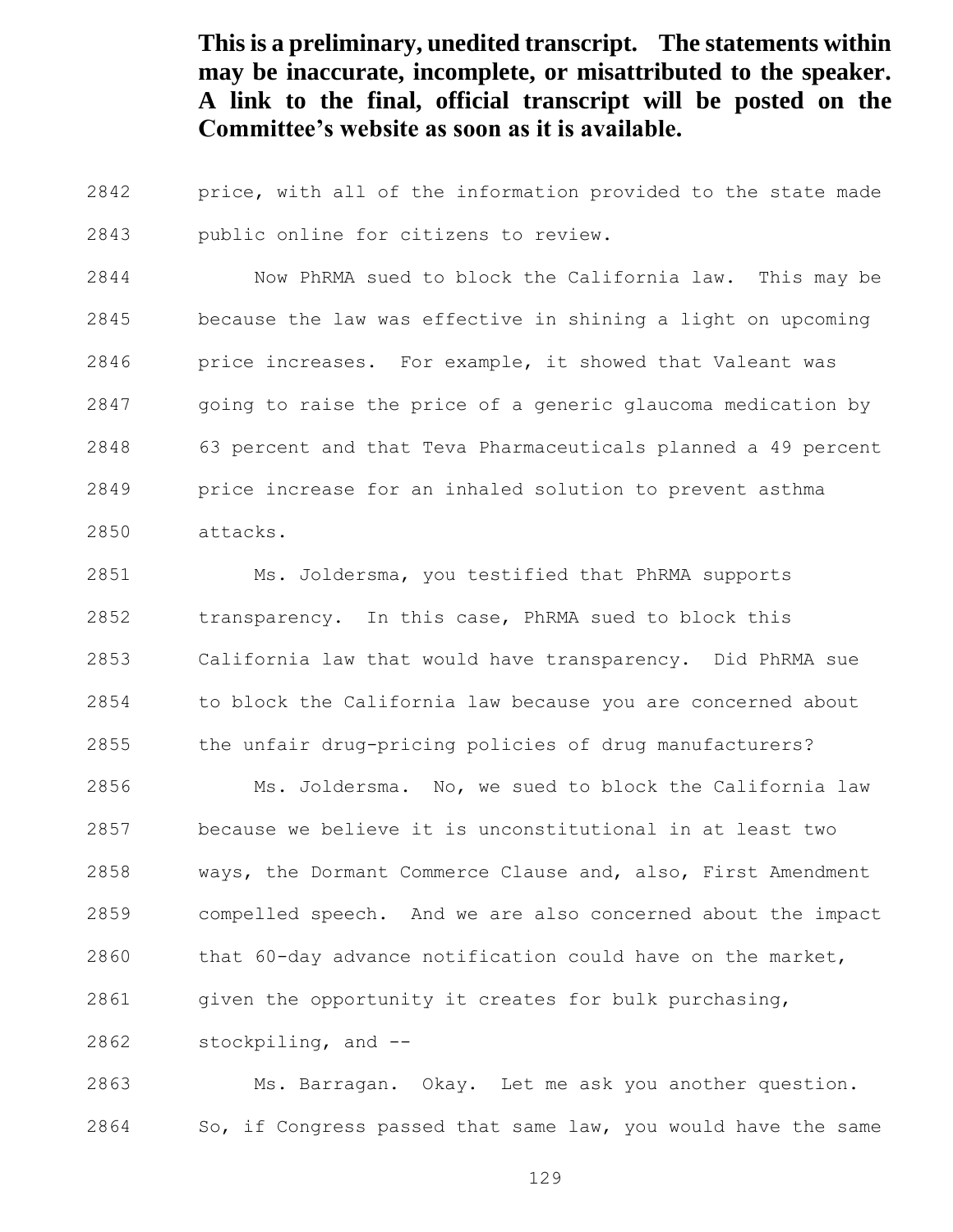- concerns, is that correct?
- Ms. Joldersma. Well, the federal government, obviously,
- has different authority to regulate interstate commerce.
- Ms. Barragan. I am just asking, if Congress passed the
- same law, would you have the same concerns?
- Ms. Joldersma. First Amendment compelled speech remains
- a concern.
- Ms. Barragan. Okay. I am just going to take that as a yes, because it is just a yes or no.
- Ms. Joldersma. Yes.
- Ms. Barragan. I have other questions I want to get to.

Ms. Joldersma. The answer to that is yes.

Ms. Barragan. Thank you very much.

Ms. Joldersma. Yes.

 Ms. Barragan. So, during the drug supply chain hearing a week ago, Amgen raised the issue of lowering the list price of their cholesterol drug by 60 percent. However, PBMs have not shifted this drug from high-cost formulary tiers to

lower-cost tiers which carry lower copayments.

 Ms. Bass, you testified that the mission of the association you represent, the PBMs, is to help control cost. So, do you support patients having access to these lower-price drugs? It seems that when you have a specific instance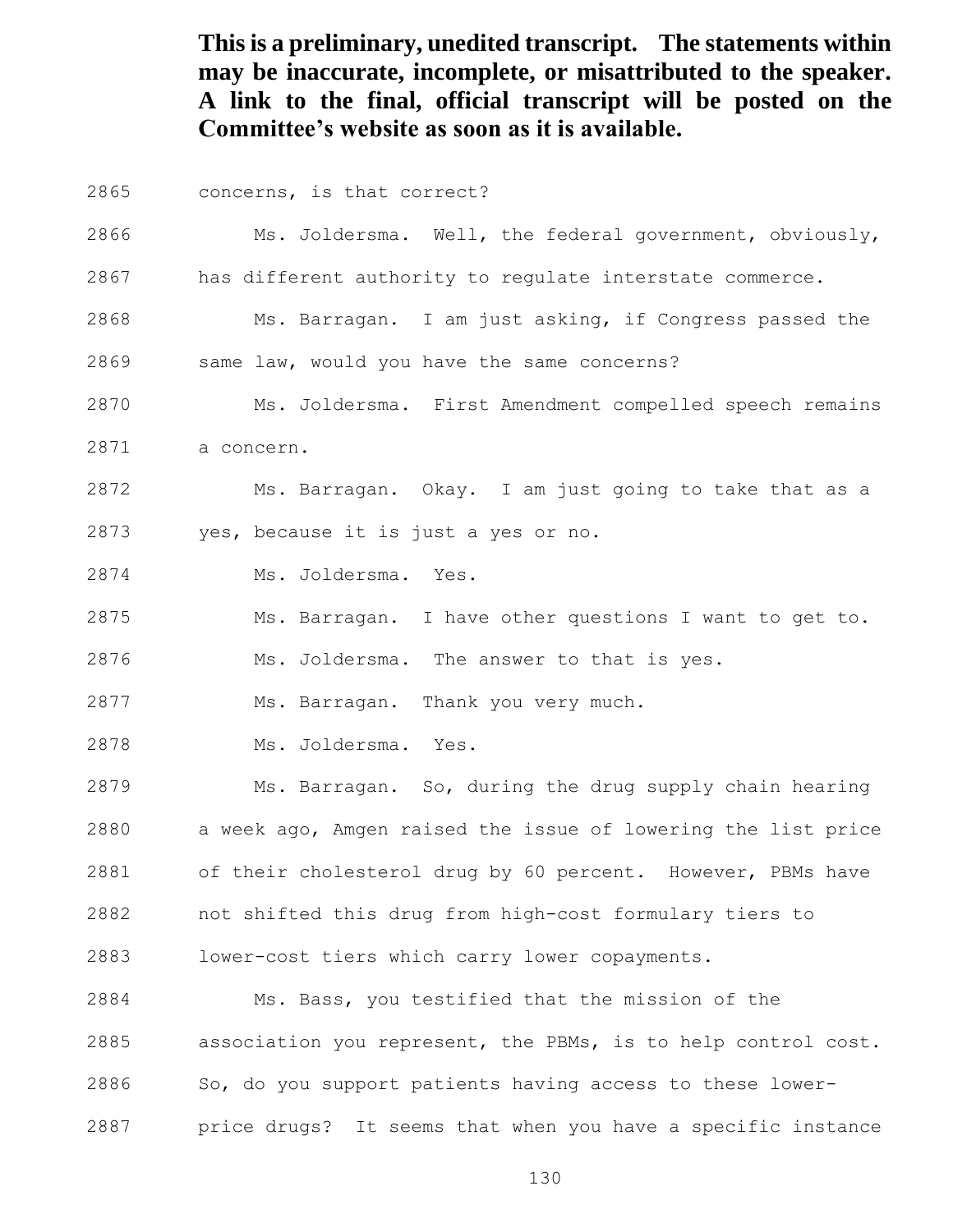like in this one, we are not seeing the movement.

 Ms. Bass. So, I testified that the mission of our companies is to provide access to lower-cost drugs. I can't speak to specific company decisions with respect to these drugs, but our companies negotiate to the lowest net cost and make their decisions accordingly.

Ms. Barragan. Okay. Well, thank you.

 So, Mr. Isasi, I am dead-focused on trying to find meaningful solutions to the drug-pricing problem. My constituents continue to demand that we find a way to significantly lower the price of medications. In your testimony, you discuss that, while you are supportive of these transparency bills, that transparency legislation alone will not significantly affect the price of prescription drugs. You go on to state that Medicare Part D negotiation should be enacted as a meaningful step to lower prices. While you discuss one specific negotiation bill in your testimony, I would like you to focus on the policy generally. Do you have any projections on the impact on drug pricing if we enact Medicare Part D negotiation? And then, beyond Medicare negotiation, what other policies should Congress pass to meaningfully lower prices?

Mr. Isasi. Sure. Thank you very much for the question.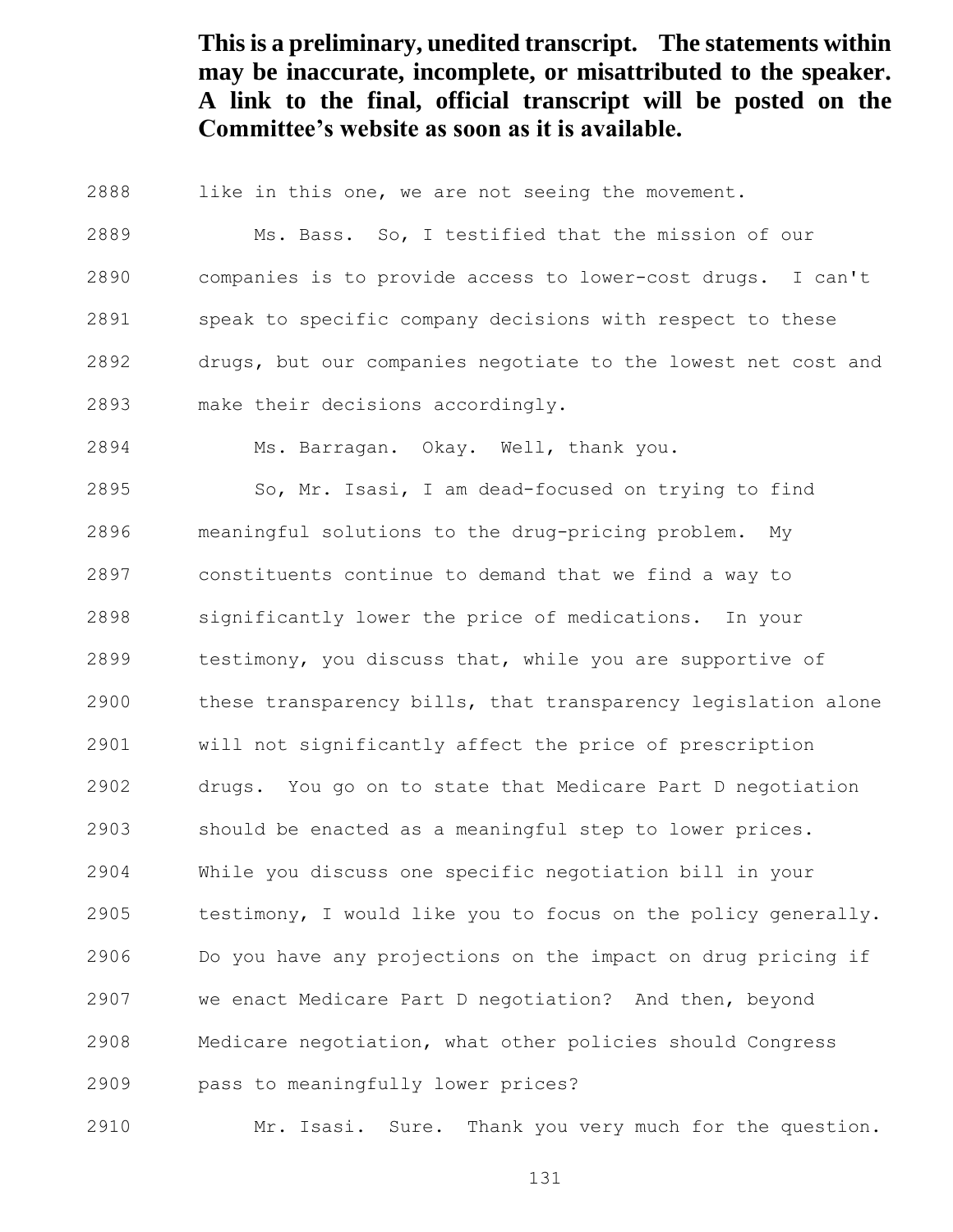So, this question of the projected savings is very difficult, in large part because industry has done a very good job of veiling what the actual price is that we are paying, how the monies are flowing. And so, it is a very, very difficult thing to model.

 But what we know for sure is that, in order for it to work, something as simple as just saying the government can negotiate won't work. We need to have a serious way to put teeth in negotiations to make sure that industry shows up and in good faith negotiates. So, there are lots of policies. One of them would be something like allowing others to produce a drug if the pharmaceutical industry isn't willing to negotiate a fair price. Another one is imposing a tax on excess profits, things like that. So, there is a lot of good amendments, but you have to real teeth in negotiations or it won't work.

 But what we do know is, just common sense, as I mentioned earlier, the pharmaceutical industry starts in the U.S. when they launch prices most often because they know we don't negotiate. So, they get a very, very high price in the United States, and then, they go around the rest of the world and they start negotiating.

And so, for example, we know that we spend maybe 60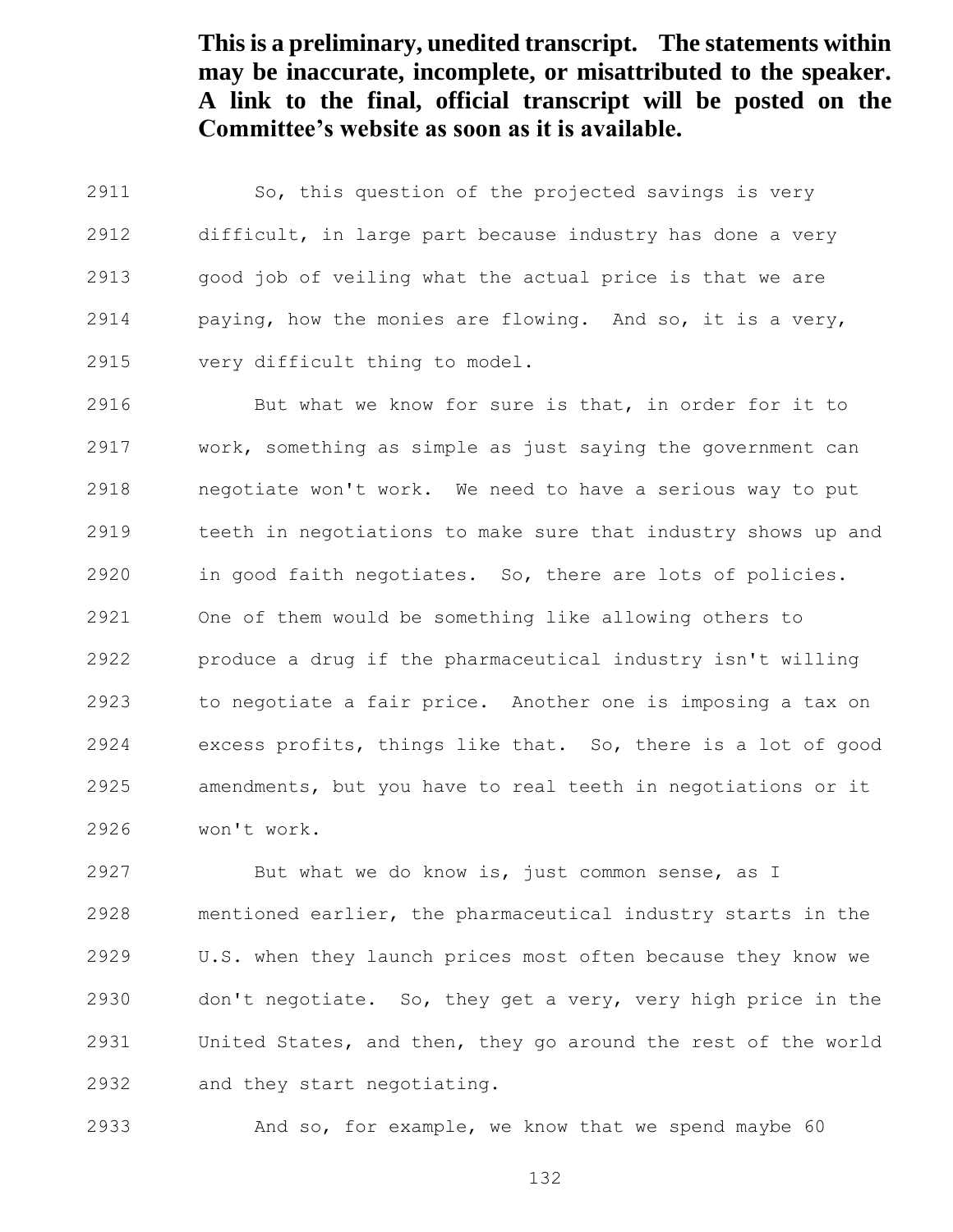percent or 100 times more than other countries on drugs, not all drugs, but many drugs. For example, in Norway, Humira is almost twice as much as what we are paying; Crestor is four times more in Australia and in France. So, we know in those cases, government negotiation results in fourfold decrease in price.

 And then, another thing we know is that, as I mentioned, 2941 manufacturers start in the U.S. The last thing to say is, I think there are three really important policies to think about beyond negotiation. The first is to think carefully about those increases in price year over year, because it is not just the launch prices. We have heard that industry has had a really hard time because so many of the drugs go to generic. So, they just increase prices far above inflation year over year. So, the idea of thinking about how price should be tied to inflation year over year is really important.

 Two, as Dr. Miller mentioned, we need to understand the value of the benefit.

 Ms. Eshoo. Excuse me to interrupt because it is over the time, but there is also a 1:30 classified briefing for all Members of the House. And I think that it is important that everyone be able to get there.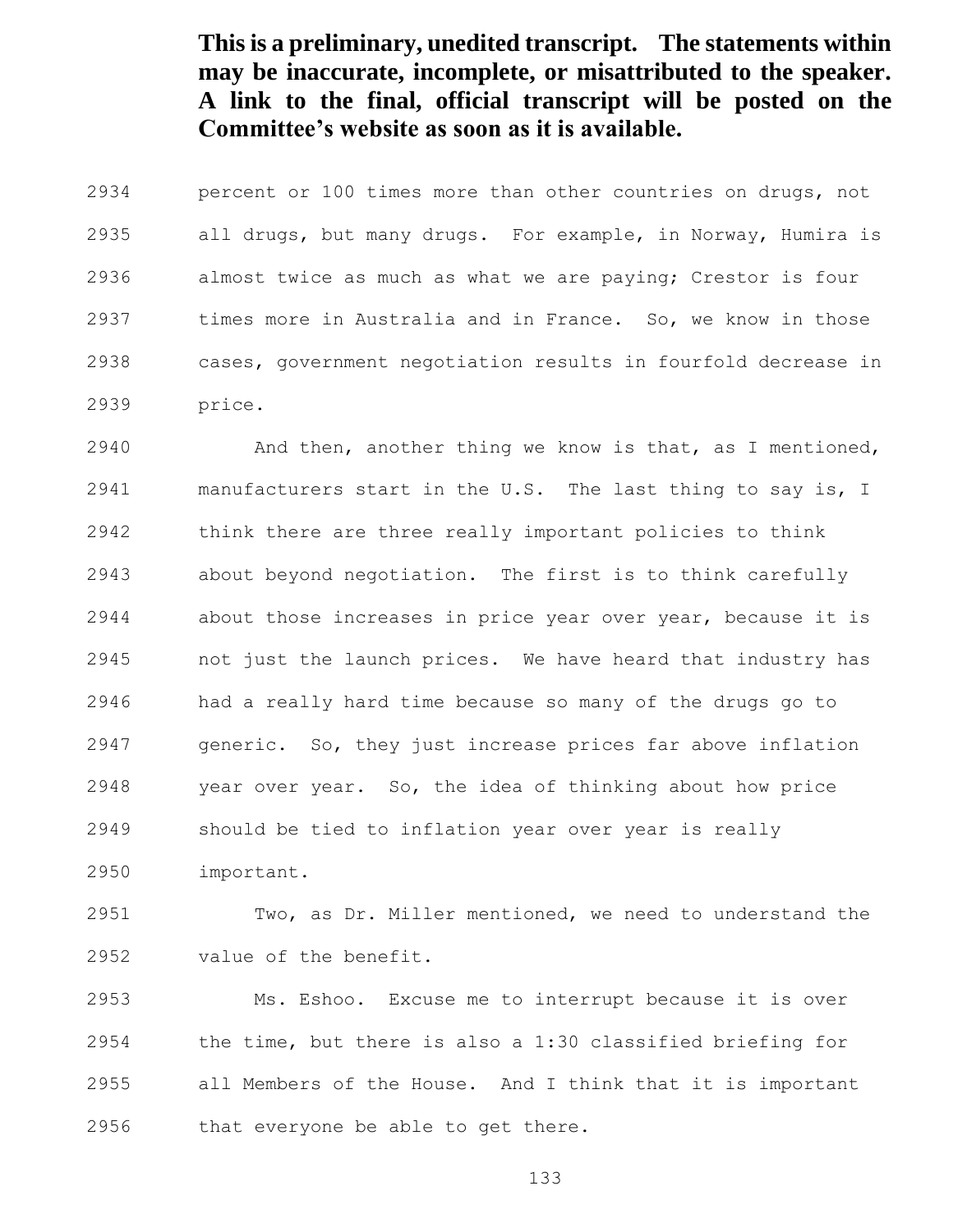So, the gentlewoman yields back. And I now would like to recognize the gentleman from Georgia, Mr. Carter. Mr. Carter. Thank you, Madam Chair, and thank you for having this hearing. This is extremely important. Thank you to each and every one of you for being here. Dr. Feldman, earlier you had a conversation about list price. And my colleague before me just mentioned about list price, and we were taking about it. Ms. Bass, you mentioned that your concern was net price. Let me ask you, a copayment to a patient, is it based on list price or net price? Ms. Bass. Copayments are a set price. Mr. Carter. Copayments are a set price? They could be a percentage. Is that percentage based on a list -- Ms. Bass. Oh, sure. Mr. Carter. Is that percentage based on the list price or the net price? Ms. Bass. Co-insurance is typically based -- it depends on the plan, but in Medicare, say, co-insurance is based on the list price. Mr. Carter. On the list price. So, if the list price is higher, then the copay to the patient could be higher?

Yes?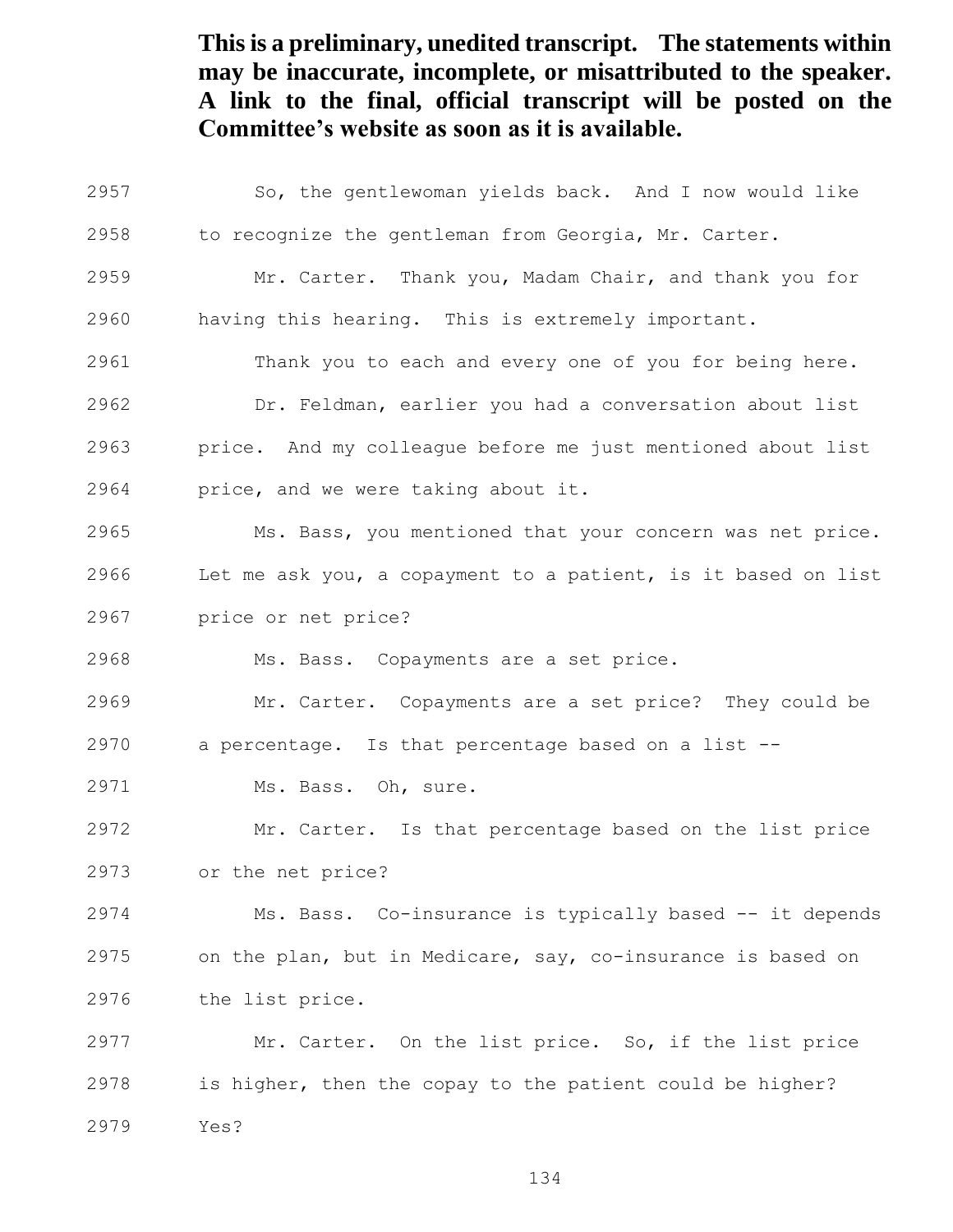Ms. Bass. That math works.

 Mr. Carter. That math works. Good. That is new math, but it still works. Great.

 Let me ask you, in Medicare Part D, also, patients go from deductible to the donut hole, and then, into the catastrophic. Is that based on list price or is that based on net price? It is based on list price.

Ms. Bass. The deductible, yes.

 Mr. Carter. So, the higher the list price, the quicker they get into the donut hole; the quicker they get into catastrophic. And if they get into catastrophic, then the taxpayer is the one who is on the hook because they are paying the majority of it, not the plan sponsor, not the insurance company, correct? That is correct.

 Let me ask you, Dr. Feldman, you mentioned, correctly, that when Ms. Bass was asked about how many members or how many PBMs there were in the nation, there were 66, I believe you said. However, you mentioned that there were three PBMs that control 80 percent of the market, and that is correct. Not only that, but also those three PBMs that control 80 percent of the market also have an insurance company that they own and also have pharmacies they own. In fact, that vertical integration carries over into that.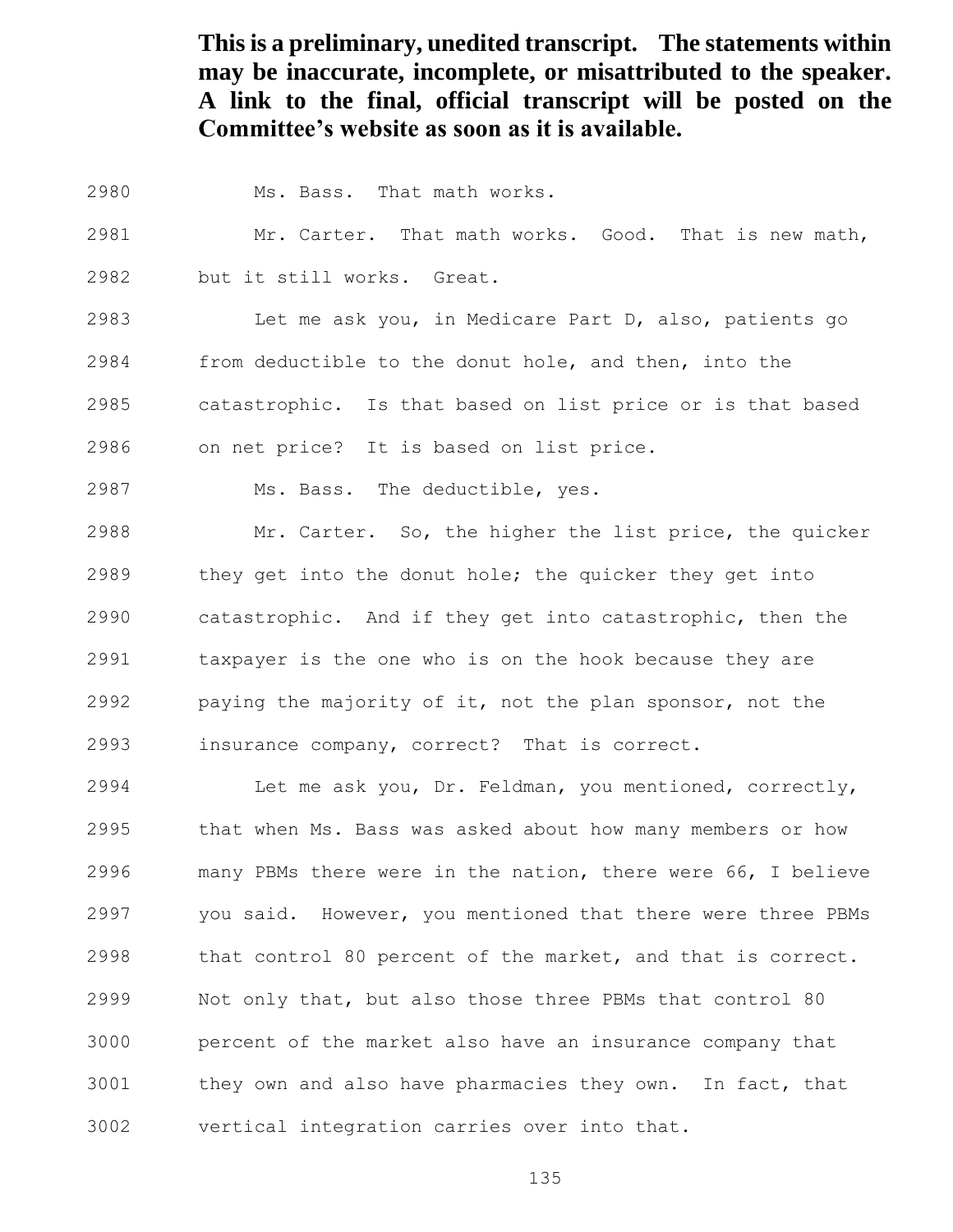You mentioned that you had some patients who came in and had a letter that said that they had to change a particular drug to something else that was on the formulary. Just out of curiosity, any of those, the insurance or the pharmacy is owned by that PBM, or would you know that?

 Dr. Feldman. This was a particular PBM that is now owned by an insurance company.

 Mr. Carter. Exactly. So, in other words, the PBM is directing that patient to use a drug on the formulary through their mail order pharmacy or through their pharmacy. It may not be a mail order. Because we know that Aetna owns Caremark, owns CVS. We know that Express Scripts owns Cigna, owns Express Scripts mail order. We know that Optum is owned by United and has their own mail order as well.

 So, what we are essentially talking about here is taking money out of one pocket and putting it in the other pocket. Because if you ask the PBMs where are these discounts, is the chairlady likes to say, or rebates going, they say, well, they are going to plan sponsor to decrease the premium. Well, who is setting that premium? The insurance company that they own in many cases. So, that vertical integration is something that is very concerning.

Let me change gears here for just a second and ask Dr.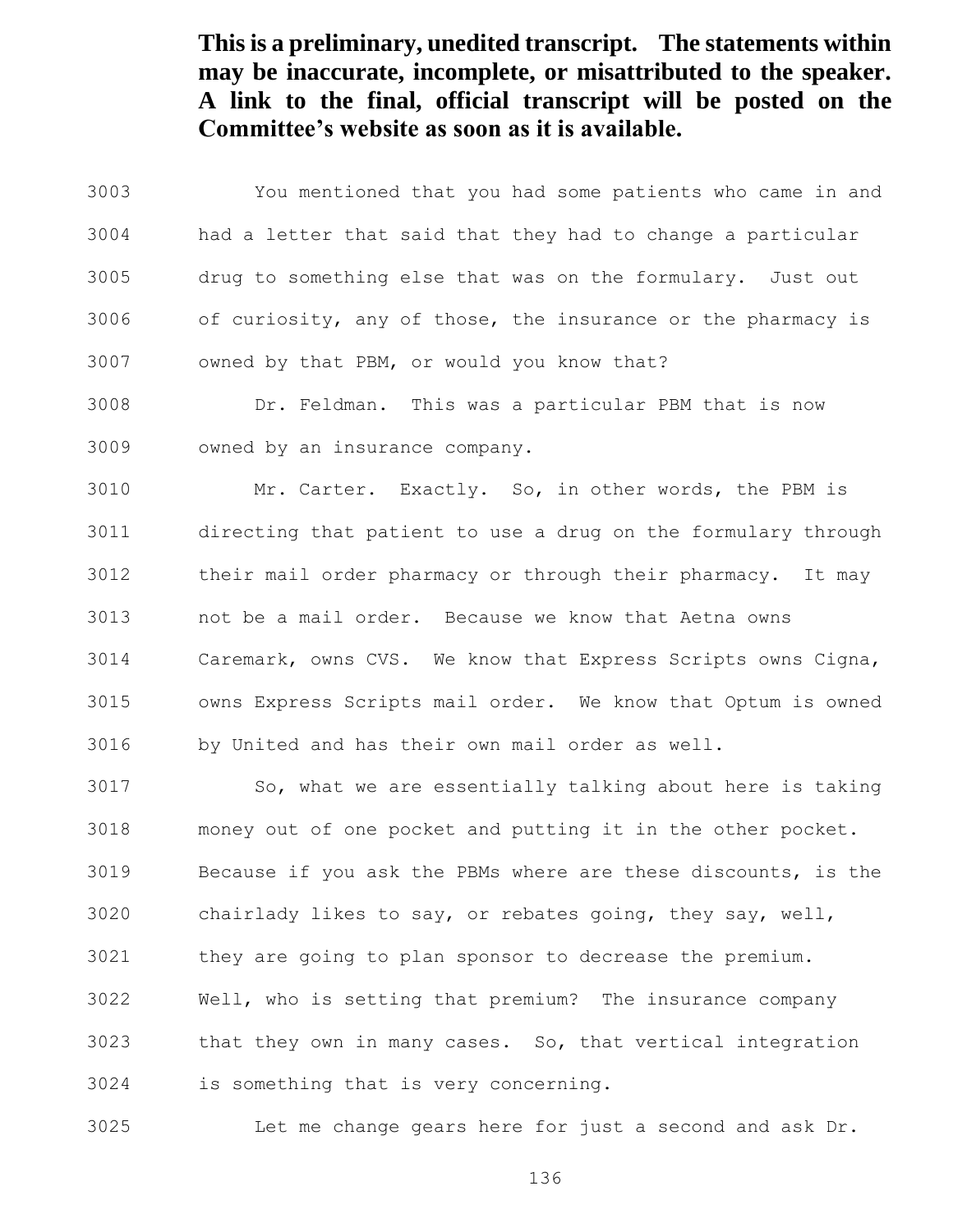- Miller and Dr. Holtz-Eakin, earlier Ms. Joldersma was asked about one of the parts of this bill that says that drug companies would have to give notification before they went up on a price. And there was concern about stockpiling. Are you familiar with spread pricing and how that works, either
- one of you?
- Mr. Miller. Yes.

 Mr. Carter. Okay. And do you agree in her assessment that, you know, if we know that if a pharmacy or a wholesaler knows that a price is going to be going up, that there is a possibility that they would stockpile those drugs in order to buy them at a lower cost and, then, also to be able to keep them, so that they can sell them at the higher price? Mr. Miller. My own comments are -- and I just want to

 preface by saying I still don't think that the transparency has a huge effect, but --

 Mr. Carter. Did I ask you that? What I asked you about was this fair pricing.

Mr. Miller. To the question that you are asking --

Mr. Carter. Thank you very much.

 Mr. Miller. -- I think I would say that I would not do a prior notice.

Mr. Carter. You would not do a prior notice?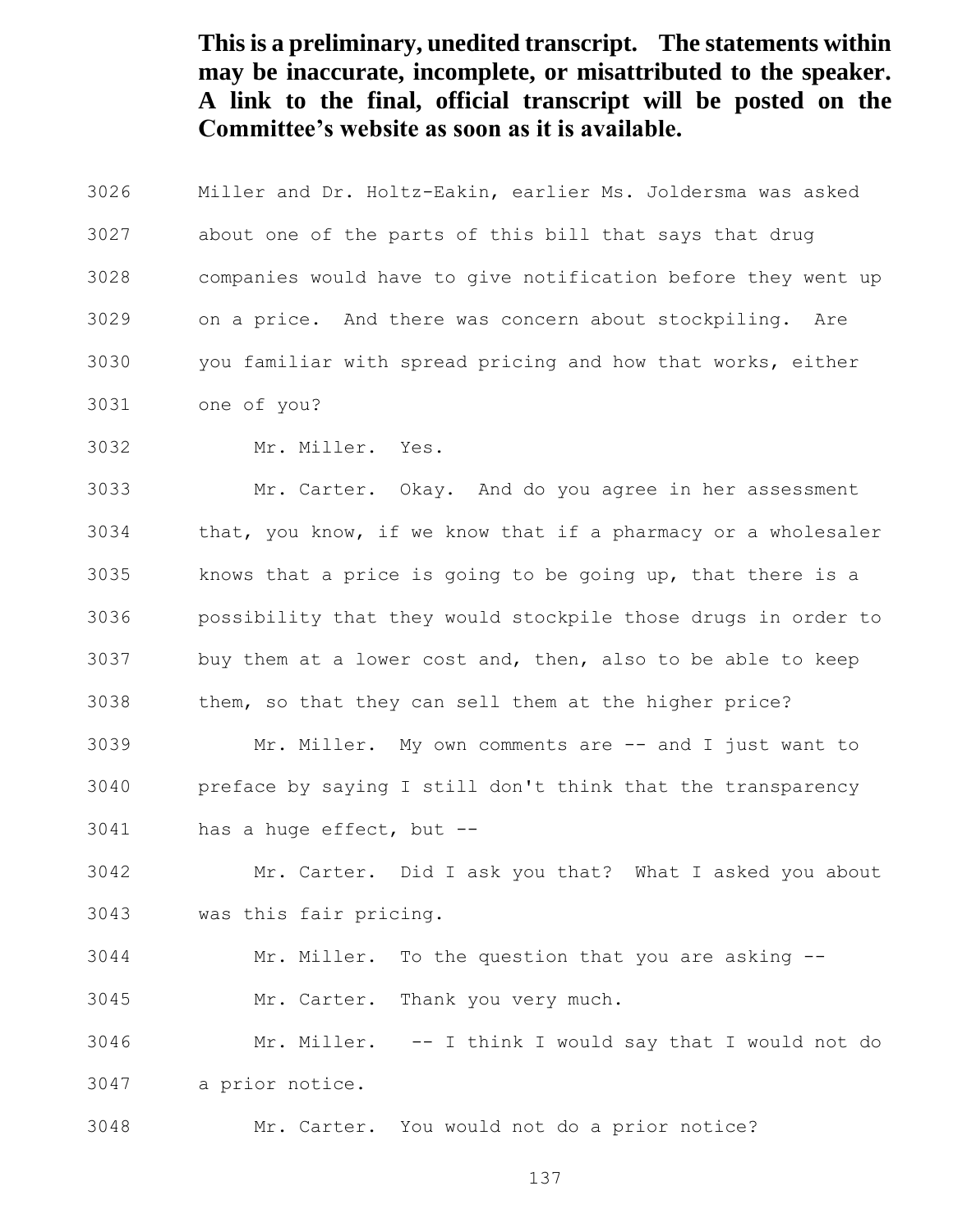Mr. Miller. For the reasons that you are raising. Mr. Carter. Thank you. Mr. Holtz-Eakin. I would be concerned about that as well. Mr. Carter. Absolutely. And I can tell you from firsthand experience, and from having been in business and owning a pharmacy for 30 years before I became a Member of Congress, that was something we did all the time. If we knew the price was going up, of course, we are going to buy it at the lower price and stockpile it. So, there is a danger there, and I would warn you very carefully in this legislation to be careful of that. That is something that could happen. Madam Chair, I want to thank you again for holding this hearing. And also, the Prescription Pricing for the People Act that has the FTC, an investigation into potential anticompetitive business practices and the PBM-pharmacy relationship, that is an issue that our committee has asked the FTC to investigate. And I hope, Madam Chair, that will come to us and that we will have access to that report, so that this committee can look at it. Thank you, Madam Chair, and I yield back.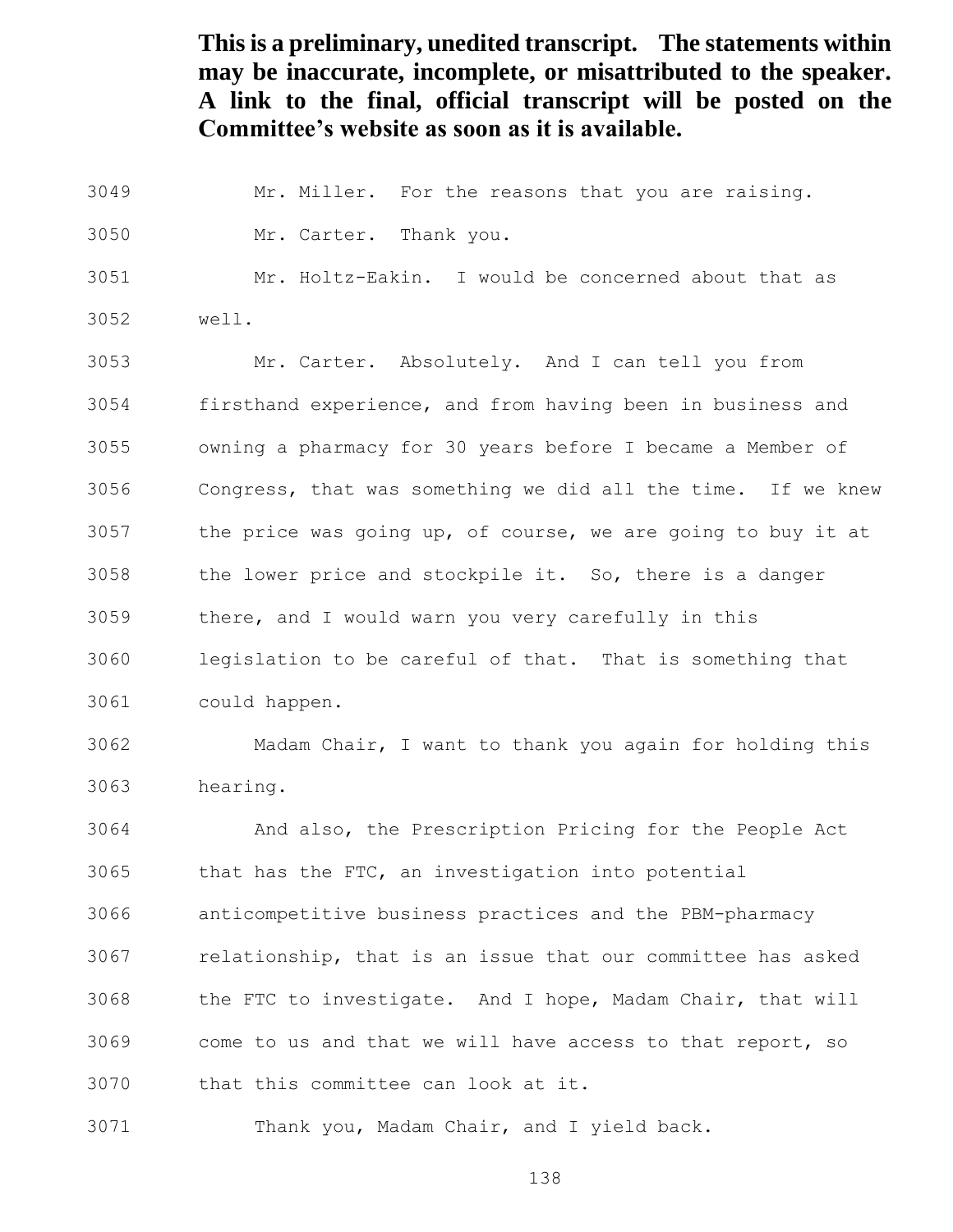Ms. Eshoo. I thank the gentleman. He yields back. Recognize the gentleman from Maryland, Mr. Sarbanes, for 5 minutes of questioning. Mr. Sarbanes. Thank you. Thank you, Madam Chair. Thanks to the panel. Mr. Isasi, I assume you are familiar generally with how, for example, state-level insurance commissioners regulate the premium hikes that health insurance companies bring on an annual basis, where they ask for information to justify those proposed increases. And then, as well, we see the example of, say, electric utilities -- sorry, I have a cold -- who have to justify any rate increases that they propose and provide a good deal of information. Do you have a sense of how the kind of information that we have available to us from the pharmaceutical companies or the PBMs compares to the kind of information that is

 available to the public or to the commissions that operate in those other arenas that I mentioned?

 Mr. Isasi. It is a much more quality, because it is not being collected to understand how the rates are being built. It is just being collected.

 Mr. Sarbanes. Yes. And I am increasingly intrigued by using that example as a kind of reference point for the kind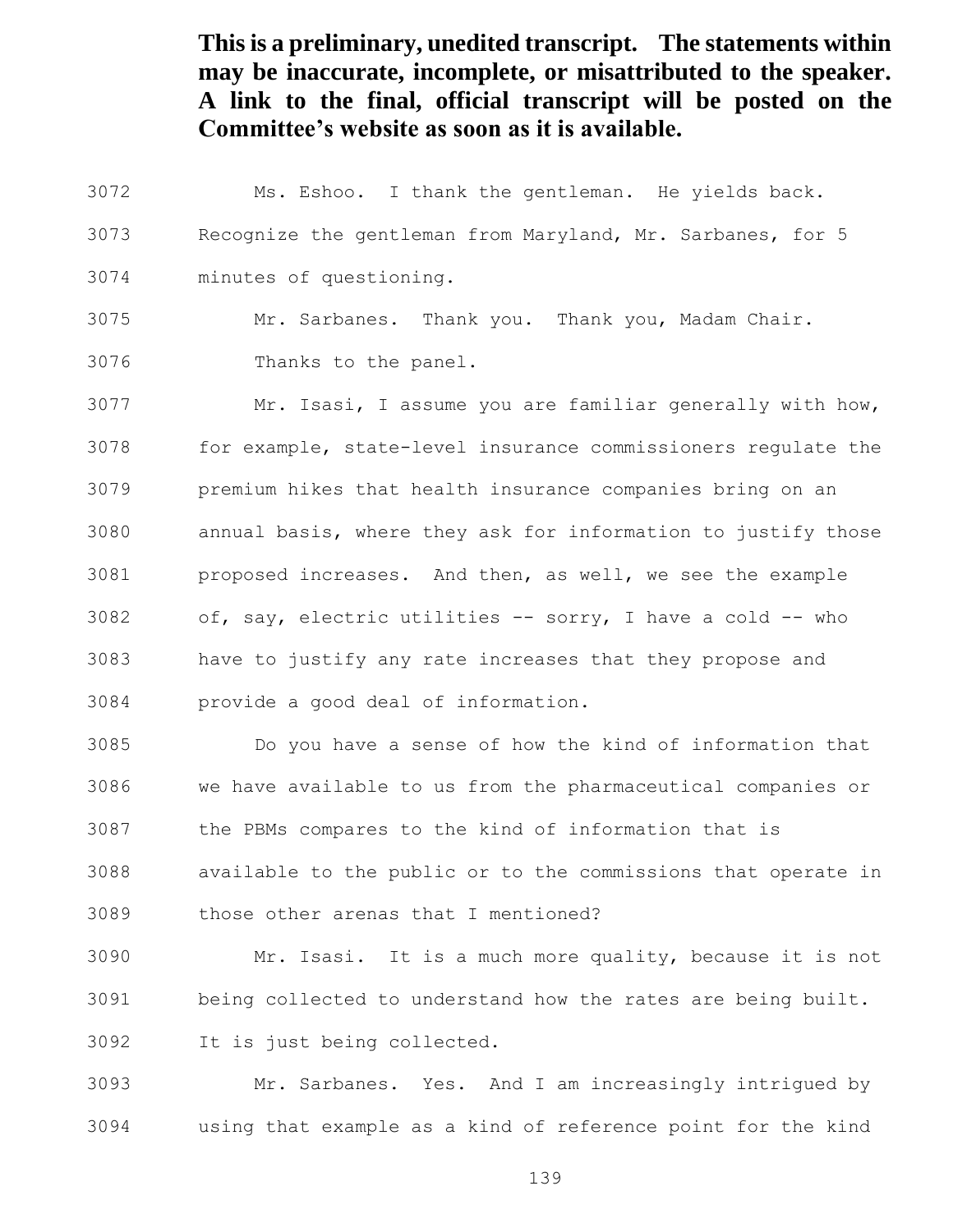- of insight that we should be getting into the drug pricing. Because, frankly, I think if you look at the impact on the public of drug prices, it is hard to argue that it isn't as extensive and permeating as those other things are, where we bring a different kind of approach.
- I wanted to ask Ms. -- I can't see your name all the way down there at the end --

Ms. Joldersma. Lisa.

Mr. Sarbanes. -- Ms. Joldersma --

Ms. Joldersma. Call me Lisa.

 Mr. Sarbanes. -- and Ms. Bass, talk to me a little bit about the excuse/explanation for resisting some of the transparency measures that we have suggested, based on the concern about proprietary information. What is the argument there exactly?

 Ms. Bass. I will start. So, I will cite OACT, the Office of Actuary, and CBO as well, in suggesting that if pricing becomes public, which it would under the Secretary's rebate rule, prices go up, OACT and CBO think, by about 15 percent. In other words, competitors are not willing to discount as deeply when they know the competition's less deep discount. And so, prices, the net cost, the way we talk about it, float upward, and probably there would be about,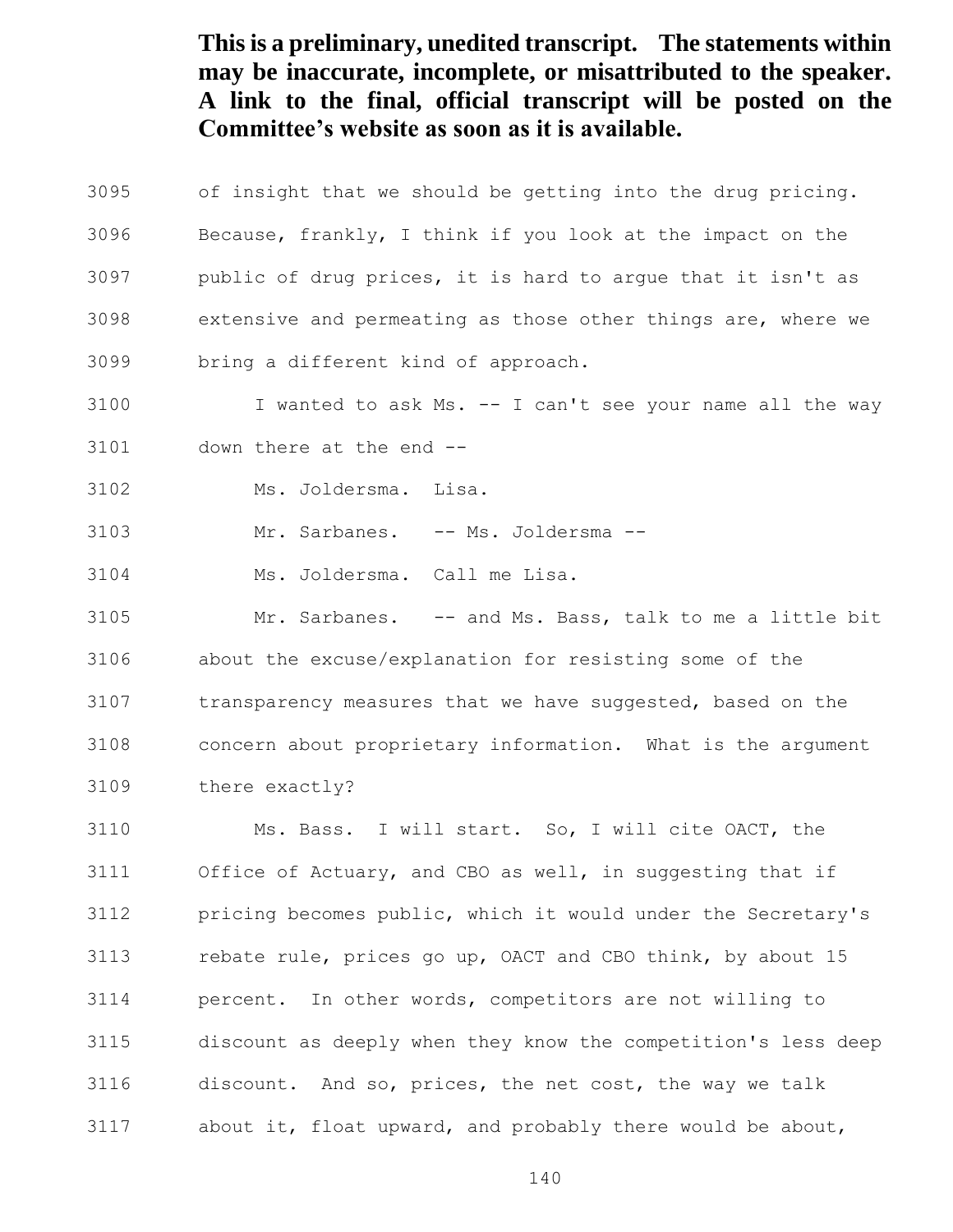according to OAct and CBO -- and we think that is about right -- a 15 percent loss, in effect, of savings, or a 15 percent increase.

 Mr. Sarbanes. Do you buy that, Mr. Isasi? And if you do buy it, do you think the approach I was just discussing a moment ago could be an antidote to the result that was just being described; i.e., if that kind of transparency creates some pressures in the direction Ms. Bass just suggested, then the counter-pressure could be authority residing within some governmental entity to come in and push back on that? So, maybe you could speak to that.

 Mr. Isasi. That is right. So, that is the fundamental question here: is it just transparency or is it transparency with teeth? And I think it is really important to note that we need to have transparency with teeth. We have to have an ability for the government to come in and say -- and this is what, again, 80 percent of Republicans, 90 percent of Democrats, are asking for, right? -- the government to come in and say, "That's an unfair price. We will not pay it." You have to combine both things together.

 Mr. Sarbanes. Yes. Well, I am for transparency with teeth, just for the record.

And maybe, Dr. Holtz-Eakin is for transparency with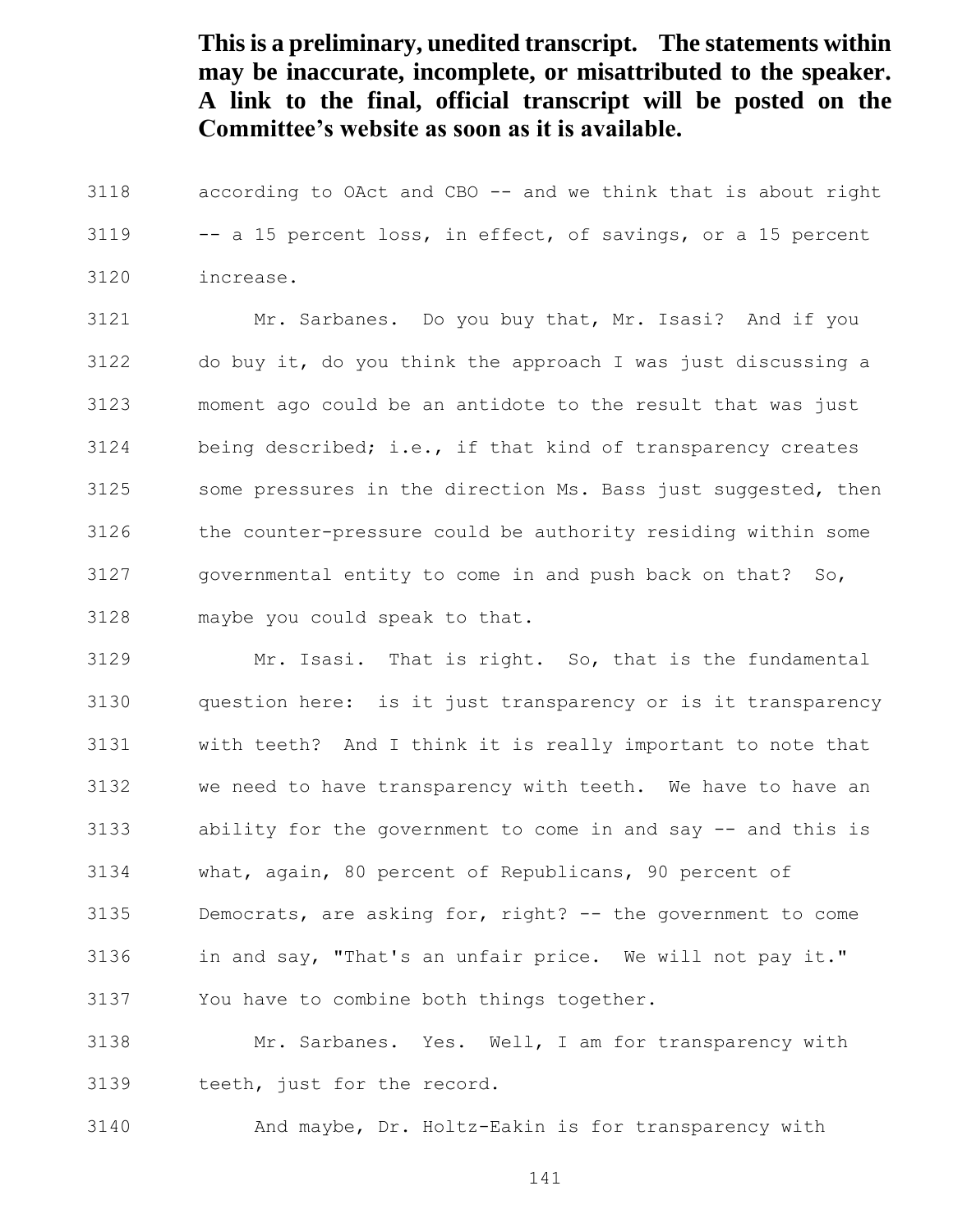teeth. He did wonder or worry about, or at least observe, that transparency alone might not achieve the goals that we seek. And I share some of that, those misgivings. But I think transparency in combination with other measures we could take would get us to a place that we want to get to on behalf of Americans who are paying too much for their drugs. With that, I yield back my time. Thank you. Ms. Eshoo. The gentleman yields back. Now I would like to recognize the gentleman from Montana, Mr. Gianforte. Mr. Gianforte. Thank you, Madam Chair. And thank you for the panel for being with us today. I continue to hear from Montanans about the cost of their prescription drug medications and the difficulties they face in trying to pay for their drugs. During our first hearing on drug prices this Congress, I spoke about a constituent in Great Falls whose lupus medication had increased by hundreds of dollars in recent years. The price increase put her and her family, make them financially unstable. Unfortunately, her story is not uncommon. We need to find common-sense solutions, and I look forward to finding those with my colleagues across the aisle,

 to make drugs less expensive, increase transparency where it is needed, and put patients first.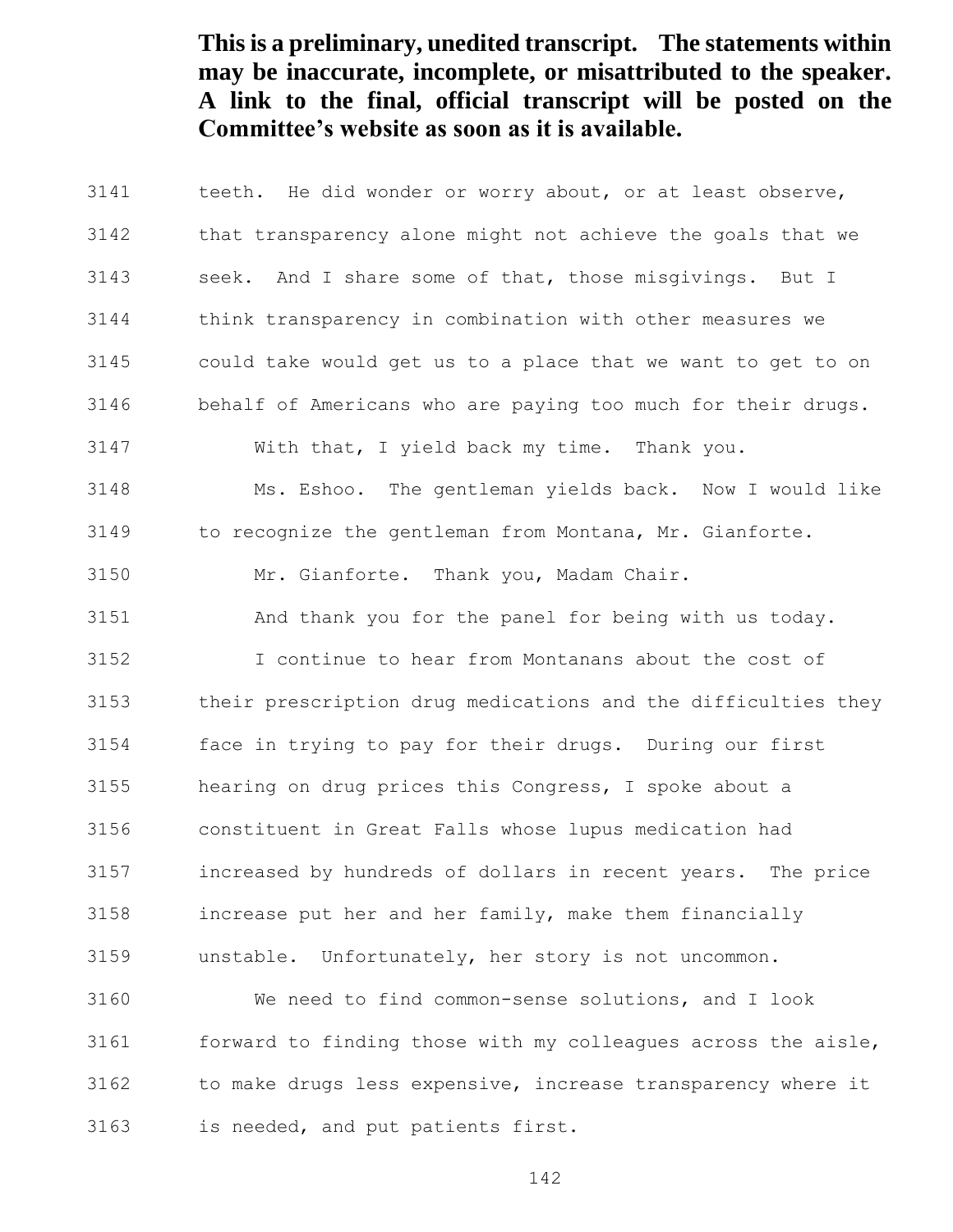Although I appreciate the FAIR Act and understand what it is trying to accomplish, as a business owner, when I look at the list of reporting requirements in the bill, I do have some concerns. It seems that there are requirements that manufacturers might not be able to provide answers for.

 Dr. Holtz-Eakin, can you speak to the challenges of gathering the required information regarding research and development and manufacturing costs?

 Mr. Holtz-Eakin. Well, certainly I think the reporting requirements are extraordinarily extensive. I have never seen anything like it. And if you started today and had to go back, you might not have the records in place to do it, especially the smaller firms. Going forward, you would have to put in place the sort of mechanisms to collect that on a regular basis.

 Mr. Gianforte. So, do you believe, based on the complexity, that it might be the situation that certain firms would not be able to comply with these new rules?

 Mr. Holtz-Eakin. I would suspect that at the outset, yes.

 Mr. Gianforte. Okay. I am also concerned that the FAIR Act gives the Secretary very broad authority to include other information that the Secretary considers appropriate.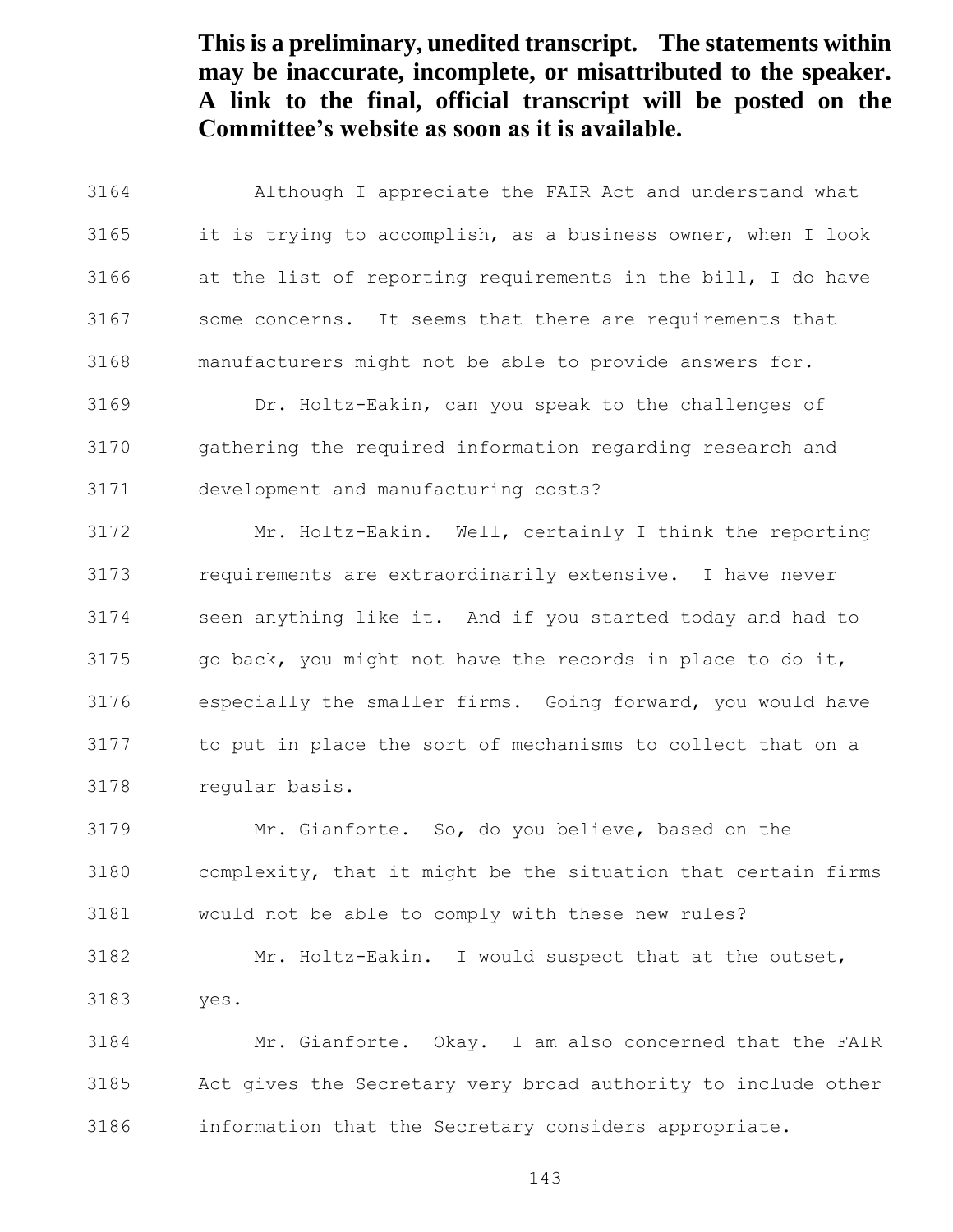Typically, I would say I am all in favor of flexibility for the Secretary, but the list of regulations in the bill is already incredibly robust. To me, it seems that if something was left out or needs to be added, it should be done legislatively as opposed to through the Secretary.

 So, I just want to follow on, if I could, Dr. Holtz- Eakin. Can you speak briefly to the estimated cost to consumers of these regulations?

 Mr. Holtz-Eakin. I don't have an estimate of the cost. But I just want to echo something you just said. You can imagine putting in place systems to collect the data because you want to comply with the law, assuming it was passed. And then, the Secretary changes the nature of the information that you have to provide. You now are back at the starting situation where you haven't collected it and you have to go back. So, it could get progressively more costly if that it how it transpired.

 Mr. Gianforte. Okay. So, if you can't comment specifically on cost, if all these new reporting requirements were signed into law, and the Secretary decided there was more information that he needed, how do you think that would affect new drugs coming to market?

Mr. Holtz-Eakin. I think they would be more costly to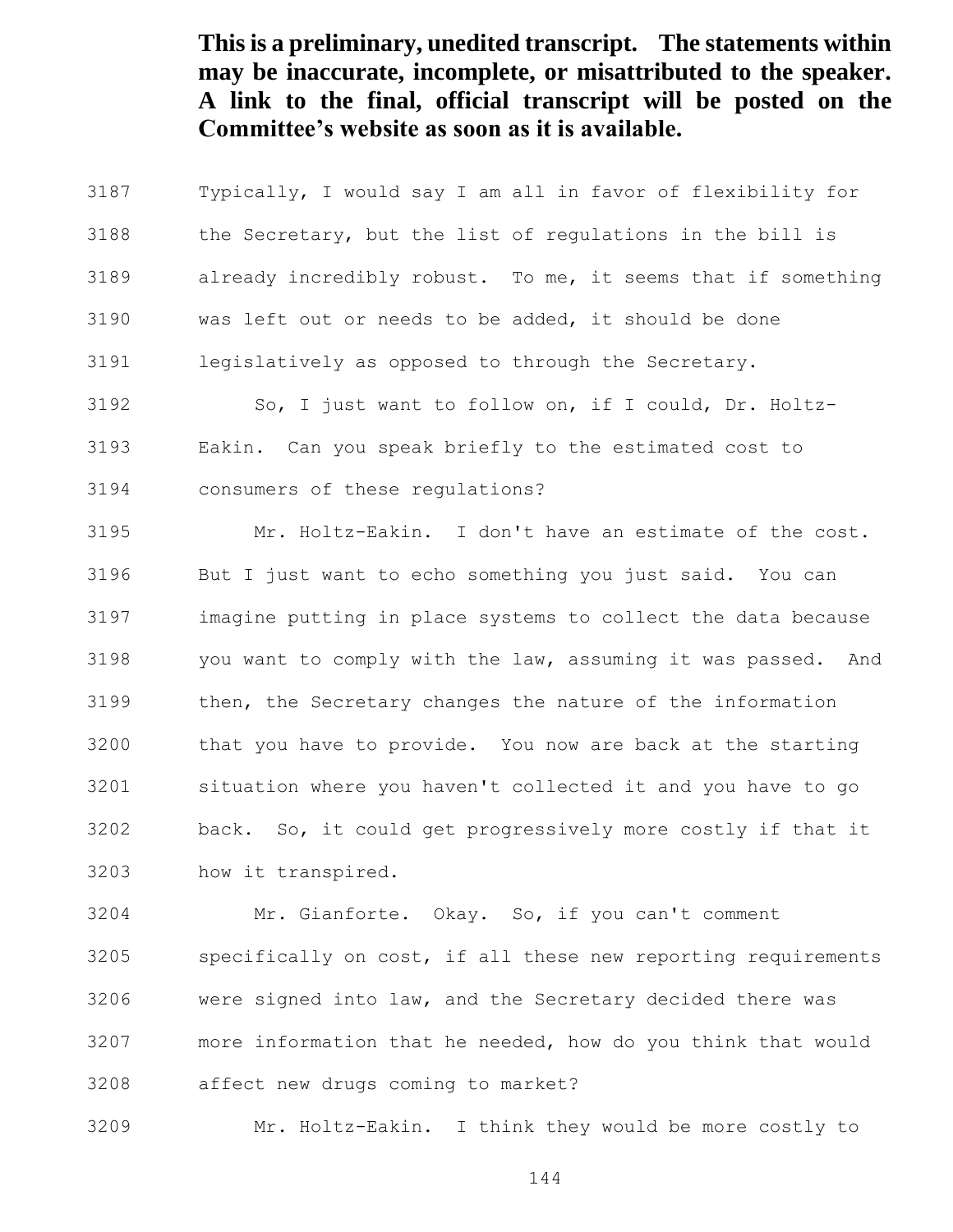provide and they would be more expensive.

 Mr. Gianforte. Okay. Which is not the objective that we are shooting for.

Mr. Holtz-Eakin. Yes.

 Mr. Gianforte. A question, if I could, for the whole panel. I support transparency across health care. I think that consumers need to know exactly what they are paying for. It is my understanding that the rationale behind these bills is that the federal government is a large payer in the system today; therefore, we need to know about price increases. That makes sense.

3221 I support the idea of flagging large increases in price, but looking at the whole picture, pharmaceutical spending accounts for less than 20 percent of what the government spends on health care. Are there other aspects of health care in the 80 percent that need to report price or fee increases as well to the federal government? For example, do hospitals have to report increases in surgical supplies or procedures that Medicare is going to cover?

 Mr. Miller. One thing to keep in mind is that hospitals on the Medicare side do report a cost report and they do lay out what their cost structures are. However, you have a very similar situation in the hospital industry where you have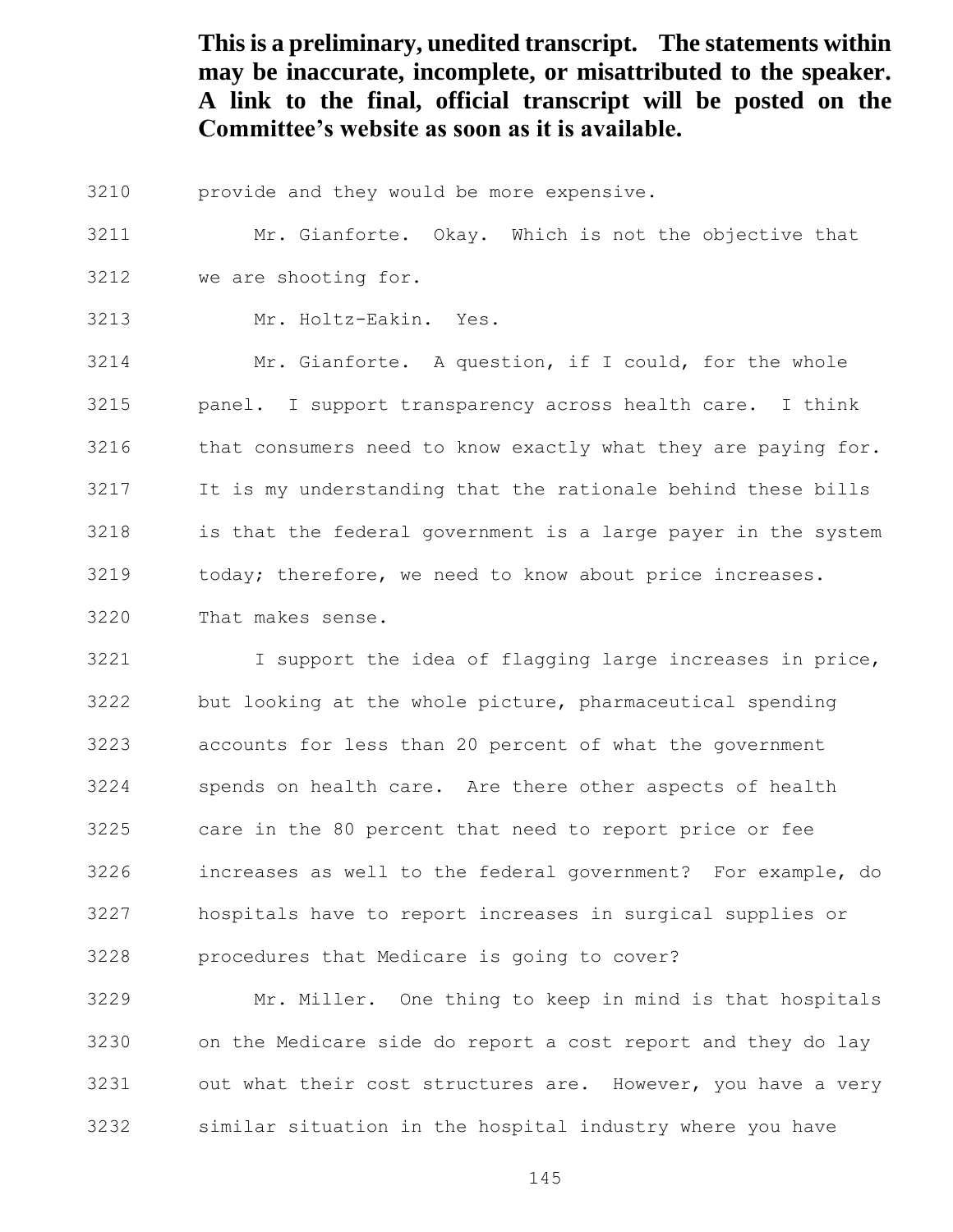high degrees of consolidation and high prices escalating.

- So, there is certainly a question that could be brought to
- bear in there.

Mr. Gianforte. Okay. Other comments?

Dr. Feldman. From the physician's point of view, we are

told every year how much we are paid. So, that information

is already out there.

 Mr. Gianforte. So, we should be arguing for, we should be working for transparency in all areas? Anybody else who would like to add anything?

Mr. Isasi. We strongly agree with that. And the

 problem of price in health care is not just a pharmaceutical issue, but it is a big pharmaceutical issue.

 Mr. Gianforte. And I think our constituents expect us to look at all of healthcare costs, certainly drugs -- that is the topic today -- but more broadly.

Comments?

 Ms. Joldersma. I would like to just follow up quickly on something that Representative Sarbanes raised. He did mention the rate review framework put into place for health insurers and the fact that they have to give advance notice of increases --

Mr. Gianforte. Unfortunately, my time is up, and I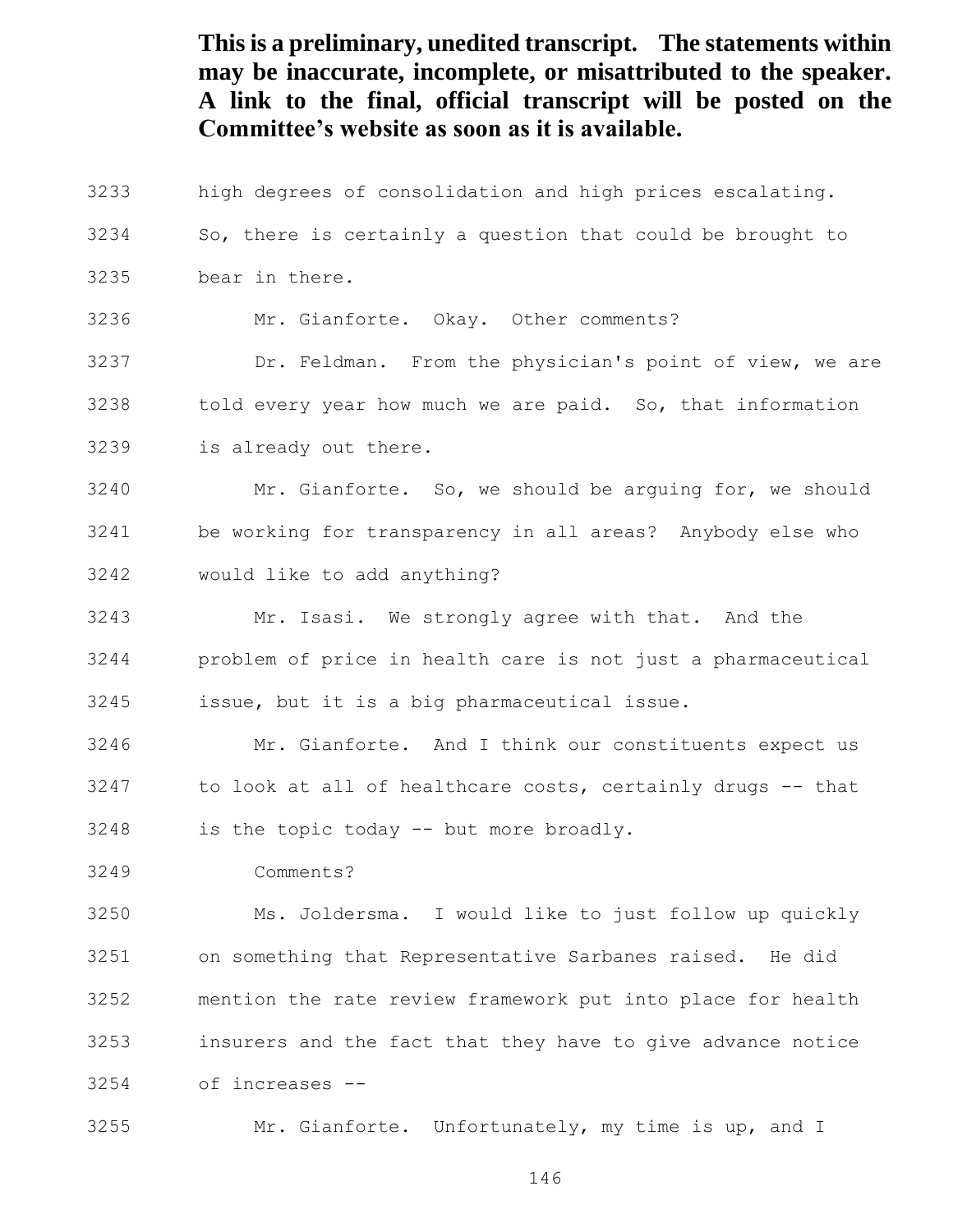yield back, Madam Chair.

Ms. Joldersma. It is only one year, not three.

 Ms. Eshoo. The gentleman yields back. I now would like to recognize the gentleman from Kentucky, Mr. Guthrie, for 5 minutes.

 Mr. Guthrie. Thank you very much. Sorry, I was in another hearing on a committee that I am the ranking member of the subcommittee. So, I wasn't here for a lot of discussion. So, I will just ask a couple of questions. I know we are pushing against a deadline here.

So, for Dr. Feldman and Dr. Holtz-Eakin, MedPAC

recommended that the information provided to the Secretary

regarding samples be shared with specific other entities.

How might this information be helpful to oversight agencies,

researchers, payers, and health plans? And how is

 selectively sharing this information different from publicly posting it?

 Dr. Feldman. Public posting it leaves it open to anyone with any opinion to create a campaign on Twitter and various social media, which can lead to really false impressions of

what the samples really do accomplish for patients.

Mr. Guthrie. Okay.

Mr. Holtz-Eakin. I think that is the chief concern.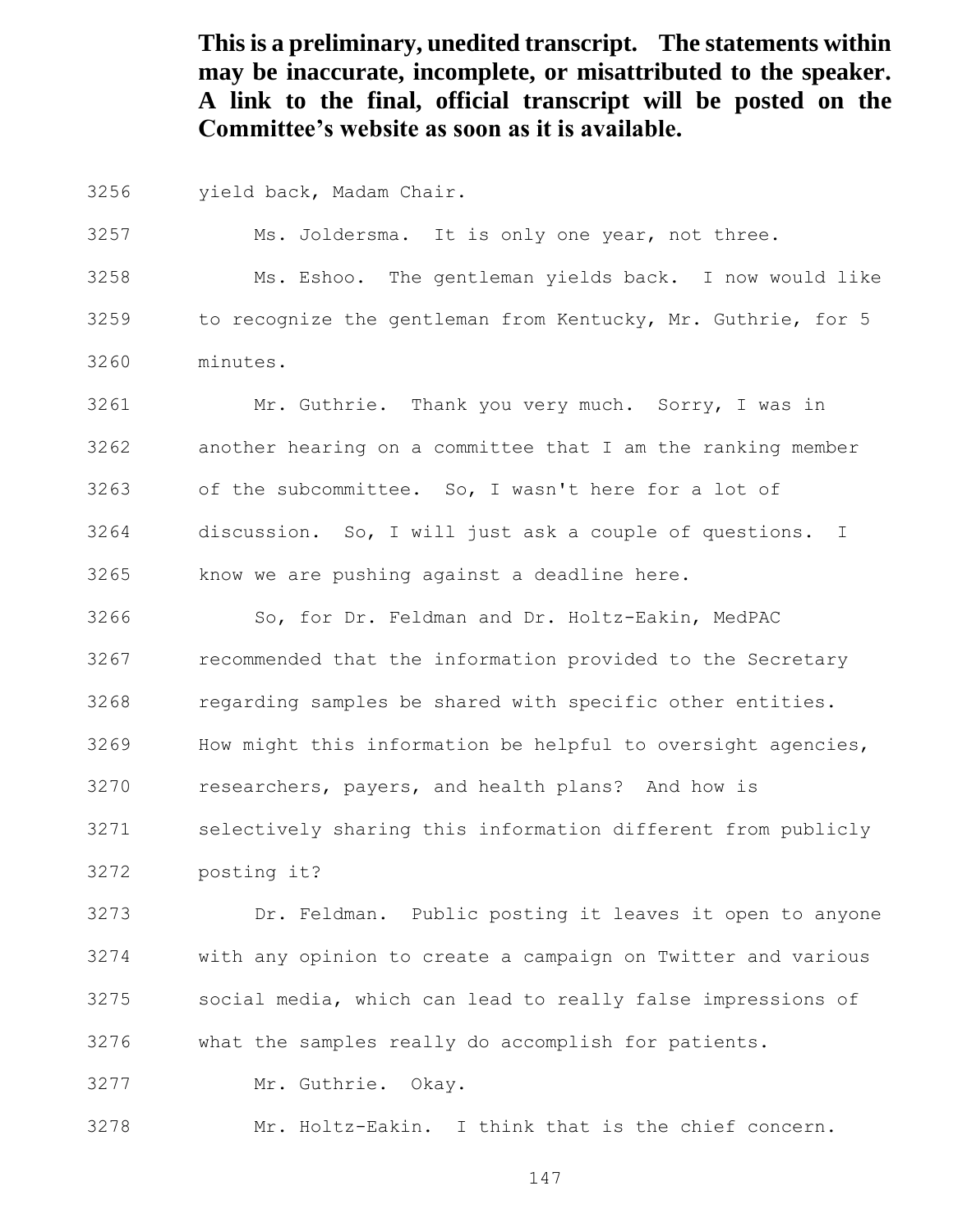And professional analysis of the data should be welcomed.

Mr. Guthrie. Okay. Thank you.

 And everybody here wants transparency and lower drug prices, but we have to get this right. So, if you are looking at the SPIKE and the FAIR Act, the SPIKE and the FAIR Act use different definitions for a manufacturer. While the FAIR Act uses the proper Food, Drug, and Cosmetic Act definition, the SPIKE Act uses a definition for a

manufacturer that is improper.

 And, Ms. Joldersma, drafting concerns have been raised that, while the intent of the drafters was to provide discretion to the manufacturer on which materials would justify their SPIKE disclosure, the language is not clear or prohibitive that the Secretary cannot reject such a justification or ask for additional disclosures from the manufacturer. The question is, do you agree that this is an issue, and if we pursue this bill, the language needs to be clarified?

Ms. Joldersma. I do.

 Mr. Guthrie. What are the issues that would happen if you didn't clarify it?

Ms. Joldersma. I am sorry?

Mr. Guthrie. So, the issues, if it wasn't clarified,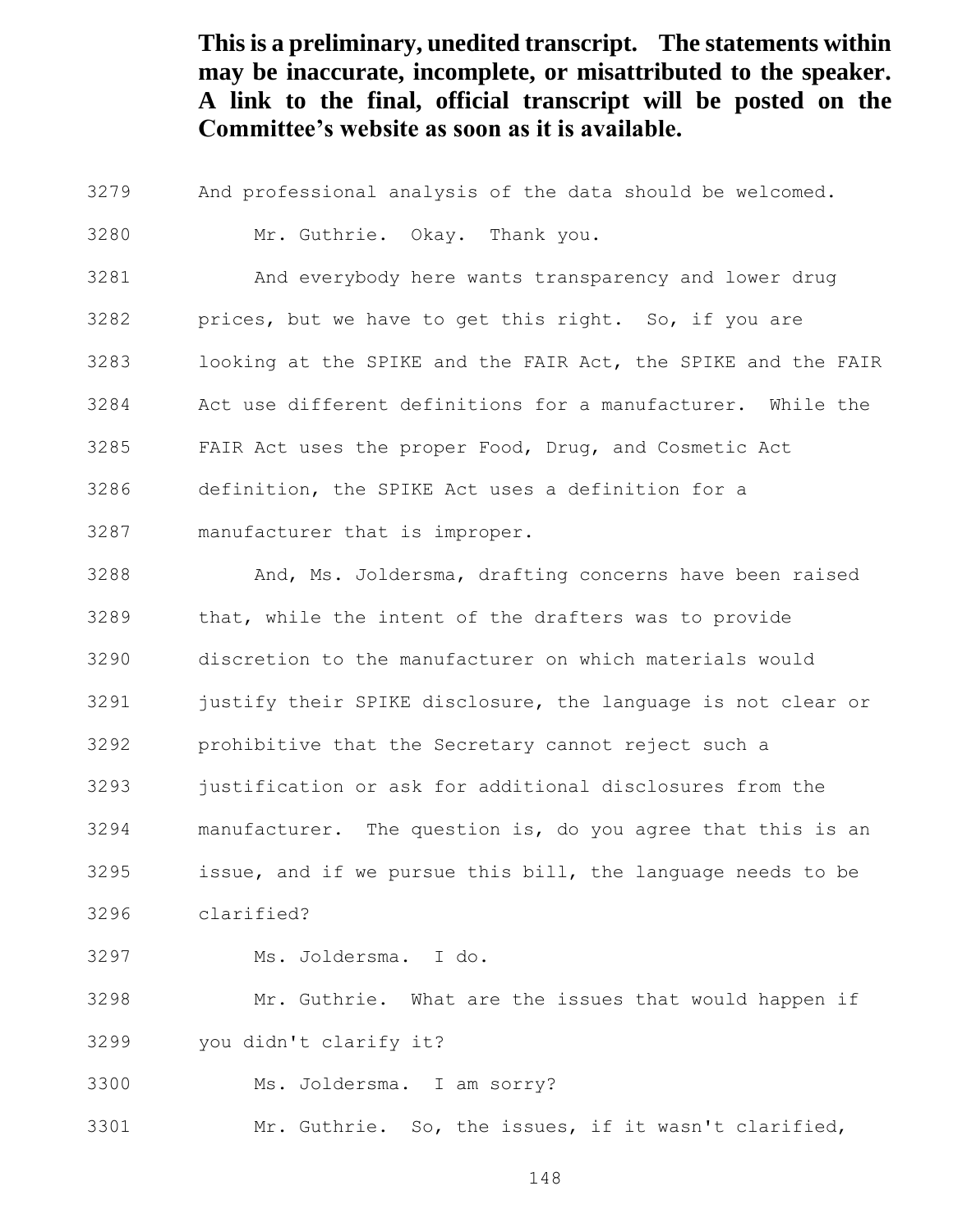then it would open up to --

 Ms. Joldersma. If it wasn't clarified, I think that, given the certification requirement in that bill, I think manufacturers would believe they have to provide every single thing listed as illustrative in the bill, regardless of

whether it was applicable to the actual increase or not.

Mr. Guthrie. So, as our colleague here defined,

manufacturer in the FAIR Act is the better route?

 Ms. Joldersma. They both have issues that we would like to work with the committee on.

Mr. Guthrie. Okay. Thanks. Fair.

 And one final question, Dr. Holtz-Eakin. You note in your testimony that there are elements of transparency that can have inverse market impacts. Can you explain this issue more and how Congress can ensure helpful transparency is done while not driving unwanted behavior?

 Mr. Holtz-Eakin. You simply don't want to disclose the outcome of other people's negotiations, so that competitors can take advantage of it. So, that kind of transparency is actually counterproductive.

 Mr. Guthrie. What would be an example of that? Mr. Holtz-Eakin. Well, if, for example, Mark cut a deal on a big rebate for his drug and I found out about it, I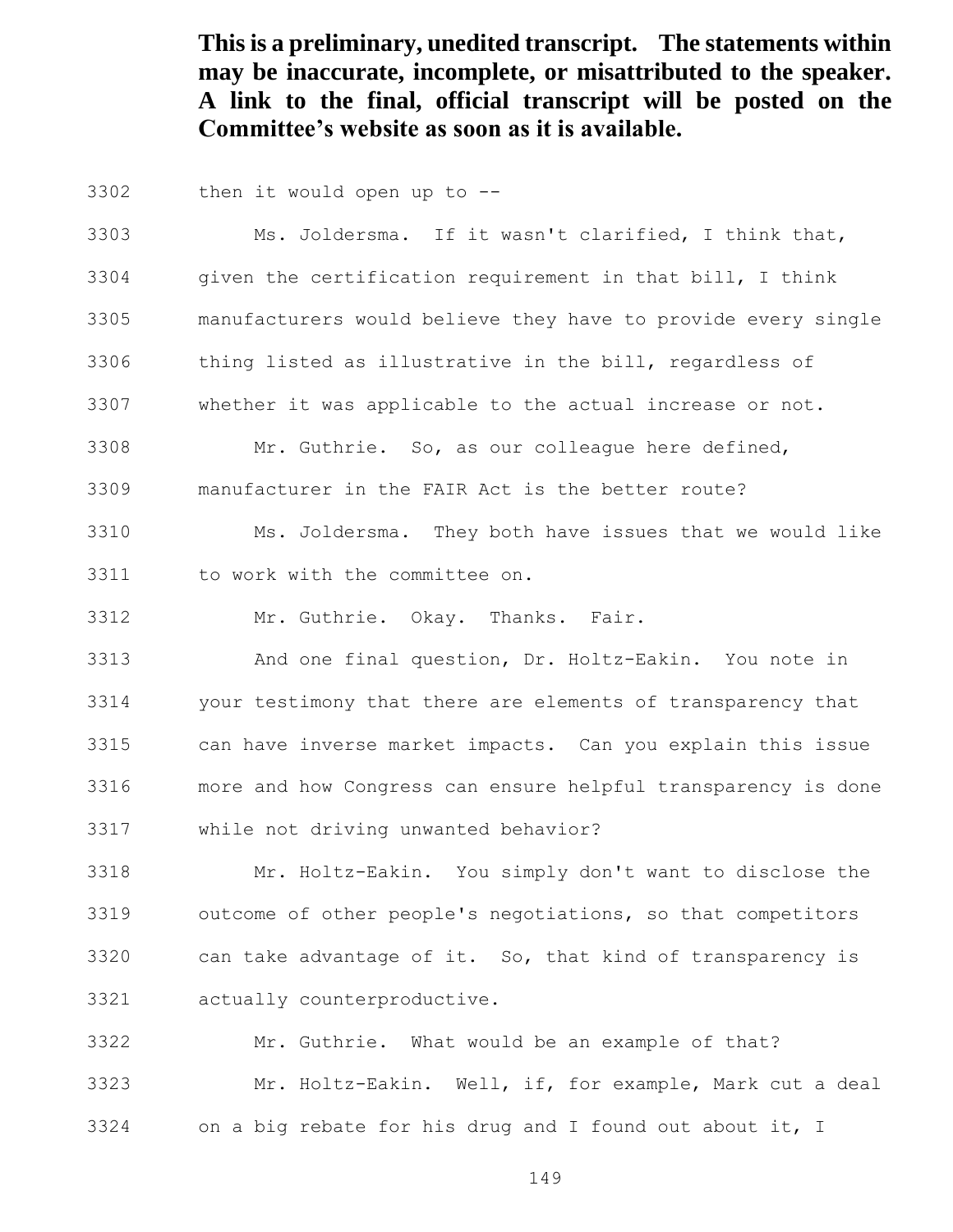- would be like, well, geez, I didn't get that rebate. And
- that would lead that negotiation to have less vigor the next time around, not give such a big rebate.
- Mr. Guthrie. Well, thank you. I appreciate that.
- And I will yield back.
- Ms. Eshoo. The gentleman yields back. I will recognize the gentlewoman from Illinois, who is the sponsor of the FAIR Drug Pricing Act, Ms. Schakowsky, for 5 minutes. And I think because Ms. Schakowsky is waved onto the subcommittee, that she will be the last Member that is questioning. So, hold on, testifiers; you are just about through.
- Ms. Schakowsky. I thank the chairwoman for allowing me. I will be as quick as possible.
- This is what people with multiple sclerosis are facing, for example, showing the increases over just three years in the cost of their drugs. Betaseron went from \$65,000 to \$92,000 in those three months. Avonex went from \$62,000 to \$88,000 in these two months -- in those three years. I am sorry.

 You know, the whining that is going on about having to talk about some transparency is really irritating to me. The drug companies tell us all the time that it is about research and development; it costs so much. How much? That is the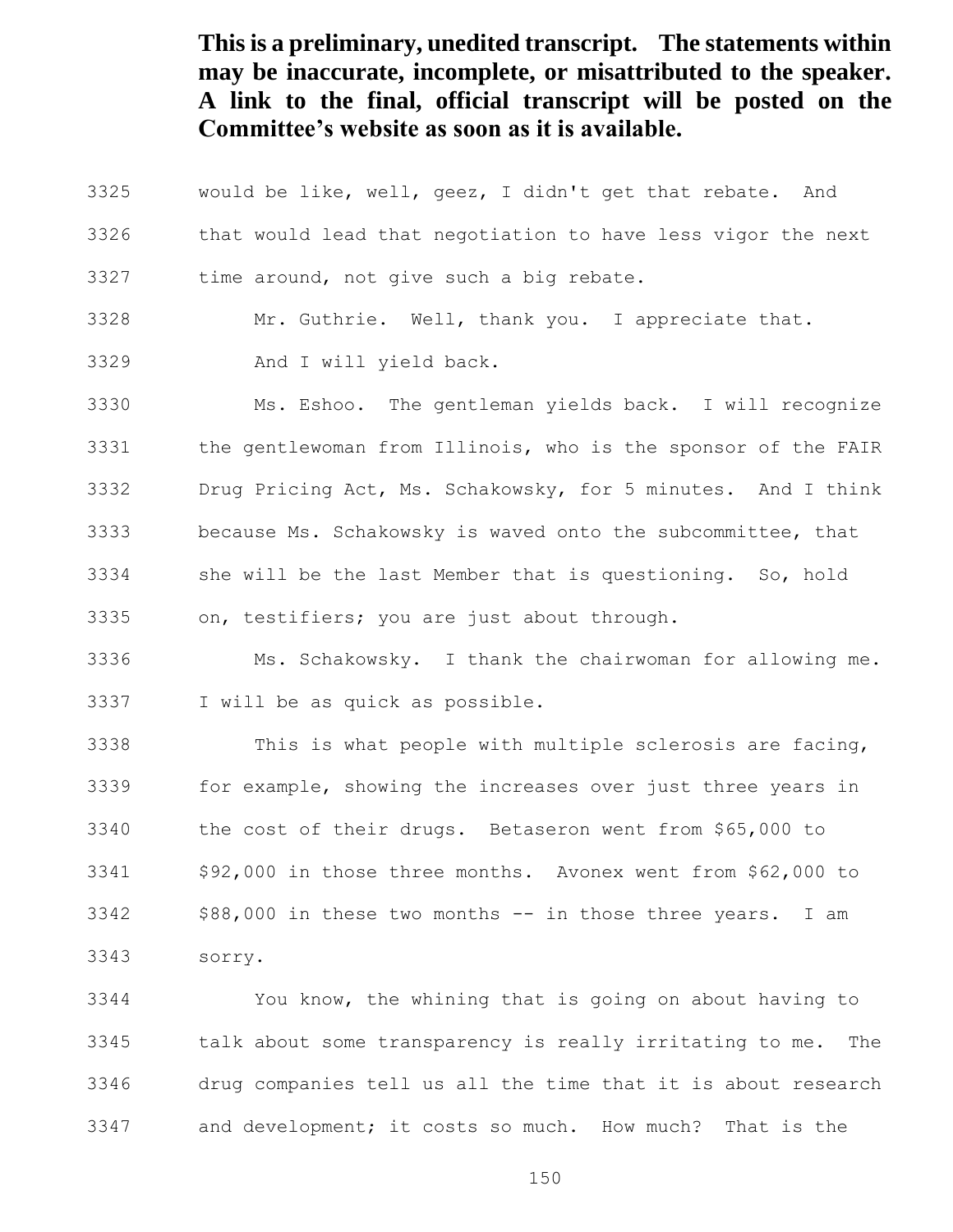question in the FAIR Act, which is my bill. How much? If you are going to use that as the excuse for raising the prices, then I think we have an absolute right to know how much is being spent.

 The 10 top drugs that are advertised on television -- and we are going to see, because of the cooperation with the President of the United States, those list prices next to the drug on television -- the 10 top ones, every month it is either between \$500 per drug up to \$17,000 per drug per month. And so, we want to know how much are you really spending on marketing and advertising.

 Believe me, these are not extraneous questions. These are what consumers want to know. They want to know the manufacturing cost. They want to know how much money are you making. "I can't afford your medication," they say. And so, I am going to get sick. And so, I want to know how much are you making off of me when I can actually pay for this.

3365 So, really, the idea that transparency is going to cause all these problems, and problems for consumers, I wonder if my friend Mr. Isasi, whatever, could answer that.

Mr. Isasi. Isasi. No problem.

Ms. Schakowsky. Isasi? No ISIS, okay.

Mr. Isasi. No, not ISIS; Isasi.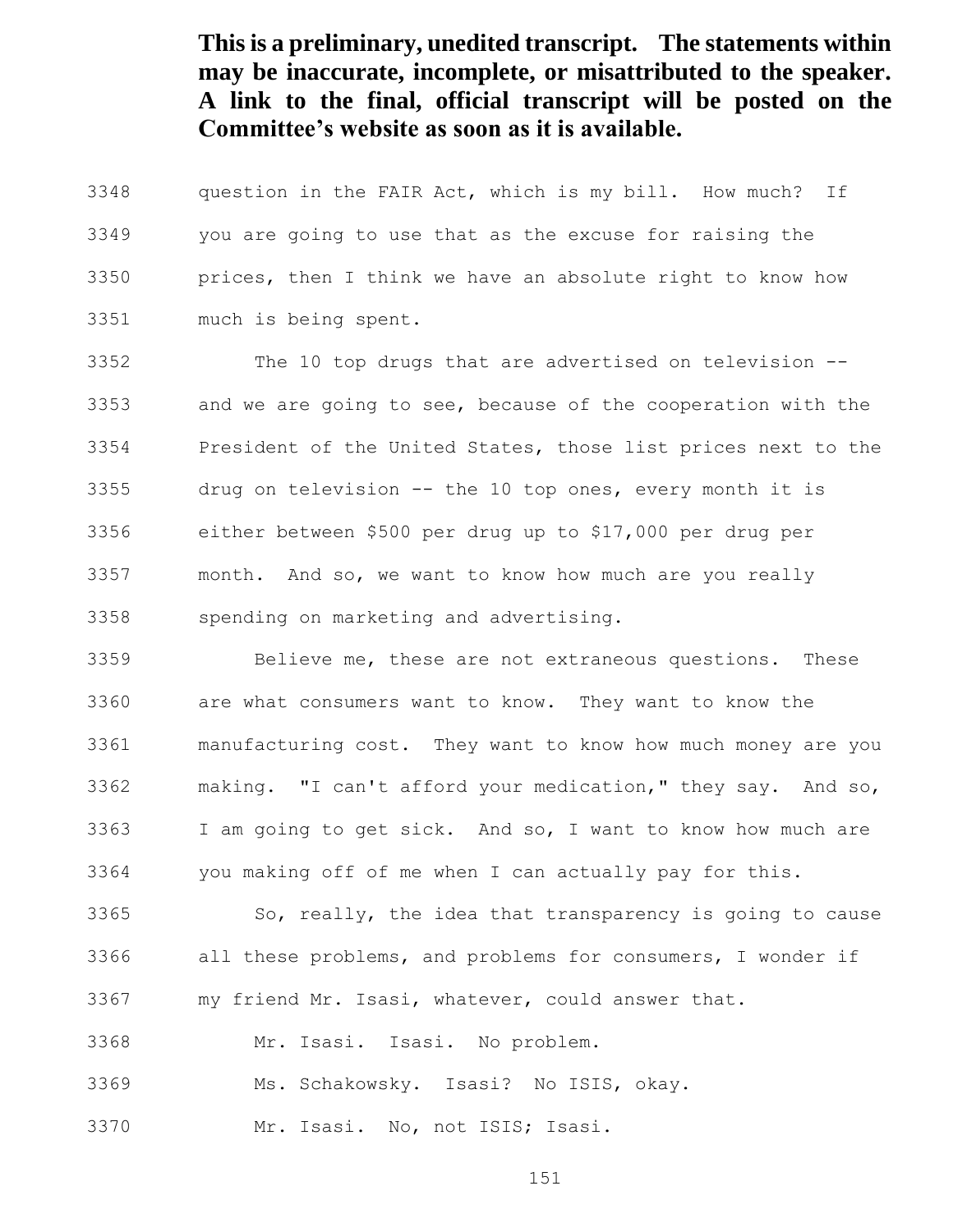I would say that we share your skepticism about this concern, very much share this skepticism. And it is the very least, as you say, when people's lives are hanging in the balance and they are making decisions that in some cases end up in their death because they can't afford their drugs. At the very least, there could be more transparency about the way these funds are flowing.

 And I want to point out that the makers of the top 12 best-selling drugs in the United States have filed, on average, 125 patents per drug; for an industry filing, 125 patents per drug. It seems like a little transparency about how they are spending their money isn't much of a burden.

Ms. Schakowsky. I really appreciate that.

We do have to go to a classified briefing.

 I just want to say I think, at the very least, consumers deserve transparency, but I also want to agree with you it has to be with teeth. We are going to do more than this getting transparency. We are going to have to lower the cost of prescription drugs. People are dying. They can't afford it. So, this is just the beginning.

Thank you very much, and I yield back.

Ms. Eshoo. The gentlewoman yields back.

Pursuant to committee rules, members have 10 business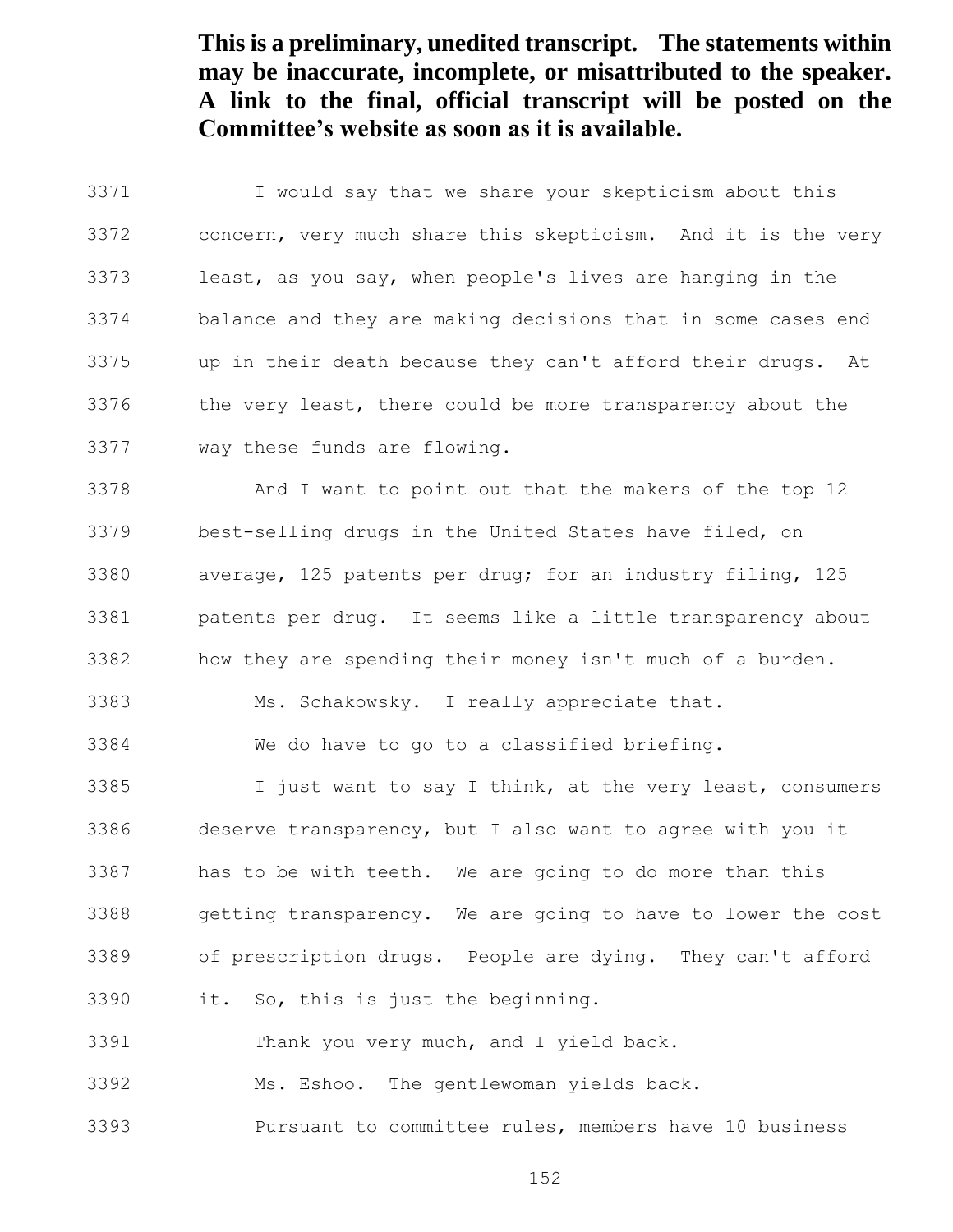days to submit additional questions for the record, to be answered by the witnesses who have appeared. And I ask each witness to respond as promptly and as fully to the questions that you receive. I ask unanimous consent to enter into the record the following documents: A letter from the American Society of Clinical Oncology regarding H.R. 2296, 2087, and 2064. A letter from the Campaign for Sustainable Prescription Pricing in support of H.R. 2296, 2069, 2087, 2064, 2757. A letter from the AARP in support of H.R. 2296, 2069, 2087, 2115, and 2064. A letter from the National Multiple Sclerosis Society. And a letter from the Alliance of Specialty Medicine regarding H.R. 2113. There aren't any objections. So, without objections, these documents will be placed into the record. 3411 [The information follows: \*\*\*\*\*\*\*\*\*\* COMMITTEE INSERT \*\*\*\*\*\*\*\*\*\*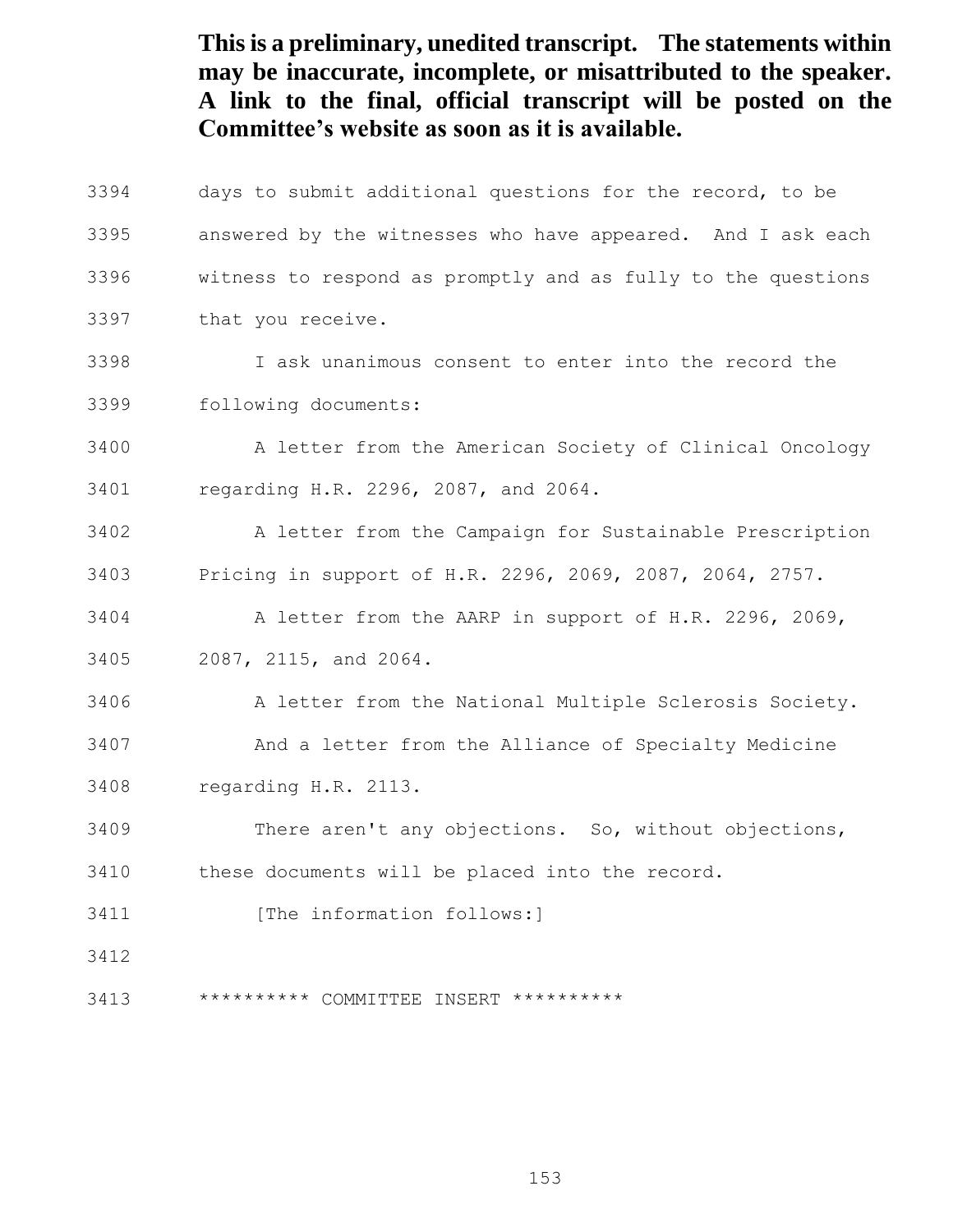| 3414 | Ms. Eshoo. I want to thank all of the witnesses once        |
|------|-------------------------------------------------------------|
| 3415 | again. You have been here for three hours. You have worked  |
| 3416 | hard, and I think that the hearing has been more than       |
| 3417 | worthwhile, recognizing that we have a great deal to do.    |
| 3418 | I also think that we need to really scrub your written      |
| 3419 | testimony because many of you really put forward worthwhile |
| 3420 | ideas that we didn't get to ask questions, and they are     |
| 3421 | worthwhile and deserve the full attention of committee      |
| 3422 | members.                                                    |
| 3423 | So, with that, the House subcommittee will now adjourn.     |
| 3424 | [The Bills H.R. 2064, H.R. 2069, H.R. 2087, H.R. 2115,      |
| 3425 | H.R. 2296, H.R. 2376, and H.R. 2757 follow:]                |
| 3426 |                                                             |
| 3427 | ********** INSERT 7**********                               |